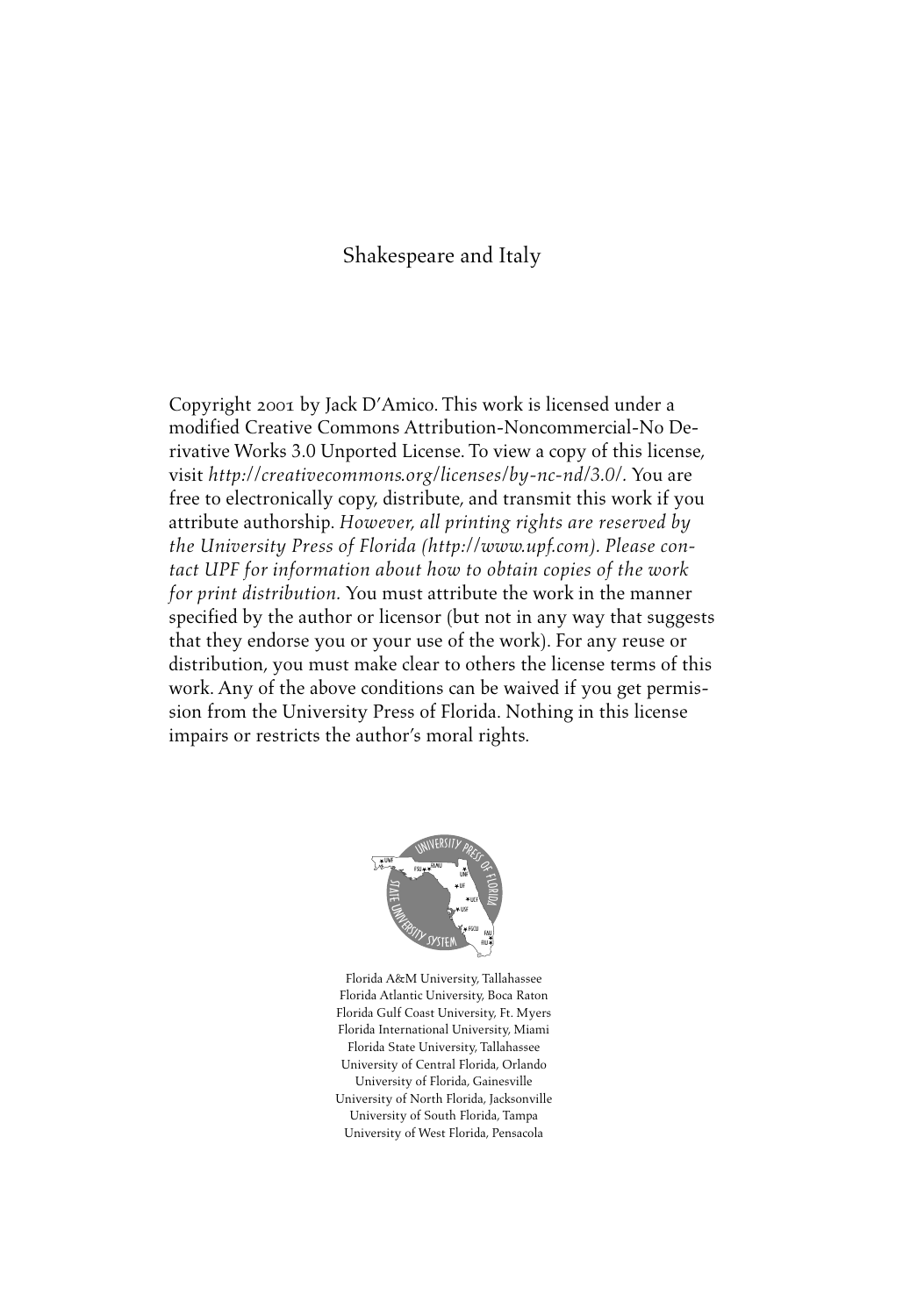

View of an Ideal City, Anonymous, Italian, late fifteenth century. Reproduced with the permission of the Walters Art Gallery, Baltimore.

University Press of Florida gainesville · tallahassee · tampa · boca raton pensacola · orlando · miami · jacksonville · ft. myers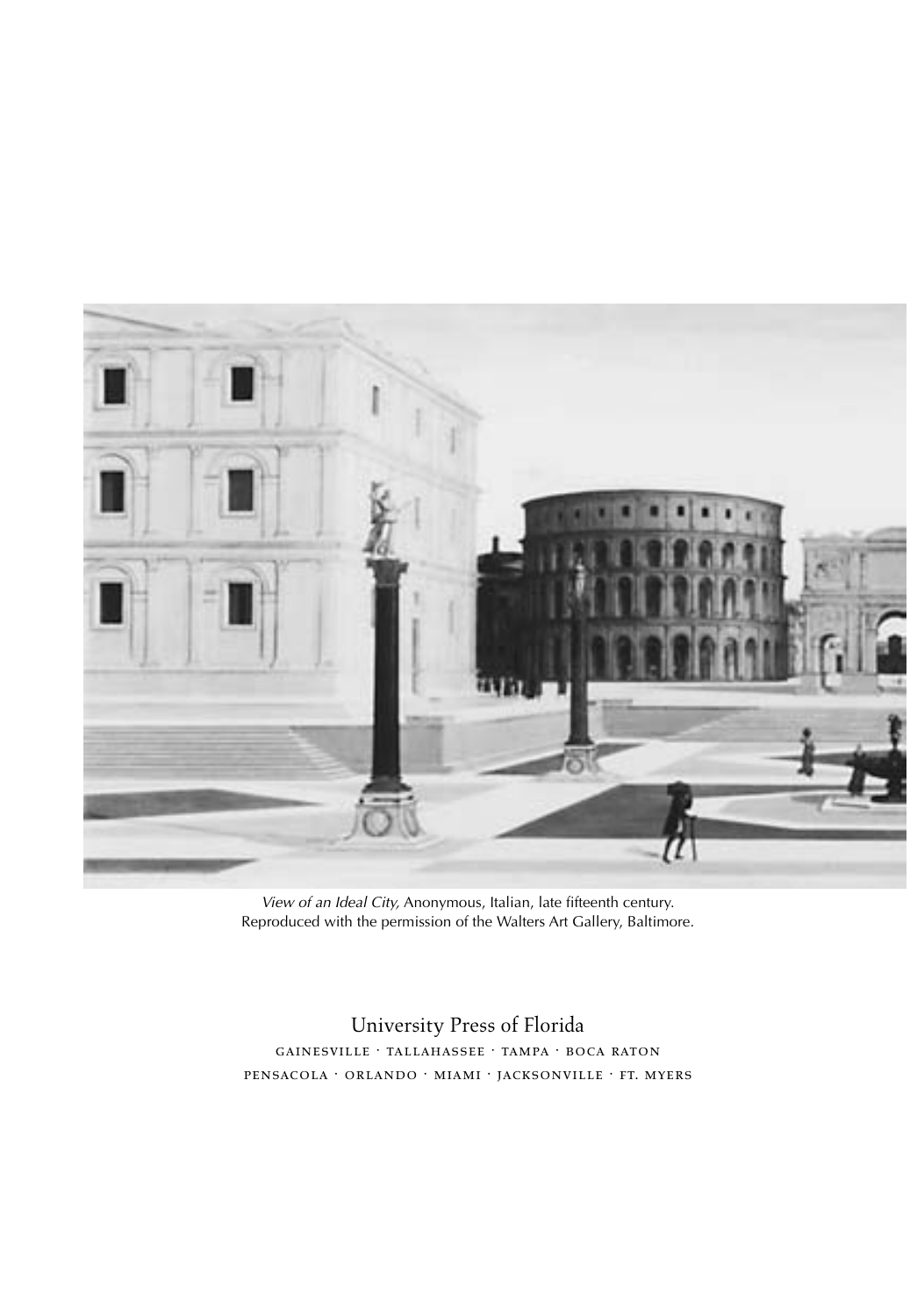# Shakespeare and Italy



The City and the Stage

Jack D'Amico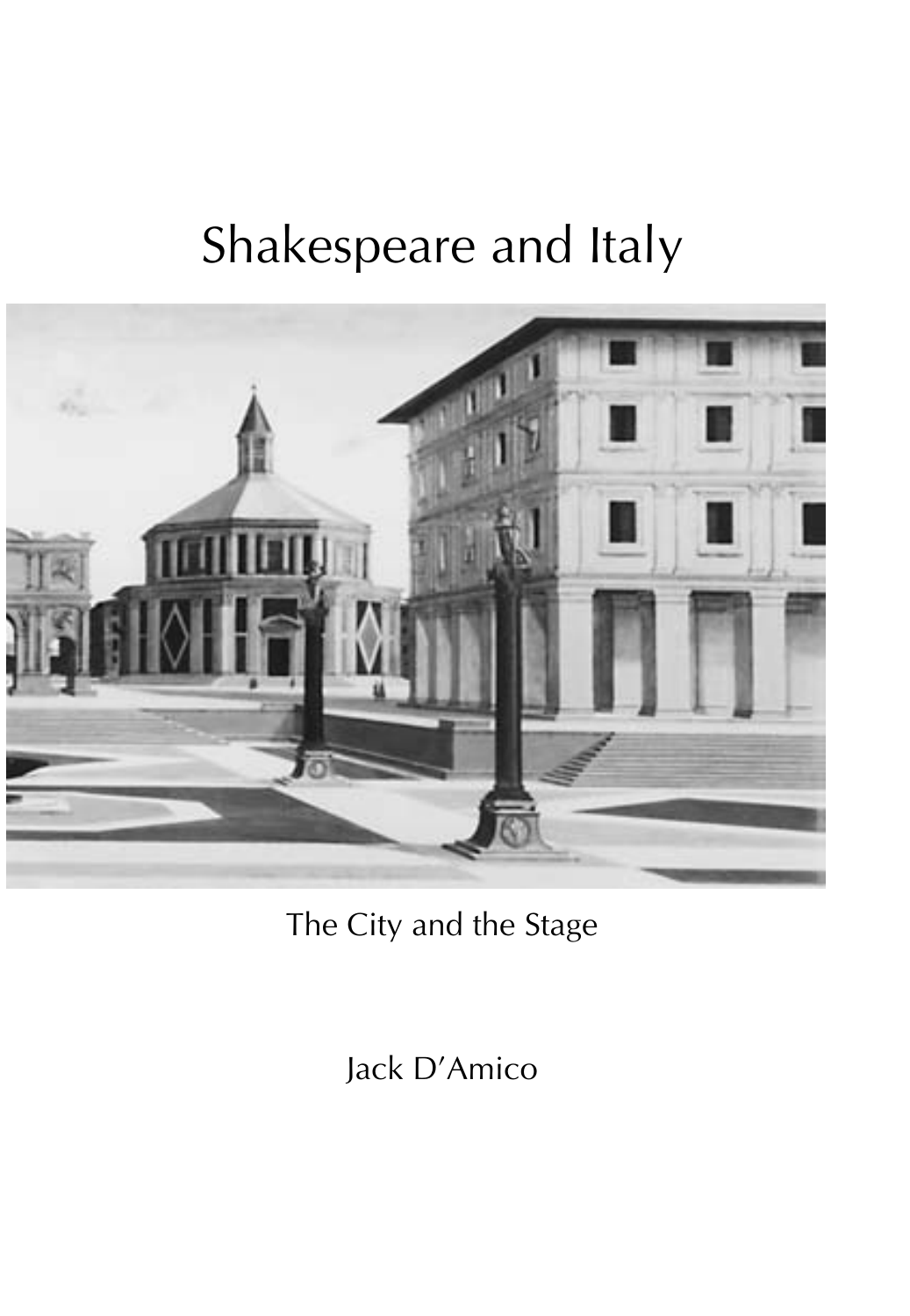Copyright 2001 by Jack D'Amico Printed in the United States of America on acid-free paper All rights reserved

06 05 04 03 02 01 6 5 4 3 2 1

Library of Congress Cataloging-in-Publication Data D'Amico, Jack. Shakespeare and Italy: the city and the stage / Jack D'Amico. p. cm. Includes bibliographical references and index. isbn 0-8130-1878-1 (alk. paper); isbn 978-1-61610-112-1(pbk) 1. Shakespeare, William, 1564-1616—Knowledge—Italy. 2. Theaters—Stage-setting and scenery—England—History—16th century. 3. Theaters—Stage-setting and scenery—England— History—17th century. 4. Shakespeare, William, 1564-1616—Stage history—To 1625. 5. Italy—Foreign public opinion, British. 6. English drama—Italian influences. 7. Italy—In literature. I. Title. PR3069.18 D36 2001 822.3'3-DC21 00-048825

The University Press of Florida is the scholarly publishing agency for the State University System of Florida, comprising Florida A&M University, Florida Atlantic University, Florida Gulf Coast University, Florida International University, Florida State University, University of Central Florida, University of Florida, University of North Florida, University of South Florida, and University of West Florida.

> University Press of Florida 15 Northwest 15th Street Gainesville, FL 32611-2079 http://www.upf.com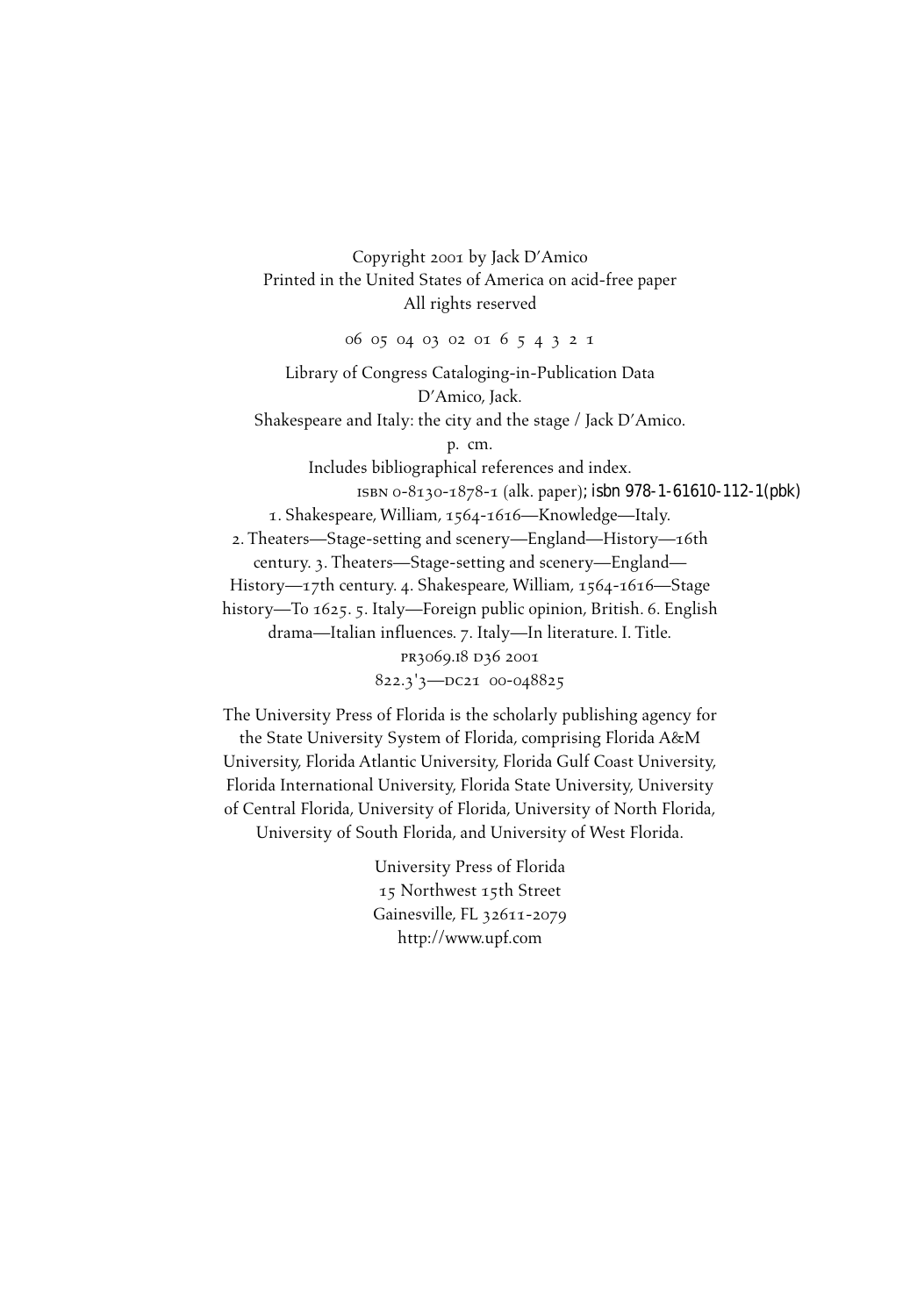To the memory of my father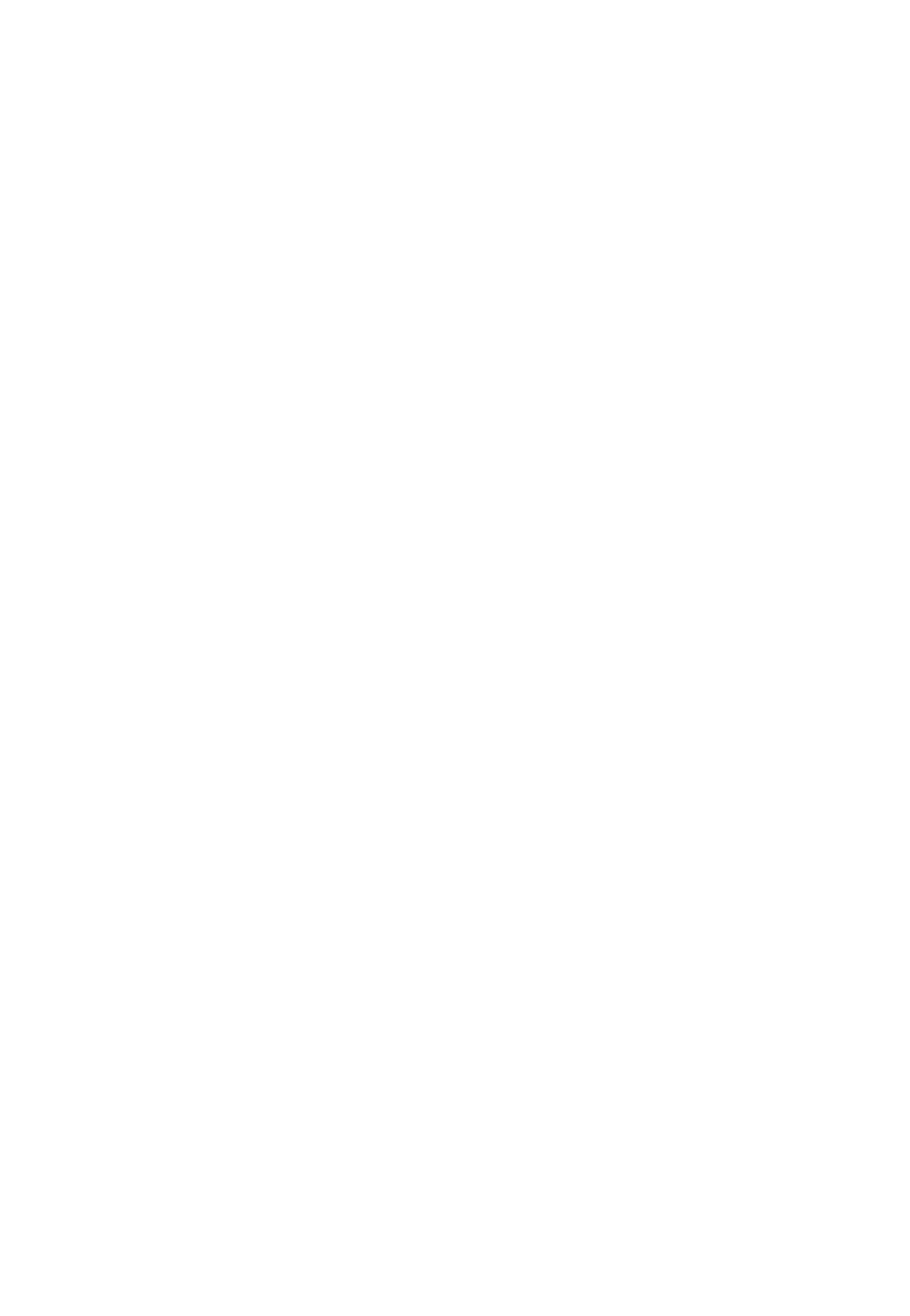## **Contents**

List of Illustrations ix

Preface xi

1. Some Versions of Italy 1

2. The Piazza 21

3. City Streets 57

4. Interior Spaces 73

5. The Court 95

6. The Garden 119

7. The Temple 138

8. City Walls 152

9. The Journey to Italy 161

Bibliography 177

Index 193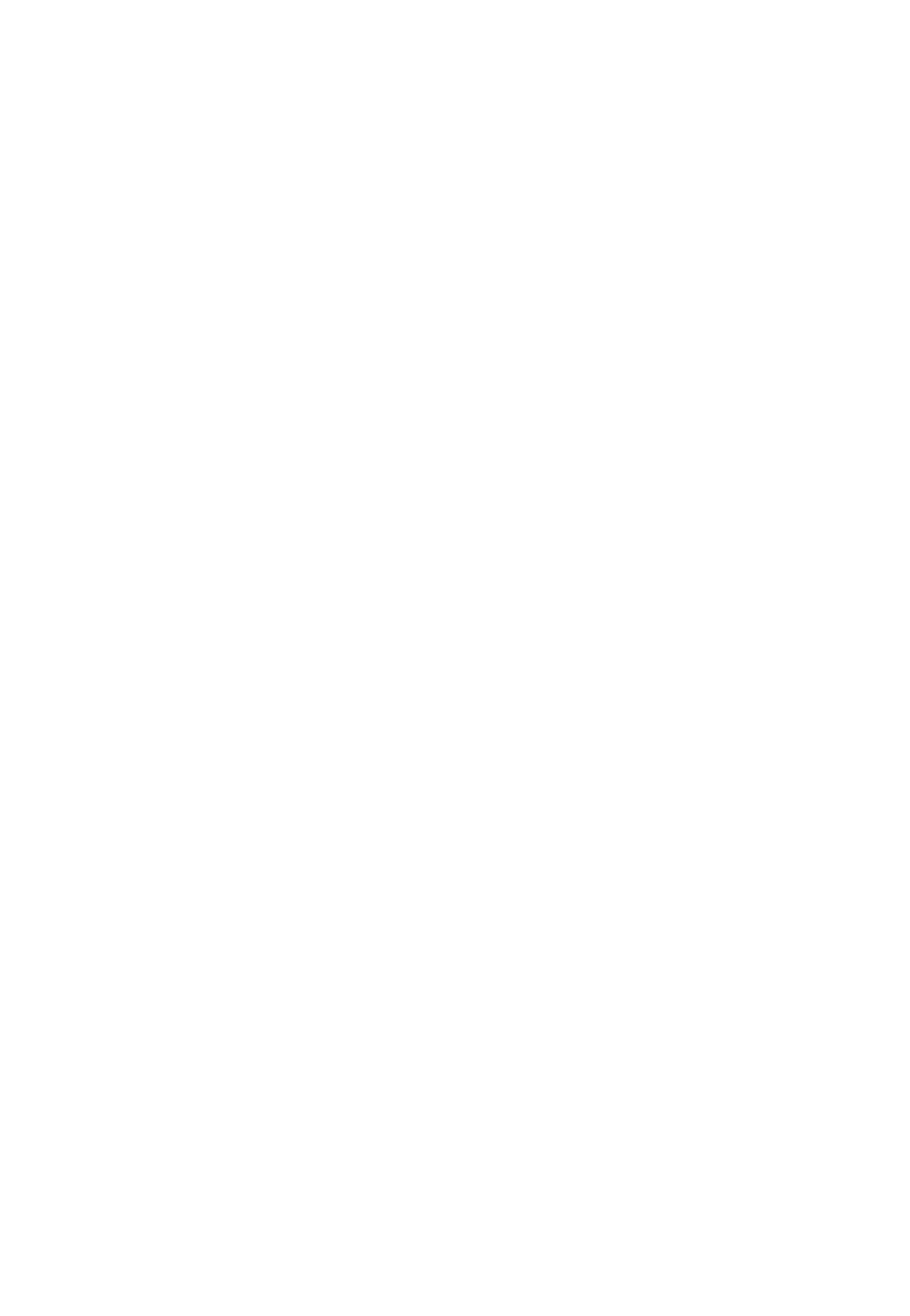## Illustrations

Frontispiece: *View of an Ideal City* Map: *Theatre Map of London, 1520–1642* 2

1. *Hampton Court Palace, a View from the North (Centre)* 96

2. *The Gardener's Labyrinth* 120

3. *Florence* 140

4. *A View from St. Mary's, Southwark, Looking Towards Westminster* 162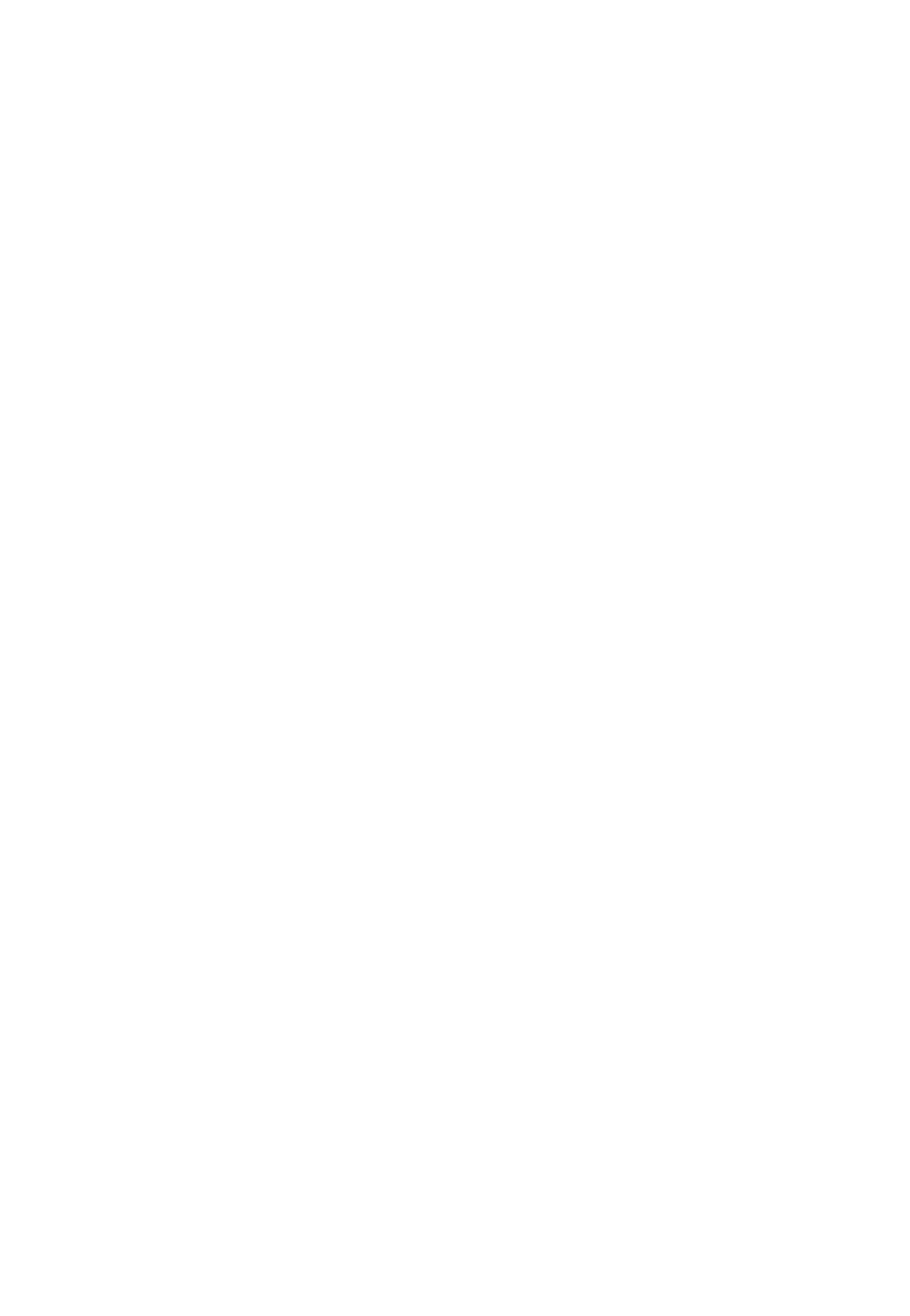### Preface

The idea of writing a book on Shakespeare's conception of Italian life developed out of my work on English and Italian theater of the Renaissance. The essays I wrote comparing dramatic structure and theatrical setting suggested to me that Shakespeare not only set a certain number of his plays in Italy, perhaps following his sources, but had a coherent understanding of Italian life that could be articulated, in its general outlines, through a close study of the plays. What I take to be Shakespeare's Italy was a society uniquely open to exchange and transformation, a distant place that was, at the same time, a variation on the urban world of London, a world that could be recreated through the poetic language and dramatic structure of the plays and presented to an audience through the theatrical medium of the stage.

In this book I explore the urban geography of the imagined Italian city-state, the piazza, the city streets, the interior spaces, the garden, the temple, and the city walls, as represented in the plays that are set in Italy. I trace the ways in which Shakespeare's vision of a society more open to exchange is merged with the world of his audience in these variations on a prototypical city-state, which become the focus of individual chapters.

The book was written with the informed, imaginative reader and spectator in mind, the scholar, the student, the theater- or moviegoer, and the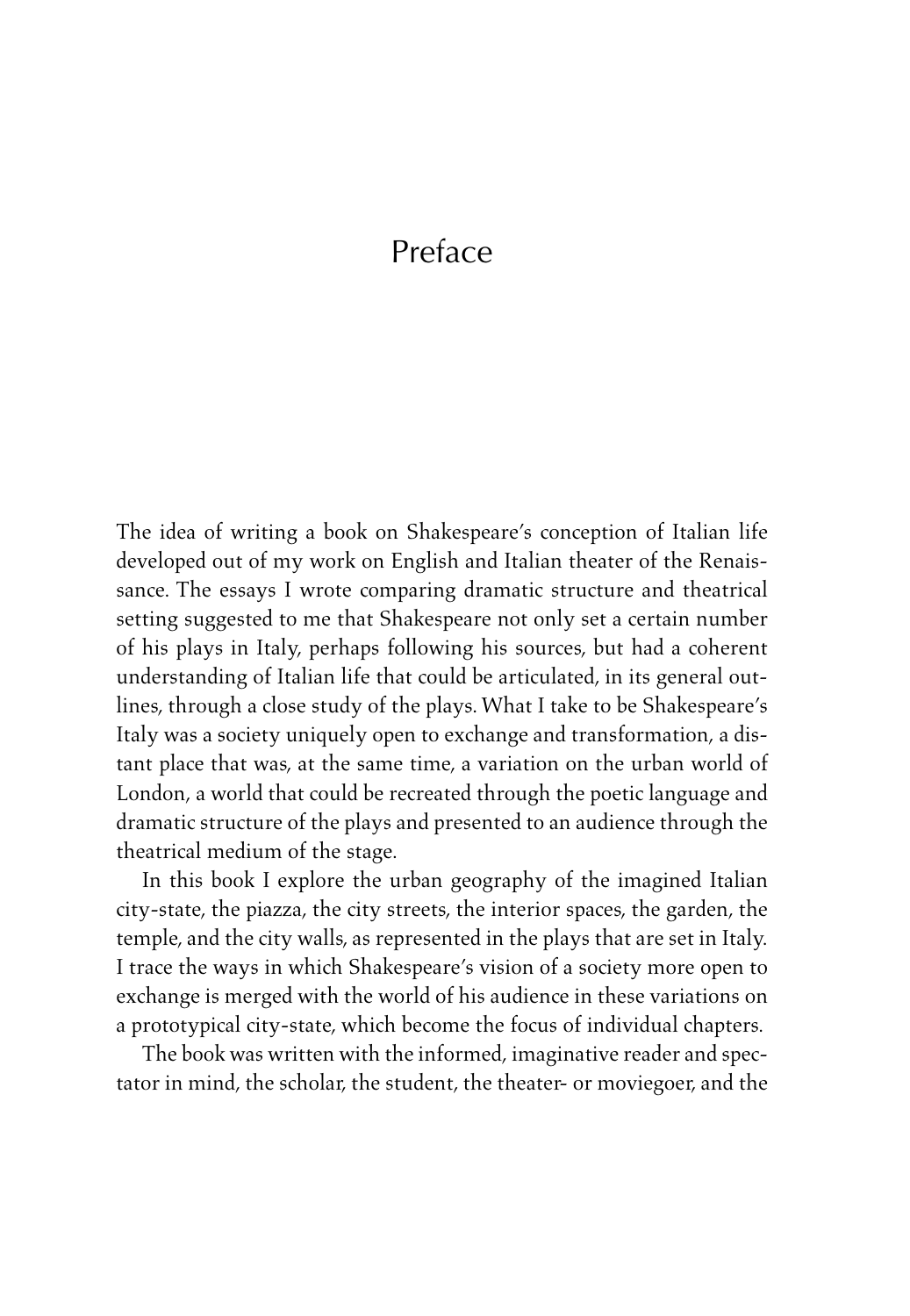general reader who is entertained and enlightened by Shakespeare's plays. All references are to *The Riverside Shakespeare.*

#### Acknowledgments

A major portion of this book was completed with the generous assistance of a sabbatical leave and a Summer Faculty Research Grant from Canisius College. I am most grateful for the support I received from my colleagues among the faculty and the administration of the college.

To my brother go thanks for the use of his apartment during my sabbatical and for the direction and encouragement that only a younger brother can give to an extravagant and wheeling sibling.

In the preparation of the manuscript I relied on the talents and graces of Elizabeth Mangus, Marisa Loffredo, and Veronica Serwacki. I was equally fortunate to be assisted by Amy Gorelick of the University Press of Florida.

Anthony Caputi read the manuscript at various stages in its development and offered his ever cogent insight into what a book of this kind ought to be. Dain Trafton applied his learning and bracing critical acumen to matters of style and content, and Alan Hager was generous with suggestions for enlarging the scope of the argument. I am grateful to all three, good friends and more.

Finally, the last stages of work on the manuscript were completed at the American University of Beirut, where my wife Susan and I enjoyed the hospitality of Lebanon.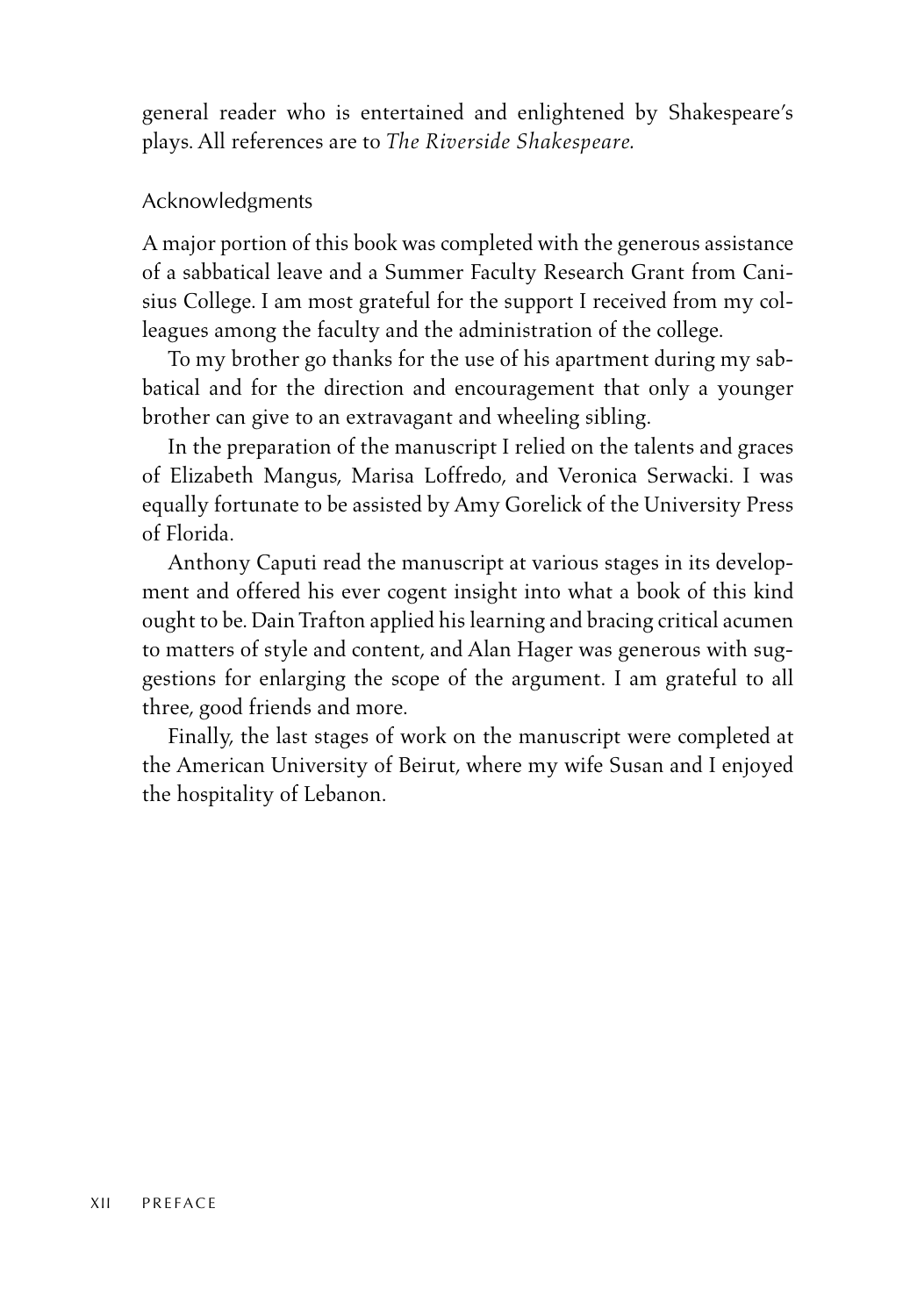

this book explores what Shakespeare imagined about Italian life in cities such as "fair Verona," where he set the scene in *Romeo and Juliet* (prologue 2). Through Italy, I argue, Shakespeare could imaginatively project the promise and the danger of a more open society. In the sources he used, or his more general knowledge of Italian life, he perceived certain dominant characteristics of family, government, and society. The analogous structures of everyday life in and around London played an important role in his conception and its representation on the stage, for his Italy was not a place to which one escaped from the everyday, but rather a place where familiar structures were subtly reconfigured. In this process the analogy between the Italian city as theater and the stage itself took on a special significance. His Italian cities recast the familiar much as his theater did, for openness and freedom of movement, distinctive features of his stage, characterize life in his Italian city-states.

In his plays, Shakespeare uses many devices to merge his Italy with London and its surrounding landscape. He moves between the distant setting and the local scene to refresh the imagination, reminding the audience of how strange the features of their city appear when seen from a new point of view and of how familiar the urban landscape of a foreign city becomes when represented on London's stage. He may have conceived of Italian life as particularly theatrical because of what he knew of the customs and temperament of its people, but I think his conception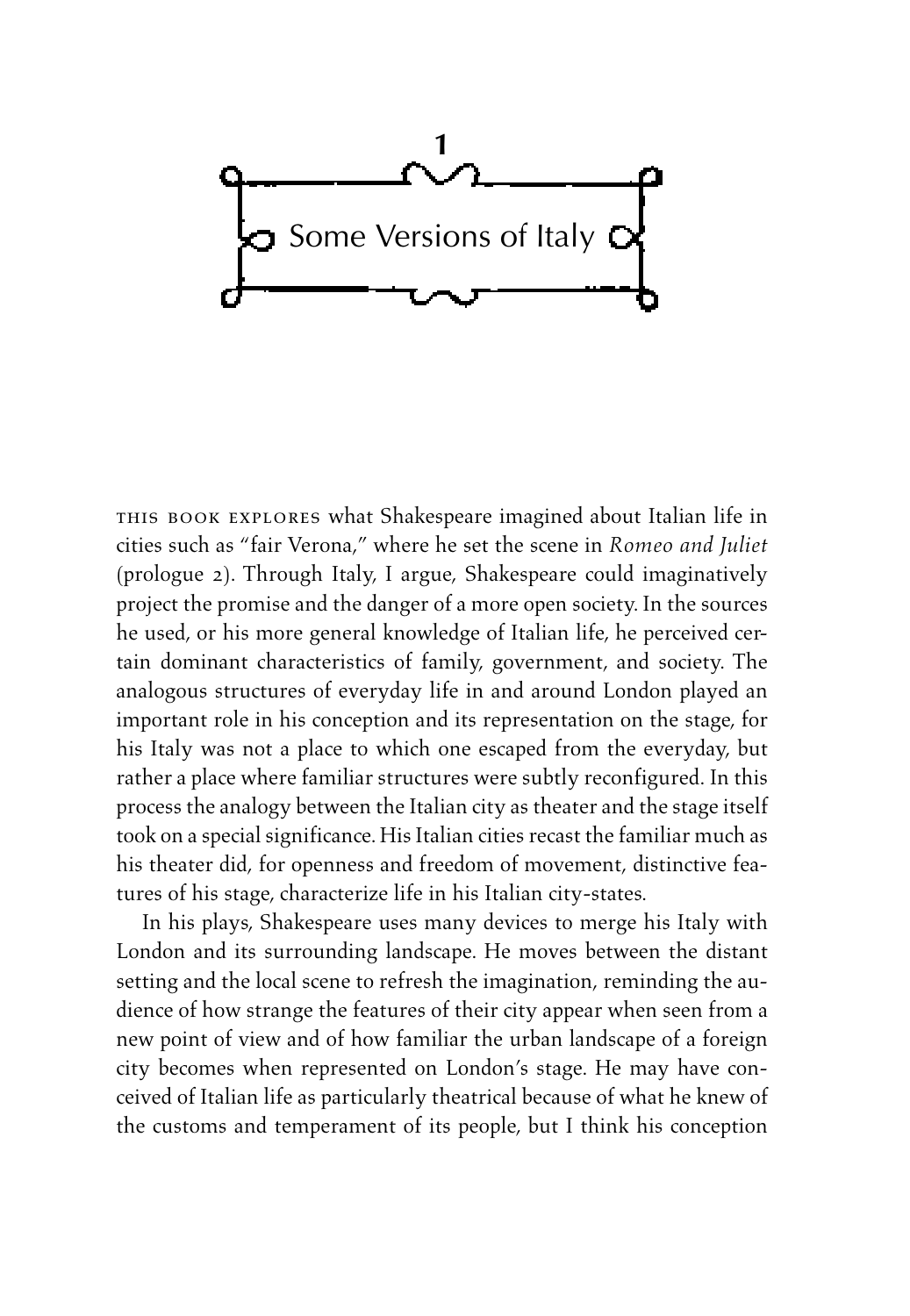

Map: Theatre Map of London, 1520-1642 from The Living Monument by Muriel C. Bradbrook. Reproduced with the permission of Map: Theatre Map of London, 1520–1642 from The Living Monument by Muriel C. Bradbrook. Reproduced with the permission of Cambridge University Press. Cambridge University Press.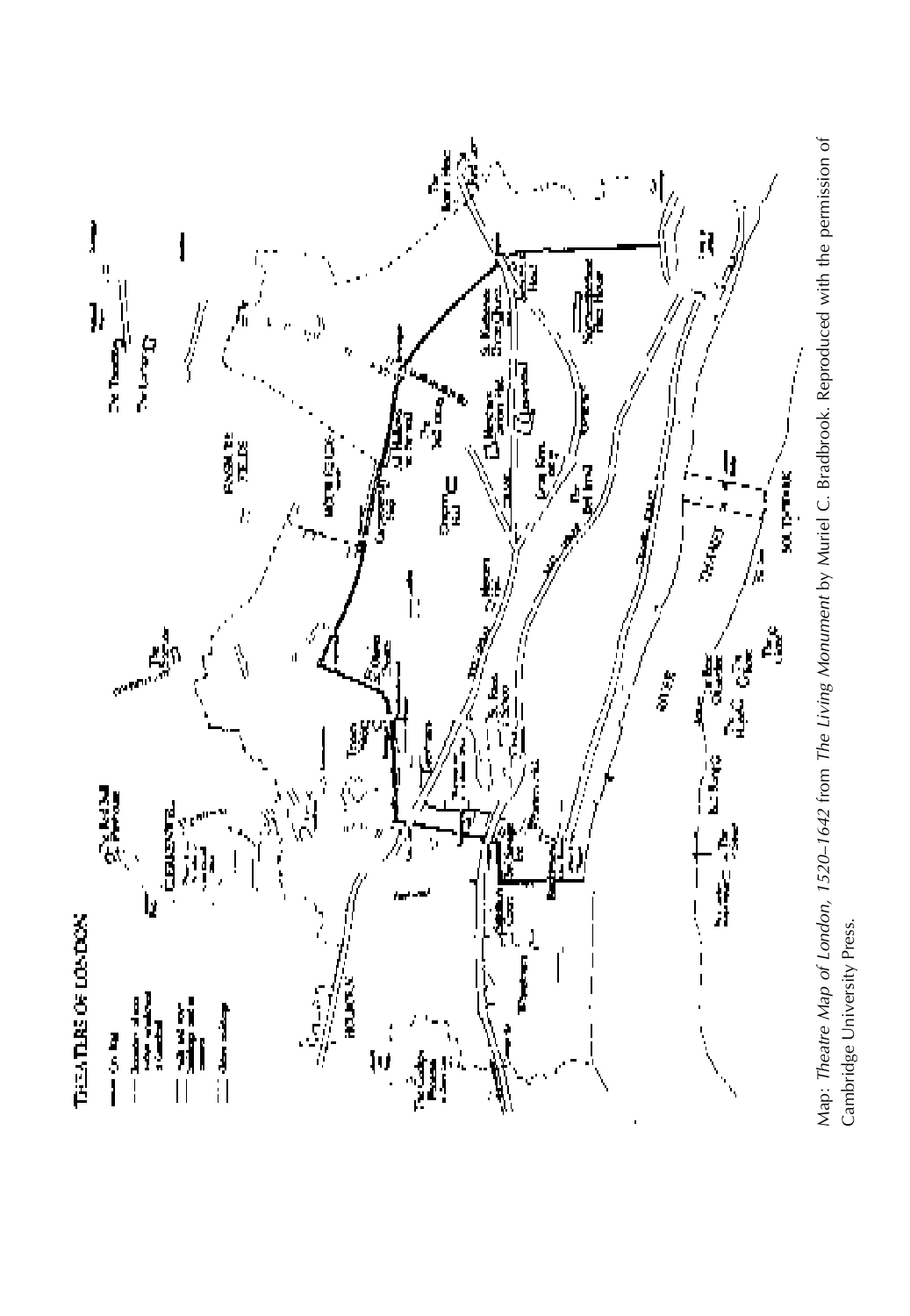owed as much to his sense of the inherent theatricality of urban life. The Italian city-state is London reduced to typical theatrical spaces, such as the piazza, the street, and the garden. The fact that Shakespeare's conception of the Italian city-state draws on salient features of London also acts as a brake on stereotypes. The city-states Shakespeare recreates on his stage are as much Italy Anglicized as the *Inglese Italianato.*

There have been a number of excellent studies of what Shakespeare may have known about and where he may have gained his knowledge of Italy. To explore how he uses the basic elements of his stage to create the Italian city-states of his comedies and tragedies, I structure the argument around key centers of life within the city. This approach breaks up the treatment of individual plays but creates, I think, a fresh perspective on the way Shakespeare treats these Italian settings and the unique social and political forms he imagines within them. It also allows us to consider how the basic elements of his urban perspective change in different kinds of plays and at different points in his career.

Shakespeare's stage does not present the audience with a theatrical set that fixes the image of place; it is open to the shifting perspectives that can be generated by language, props, structures placed on the stage (Hotson 131), costume, music, and the ingenious use of the facade, the pillars, the heavens, and the trap. The reconstructed Globe theater in London promises to enrich our sense of the theatrical dynamics of Shakespeare's stage. While attending performances of *Henry V* and of *The Winter's Tale* at the reconstructed Globe, I was struck by the fact that the frequent and subtle shifts in wind, sunlight, clouds, and temperature, combined with the movements of the audience, remind one, as much as the chorus does, of the theatrical enterprise of creating an imagined world on a stage in a particular part of the city of London. Audience and performers gathered within the walls of the gallery share a locus that has the potential to become any imaginable setting. But at the same time the theaterplace, like a marketplace, is never canceled, even as the exchange of places takes shape in the imagination. This double consciousness of the imagined and the present repeatedly removes and returns the sense of place, transports while reminding the spectators of where they are. The shared enterprise of theater works despite and because of distractions airplanes now and street vendors then.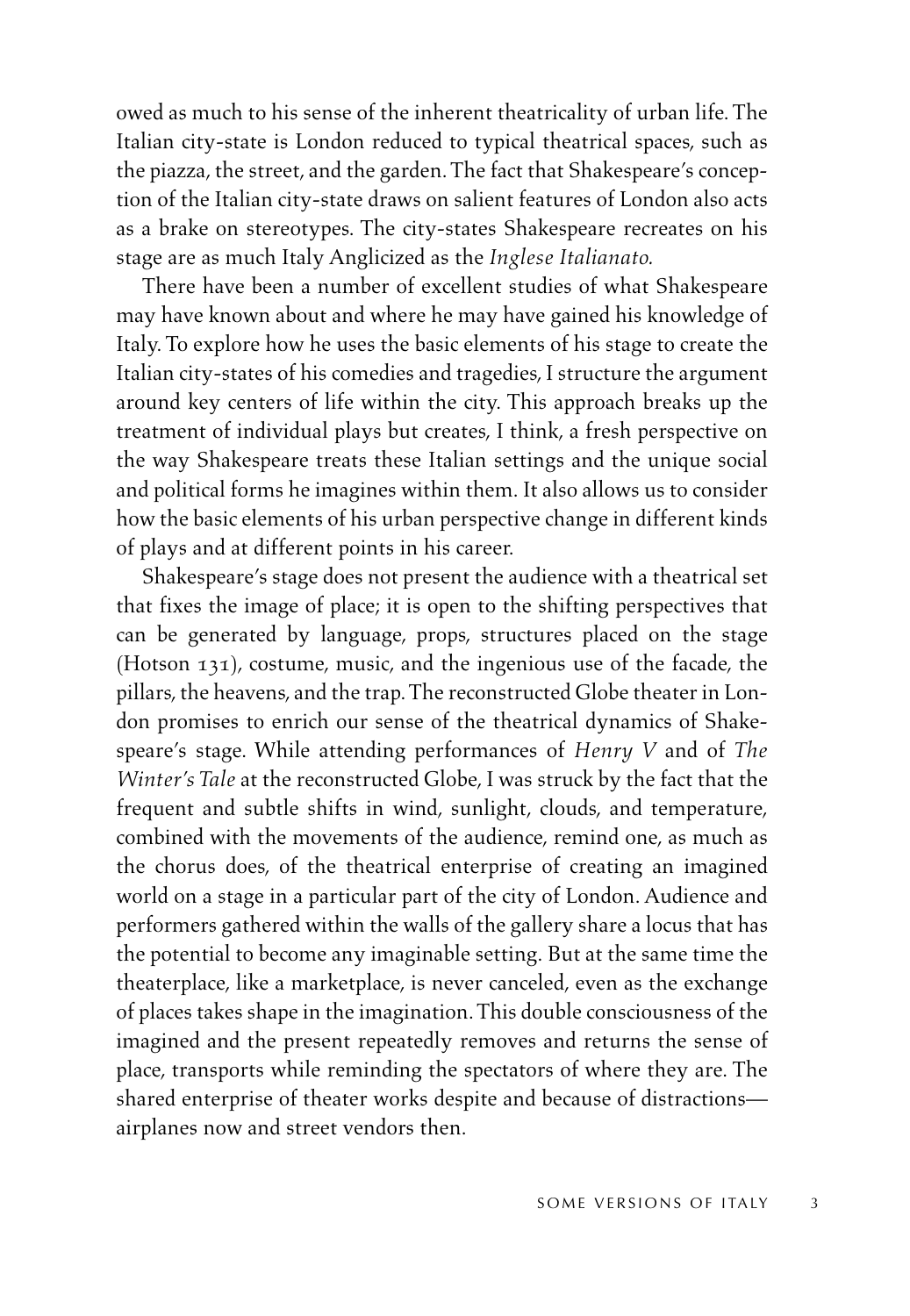One is also struck by the imposing effect of the stage facade, the gallery, pillars, and heavens all painted to create an architectural structure rich in classical allusions, with its splendid capitols, arches, and astrological figures viewed from the wooden benches that never let you forget where and who you are. This architectural frame, when combined with costume and language, can certainly be used to evoke settings that are geographically and culturally distant from the audience, whether that other place is imagined to be Bohemia, France, the English court, or Italy.

The Choruses of *Henry V* and *The Winter's Tale* articulate a relationship between the audience and the play that remains constant at some level throughout the performance. The sense of presence creates an equally important and strong sense of participation. Certain lines naturally lend themselves to the kind of stage business that creates a sense of inclusion. The audience does not merely observe the distant goings-on but participates in the trial of Hermione, or the exposure of the English traitors Cambridge, Scroop, and Northumberland. With time, directors will, I think, learn that staged attempts to prompt audience involvement create a false note. The stage itself does the job and should be allowed to draw in an audience, or to create those distractions that the play and the improvisational skills of the actors must digest. The unique combination of a gallery that encloses while leaving the audience exposed to the open air is repeated in the great thrust stage, which centers the action amidst the spectators and is at the same time enclosed by its splendidly painted pillars and heavens. The structure sets up a very basic dynamic of inclusion and exclusion, confinement and exile that extends from the action of the play to the relationship between the play and the audience. Just as Hermione, at one moment the pregnant center of Sicilia, can suddenly be exiled from the court and imprisoned, the audience can just as suddenly be drawn into the action that unfolds in this seemingly distant court, made to participate in the trial of Hermione and to feel implicated in her suffering.

Shakespeare does not write city comedy or citizen comedy, terms that have been used to describe plays about citizens, portrayed sympatheti-

 $\sim$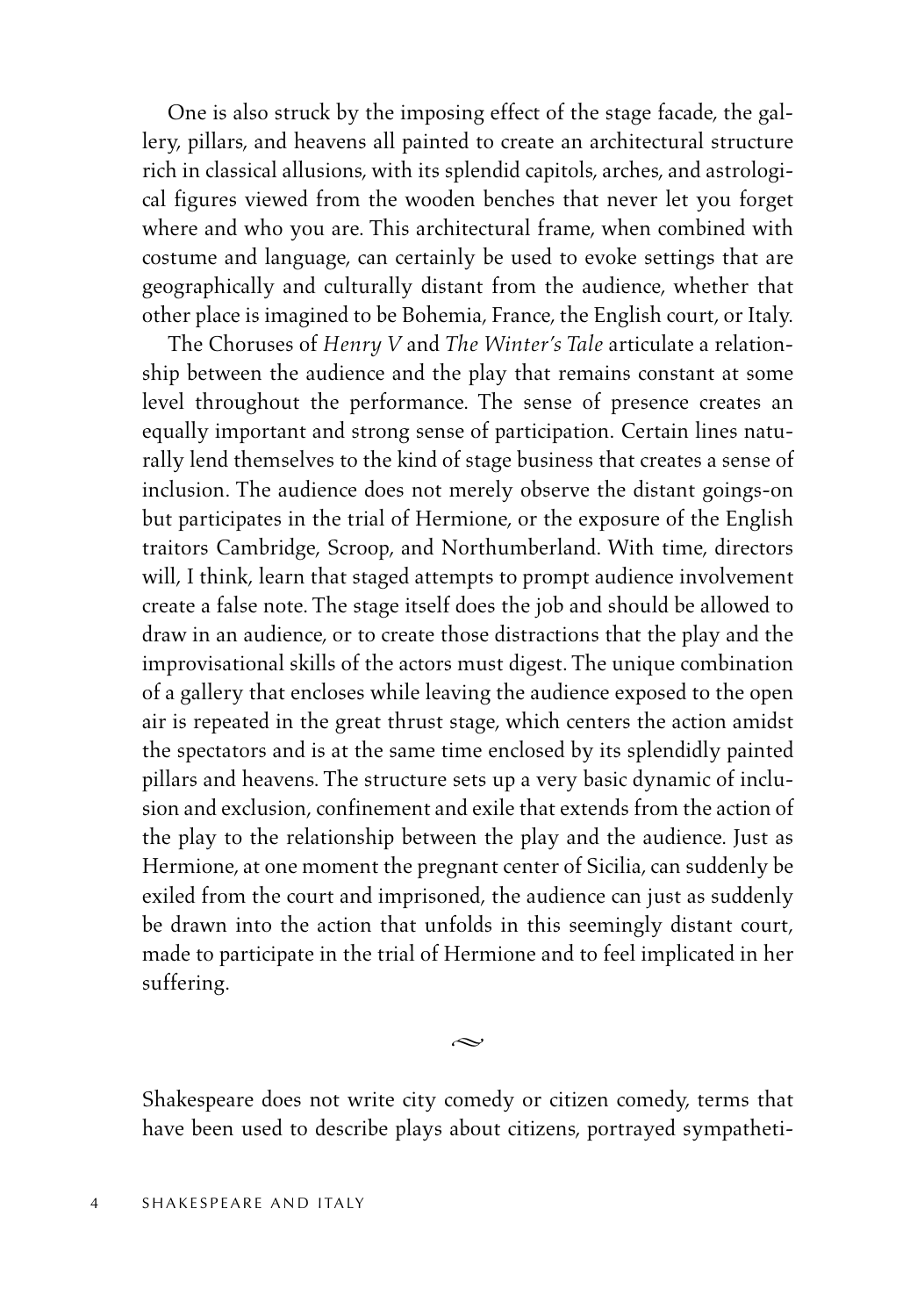cally or satirically, plays which share London settings, themes, and character types, and which may have been written with particular theaters and playgoers in mind (Gurr, *Playgoing* 165; Leggatt 4; Gibbons 24). Shakespeare works within an imagined urban space that contains a full range of character types, whose interests are not focused on the dominant preoccupations of city comedy, marriage and money. The Italian citystate as he conceives of it includes variations on the court as well as the marketplace. The cities are not merely, nominally Italian, for through them Shakespeare dramatizes a distinctively open way of life that remains constant in comedy and tragedy, in the street or within the household.

In his essay "Shakespeare and Italy, or, the law of diminishing returns," Manfred Pfister discusses the limitations of many studies of Shakespeare's Italy and makes the following suggestion: "Starting perhaps from Robert Weimann's analysis of the spatial dialectics of *locus* and *platea* in Shakespeare and the popular theatre of his time, one would have to study how the construction of the fictional other, the other place, is fore-grounded in the theatrical representation itself and what purposes this serves" (300). This approach would trace the relationship between *platea,* the nonrepresentational and nonlocalized setting identified with the open space of the thrust stage, and locus, cities such as Messina, Venice, or Padua. Weimann identifies the *platea* with a popular tradition of theater that typically undercuts the illusion of place through direct address, wordplay, and parody. In this scheme, the English clowns dominate the *platea,* while the Italian locus remains somewhat distanced from the audience. Leo Salingar contrasts the realistic dialogue of Italian comedy with Shakespeare's use of verse to create a richer, more learned language, which distances his characters, who are "presented to their first spectators as foreigners from distant, semi-fictitious countries" (*Traditions* 220).

But there is also interplay, as Giorgio Melchiori suggests when he says that "the very *lazzi* ultimately derived from the *commedia dell'arte* are metamorphosed, are translated into the language of the society in which Shakespeare and his audience moved" (105). In the prologue to *Romeo and Juliet,* Shakespeare's Chorus draws the audience into the "two hours' traffic" between the Italian story and the world of the audience: "The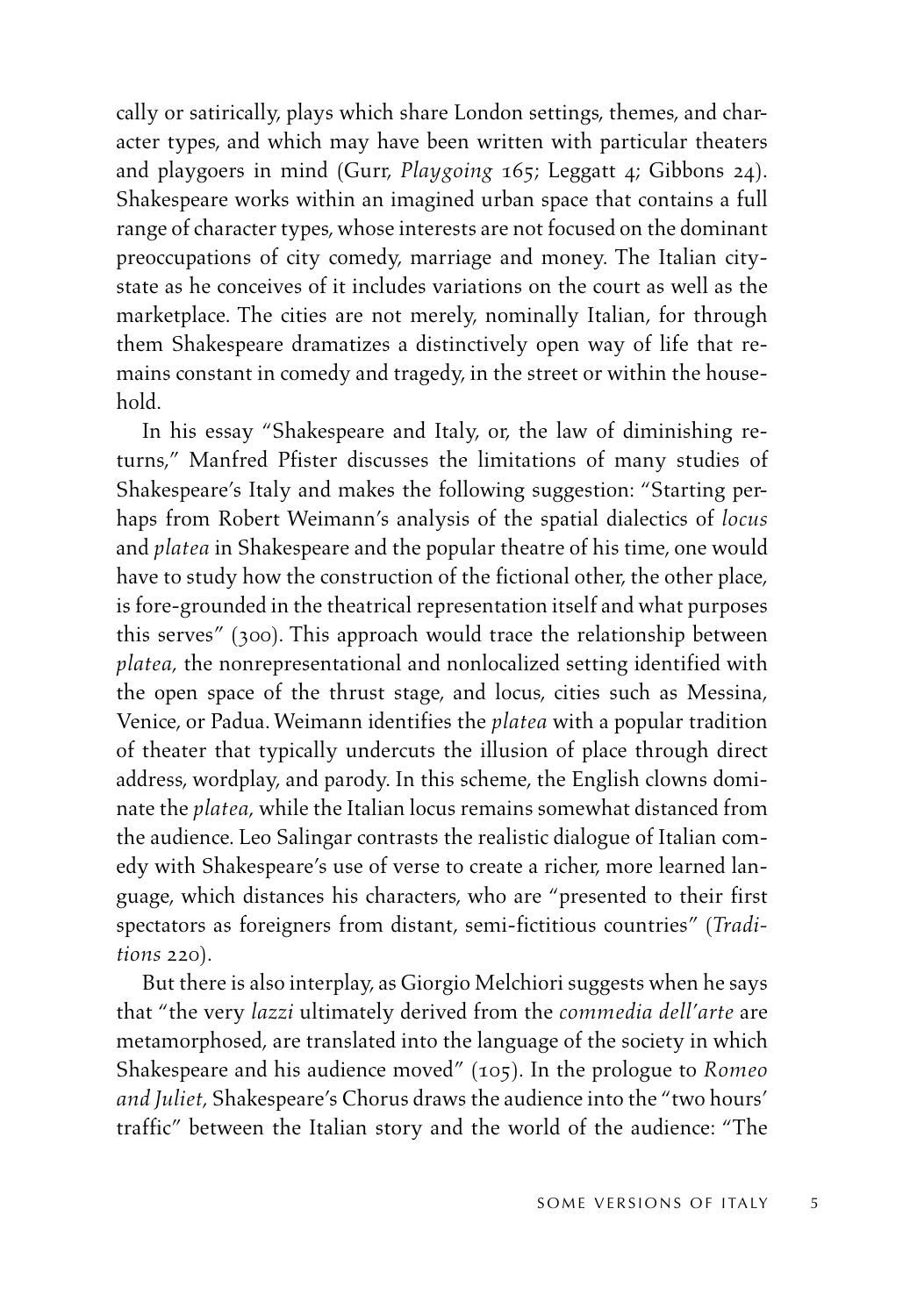which if you with patient ears attend, / What here shall miss, our toil shall strive to mend." The Chorus appeals to that imaginative venture of theater which requires the patient auditors to participate in a joint enterprise that will mend any particular misses. In this venture neither the stage, nor the scene that is Verona, can be easily segmented into the familiar and the alienated. Whatever he knew, or may have believed about Italy, that country became for him the paradigm of a certain kind of society, an urban world teasingly familiar and yet different in the degree of its openness to exchange and transformation. What he imagined of that world and could bring his audience to imagine through the instrument of his theater were cities whose quick pace tests but never quite loses touch with familiar hierarchies.

Shakespeare has a conception of Italy that cannot be reduced to the "other," if by that we mean a version of the most common prejudices and stereotypes of his age. And it is his stage that provides the basic theatrical vocabulary for his representation of urban life in the Italian city-states of Verona, Venice, Messina, and Padua. As recreated on his stage, the piazza, the street before a house, the garden, and the courtly or domestic interiors articulate his understanding of the unique character of Italian society. To reverse the perspective somewhat, I want to look at how the stage bridges the worlds of England and Italy by means of what we might call spatial analogies. The cities he represents in his plays mean something to the English audience because they are made up of recognizable features of English urban life, things like walls, houses, gates, and gardens. The life lived within these imagined cities has a distinctive character with which the audience can, for the two hours or more of the play, imaginatively traffic (Bruster 35).

In her discussion of the relationship between London and Italy, Angela Locatelli maintains that "every setting, no matter how distant and exotic, is meant as analogous (whether a similarity or opposition is created) to London, and its strangeness is given as the equivalent of London's booming diversity, a diversity which was absolutely necessary to its acquisition of the status of 'capital' or primarily significant 'locus' in the state" (71). In a similar vein, Murray J. Levith observes that "Italy serves in part as metaphor for Shakespeare's England—the metropolitan virtues and vices of Italian places are those of the Queen's and King's cities" (11), and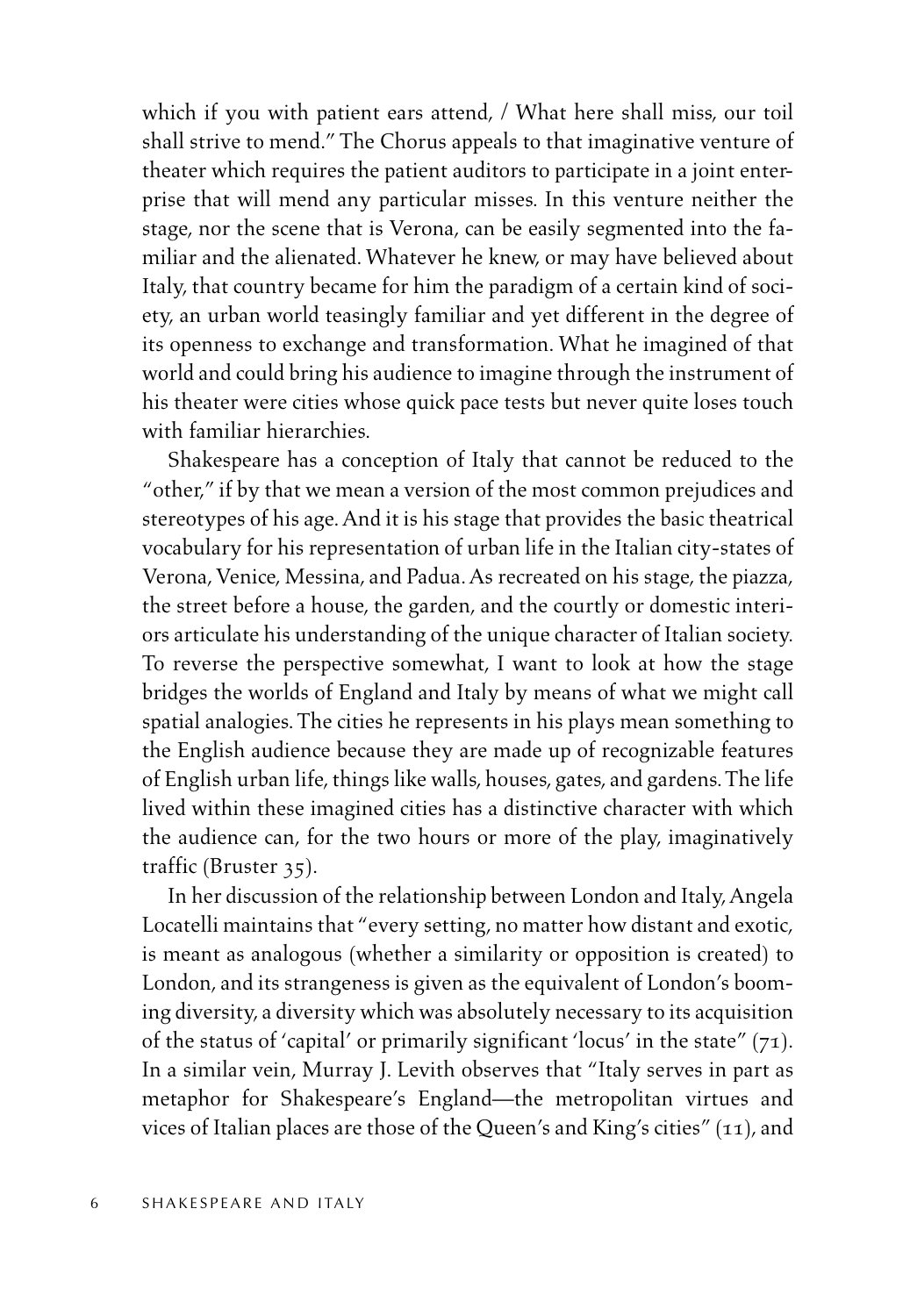G. K. Hunter asserts that "the foreigner could only 'mean' something important, and so be effective as a literary figure, when the qualities observed in him were seen to involve a simple and significant relationship to real life at home" (*Identities* 13). Cities grew as centers for the exchange of everything from goods and services to information, status, and identity (Mumford 255). This characteristic of the city becomes enhanced in Shakespeare's Italian settings and is closely identified with the urban geography of open spaces and intersections, the central square, the market, the crossroads, the port, and the city street.

The analogy between market and theater has been explored in a suggestive way by Jean-Christophe Agnew, who argues that "we need to know how the market was made meaningful at the very moment that meaning was becoming marketable" (12). The movement from "the personal and ceremonial apparatus of the marketplace" to the "relatively impersonal framework of a money and credit market" was mirrored in a theatrical world whose protean character blurred the distinctions of rank, gender, and nation that were, for many, the basis of social order (49). Lombard Street is a place-name that reminds us of the Italian merchants who took over financial operations after the Jews were expelled from London in 1290 (50). But the shift from a marketplace that contained trade to an expanding marketplace required the English to follow the aliens: "All along the sixteenth-century 'commercial axis' that linked the Antwerp and London exchanges, new forms of liquidity were developing that overflowed, where they did not burst, the mold of medieval commerce" (49). And theater created a parallel axis of imaginative travel. Lena Orlin sees the early modern market as "implicated in the move away from a culture of relatively high self-sufficiency and self-containment to one of getting, trading—and travelling—to achieve the new standard of living" ("The Performance" 186). While this new standard might have been identified as the destabilizing other, the Italian city of Shakespeare's plays has its laws and its hierarchies, its walls and gates that can channel or thwart the dynamic energies of the urban world.

The city enclosed within its walls is an important characteristic of Shakespeare's urban geography (Braudel 492–95), but in many ways his conception of Italian cities and their relationship with the outside world comes closer to the vision of Giovanni Botero, who sees trade as the very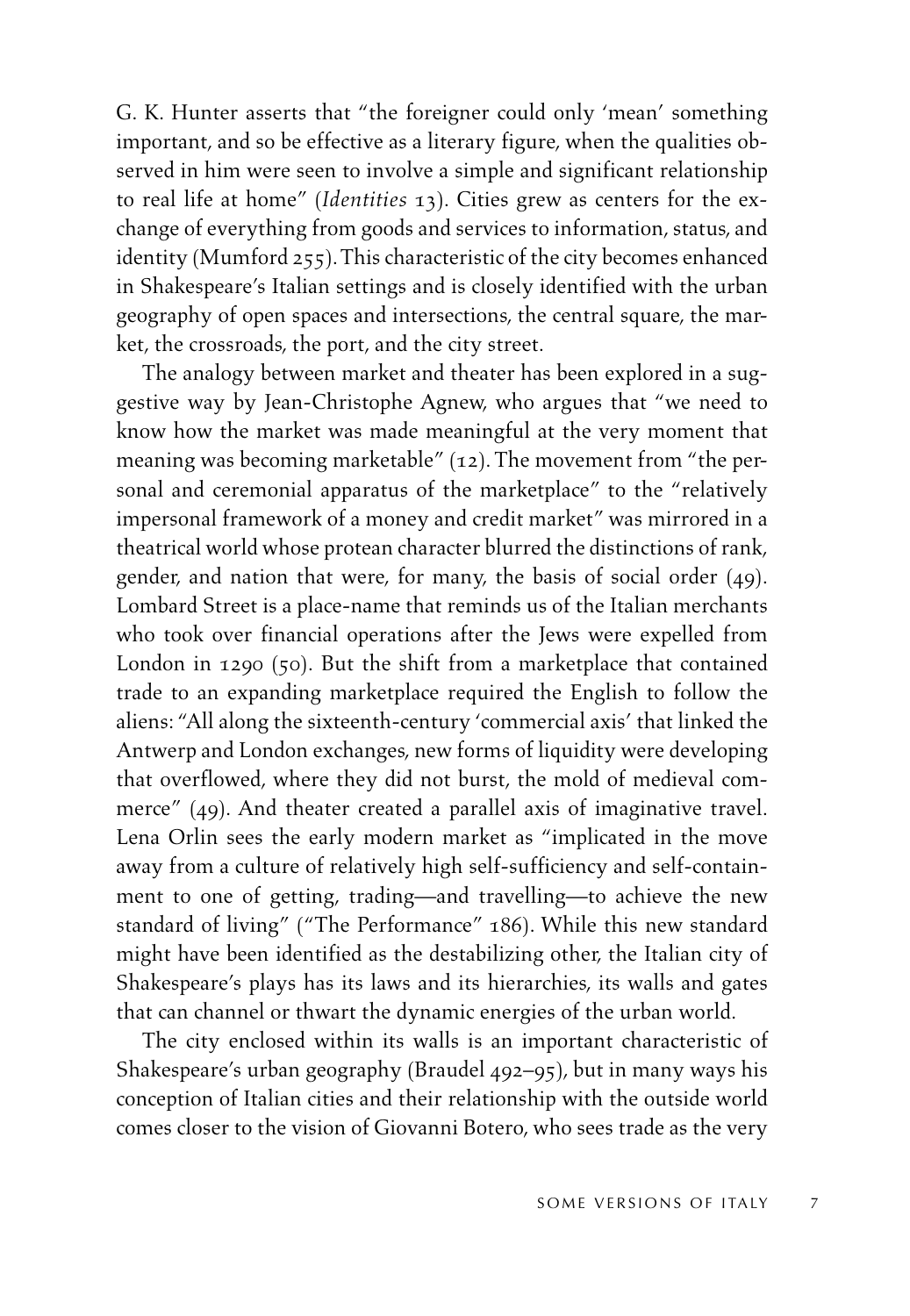essence of the city and a part of God's divine plan: "It seems in very truth that God created the water, not only for a necessary element to the perfection of nature, but more than so, for a most ready means to conduct and bring goods from one country to another. For His Divine Majesty, willing that men should mutually embrace each other as members of one body, divided in such sort His blessings as to no nation did he give all things, to the end that others having need of us, and contrariwise we having need of others, there might grow a community, and from a community love and from love an unity between us" (Botero 6, trans. Peterson 237). This point of view is shared by Herman Kirchner in his "Oration on Travel" from *Coryat's Crudities.* Journeys, he argues, are necessary because heavenly providence has dispersed the gifts and delights of the world so that "we must needs undertake journeyes and voyages to those renowned places, wherin this fragrancy and most heavenly plenty doth harbor" (Coryat 1:125).

The city is the goal of the traveler because the city is by its nature a place of accessible variety and exchange. The London Shakespeare knew was a city of great commercial and industrial activity which provided access to the court, the Inns of Court, and to various forms of entertainment—the drinking, whoring, and theatergoing that were not limited to the urban world but which flourished there. And his immediate world, the world of commercial and artistic venture, began to attract a variety of ambitious, talented men to London in the 1570s.

Steven Mullaney and John Gillies examined the place of the stage within the "marginalized" space of London and mapped the dangerous, transgressive elements of the theatrical other. The plays reflect some of the anxieties aroused by much that was considered dangerously fluid in the rapidly changing economic, political, and social life of London. For many, theater itself might have been as foreign as the Italy represented on the stage. Traditional values—patriarchal, aristocratic, agrarian mixed with a variety of new currents—Protestant, mercantile, and urban. Responses to these crosscurrents were as varied as the historical and critical scholarship that has studied them. As I see it, Shakespeare does not equate the potential for exchange in his Italy with a form of transgressive otherness that had to be circumscribed to maintain traditional values in the emerging nation-state. This general view of the transgres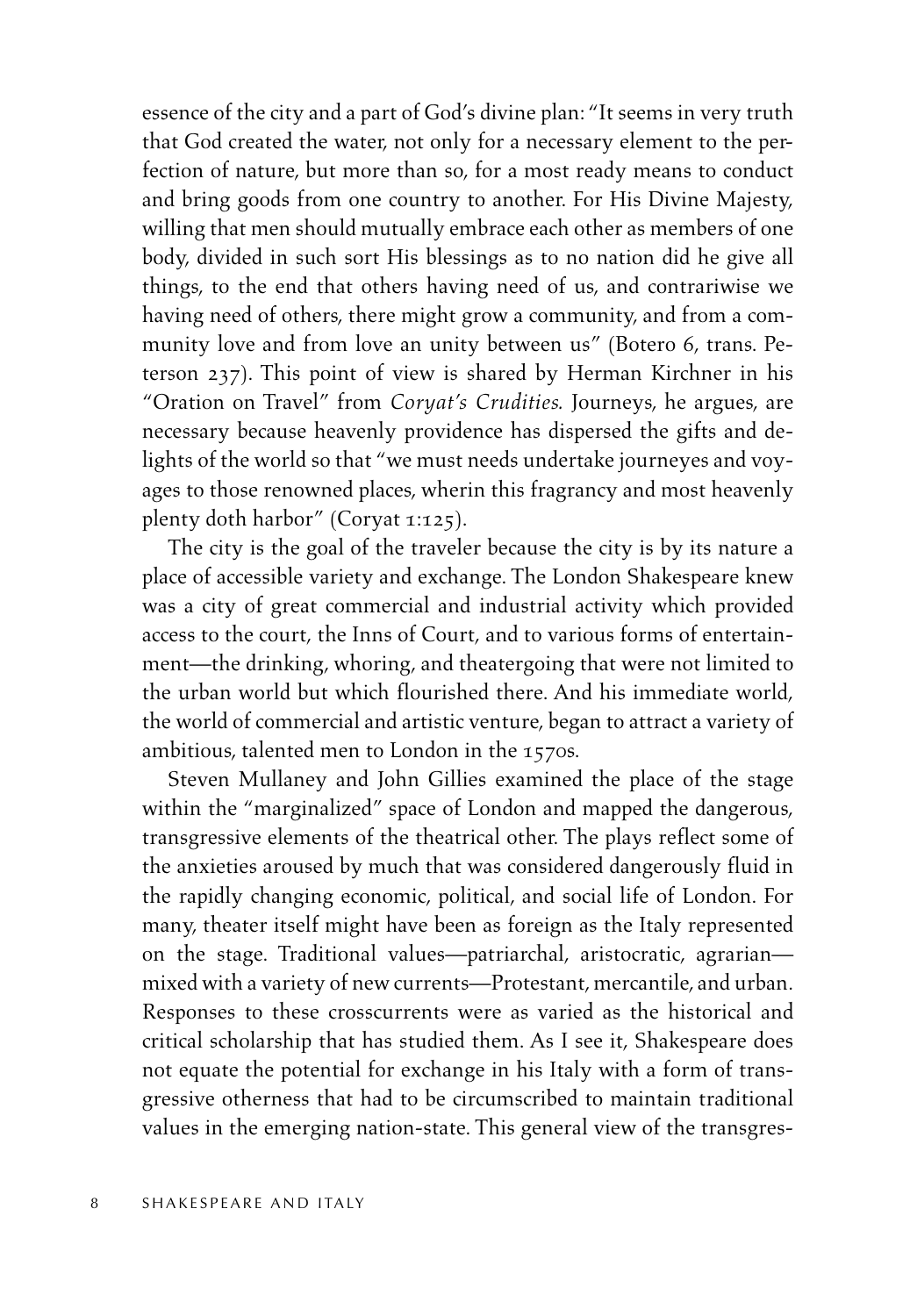sive, with many learned and subtle variations, has been explored by Philip Armstrong, Stephen Greenblatt, Richard Helgerson, A. J. Hoenselaars, and Alvin Kernan, among others. Italy brought with it the promise of the new humanism and the dangers of the old Catholicism, the intrigues of the court and the glories of art.

Shakespeare projects an imagined spirit of openness into the Italian settings and creates urban centers in which the privileges of rank and the rigidity of the social system are softened, if not entirely forgotten. The reality of status, as pervasive within the Italian city-states as within England, undergoes a theatrical sea change, which enhances the potential for a reshaping, if not a transformation, of society. Scholars may differ regarding the social composition of the audiences that patronized the public theaters and the patrons who attended the private, but the players found a way to address those whose interests were vested in power and wealth, as well as those who would have identified London, the theater, and Shakespeare's Italian cities as analogous centers of exchange.

Whatever dangers might have appeared in this shifting landscape threats to the old hierarchy, to patterns of identity, and to ethical codes of conduct—Shakespeare's theater provided an example of how transformation could work toward something of great constancy. The plays held together as works of art, and the theatrical enterprise prospered. Italy is theater played out in piazzas, houses, gardens, and streets. We know that Shakespeare often omits reference to what might have been well-known places, such as Piazza San Marco, or the Roman theater in Verona, while he shapes geography to conform to the place of performance in London, a place near a river or a port and not far from a market. I will elucidate how he does this in the chapters that follow. Like every foreign setting we are asked to imagine in Shakespeare's theater, his "fair Verona" is both a distant place and a familiar place, an Italian city to be sure, but a city introduced to the audience in the English vernacular of the play's opening lines.

To create the urban settings of Venice, Verona, or Padua, Shakespeare drew on characteristics of the parishes and wards of London shared by

 $\sim$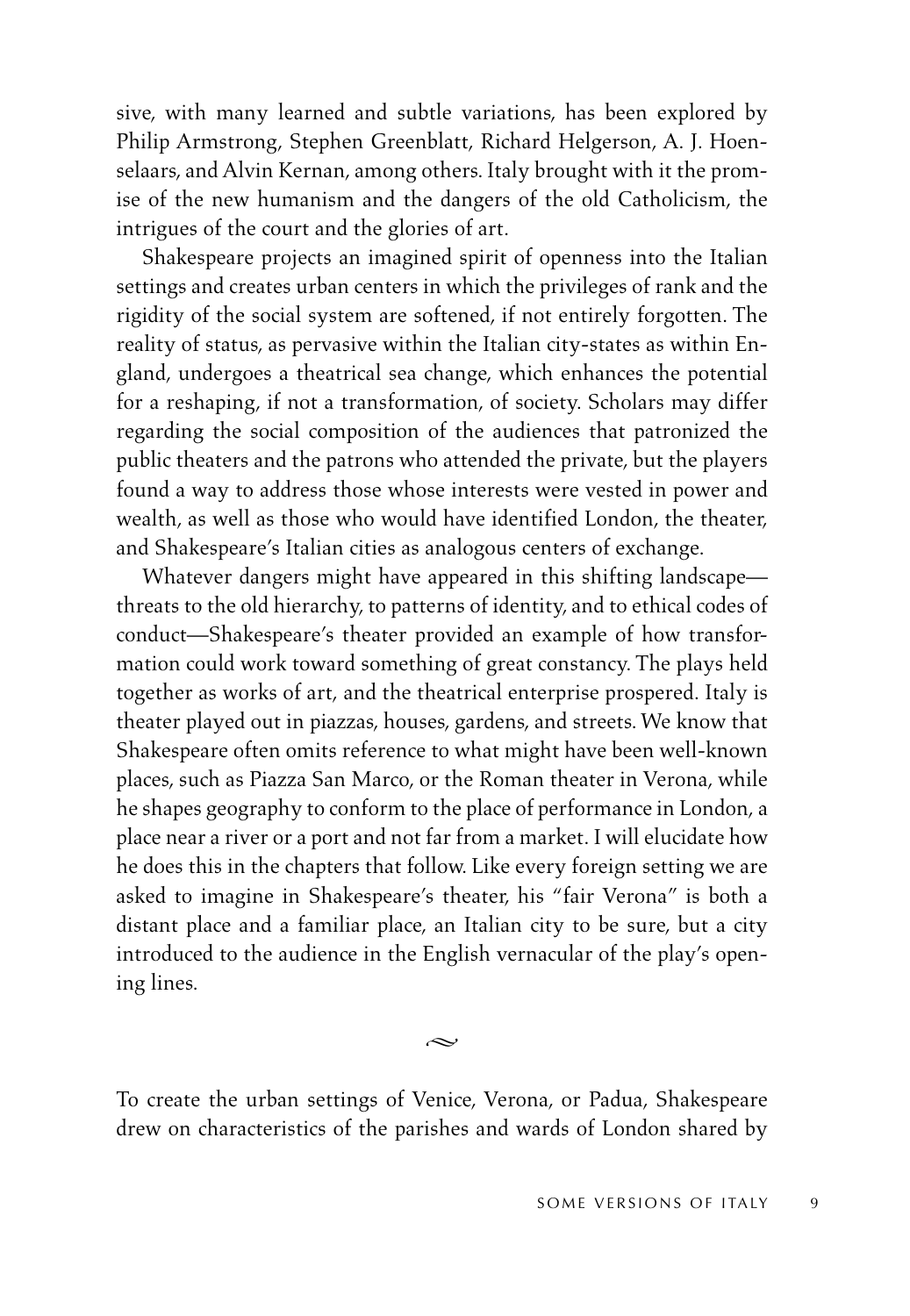the Italian communes: "Propertied urban inhabitants were attached tenaciously not merely to a city but to a street, a parish, an ambience—to a radius of perhaps 150 meters" (Martines 37). But there is an important difference. Shakespeare's Italy is not an emerging nation-state dominated by a central court; his Italian city-states are not satellites revolving around Rome. Some, perhaps most notably Venice, are very distinctive urban centers, and they are all, in a sense, variations on what Lewis Mumford calls "the walled container" (321), enclosed within walls that create an identity, defining a space within which one can be protected, or from which one can be banished. The Italian city-states of Shakespeare's theatrical world retain their separate identities, but they also exist in a greater social and political landscape that encourages social, commercial, and political transactions between these urban centers. William Thomas in *The History of Italy* gives a favorable account of the temperate climate, the "havens open to trade of all nations" (8), and the cosmopolitan character of the cities and of the ideal Italian gentleman: "to his superior obedient, to his equal humble, and to his inferior gentle and courteous; amiable to a stranger and desirous to win his love" (12). Reading Thomas Coryat, who provides an instructive analogue, one has the impression that the traveler moves within an archipelago of cities and towns that dot Lombardy, each offering a unique combination of walls, towers, palaces, churches, and gardens, each with its own customs, antiquities, and works of art and of manufacture. Harry Levin remarks that "Shakespeare delighted in the diversity of the Italian city-states, the movement and interaction from one community to another, often subject to the quasi-epical intervention of their civic dynasties" (22).

Peter Burke calculates that by 1300, twenty-three cities in north and central Italy had a population of 20,000 apiece and that by 1550 there were forty towns with over 10,000 and twenty with over 25,000 inhabitants. Within the towns were to be found gentlemen, merchants, moneylenders, guildsmen, artisans, tradesmen, shopkeepers, and laborers. A striking number of these towns, many of which became city-states, were also centers of study—with thirteen universities among them (*Italian Renaissance* 53). Cities located on or near the seaside, on great rivers, or along the Roman Via Emilia became natural centers of commerce, as well as of banking (223). According to the *Cambridge Economic History of*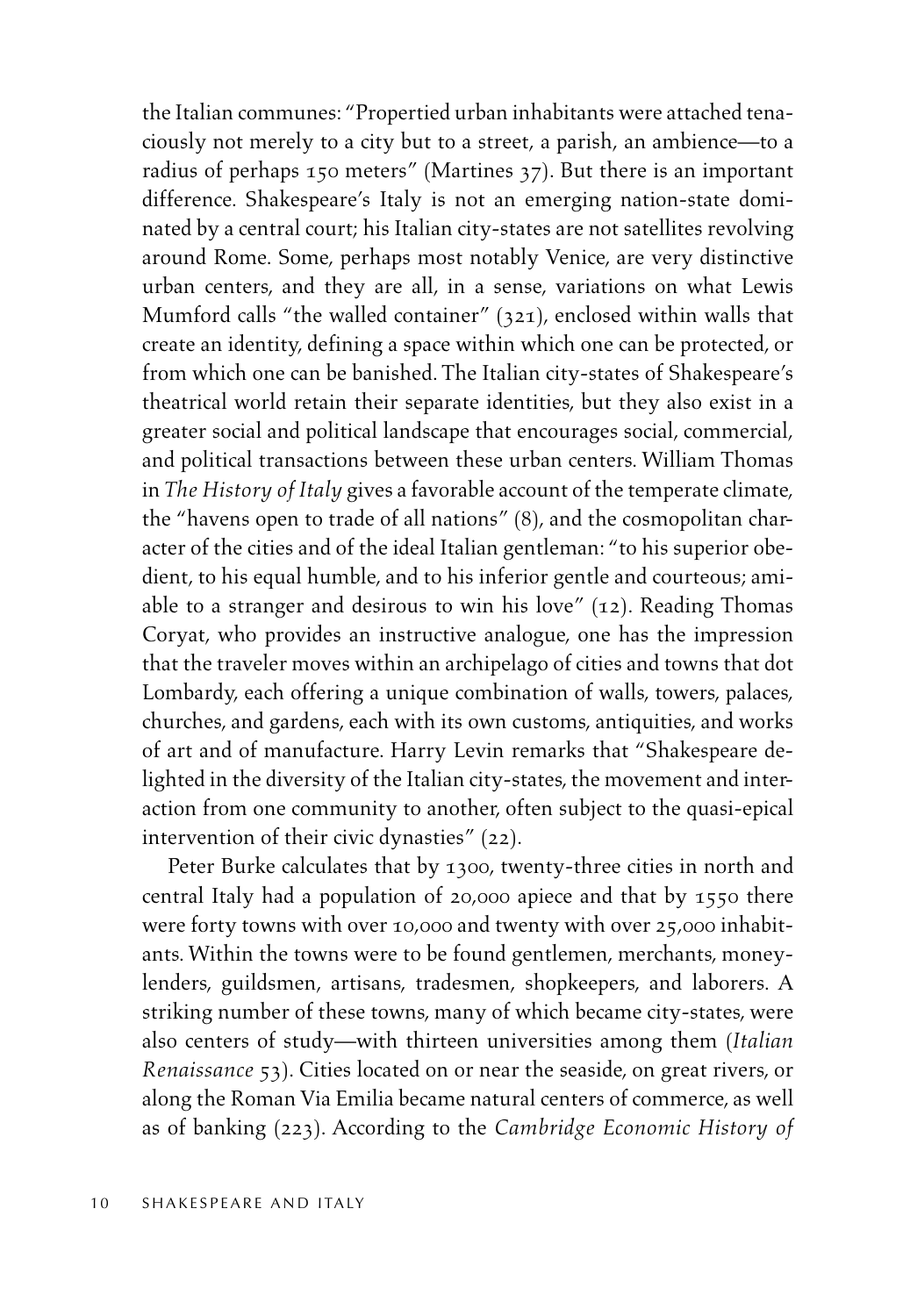*Italy,* "The two areas which in 1500 represented the richest and most advanced concentrations of trade, industry and wealth were the quadrilateral formed by the Italian cities Milan, Venice, Florence and Genoa; and the strip of the Netherlands that ran from Ypres . . . to Antwerp. It was not merely coincidence that these were the areas where the tradesmen of the cities had been most successful in emancipating themselves from feudal interference and in keeping at bay the newer threat of more centralized political control offered by the new monarchies" (Rich 492).

I see these cities as analogous in many ways to the theaters that existed in and around London, enclosed within walls and yet set in the open air, gathering places for nobles, merchants, and craftsmen, centers at the margins of the more conservative traditions that prospered because they found a way to draw on various traditions, from the academic world of the universities to the oral and folk traditions of street theater.

How does Shakespeare exploit the place of his stage, its location outside and yet close to the city, and the space of the stage, its internal dimensions, to create a theatrical impression of Verona or Venice or Padua? The geography of the stage maps the foreign setting, giving it a shape that corresponds in general terms to the dimensions of the public amphitheater. The open stage becomes a street or square; the facade and the galleries, with perhaps a house constructed on stage, combine to create a sense of the walls that enclose a city or a household. It is a basic characteristic of Shakespeare's approach to theatrical space that the audience never mistakes the stage for a set. John Russell Brown says of Shakespeare's stage-picture: "Sometimes it is a self-contained whole, bounded by apparent limits; at other times it is limitless and flowing, suggesting continuations beyond the bounds of the stage"  $(133)$ .

The Italian city takes shape around a square, a space that gathers to it the students, merchants, and lovers who move with considerable freedom within the urban landscape. These distant and yet familiar urban spaces mirror the freedom and mobility that drew young men to London. The Italian setting allows Shakespeare to pick up various threads and weave them together in an imagined place open to the exchange of letters, bills of credit, and even of identities.

As we, the contemporary English-speaking students of Shakespeare's plays, move into this urban landscape, we need to examine the assump-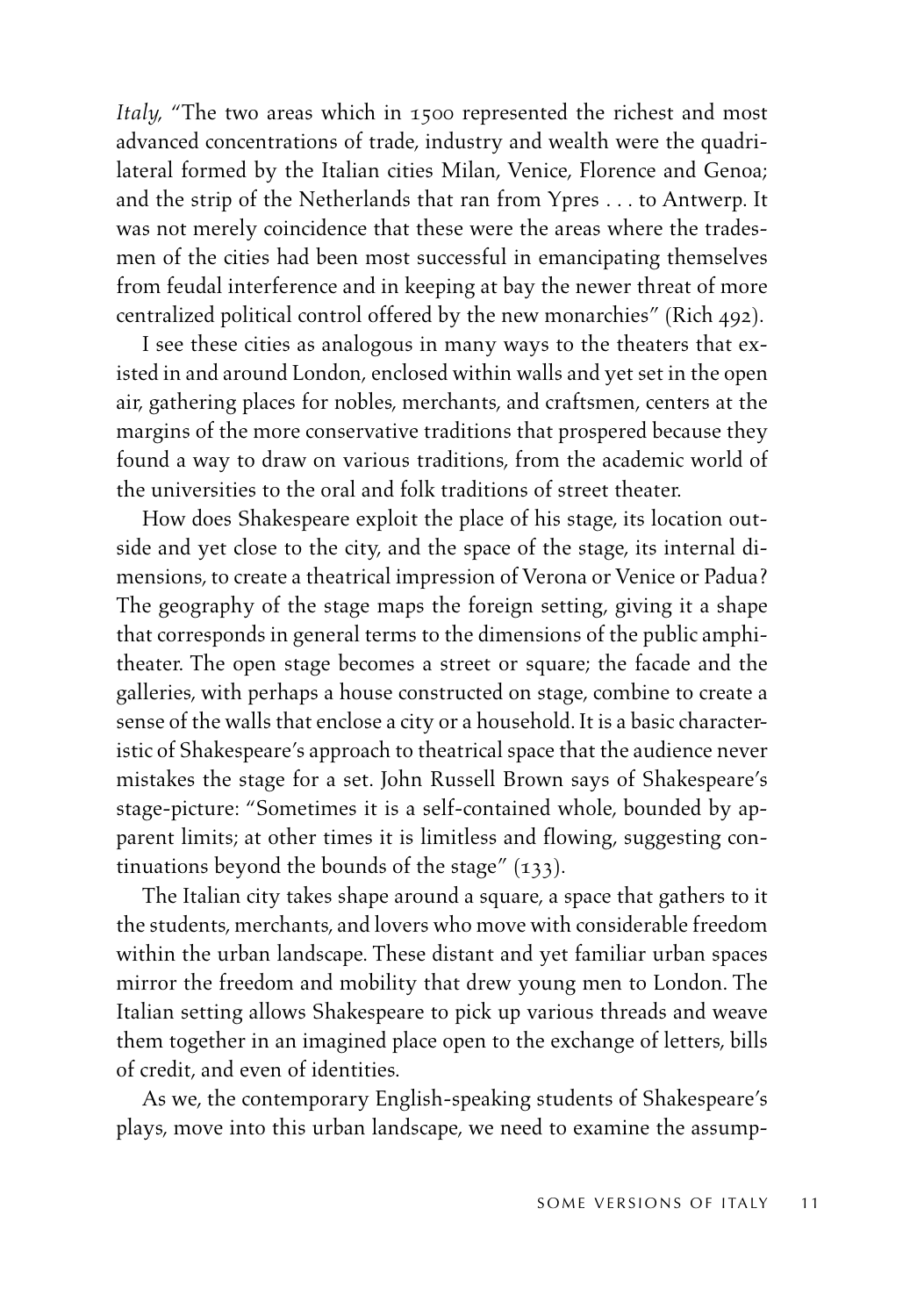tions that we bring to the imaginative experience of Italy, assumptions that derive from a literary and cultural tradition that took shape between Lord Byron and E. M. Forster. Some of these assumptions about the attractions and the dangers of travel to Italy existed in Shakespeare's day, and they have been canvassed thoroughly. Italy could be seen as both the center of humanist learning and the dangerous seat of Catholicism, the country of Castiglione's graceful courtier and of the evil "Machiavel" (Raab 56).

Some of these stereotypes Shakespeare works into the plays. But it is the interconnected nature of Italian urban centers rather than their dangers that is central to Shakespeare's theatrical conception. We know that commerce and banking created important links that extended between the Italian cities and beyond them to northern nation-states and to eastern trade routes. In a related way the growth of humanism in Italy connected the courts, the academies, and, eventually, the universities that flourished in various urban centers, particularly in the region of Lombardy. John Stephens maintains that the "learned academicians and aristocratic circles . . . . conceived of themselves inhabiting a 'republic of letters' in which reason united scholars in a commonwealth, as it had before them for Erasmus, Petrarch and Valla" (149). This intellectual commonwealth reached beyond the medieval class of "clerical intellectuals" to include a diverse class of public servants and princes, men such as Niccolò Niccoli, Federigo da Montefeltro, and Lorenzo de' Medici (149).

The ladies and gentlemen who participate in the dialogue recreated by Baldassare Castiglione in *The Book of the Courtier* inhabit this republic of humane letters. They have gathered in Urbino from other important city-states such as Verona, Genoa, and Florence. As Sir Thomas Hoby says in his prefatory "epistle" to Lord Hastings, his translation brings the courtier who in other languages "hath a long time haunted all the Courtes of Christendom" to the court of England, where Lord Hastings is to serve as his patron (Castiglione 2). The courtier, through this book, enters into a dialogue on courtly fashions, as well as on the moral and political issues of governing the self and the state. This commonwealth of humane letters connects Italian city-states, European courts, and the world of the ancients, as Hoby makes clear in his discussion of how "Castilio hath folowed Cicero" (3).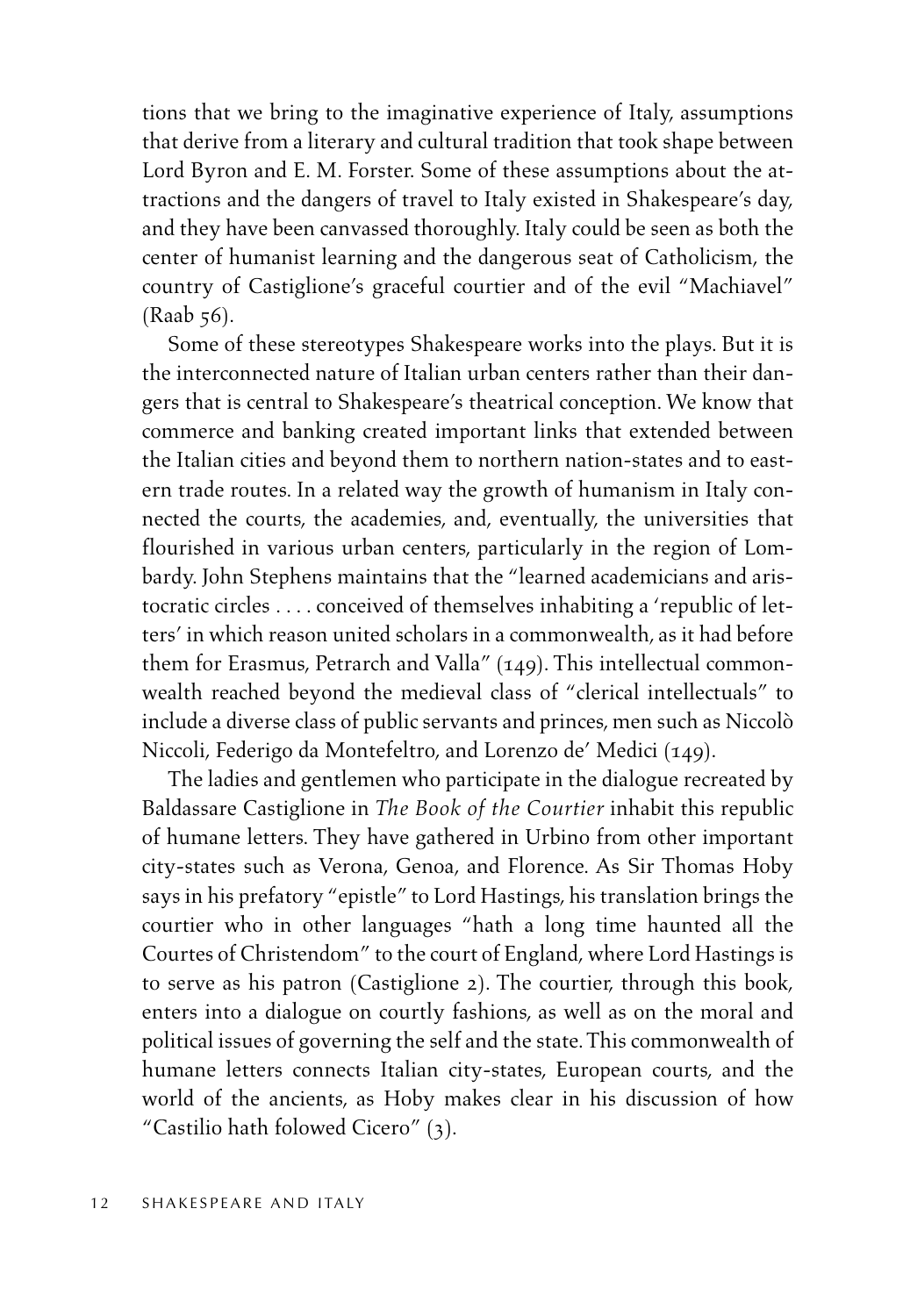Roger Ascham, who believes that Castiglione's book "advisedly read and diligently followed but one year at home in England, would do a young gentleman more good, iwis, than three years' travel abroad spent in Italy" (Ryan 55), enters into this dialogue in a significant way. He begins his *Schoolmaster* with "A Preface to the Reader" that transfers the dialogue setting to London, where, during the plague of 1563, a group of friends gather in Sir William Cecil's chamber; "[for] the most part [they] were of Her Majesty's most honorable Privy Council and the rest serving her in very good place" (Ryan 5). Lucky to find himself that day "in the company of so many wise and good men," Ascham briefly recounts a discussion between Sir William Cecil, Sir Richard Sackville, and Sir Walter Mildmay (founder of Emmanuel College) of the "'strange news . . . that divers scholars of Eton be run away from the school for fear of beating'" (6). A second conversation between Ascham and Sir Richard Sackville takes place at a window in the queen's privy chamber, where Ascham and the queen had been reading "that noble oration of Demosthenes against Aeschines for his false dealing in his embassage to King Philip of Macedonia." The details are important because they show that Ascham appreciates how dramatic setting contributes to the rich texture of the dialogue form. His conversation with Sackville ranges over many subjects related to the "bringing-up of children" and leads to the request that Ascham "'put in some order of writing the chief points of this our talk'" (8). Though the book that follows (posthumously published in 1568) does not continue the dialogue form, Ascham does not hesitate to move beyond narrow questions of pedagogy to address those who consider themselves members of the court of humane letters: "Point forth six of the best-given gentlemen of this court, and all they together show not so much good will, spend not so much time, bestow not so many hours, daily, orderly, and constantly, for the increase of learning and knowledge as doth the Queen's Majesty herself" (56).

Given the important differences between the archipelago of Italian city-states, whether princely courts or republics, and the emerging nation-states of England, France, and Spain, the Italian model of commerce in goods and money, as well as of intercourse in arts and humane letters, influenced English life and was certainly available to Shakespeare. One of the two works of Machiavelli's translated and printed during Shake-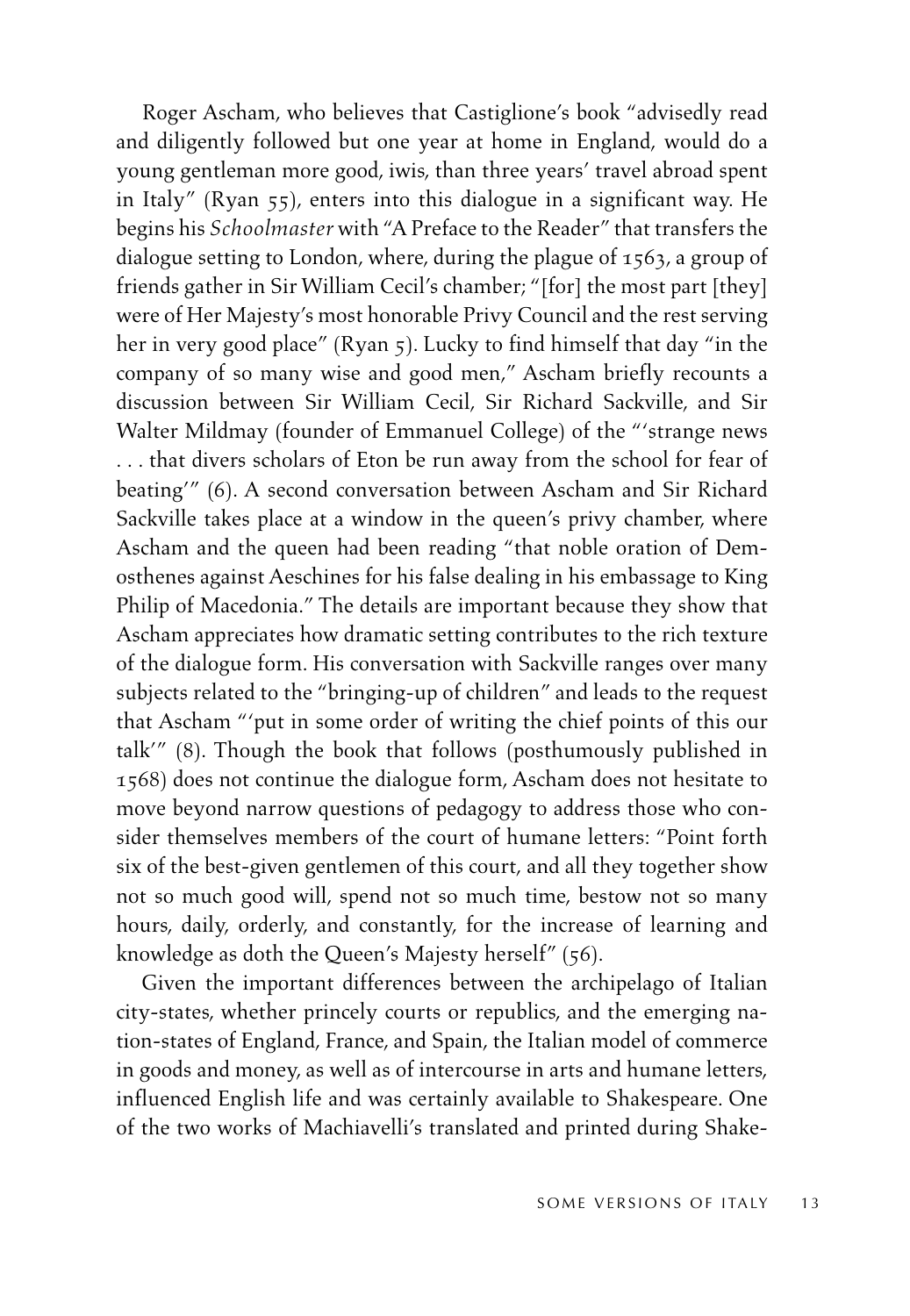speare's lifetime, *The Art of Warre . . . Set Forthe in Englishe by Peter Whitehorne* (1560), takes the form of a dialogue between Cosimo Rucellai and Fabrizio Colonna set in the "Orti Oricellari," the walled gardens of the Rucellai family (Raab 52). The friends who met there from 1517 to 1520 included Cosimo and Zanobi Buondelmonti, the men addressed in the proem to Machiavelli's *Discourses* (de Grazia, *Machiavelli in Hell* 113), as well as Luigi Alamanni, Batista della Palla, and Lorenzo di Filippo Strozzi, to whom *The Art of War* is dedicated. Machiavelli's evocation of a conversation that develops from its dramatic setting under the shade trees in the garden exemplifies the commonwealth of humane letters that Stephens describes.

Despite the very real restriction on speech created by princely tyrants and by the requirement that courtiers themselves be prudent, these works can be seen as contributing to the ideal image of a spirited exchange of ideas within the Italian cities. Shakespeare draws on these admittedly complex impressions of the Italian courts and cities to create a sense of fluidity within the urban settings of his plays. At the same time, the plays do not neglect the many barriers that crossed the urban world. Though symbolically flanked by the open port and the potentially open marketplace, and alive with the exchange of goods and ideas, the cities also have the capacity, like the stage, to wall in open spaces, to close gates, doors, and windows.

Whether performed at court or in the public theater, the plays were set on a stage that allowed for quick transitions from interior to exterior settings, from a garden to a bedroom, from the outward thrust of adventure to the felt pressure of the established structures that control the household and the city. Despite the absence of scenes painted in perspective, there are times when we will be reminded of the *città ideale,* or ideal city of Italian Renaissance painting, for the walled cities we imaginatively enter contain temples, palaces, gates, monuments, and tombs. But the fixed, monumental character of the city as seen in the idealized space of Renaissance painting is not the dominant characteristic of Shakespeare's

 $\sim$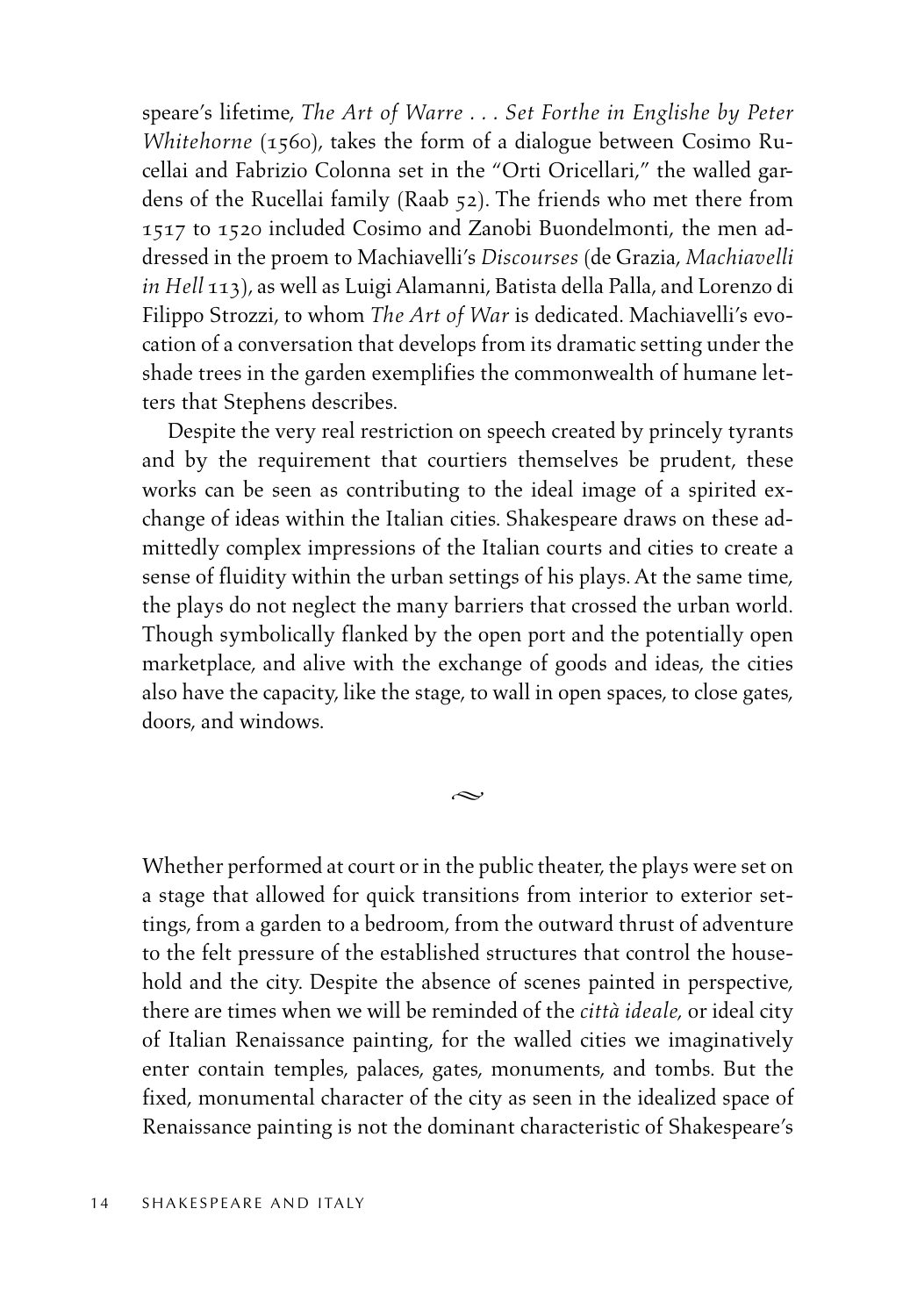Italian city-states. The sense of place is more dynamic, capable of being imaginatively and theatrically reshaped in each scene. The open character of the society that Shakespeare creates in the Italian plays is not, as cultural assumptions then and now might suggest, simply the result of a loosening of restraints, moral and societal, in that other, Mediterranean climate that makes life, for those who view it from the outside, somehow more primitive, closer to nature and to the instincts. Shakespeare infuses his Italian city-state with a sophistication and a sense of freedom that expands experience without undermining existing social structures.

Kenneth R. Bartlett provides a concise survey of English travelers to Italy, from the Tudors who considered Italy as "the graduate school of humanism and the *vita civile,*" to the gentlemen who looked for "the patina of culture, manners and social finesse which had made the image of the *cortegiano* a model of aristocratic behavior throughout Europe, but especially in England" (49). The generally positive image of Italy presented in William Thomas's *History of Italy* (1549) and his *Italian Grammar* (1550) finds its opposite in the critical passages from Ascham's *Schoolmaster* (1570). The great cities of Italy, such as Rome, once "the best breeders and bringers-up of the worthiest men, not only for wise speaking but also for well-doing, in all civil affairs, that ever was in the world" (Ryan 60) are now, according to Ascham, enslaved to vice so that those English who travel there exemplify the Italian proverb "*Inglese italianato è un diavolo incarnato;* that is to say, 'You remain men in shape and fashion but become devils in life and condition'" (66). And the freedom of Italian cities takes on a decidedly sinister cast from Ascham's perspective: "And being brought up in Italy, in some free city, as all cities be there, where a man may freely discourse against what he will, against whom he lust—against any prince, against any government, yea, against God himself and his whole religion—where he must be either Guelf or Ghibelline, either French or Spanish, and, always compelled to be of some party, of some faction, he shall never be compelled to be of any religion, and if he meddle not overmuch with Christ's true religion, he shall have free liberty to embrace all religions and become, if he lust, at once, without any let or punishment, Jewish, Turkish, papish, and devilish" (74). Ascham sees freedom degenerating into political factionalism and religious apostasy.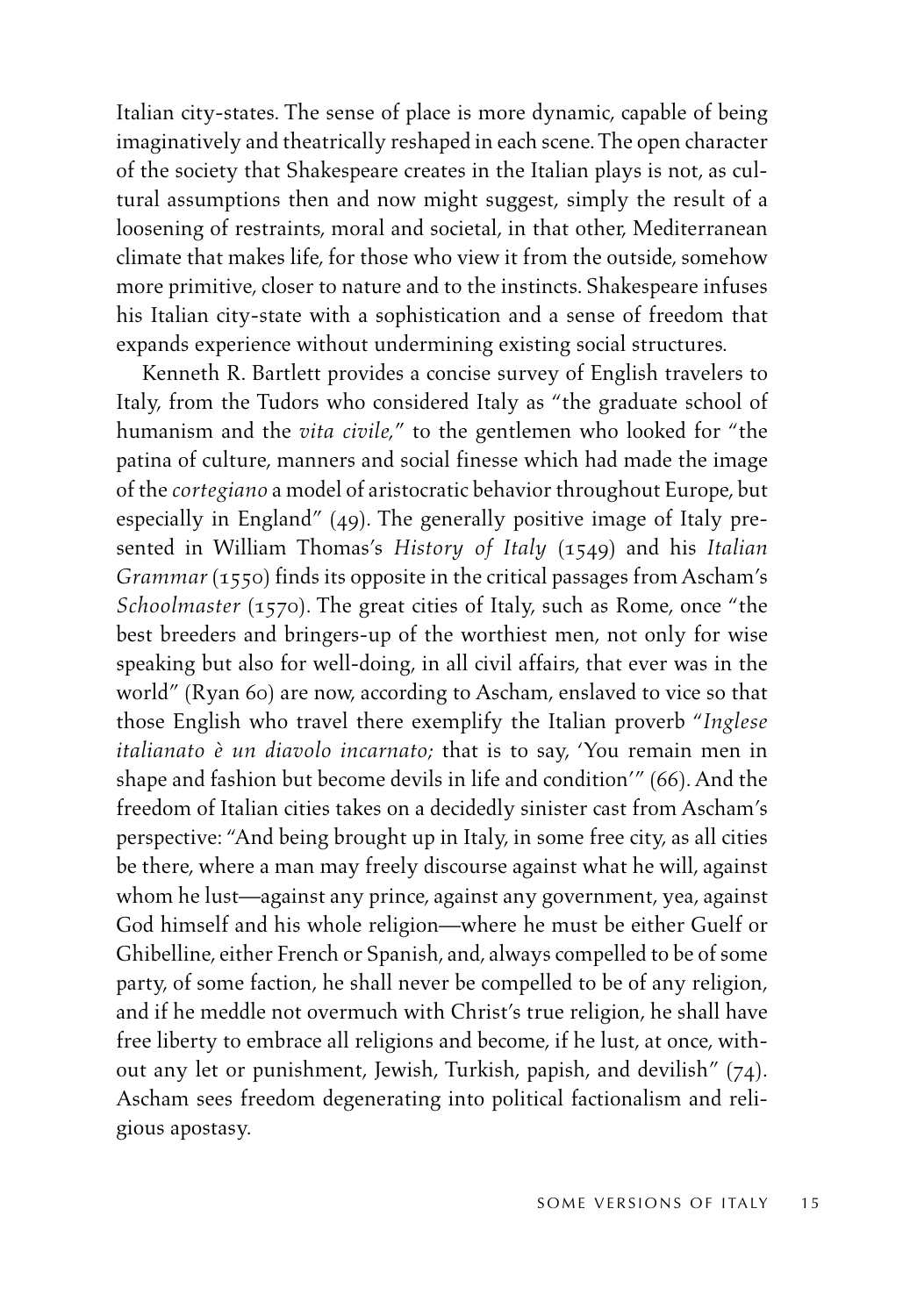Kenneth Bartlett makes the point that although later visitors "might not have shared [William] Thomas' laudatory vision of the peninsula, they could not escape the contours which his great book gave to their intellectual maps" (56). As David Frantz points out, the positive and the negative images of Italy owed much to the written word: "On the one hand the English admired and imitated much in the way of Italian learning, general culture, and especially literature. On the other hand, they abhorred and feared Italy as a land of Catholicism, lewd living, and lewd writing" (*"Festum"* 141). Both the idealization and the vilification of Italy are fictions drawn from literature or the equally imaginative accounts of travelers. George B. Parks, in his excellent survey of this ambivalence, makes the point that Ascham "decried the wickedness glorified in Italian fiction then becoming popular in English translation." He observes that the enthusiasm for things Italian first expressed by William Thomas "is best attested by the numerous editions in England of Castiglione's *Courtier,* in the English of Thomas Hoby (1561) and the Latin of Bartholomew Clerke (1571)" ("Decline and Fall" 342). The more colorfully negative representations of Italy, frequently quoted out of context, attack the dangers of travel itself, as we see in the banished English earl from Thomas Nashe's *The Unfortunate Traveller* (1594) who includes Italy in the forbidden ports of call: "*Italy,* the Paradice of the earth and the Epicures heaven, how doth it forme our young masters? . . . From thence he brings the art of atheisme, the art of epicurising, the art of whoring, the art of poysoning, the art of Sodomitrie"(McKerrow 2:301). David Frantz argues that just as Nashe "ridicules literary forms and conventions that present a positive view of things Italian, so too will he ridicule 'tragicall tales' and 'eligiacall histories' that portray a negative view of Italy" (*"Festum"* 155–56). What Nashe expects of his readers, that they understand the character of the speaker as part of the characterization of a place, would certainly apply to spectators responding to the dramatic perspectives represented within a play. In his *Pierce Penilesse* (1592), Nashe attacks the seemingly infinite forms of devilish pride and hypocrisy to be found at home and abroad, including Italy, "the Academie of manslaughter, the sporting place of murther, the Apothecary-shop of poyson for all Nations" (McKerrow 1:186). On the other hand, Frances Yates tells us that "Italians forced to live in England for business or other reasons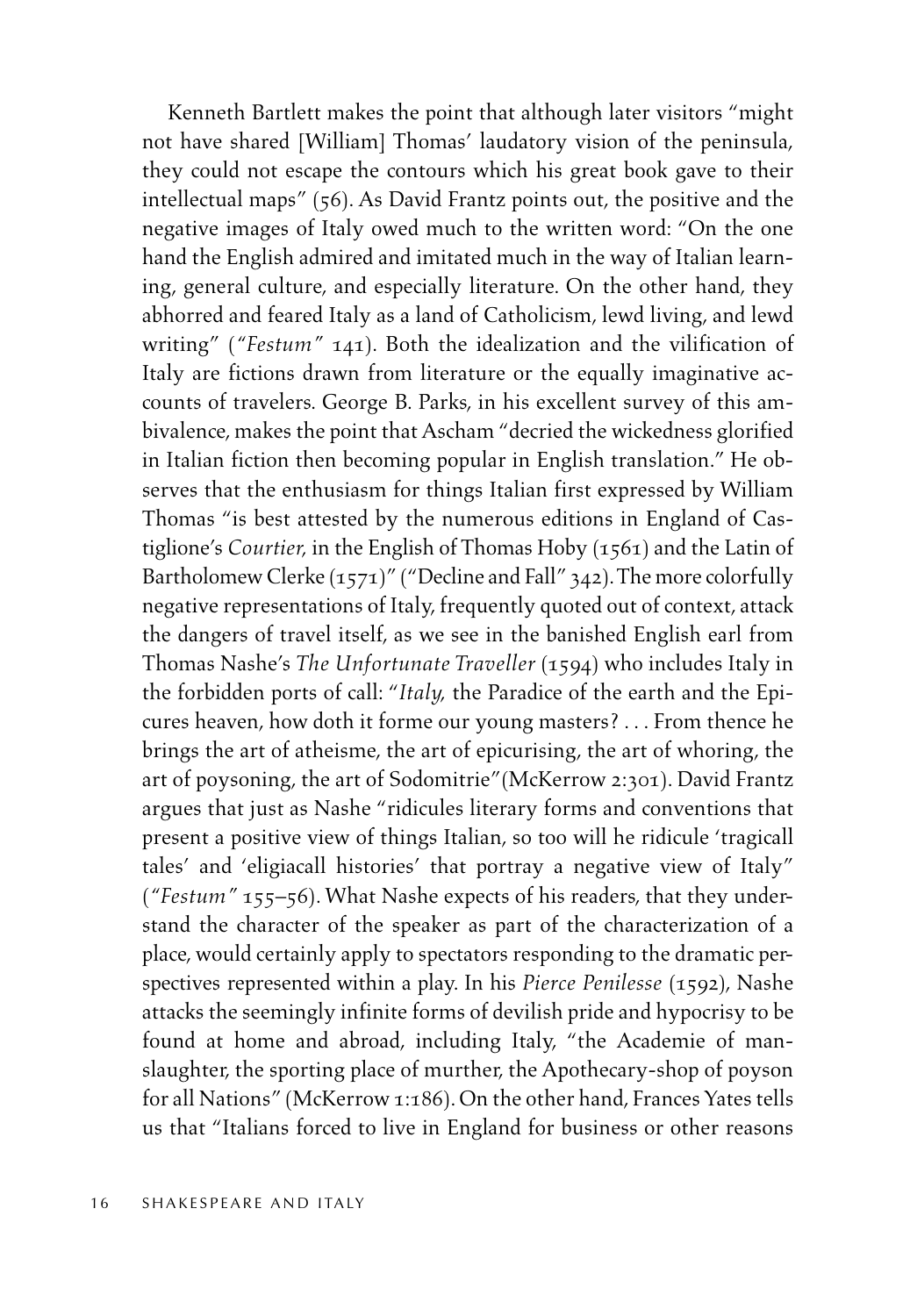had long regarded their sojourn here as a banishment in a barbarous island" (*Florio* 31).

And one must add that Shakespeare's knowledge of the Italian language may have been sufficient to provide him direct access to works in Italian available in London, such as Ser Giovanni Fiorentino's *Il Pecorone,* an important source for *The Merchant of Venice,* of which no English translation has been found (Shaheen 161–69). George Pettie's translation, *The Civile Conversation of M. Steeven Guazzo* (1581), introduced standards of fashionable conduct from Italy, and John Florio, Italian tutor to the earl of Southampton, was actively promoting Italian literature and culture in England with his language manuals, *Firste Fruites* (1578) and *Second Frutes* (1591), and his Italian-English dictionary, *A Worlde of Wordes* (1598) (Yates, *Florio* 36; Frantz, "Florio's Use" 48 ). Between 1584 and 1589 the printer John Wolfe was publishing editions of Pietro Aretino and Machiavelli, using false Italian imprints (Sellars 110; Hoppe 244). In 1584, as part of what G. K. Hunter calls a commercial venture designed "to exploit English fascination with Italian wickedness and the desire to read, even if in a half-understood language, works never likely to be available in English" ("Italian Tragicomedy" 127), Wolfe brought out Machiavelli's *Il prencipe: con alcune altre operette* and *I discorsi di N. Machiavelli sopra la prima deca di T. Livio,* and in 1587 *Historie fiorentine, Libro dell'arte della guerra,* and *Lasino doro* (with separate title pages for the plays *Mandragola* and *Clitia*). With Giacopo Castelvetro, Italian exile, teacher, and nephew of the critic Lodovico Castelvetro, Wolfe responded to the interests of a courtly, literary circle in London, printing Aretino's *Quattro comedie* and sexy *Ragionamenti* in 1588 and 1589, followed by Giovanni Battista Guarini's *Pastor fido* and Torquato Tasso's *Aminta* in 1591 (Clubb 50; Henke, *Pastoral* 47). Sheila E. Dimsey asserts that the printing of *Il Pastor fido* one year after the first edition of Guarini's pastoral appeared in Venice (1590) illustrates "the keenness with which literary London of Elizabeth's time followed any new development in Italian letters" (424).

In addition to the printed translations of Machiavelli—Peter Whitehorne's *Arte of Warre* (1563, 1573, 1588) and Thomas Bedingfield's *Florentine Historie* (1595)—seven manuscripts of *The Prince* have survived, comprising three separate translations, and three of *The Dis-*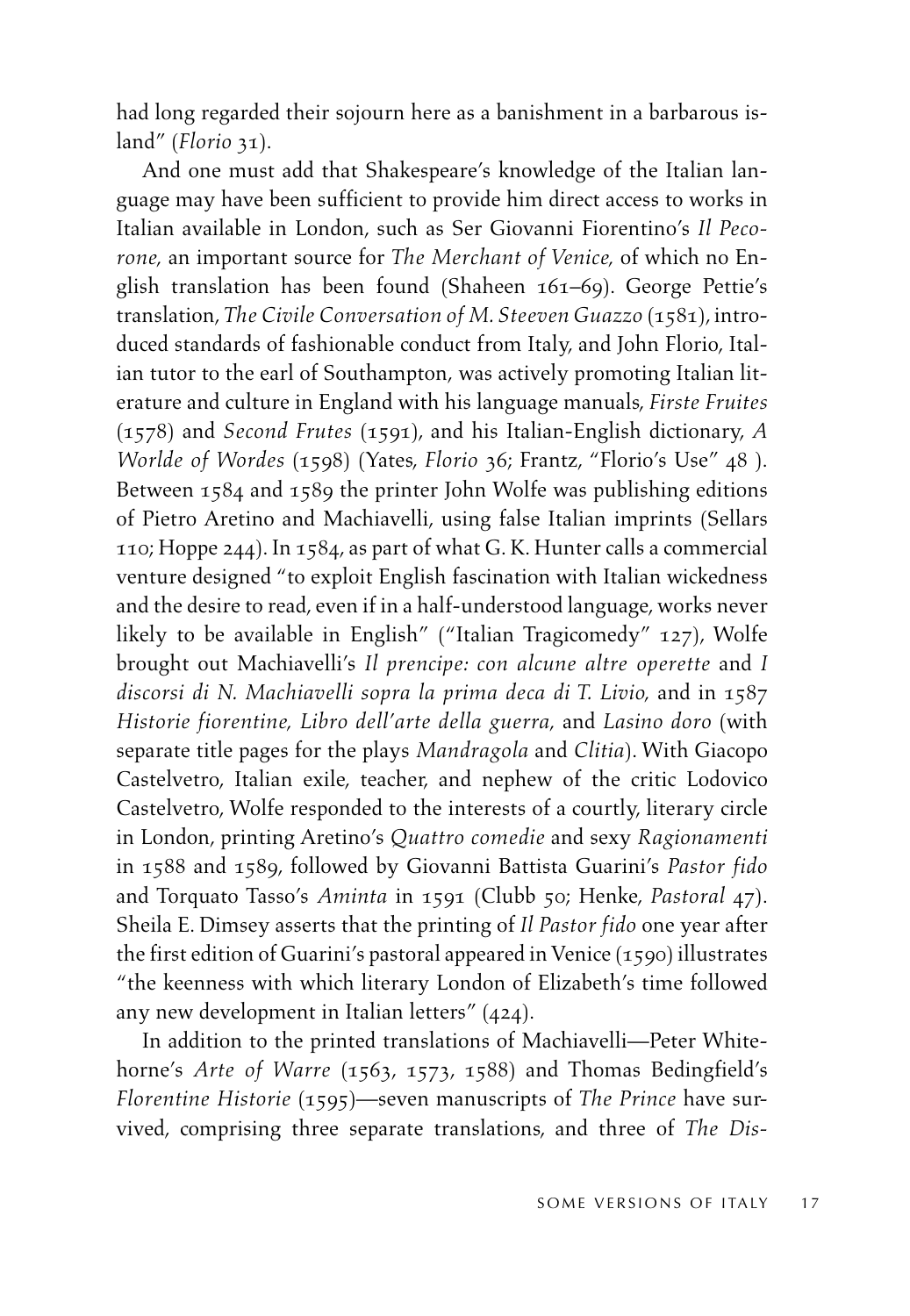*courses,* two incomplete (Orsini 5–33). And to this list of Italian works available in England one must add Giordano Bruno's five Italian dialogues printed in 1584–85 by John Charlewood, with false imprints (Yates, *Giordano Bruno* 259). As Felix Raab asserts, "Everything indicates that, at least from the middle 'eighties onwards, Machiavelli was being quite widely read in England and was no longer the sole preserve of 'Italianate' Englishmen and their personal contacts, as had been the case earlier" (52–53). Reflecting on Shakespeare's knowledge of Livy via Machiavelli, Anne Barton notes that "it would be more surprising if it could be proved that Shakespeare had managed to avoid reading Machiavelli than if concrete evidence were to turn up that he had" (122). Shakespeare's use of the *novelle* of Giraldi Cinthio, Matteo Bandello, Ser Giovanni Fiorentino, and Boccaccio, translated or in the original Italian, has been sifted by Geoffrey Bullough, Kenneth Muir, Howard C. Cole, and Charlotte Pressler. Leo Salingar remarks that "the greatest creative writer whose influence can be felt widely diffused through Shakespeare's plays, however indirectly, is Boccaccio" (*Traditions* 323), and Mario Praz asks rhetorically whether Shakespeare avoids the more stereotypical horrors and thrills of the Senecan-Italian dramatic tradition "because the acquaintance he had with Italian things enabled him to take a more sober view of Italian society than the current one circulated by religious and conservative fanatics and cherished by the thriller-seeking crowd" (148). It is likely that Shakespeare was familiar with the reputation, the dramatic techniques, and the stock figures of the *commedia dell'arte* (Campbell 32) and quite possible that he or a fellow actor, such as the peripatetic Will Kemp, might have had direct contact with Italian actors (Henke, *Pastoral* 56–57; Louis B. Wright 518).

The final question is what all of this may have to do with our understanding of the plays. What "Italian things" among the sources and possible barometers of opinion do we use, for example, to frame the opening of *The Taming of the Shrew*? Following Ascham, we might be prepared to imagine the audience suspicious of an Italian educational program, especially when Tranio steers his master from "Aristotle's checks" to a curriculum that satisfies an important breadth requirement still in effect among students—"No profit grows where is no pleasure ta'en" (1.1.39). But from William Thomas in 1549 to Thomas Coryat in 1611, the posi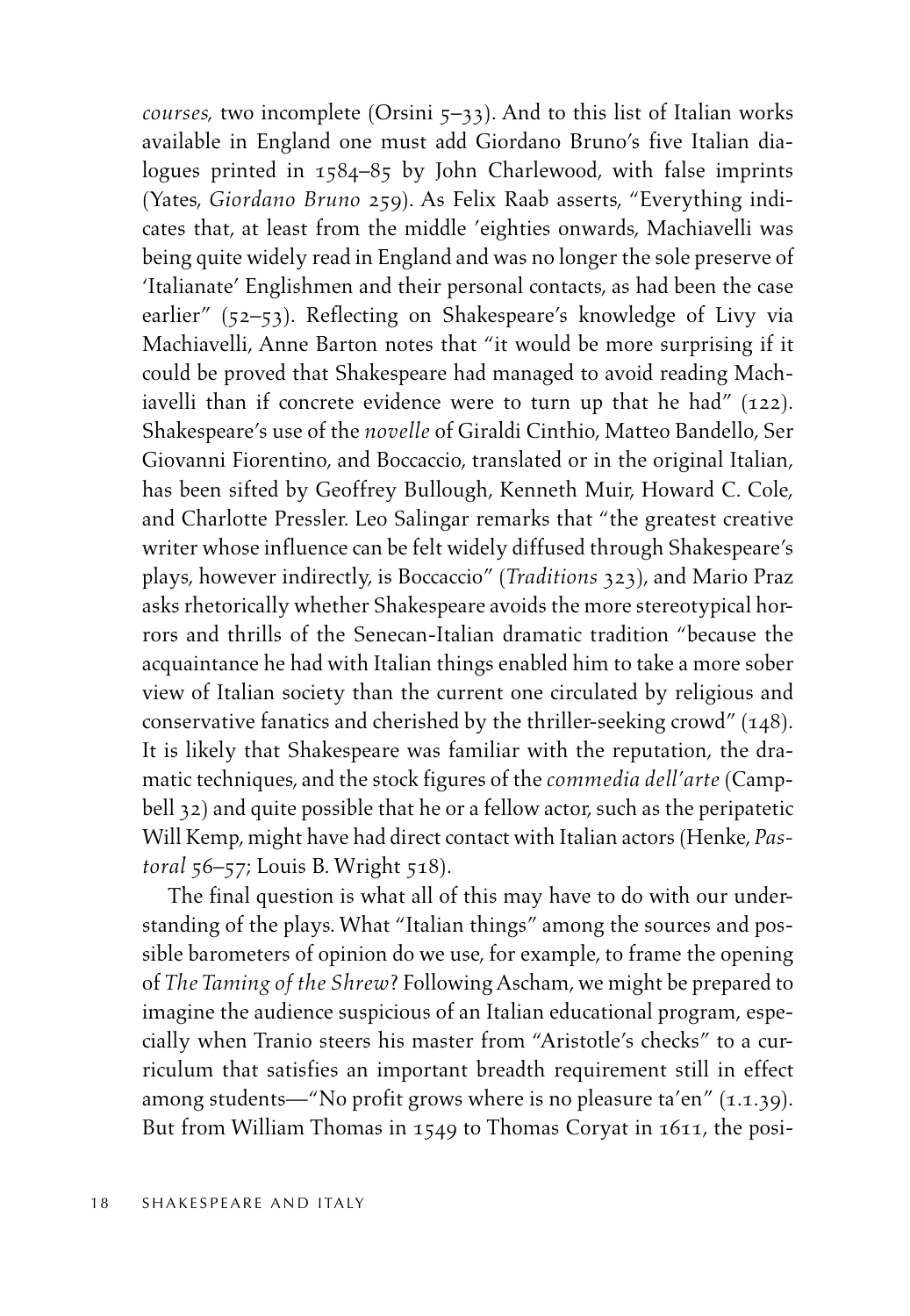tive reputation of the universities of Italy, and especially of Padua for civil law, remained constant: "more students of forraine and remote nations doe live in Padua, then in any one University of Christendome. For hither come in, many from France, high Germany, the Netherlands, England, etc. who with great desire flocke together to Padua for good letters sake, as to a fertile nursery, and sweete emporium and mart town of learning"(Coryat 2:297–98). For Shakespeare's dramatic purposes, the idea of the confluence of students from various cities as to a market town of learning and experience seems more important than the particular kind of doctrine that might have been picked up there.

The value of a humanist education could not, on the other hand, be separated from some general notions of the dangers of travel to Italy. In his edition of Ascham, John E. B. Mayor quotes a letter from the Privy Council (December 16, 1580): "The Queen's Majesty found the daily inconvenience growing to the realm by the education of young gentlemen, and others her subjects, in the parts beyond the seas: where for the most part they are nourselled and nourished in Papistry" (222). The bawdy Italian *novelle* might have aroused apprehension as well as thrills. And the Italy of Machiavellian policy, or courtly manners, might have appeared dangerously subversive, whether seen as a passing fad or as a genuinely attractive departure from the cultural and ethical norm in England. As Lawrence Ryan points out, "This notion of Italy as a place of Circean enchantment was hardly new with Ascham, but his is the most vigorous and memorable expression of a prejudice that was shared by many Elizabethans and is by no means dead among English-speaking peoples even today" (Ascham, Ryan xxx).

The dangers and enchantments of Italy cannot be easily separated from complex attitudes toward travel and theater. The Italy of Shakespeare's plays is represented as a collection of urban spaces that enhance a potential for metamorphosis that could easily be identified with the experience of travel to London or from within London to the theater itself. Jonas Barish maintains that the antitheatrical prejudice belongs to "a conservative ethical emphasis in which the key terms are those of order, stability, constancy, and integrity, as against a more existentialist emphasis that prizes growth, process, exploration, flexibility, variety and versatility of response. In one case we seem to have an ideal of stasis, in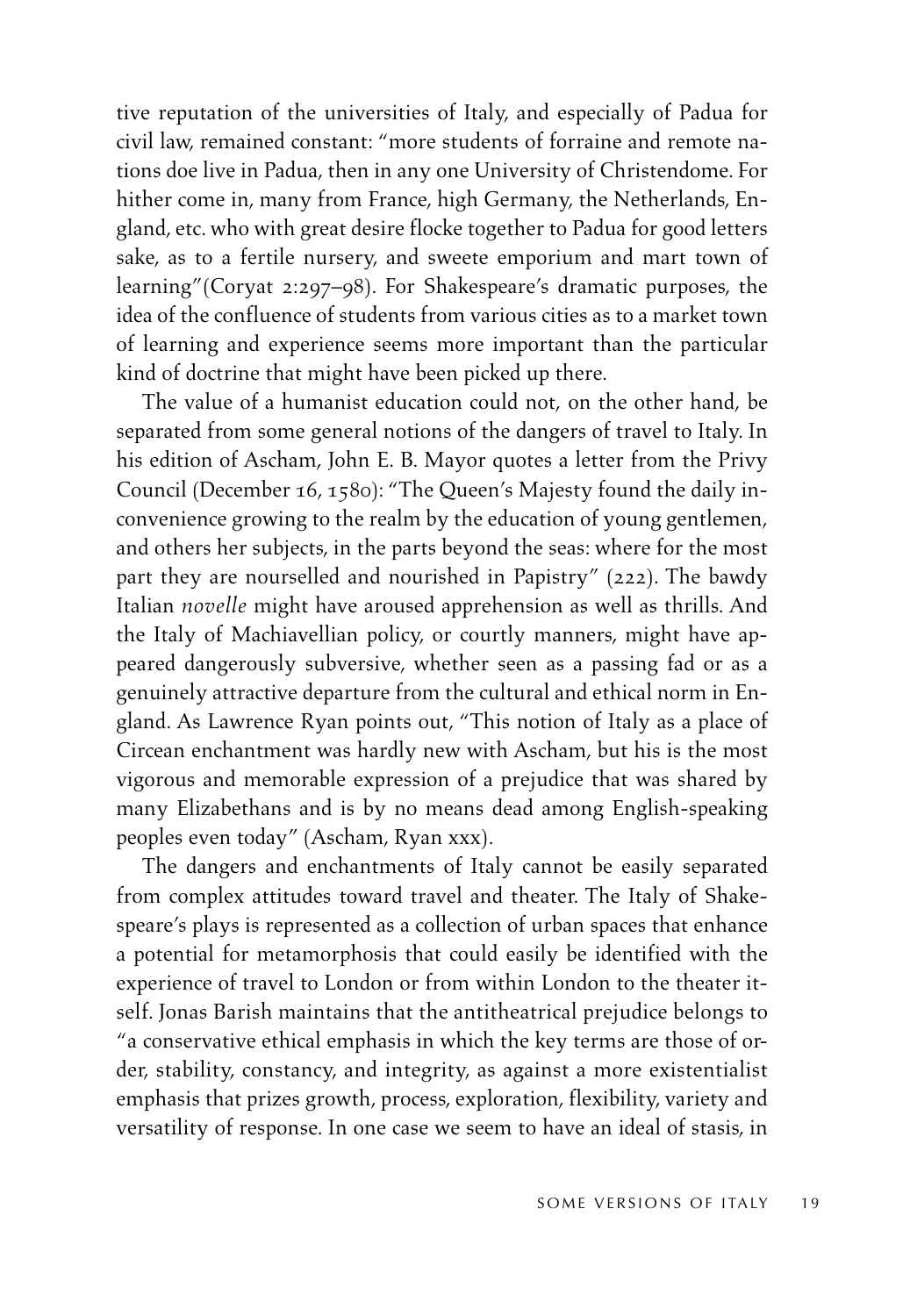the other an ideal of movement, in one case an ideal of rectitude, in the other an ideal of plenitude"(117). To the extent that Shakespeare's Italy is identified with theater itself, it would seem to stand in opposition to the conservative ethical values Barish defines. But as he also shows, for certain of Shakespeare's characters—Falstaff, Hamlet, Edgar, and Cleopatra —"multiplicity seems an enlarging and liberating principle, conferring something like heroic stature" (127).

We must be careful not to let our interest in the attitudes that comprise a textured background obscure our reading of the plays (Jones 252). Within Shakespeare's Italian city-states change often constitutes the means by which voyagers help others achieve stability: "But Nature to her bias drew in that" (*Twelfth Night* 5.1.260). London was the great meeting place of change and stability, the city itself an urban structure defined by its walls, monuments, and stable traditions, but a living structure that was changing rapidly. Lawrence Manley sees this duality in the pages of John Stow's *Survey of London:* "If Stow's opening and closing accounts of ritual help to establish, in the manner of a map, a symbolic terrain that inscribes the civic order and its past upon the urban landscape, his personal survey of that contemporary landscape reveals, as do the endlessly varied routes actually walked by a city's population, a mobility and heterogeneity on which no symbolic or ritual system could hope to impose a complete or stable order" ("Of Sites and Rites" 52). Shakespeare's voyages within the city of London provided the basis for the Italian ethos that takes shape on his stage.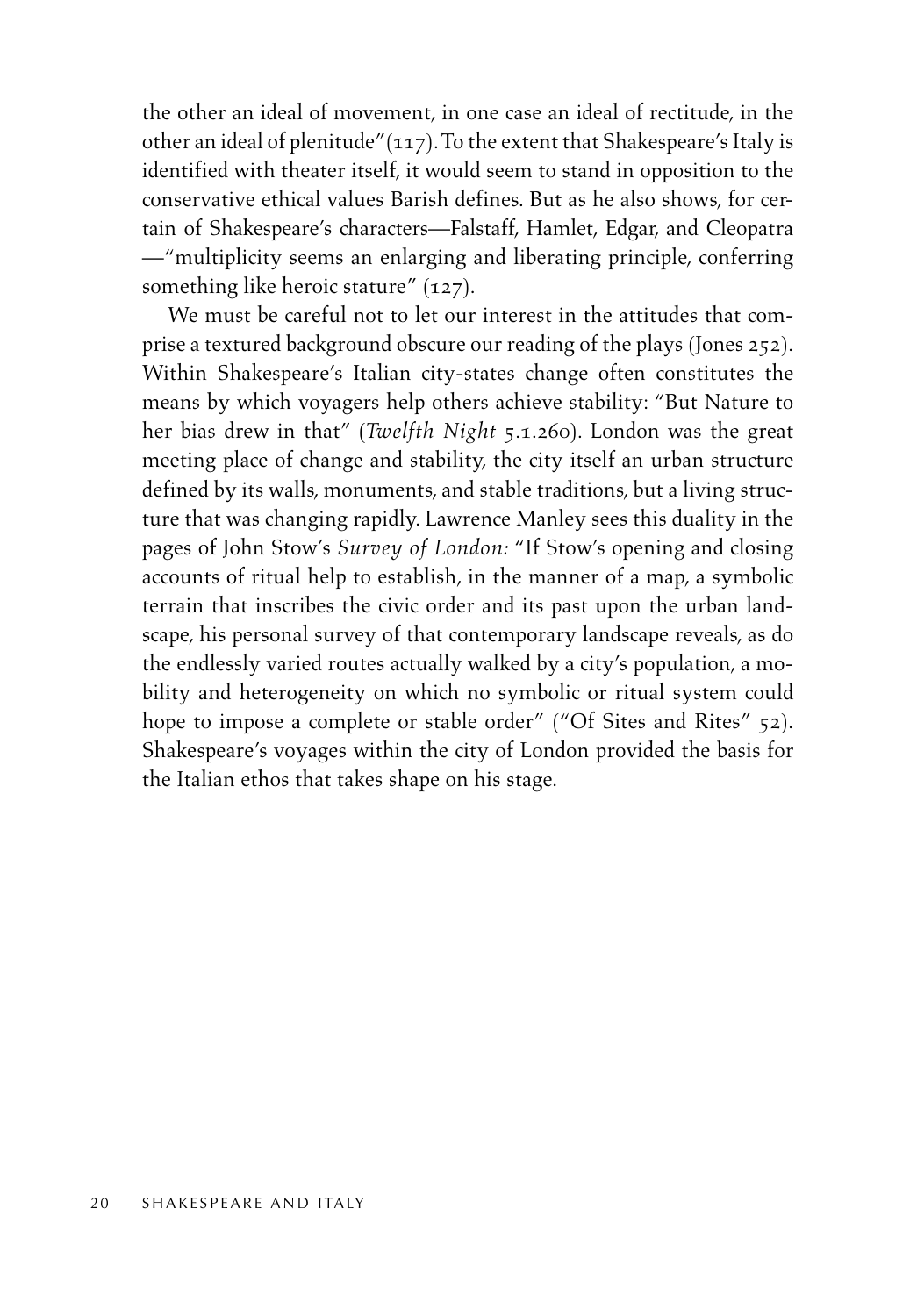

Furthermore, the city ought to be planned not only with a view to housing and other essentials; it should also provide pleasant areas and open spaces set aside as ornament and for recreation, away from the cares of civic business: race courses, gardens, ambulatories, swimming pools, and so on.

—Leon Battista Alberti, *On the Art of Building in Ten Books* 4:101

shakespeare's london was not a city of squares or circuses, let alone swimming pools. As the swimmer-poet Byron says in his poem *Beppo,* "For, bating Covent Garden, I can hit on / No place that's called 'Piazza' in Great Britain" (39–40). The architect and set designer Inigo Jones, who brought Italian scenic design to England, developed Covent Garden for the fourth earl of Bedford and created what has been called "his Italianate piazza" (Trease 126), or "London's first formal open space" (Summerson 124), but he did this in 1630–32, long after Shakespeare had departed (Power, "East and West" 178). Nevertheless, there were other spaces within London that Shakespeare could have drawn on to create, by analogy, the piazza or square, the signature urban space of his Italian cities.

We do not know exactly when Shakespeare, like many other young men who were contributing to the dramatic explosion of its population, came to London. Nor from what direction he came. If from the south on Borough High Street past the Bankside district where the Globe theater would one day rise, he would either have walked over the much-cel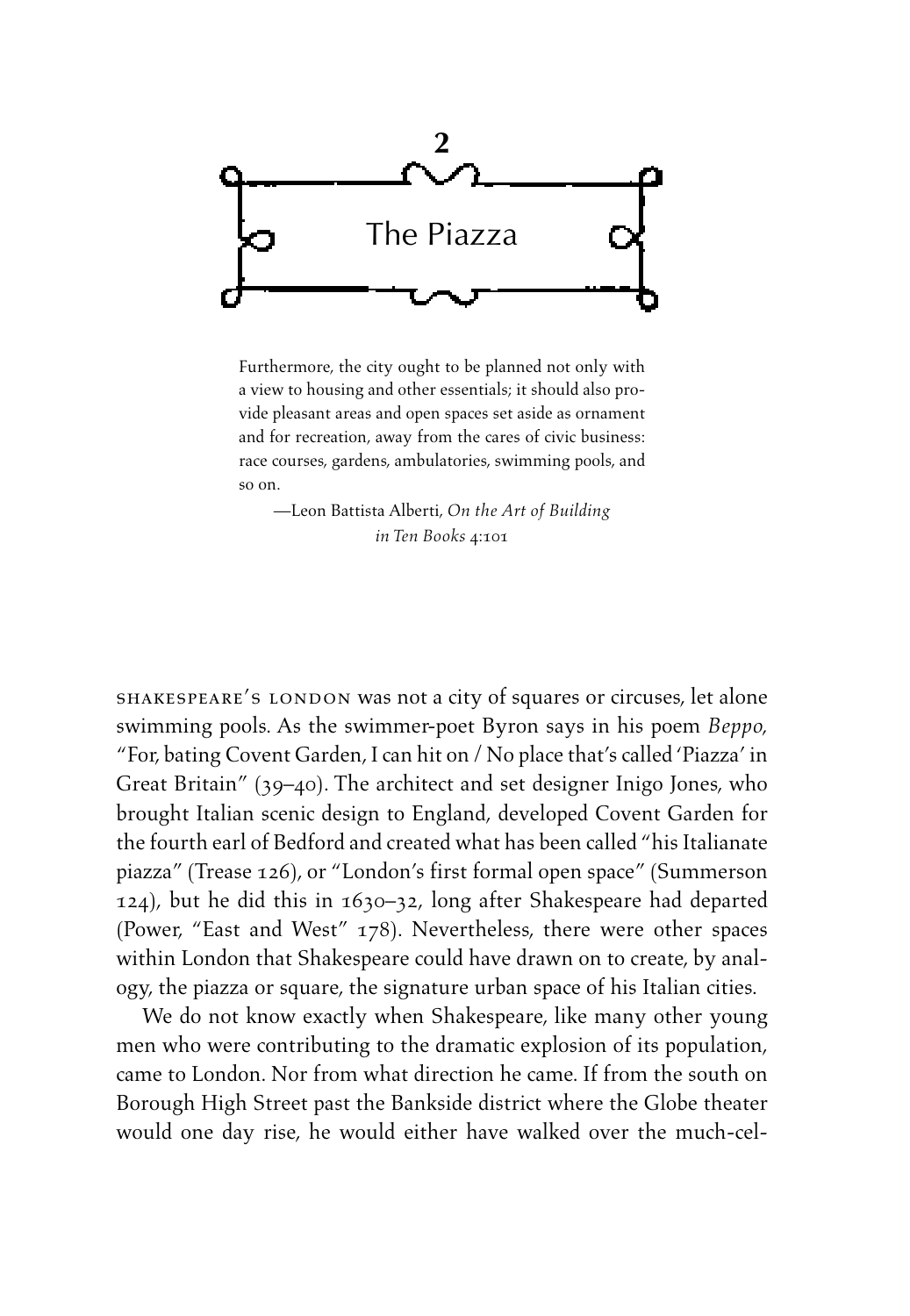ebrated London Bridge or have crossed the river by ferry. From any other direction he would have entered the walled city through one of its gates—Aldgate and Bishopsgate in the east, Moorgate, Cripplegate, and Aldersgate to the north, Newgate and Ludgate to the west. The main arteries of the city ran from east to west (as they still do), between the Tower and the great houses along the river, in what would become the fashionable West End toward Whitehall and Westminster.

Approaching the city from any direction, he would have passed through open fields, many of them to be built over as the city rapidly expanded beyond the confines of walls whose foundations in some areas dated back to the Roman city of Londinium. (They too can still be seen amidst high-rise buildings, below elevated walkways, bordered by bits of green and marked by placards.) And within the walls the urban setting was a mixture of great guildhalls, churches, merchant houses, combined shops and residences, and the tenement blocks that so bothered the London chronicler John Stow. The city contained certain dominant structures—the Tower, St. Paul's, the Guildhall and the Royal Exchange, Grey Friars and Blackfriars, Baynard's Castle along the river, and the Inns of Court. Shakespeare lived in a walled city that contained the equivalent of small villages: the wards, parishes, and precincts that were the administrative and legal centers of daily life. Each of these neighborhoods, so carefully chronicled by Stow, developed its distinctive identity. A city dweller, even if not native born, comes to know the rhythms of urban space as a succession of open vistas and dead ends, blind alleys and the garden spaces that would recall the fields outside the walls—Moorfields, the artillery ground, Spittlefields, and the churches such as St. Giles and, west of the city, St. Martin-in-the-Fields.

When Shakespeare read his sources and found references to Italian cities with their distinctive piazzas, he might have thought of the open space before a church, or guildhall, or inn, a gathering point within the city that shared certain dynamics with an Italian square. These urban spaces would have served as analogues for the foreign settings, as is suggested by Simon Thurley: "The preaching place was formed around 1540 to the north of the royal lodgings in an area formerly occupied by the privy garden. It was a cobbled courtyard surrounded by an antique loggia, in the centre of which was erected a square pulpit with a canopy"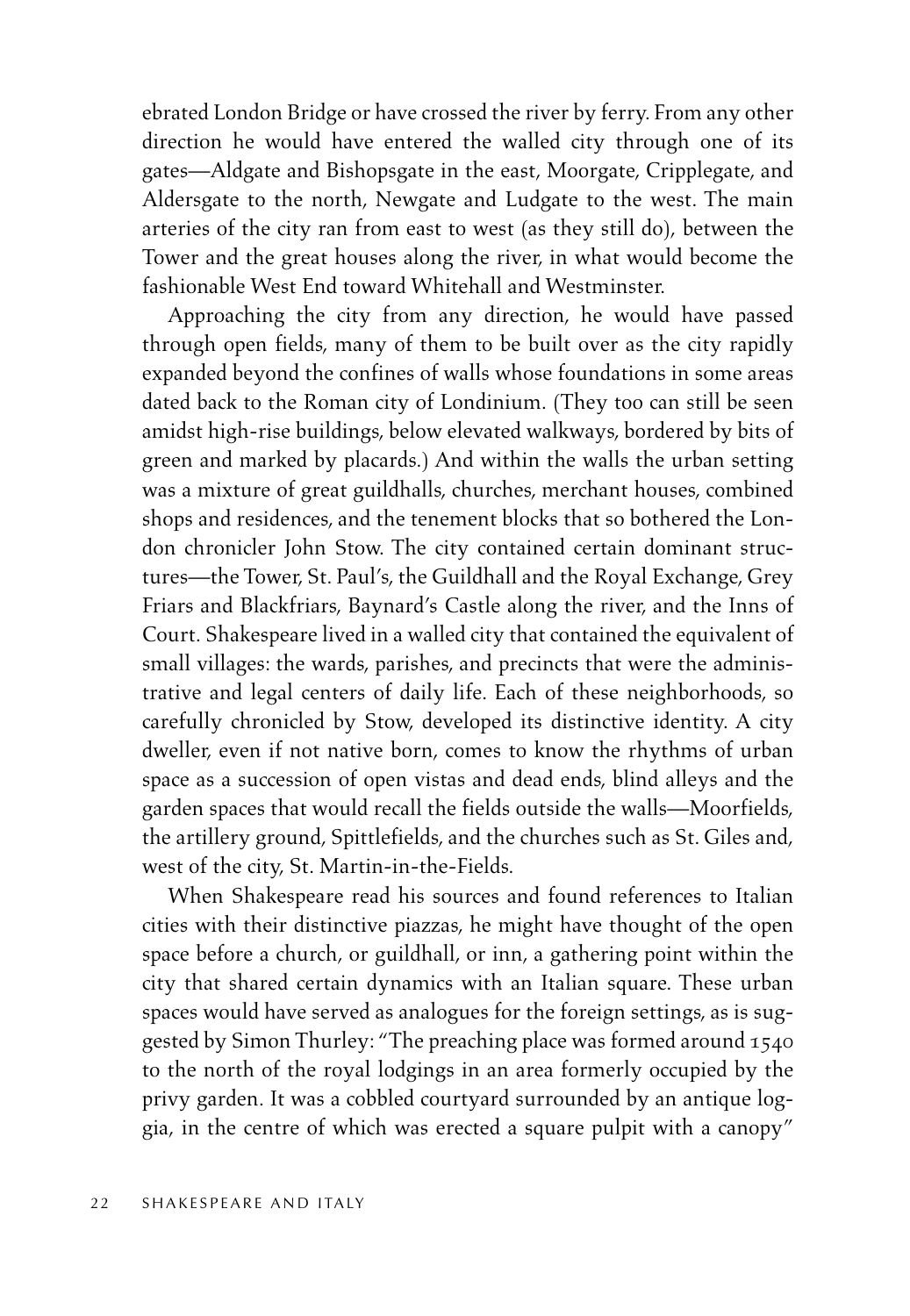(200). To this one could certainly add the lively atmosphere of London's markets, the freedoms of Cheapside, Newgate, Leadenhall, and Smithfield, and the chaos of St. Paul's church, as represented in Thomas Dekker's pamphlet *The Dead Tearme* (1608): "What damnable bargaines of unmercifull Brokery, and of unmeasureable Usury are there clapt up? . . . and such humming (every mans lippes making a noise, yet not a word to be understoode,) I verily beleeve that I am the Tower of *Babell* newly to be builded up, but presentlie despaire of ever beeing finished because there is in me such a confusion of languages. Thus am I like a common Mart where all commodities (both the good and the bad) are to be bought and solde" (quoted by Agnew 86).

The theater itself provided an apt analogue to the piazza within the urban landscape. The *città ideale* of Italian painting resembles a theatrical set. In the *commedia erudita* the setting of the play, represented scenically in perspective, was often the central space of the very city where the play was performed, as was the case for Machiavelli's *La mandragola* (D'Amico, "Power and Perspective" 5). The interrelationship extends to Renaissance architecture in the noted example of Filippo Brunelleschi's use of perspective in the plans for the Florentine Baptistry, which becomes the center of an urban space seen from the ideal point of view of a citizen-spectator. In architecture, politics, civic pageantry, and theater, the city as stage and the staged city mirror one another. We know that the Roman Colosseum became the symbolic equivalent of the universal citycenter, and this identification might transfer to any staging place of similar design, as can be seen in the following description of a cockfight quoted by Simon Thurley: "King Henry the Eighth of that name had had a sumptuous amphitheatre of fine workmanship built, designed like a colosseum and intended exclusively for fights and matches between these little animals [cocks]" (190). In the public amphitheaters that ringed London, the wooden columns painted to resemble marble exploited the identification of the stage and the ancient city (Ruffini 346; D'Amico, "The Treatment of Space" 273). It is in this context that Giovanni Botero in his dedication to *Delle cause delle grandezze delle città* can speak of the city as the theater of human virtues (343).

This equation also worked within the English tradition. Elizabethan royal entries and progresses and the lord mayor's shows transformed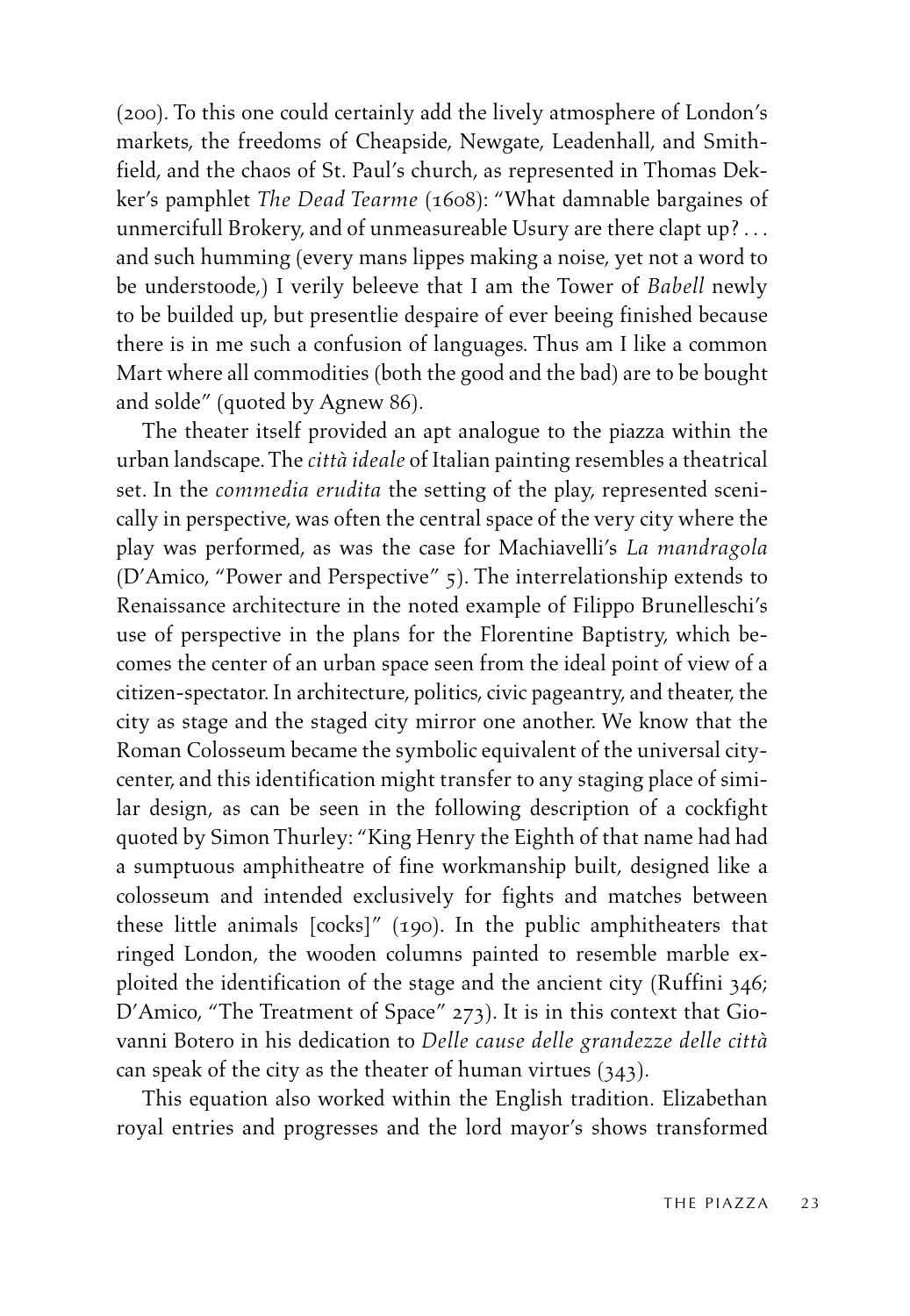English cities into a form of public theater. David Bergeron underlines the theatrical quality of Elizabeth's first royal entry (January 14, 1559) as revealed in the pamphlet that described the festivities: "Permeating the whole report in the pamphlet is the unmistakable impression that this queen in the golden litter is very much part of the action; she is one of the actors in the total pageant—part of the theatrical experience. . . . thus it is not surprising that the writer, presumably Mulcaster, adds: 'So that if a man should say well, he could not better tearme the citie of London that time, than a stage wherin was shewed the wonderfull spectacle, of a noble hearted princesse toward her most loving people, and the peoples exceding comfort in beholding so worthy a soveraign'  $(p. 28)$ "  $(14–15)$ . What is the *platea* of medieval theater or the raised stage of an interlude if not the creation of a square within a town, a hall, or an innyard? To the extent that the players succeed in attracting an audience, they become the center of an activity that recreates the vitality of the piazza.

One of the most important attributes of the piazza, or square, then as now, is its inherent theatricality. The city and its theater converge when the city becomes a stage for self-representation (Braudel 381). We know that in London the civic authorities were often at odds with theater. But the rapid increase in the city's population not only provided a ready market for theater but also led to the development of an urban identity that in a sense demanded theater, whether professional or occasional (McCoy 245; Anglo 108). The gates of a city provide a natural frame for processions and entries; the walls and conduits become raised platforms for speeches and the open spaces of churchyards or halls a natural gathering place for the citizen-spectators. Lawrence Manley argues that "the transformation of the city into a sacred space, a physical embodiment of historic destiny and community spirit" was enacted through processions that ritualized time and allowed the city's leaders literally to follow in "the 'steps of the forefathers,' tracing out in a series of processions a highly ordered ritual space" ("Of Sites and Rites" 43). Civic pageantry mediated between the city's past and present, between its traditions and its burgeoning social, political, and commercial interests. Manley says of the lord mayor's shows that in "their overt myth-making, they reflected the forces that were undermining the traditional community—a heightened emphasis on acquisition, mobility, wealth and status, and a deepen-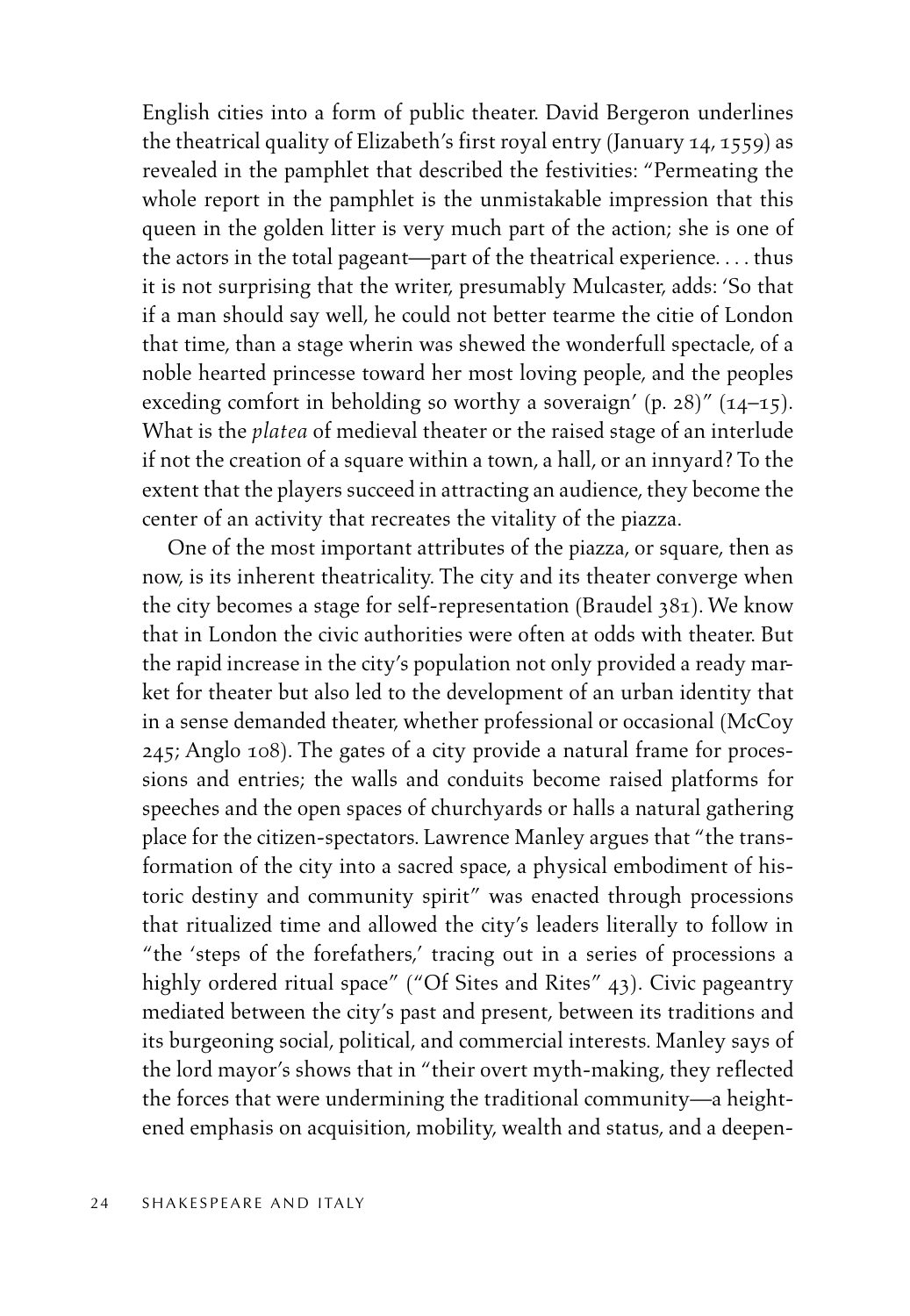ing symbiosis between London and the centralized, bureaucratic state" (48). The conflict between the city leaders and the professional theatrical companies can be understood as a variation on a fundamental conflict within the city over who would control the process of representing the city to itself and to others.

One result of that conflict was the construction of theaters that ringed the city just beyond the reach of its jurisdiction. The theaters constructed just outside the city walls recreated the dynamic of the walls that remained in many ways the signature of London, as ably described by Professor Manley: "The core of the city remained, however, the area defined by the old walls, which ran from the Tower in the east to the street now known as London Wall in the north, and from there to the Fleet river and Blackfriars in the west. Bounded on its outside by a deep ditch that was gradually being filled in and breached by a series of massive gates opening on to the main routes to the north, London could be sealed shut at night and in times of crisis. Its walls remained the symbol of its power as a world unto itself" (*London* 12). A microcosm of the city, the piazza can be open because it is enclosed, a center of vitality because it regulates exchange.

In the tradition of ancient theater and its Italian imitators, *The Comedy of Errors* represents the events of one day within a central urban space flanked by the city's port and its mart and backed by its houses, those of good and ill repute, houses whose separateness dissolves as the play's action unfolds between the world beyond the city and the focal point of exchange within the city. The city's marts and fairs, inns and prostitutes, masters and servants link the Mediterranean city of Ephesus with Sicilian Syracusa and with Shakespeare's London. East and west, as well as north and south, meet in the city's urban center, aptly represented by its inn, the Centaur, which will reappear as the Sagitarry of *Othello*  $(1.1.158)$ .

When Shakespeare turns his attention to northern Italy and to the city-states that stretch from Milan in the east to Verona and Venice in the west, he enters a region famous in the Renaissance for theater, learning, business, and politics—for its poets, painters, writers of novellas, its actors and dramatists, its humanists, merchants, and princes (Bartlett 49). He seldom alludes directly to the artistic ferment of the Italian Renais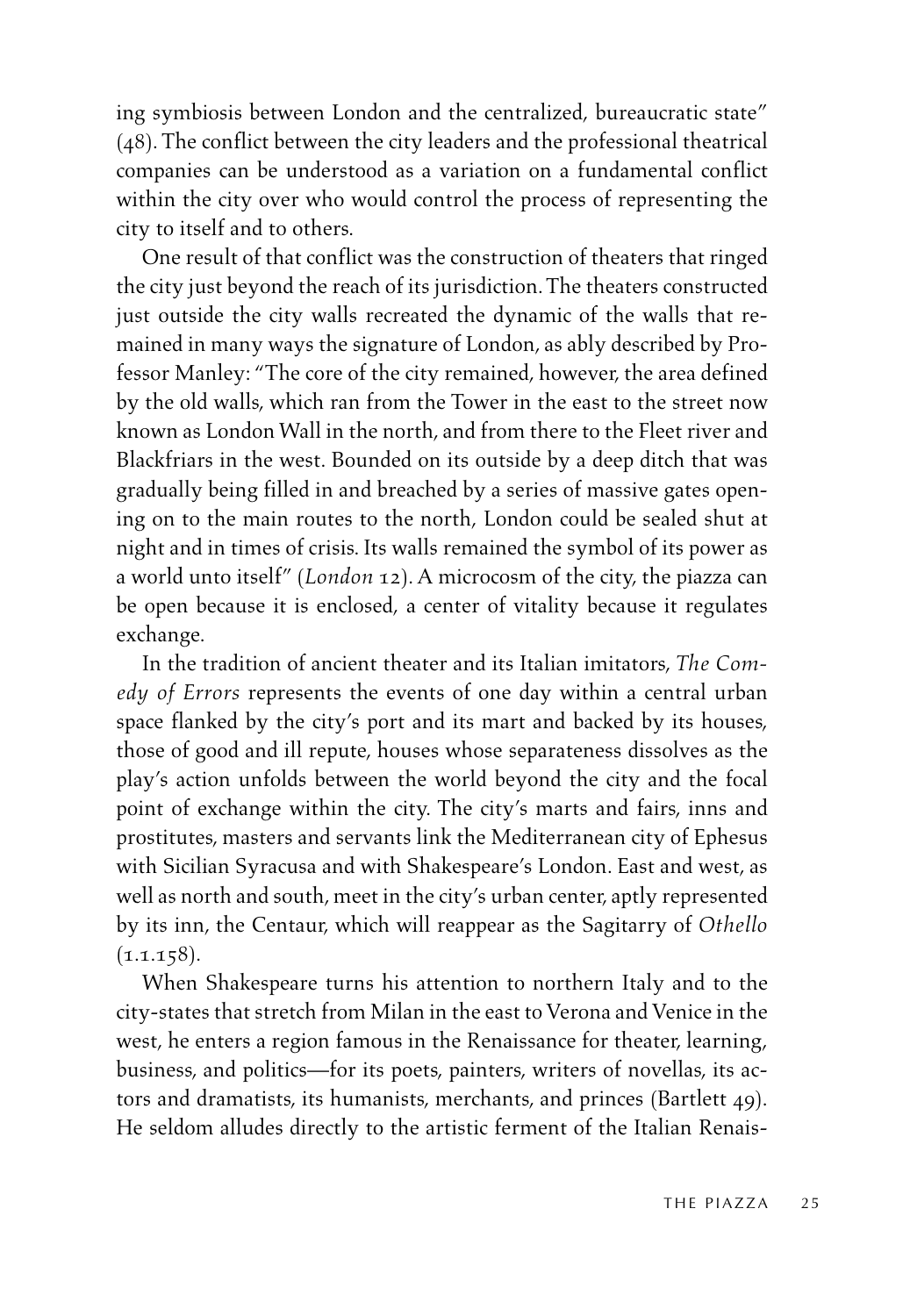sance (as Ben Jonson does in *Volpone*), but in his plays the piazza or square becomes a center for that lively interchange of opinion and business that animated Renaissance Italy.

The piazza can take the form of an open public space at the center of the city where various paths cross, or it can be a smaller opening on a street "before" a specific house. In the latter instance the more public action that unfolds in the street bears some direct relationship to a private dwelling represented by the facade, with its doors for entrances and exits and an upper gallery (or some practicable theatrical structure on stage) to serve for a window or balcony. The city, as represented on Shakespeare's stage, exploits the dynamic interplay between the sense of enclosure created by the galleries, the facade, and the space under the roofed "heavens," and the dramatic openness of the amphitheater. The square stands within walls that define the city, and it communicates with the outside world through the city gates or through the market and port that control the ebb and flow of commerce.

The city can be walled without being a fortress. Like London, and particularly like the Globe on Bankside, Shakespeare's urban space almost always stands near a real or imagined estuary, a river and port complex that leads to the sea. Alberti underlines the military value of this urban axis when he asserts that "a military road should extend from the harbor into the center of town, with access to several neighborhoods, along which a counterattack may be launched from all sides against any intruding enemy fleet" (*Ten Books* 4:115). In Shakespeare's urban landscape a more welcoming inn typically flanks the port.

Shakespeare's stagecraft thrives on the quick succession of scenes, transitions between open and enclosed spaces that create a complex urban perspective. Because of its geographical position and its history, the theater could be identified with the inn, and with the social and economic currents that drew individuals to the city center. Commenting on the Italian piazza Inigo Jones designed for a masque performed at the Inns of Court in 1634, Stephen Orgel says that "Jones chose not a classical Roman forum, but the center of the life of an Italian Renaissance city-state, the architectural embodiment of republican principles" (*Illusion* 80). The piazza, an open space where all the citizens of the city-state can gather, suggests political principles that one might identify with the re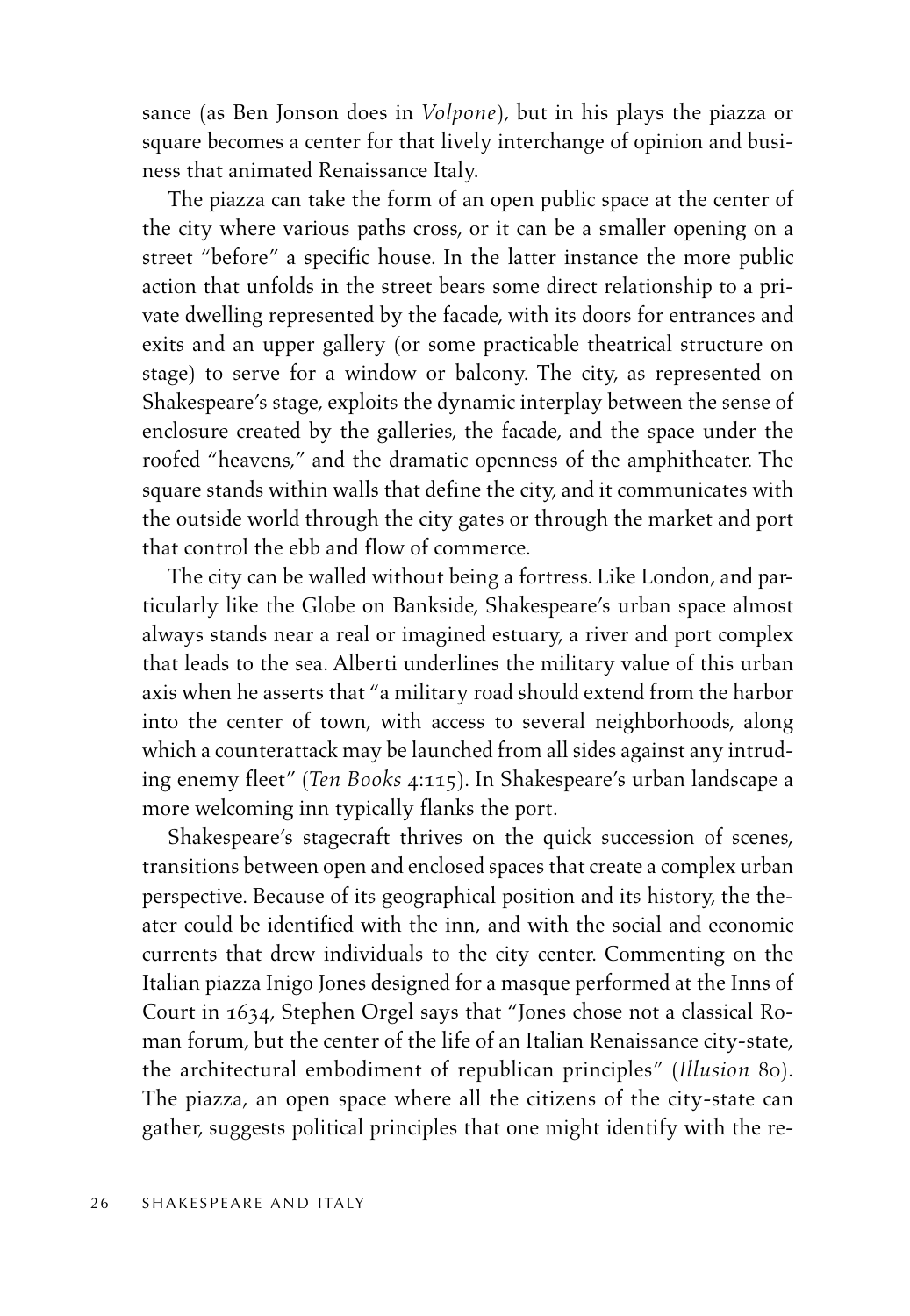publics of Venice or Florence. But the public square might also become the focal point for civic discord and rebellion or serve as the stage for a display of princely, if not tyrannical, power.

Shakespeare's early comedies *The Two Gentlemen of Verona* and *The Taming of the Shrew* open with young men traveling between cities motivated by the desire for education of an academic or more generally courtly nature. The two gentlemen of Verona converse in a space that opens to the port from which Valentine will depart: "My father at the road / Expects my coming, there to see me shipp'd"  $(1.1.53-54)$ . Within the city love holds the "home-keeping youth" Proteus, who asks to be remembered when Valentine sees "some rare noteworthy object" in his travels (13). The "road" is the generic port of Shakespeare's Italian cities, as much London on the Thames as Verona on the river Adige. Arthur Brooke focuses on the fruitful setting of Verona and its river in the opening lines of his *Romeus and Juliet:* "The fruitfull hilles above, the pleasant vales belowe, / The silver streame with chanell depe, that through the towne doth flow / The store of springes that serve for use, and eke for ease" (ll. 5–7). It is, in a sense, the ease of life in Verona that leads Valentine, unlike Romeo, to set out "to see the wonders of the world abroad" (l. 6). In Milan he will pursue those "studies" that sharpen a young man's wit. Shakespeare introduces the audience to an Italian city-state in the courtly-humanist tradition where fathers "put forth their sons to seek preferment out" (1.3.7) in warfare, courtiership, or academic studies. Antonio believes that his son Proteus "cannot be a perfect man, / Not being tried and tutor'd in the world" (20–21). Young men move between these northern Italian cities not to escape parental authority but to fulfill the good counsel of the fathers, as English gentlemen traveled to northern Italy to complete their education.

Typically Shakespeare does not identify Verona's Piazza Brà or its imposing Roman amphitheater, the Arena, the most famous of those antiquities that Brooke calls "signes of thinges betyde of olde / To fyll the houngry eyes of those that curiously beholde" (9-10). Some years later, Thomas Coryat will report of Verona that "the worthiest and most remarkable of all [its monuments] is the Amphitheater commonly called Arena" (2:19–20). Shakespeare's was not a theater designed to arouse or satisfy this visual curiosity through the use of scenery painted in per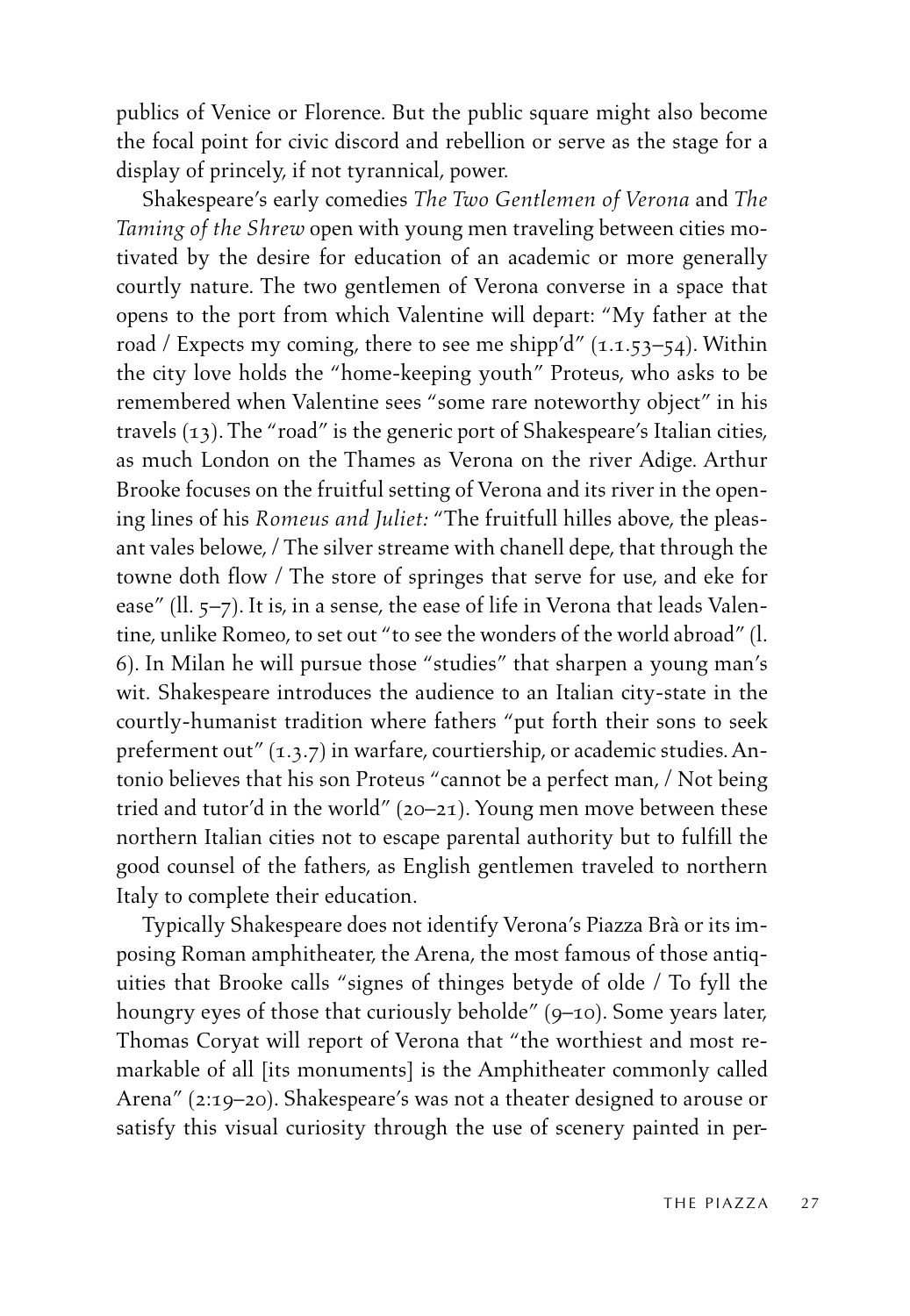spective, though he might have used the verbal cues that Ben Jonson employs in *Volpone* to particularize the sense of place (Praz 153) and for some productions he might have exploited the classical look of the London amphitheaters that caught the attention of Johannes de Witt, who noted in his diary the "wooden columns painted in such excellent imitation of marble that it is able to deceive even the most cunning" (Gurr, *Shakespearean Stage* 132). As de Witt says, "since its form resembles a Roman work, I have made a sketch of it," a sketch subsequently copied by Arend van Buchell. It may be that Shakespeare did not know enough about Verona to make the link between that city's Arena and the classical form embodied in London's amphitheaters. He simply uses the city's central space to characterize Verona as a particularly open place.

J. L. Styan provides an apt summary of the analogous fluidity of theater itself: "The urgent elements of a Shakespeare performance have to do with the structure of scenes, the simultaneous staging of conflicting action, the easy passage from one place to another, the mixing of realistic and symbolic and parodistic styles, the trick of slipping from prose to verse and back again, and many other conventions characteristic of the flexible Elizabethan stage" ("In Search" 204). A dramatist who represents a foreign city has the opportunity to exploit it and to shape whatever preconceptions of that city the audience might bring to a performance. The urge to travel is often aroused by a desire to see those "certaine signes of thinges betyde of olde" that one might have heard of or read about. As is the case with Valentine, one can also hunger for wider experience, something which cannot be satisfied within the walls of one's own city. And for any young man trying to identify with Valentine's freedom to move beyond the imagined city of Verona, the best analogy might have been the freedom to move to a theater outside London, a theater whose actors were particularly skilled at representing movement.

Shakespeare could have expected his audience to identify Verona, if only in the most general sense, with northern Italy, a region generally referred to as Lombardy and known for its fertile plains, its universities, its Renaissance courts, and its merchants. Whatever the audience might have expected, or whatever we expect today, Shakespeare sets the action moving in an open space within a city that invites young men to satisfy their desire for honor and fame by traveling.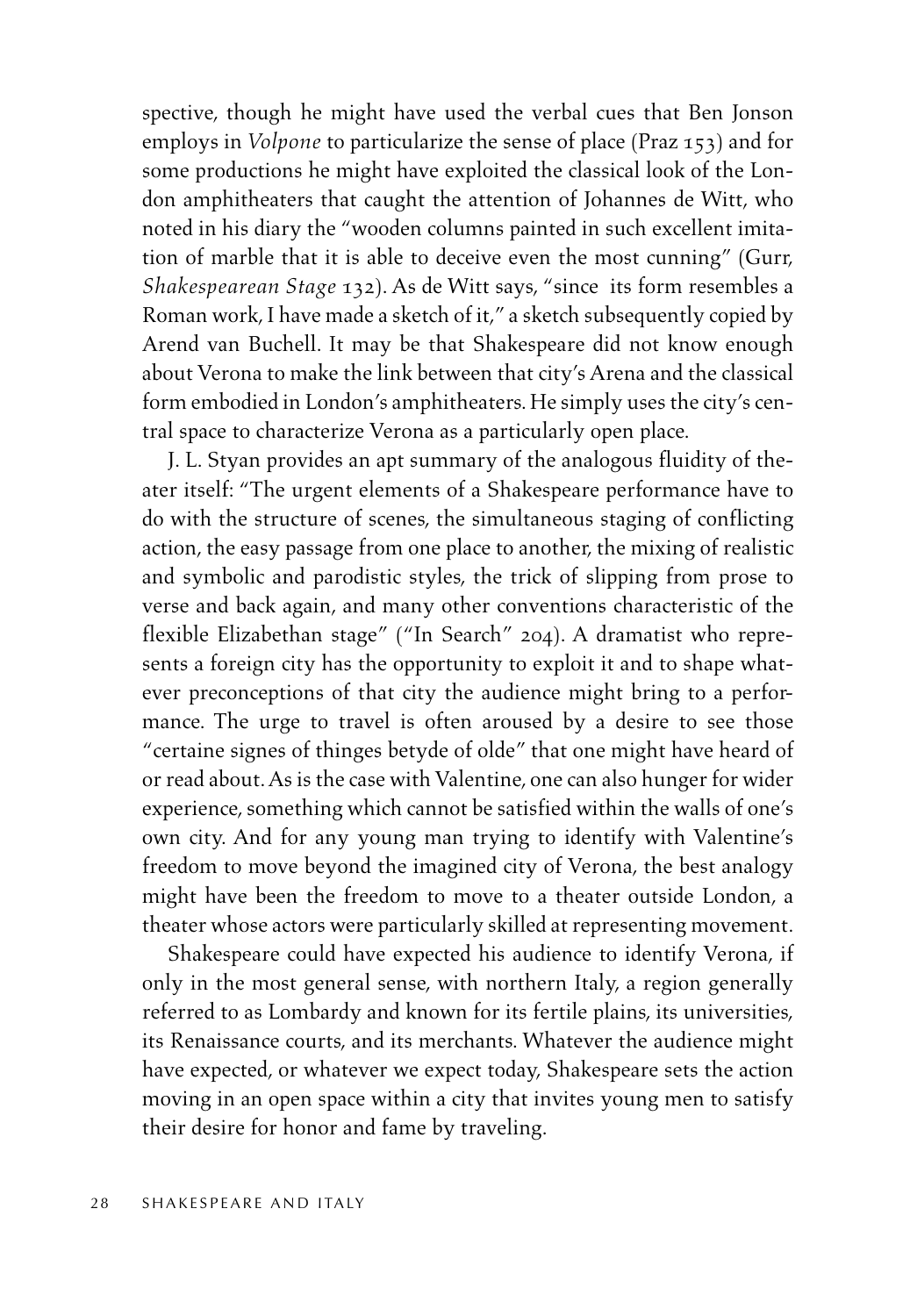Following a theatrical scheme that he will employ with greater subtlety in other plays, he balances the opening exchange between Valentine and Proteus with a game of wordplay between Proteus and Valentine's page Speed, who has proven himself to be a "worthless post" when it comes to delivering a letter from Proteus to Julia. The verbal game of follow the punning leader mirrors the movement of money and of information, of news and letters, within the prototypical city center, where various lines of communication and miscommunication will meet. The extended wordplay set off by the pun on "shipp'd" and "sheep" reinforces the idea that young men and their pages are expected to go abroad. Proteus knows his father would approve of an invitation to join Valentine in Milan and disapprove of the exchange of love letters with Julia  $(1.3.48).$ 

Women do not enjoy equal access to the piazza, nor its opening to the "road" and a world beyond the city. Julia's love pilgrimage (2.7.9) to Milan in pursuit of Proteus and Silvia's escape from Milan (5.1.9) must be carried out in disguise because even in Shakespeare's Italy young women do not freely move between cities. And the young men who are expected to note the wonders of the world are less free once they step within the court. After discovering that Valentine has exchanged love letters with his daughter, Silvia, the duke of Milan sees the young man as a "base intruder" (3.1.157) who must be banished. As we shall see, that space within the city identified with the court shares certain characteristics with the open square, but access to the innermost courtly precincts will be limited to those of rank. At the farthest symbolic remove from the piazza is the chamber where a woman is "kept severely from resort of men" (3.1.108).

The open space at the center of the Italian city leads to the port, the market, the court, and to those literal and symbolic gates that control access to and egress from the city. The induction to *The Taming of the Shrew* provides a transition to Padua by way of an English tavern that would appear to be outside the walls of a city or town. The lord who returns from hunting to find Christophero Sly dead drunk and asleep outside the

 $\sim$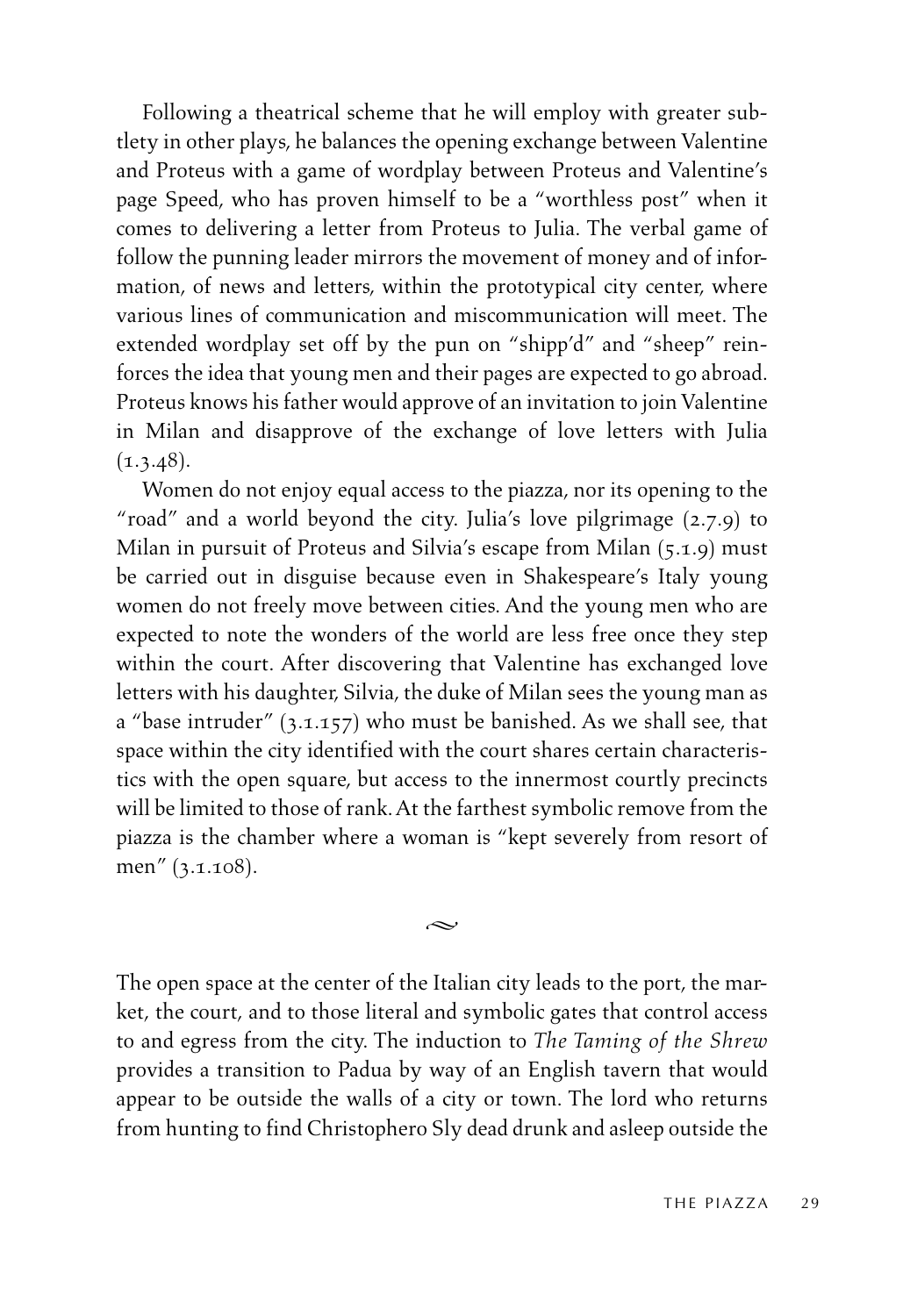tavern prepares to convey Sly to his own estate, which must be close by, for when the lord hears a trumpet sound he identifies it with "some noble gentleman that means / (Travelling some journey) to repose him here" (1.75–76). A servingman enters to inform the lord that the trumpet signals the arrival of a band of traveling players who "offer service to your lordship" (78). The tavern and the estate are on the road, far enough outside a city for players to seek out a place to repose or to perform. The play performed for Sly takes shape within another play, the "practice" the lord devises to amuse himself and tease the drunkard. That device is, as we know, broken, since we never return to the lord's house where Sly has been metamorphosed into a lord in an English version of an Italian *beffa.* The metatheatrical induction functions as a gateway to the Italian city; the open road that leads from a tavern to the chamber within a lord's estate also takes the audience to an open space in Padua.

The public space before the house of Baptista, a gentleman of Padua, is the space of the stage. The frame distances the action and reminds the audience of those devices, available to a prankster or to the players, that create the illusion of place. The lord uses costumes, pictures, distilled waters, sweet aromas, dulcet music, and dialogue to persuade Sly that he has but dreamed his former life and that "he is nothing but a mighty lord" (induction 1.65). Similar theatrical devices might have been employed by the actor Soto, whose performance the lord recalls—"but sure that part / Was aptly fitted and naturally perform'd" (86–87). The apt and natural performance also has a "cunning" power to transform reality, as the stage itself is transformed to a place outside an inn or to a square in Padua. Shakespeare reminds his audience of the complex nature of that cunning when the lord practices on the players by telling them that Sly is a lord, albeit one given to certain "odd behavior," and quite ignorant of the conventions of theater, courtly or public (95). A play that draws on Ariosto's *I suppositi* through Gascoigne's *Supposes* makes the audience aware of the theatrical suppositions that shape our sense of place (Morris 78). We never quite forget London in Padua or the tavern in the lord's "fairest chamber." Sly's world does not disappear, for to cite but one example, when the action of *The Taming of the Shrew* moves to the country house of Petruchio, we slip back into the environs of the tavern and the lord's house, somewhere in the suburbs of London where we might encounter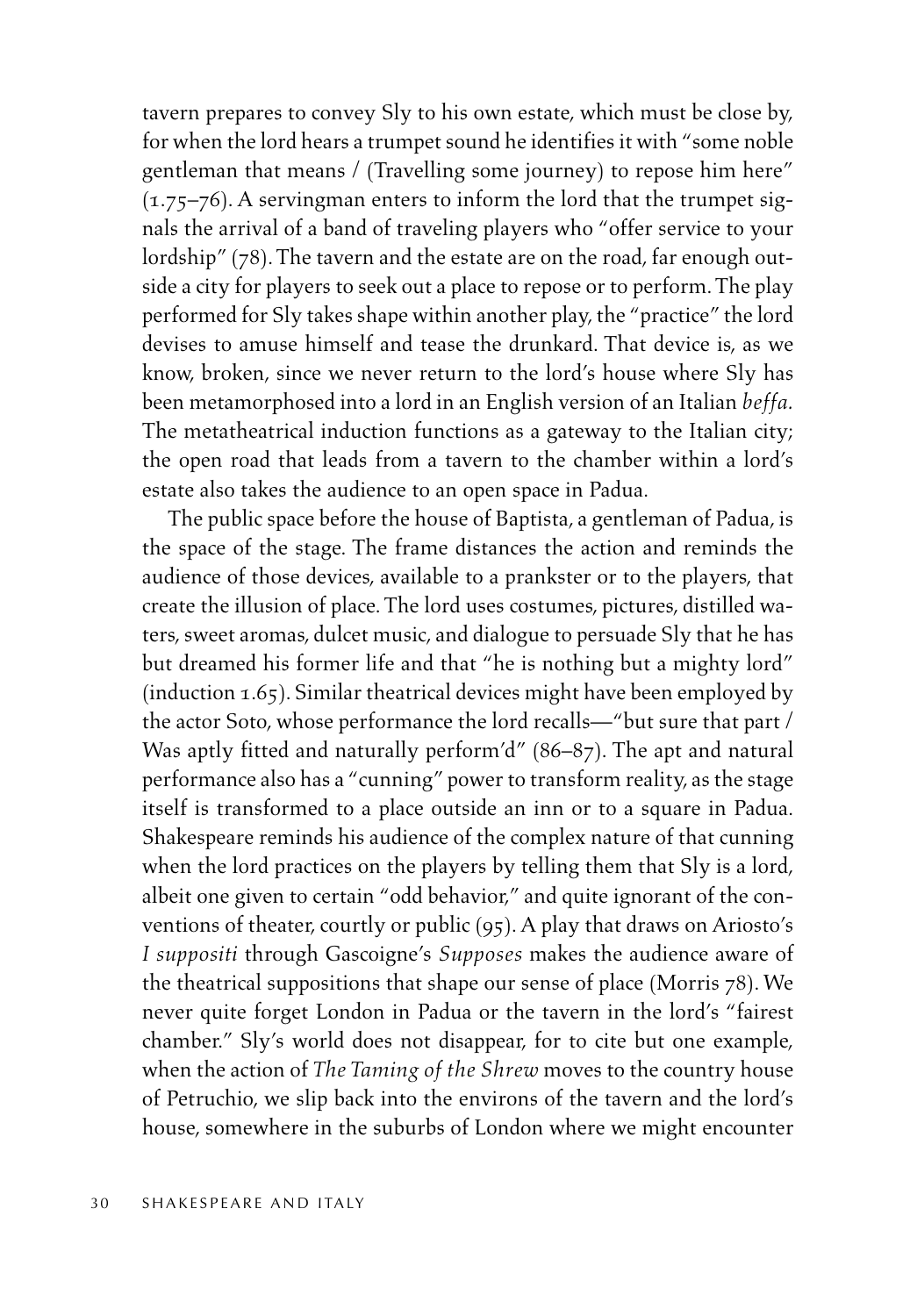"Long-lane end"  $(4.3.185)$ . Though Sly may be forgotten, the audience never loses sight of the theater itself, that English frame for the Italian action. A good dose of English food helps to transform the shrewish Katherina into a more dainty cate (2.1.189). A part of the ongoing joke of the play for the London audience might have been the image of an English Kate letting fly with stools and lutes in the Italian household of old Baptista. The lord of the induction can be identified with the creator of the play, someone who understands how to manipulate our sense of place as we move from the common to the courtly, from the environs of Burton-heath, not far from Stratford, to a setting that contains a couch "Softer and sweeter than the lustful bed / On purpose trimm'd up for Semiramis" (induction 2.38–39).

Elizabethan theater did not use the kind of scenery that might have resembled the "pictures" the lord promises to show Sly (induction 2.49– 60), though Shakespeare regularly employs the kind of verbal scene painting used to prepare Christopher for the reunion with his lady, "the fairest creature in the world." Verbal allusions to paintings of seduction and rape, "as lively painted as the deed was done," might have reminded some in the audience of northern Italian artists such as Titian, Giorgione, and Veronese, artists who recreated scenes from classical mythology in a style that deftly imitated nature. Just as Sly never sees the paintings, the audience never sees anything other than an open stage, which it can imagine to be either a chamber or a piazza. And as Sly is transported to a foreign world where he will have to learn everything anew, even what to call his wife, the audience slips from the environs of London to a street in Padua. Sly adjusts to the courtly setting with his native appetite for "a pot o' th' smallest ale" firmly in place. Nor does the play abandon its native taste for bawdy jokes, as when the page, dressed as Sly's wife, puts off his invitation to join him in bed with a medical excuse, to which he responds, "Ay, it stands so that I may hardly tarry so / Long" (induction 2.125–26). The audience knows where it is, somewhere between the wanton pictures of the Italian Renaissance and the bawdy puns of the English theater.

We move from England, where travelers, huntsmen, players, and drunks move outside the city, to "fair Padua, nursery of arts" (1.1.2.), a cultural center which draws students to its famous university. Lucentio,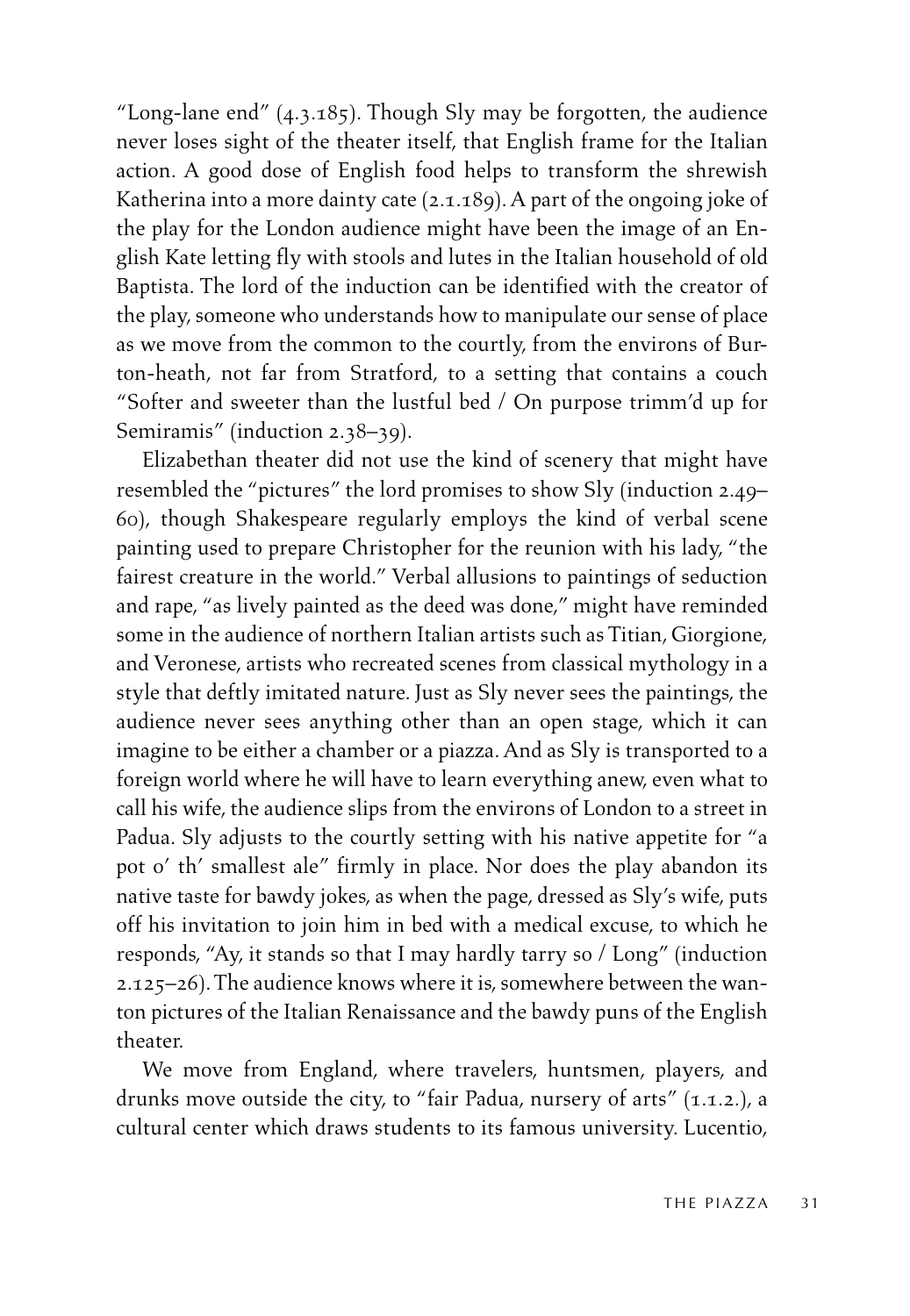like Valentine in *The Two Gentlemen of Verona,* fits the pattern of a young Italian gentleman who travels from one city to another with his father's "good will." Shakespeare evokes the positive image of fertility and ease with the reference to "fruitful Lombardy, / The pleasant garden of great Italy" (1.1.3–4). Coryat comments on the students from all over Europe who "with great desire flocke together to Padua for good letters sake, as to a fertile nursery, and sweete emporium and mart town of learning" (1:238 and 298). While Valentine leaves Verona to pursue a courtly education in Milan, Lucentio, a merchant's son, leaves Pisa to undertake a more academic "course of learning and ingenious studies" (1.1.9). Though we are informed that Lucentio's father, now dwelling in Pisa, is a Tuscan of the Bentivolii who himself or whose son has been "brought up in Florence," the young man describes his arrival in Padua in terms that would seem more appropriate to a country gentleman entering the big city of London: "Tell me thy mind, for I have Pisa left / And am to Padua come as he that leaves / A shallow plash to plunge him in the deep, / And with saciety seeks to quench his thirst" (21-24). The audience might not follow the Italian geography very carefully, but it would recognize a young man's eagerness to move from the shallows of a small town to the allure of the big city, where he can take the plunge in experience, if not in that part of philosophy "that treats of happiness." Tranio's response—"No profit grows where is no pleasure ta'en. / In brief, sir, study what you most affect" (39–40)—anticipates the transition from the academic to the theatrical, for the open space of the Italian city presents a group of Paduans whose arrival, though not announced by a trumpet, recalls the players of the induction. As Tranio says, their entrance provides "some show to welcome us to town" (47). The world Lucentio left behind, the Tuscan world of Florence and Pisa, hardly qualifies as a small pond, but the play creates a sense of the Italian city, of whatever size, as a place where the traveler will encounter those public displays that make urban life an entertaining plunge. For Shakespeare the Italian city, whether approached from Pisa or Westminster, becomes the quintessential urban center, with its inviting freedom of access and the opportunity it offers to exchange your old identity for a new one.

Shakespeare's representation of Italian cities draws on both the ideal city, imbued with the spirit of Renaissance harmony, and the more dy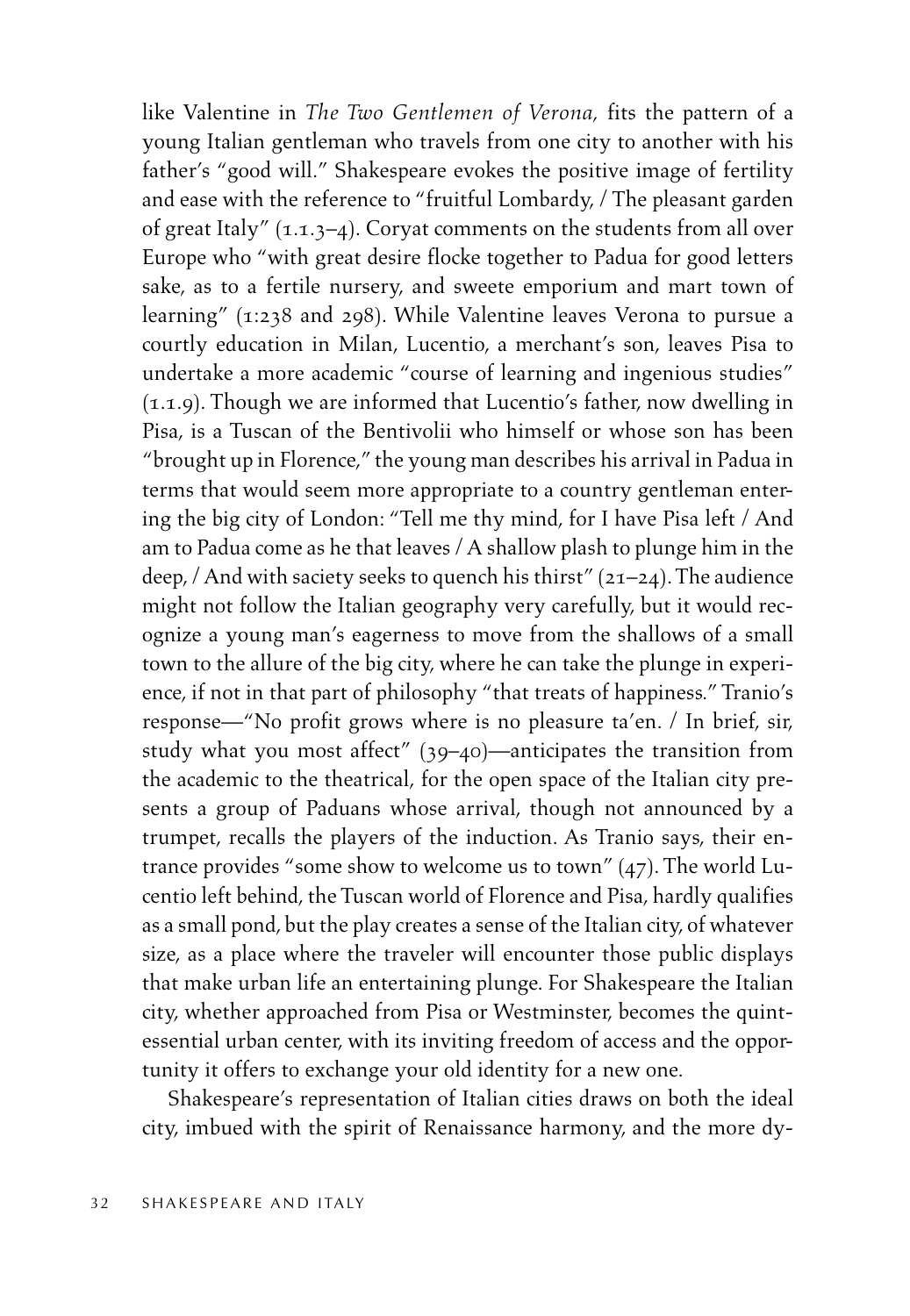namic city, whose vitality spills out from behind the facade onto the open space of the stage. The degree of confusion that erupts will vary from one play to another, as will the extent to which the traveler or spectator finds that chaos either entertaining or disquieting. The opening scene connects the piazza with the house of Baptista, who enters fending off Bianca's suitors, Gremio and Hortensio, with the assertion that Katherina must be married before Bianca can be wooed. The public character of Padua as a center of learning extends to the private household, where Bianca will studiously await her turn on the marriage market: "My books and instruments shall be my company, / On them to look and practice by myself" (1.1.82-83). After she exits, the father makes additional plans to encourage his daughter's delight in "music, instruments, and poetry" by bringing into the household schoolmasters "fit to instruct her youth"  $(92 - 95)$ .

Lucentio's first excursion into the liberal arts combines theater and grammar, for he will assume the identity of Cambio, the language teacher, to gain access to Bianca. The piazza of this northern Italian city generates more of the improvised theater one might identify with the commedia dell'arte than it does strictly academic pursuits. Gremio, called pantaloon in the stage direction  $(47)$ , is assigned the role of the miserly old merchant of the commedia. Not only does the city square welcome foreigners, it draws them in with the spirited public shows and pastimes that cause Lucentio to fix his gaze on Bianca, a young lady who knows how to play the demurely studious daughter. Tranio prefers the show put on by Katherina—"That wench is stark mad or wonderful froward" (69). The central square remains in many ways the stage itself, a place where the rather elaborate joke played by the English lord in the induction will be mirrored in a number of ensuing suppositions. The kind of game that might be seen as peripheral to London life, something identified with vagabond players or a fanciful nobleman who might be the patron of such players, takes center stage in the Italian city. In this sense, Shakespeare represents Italian society as centered on theater. I do not mean that he falls into the modern trap of stereotyping Italians as theatrical because they "talk with their hands," but rather that he exploits a fundamental analogy between the lord of the induction and a society that thrives on the art of supposition. As the play moves from the open piazza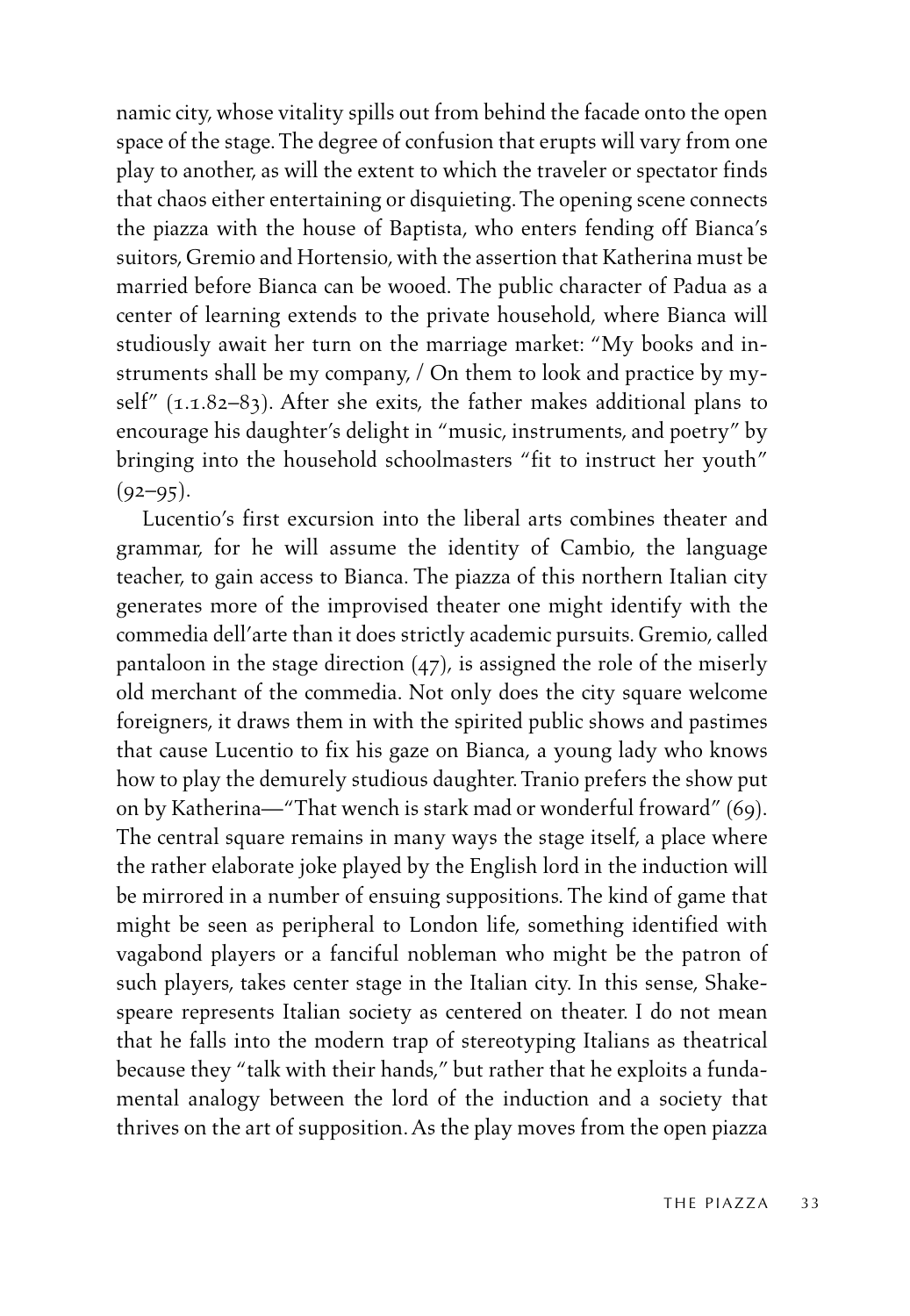to the closed setting of the final game won by Petruchio, we move back to the more fixed hierarchies of rank, gender, and social convention that "supposedly" prevail at home. We prepare to exit the theater.

When Petruchio and his man Grumio enter Padua as visitors from Verona, they immediately adopt the manner of performers, acting out a *lazzo,* or comic set piece of knocking at Hortensio's door. Like Valentine and Lucentio, Petruchio has left home for experience and fortune: "And I have thrust myself into this maze, / Happily to wive and thrive as best I may" (1.2.55–56). While Hortensio attacks the household of Baptista as though it were a fortress—"For in Baptista's keep my treasure is. / He hath the jewel of my life in hold" (118-19)—the literal and figurative treasure represented by Katherina requires something more than the costume that transforms Hortensio into Litio. In Petruchio Shakespeare introduces a performance artist who parodies the *sprezzatura* of Castiglione's ideal courtier. Removed from the sophisticated confines of the court and set to work in the public square, Petruchio appears artfully rude. The piazza serves as a market for education, trade, and marriage, as well as a theater that multiplies roles within its magic circle. The disguised Tranio must produce a false father to back his marriage offer—"I see no reason but suppos'd Lucentio / Must get a father, call'd suppos'd Vincentio; / And that's a wonder" (2.1.407–9). In this world servants become masters and sons beget fathers.

The mingling of the fluid world of the piazza with the more closed world of the household takes a number of forms in the play, none more interesting than the begetting of the supposed Vincentio. The scene that introduces the pedant who will become the supposed father takes place in a space outside Baptista's house—a garden, or loggia adjacent to the street—from which Tranio and Hortensio can observe Lucentio, disguised as the tutor Cambio, reading from and acting out Ovid's *Ars Amandi* with Bianca. In this scene Shakespeare maintains the image of the city-state as open to travelers like the pedant, a Mantuan who stops at Padua on his way to Rome and Tripoli, carrying with him "bills for money by exchange / From Florence" (4.2.89–90). The much-traveled pedant has also been to Pisa and has heard of Vincentio, one of its "grave citizens." The detail assists the proposed disguise, but it also advances the impression that the Italian cities of Tuscany and Lombardy are linked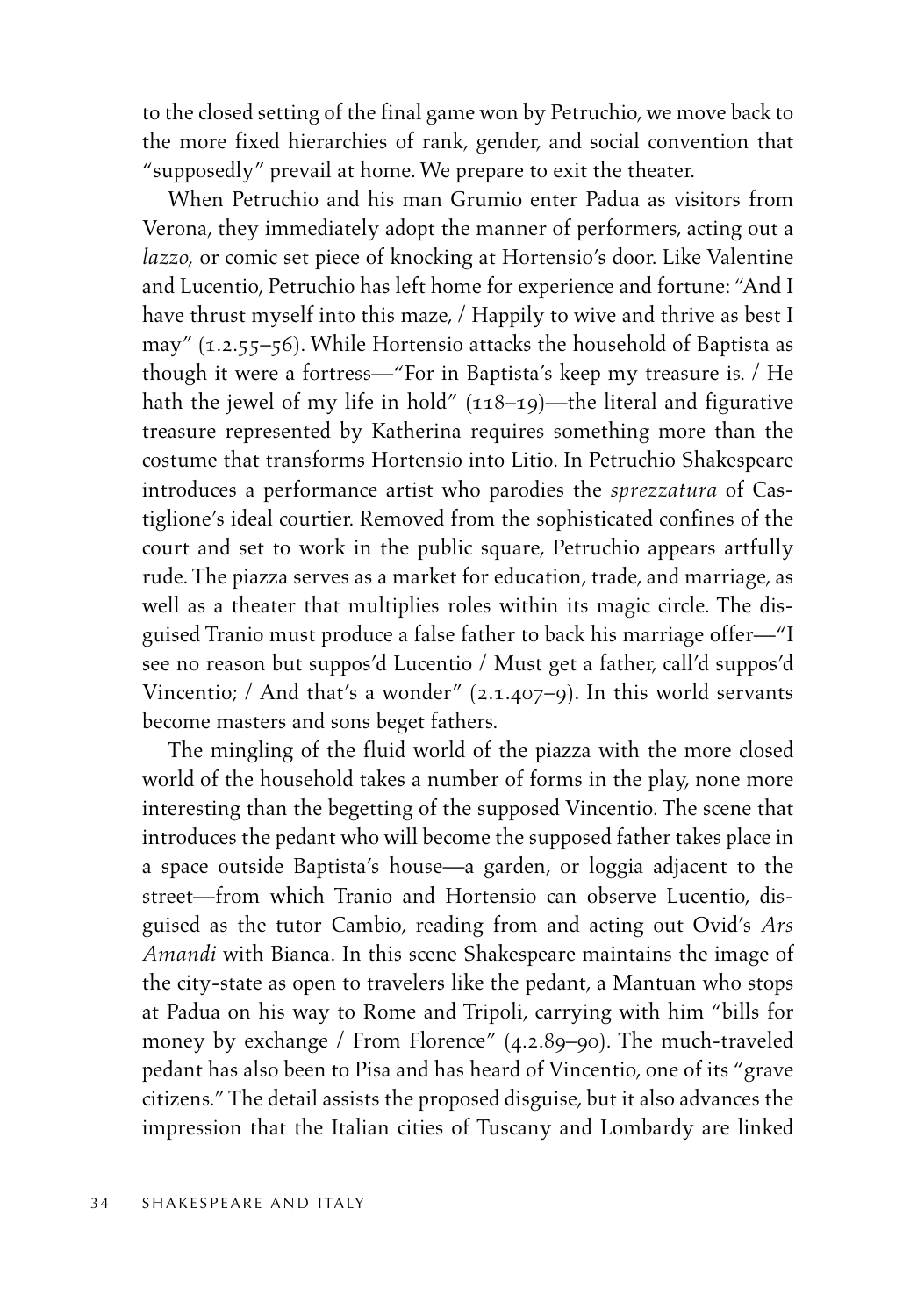through commercial bills of exchange and through equally important family ties. On the other hand, Tranio convinces the Mantuan pedant to take on the identity of Vincentio because of the supposed friction between Mantua and Padua: "'Tis death for any one in Mantua / To come to Padua. Know you not the cause? / Your ships are stay'd at Venice, and the Duke, / For private quarrel 'twixt your Duke and him, / Hath publish'd and proclaim'd it openly" (4.2.81–85). Shakespeare briefly opens the counterimage of the Italian city-states enclosed within their walls, ruled by dukes whose private quarrels have public consequences. For a moment politics blocks the free movement of students, merchants, and pilgrims.

Something of the same duality appears when the real Vincentio encounters Petruchio and Katherina on the road to Padua (4.5). After some teasing that establishes once and for all Katherina's willingness to agree with whatever Petruchio says, be it that the sun is the moon or the old man a gentlewoman, the newlyweds accompany Vincentio to Padua. Having exited at the end of act 4, Vincentio, Petruchio, and Katherina enter a few lines into the next scene (5.1) before the house of Lucentio, executing a quick transition to what appears a very open city. But when the pedant "looks out of the window" impersonating the father and when Tranio appears in Lucentio's attire, old Vincentio becomes the outsider whose behavior threatens the city and requires that an officer be called: "Thus strangers may be hal'd and abus'd. O monstrous villain!" (5.1. 108). The city just as suddenly opens up again when Lucentio explains that he has married Bianca, whereupon the agreeable patriarchs of Pisa and Padua resolve their differences.

> Unlike self-made merchants, who tended to be hard-working, sober, thrifty and cautious, they [city nobles] were violent, flamboyant and quarrelsome; they looked down on everyone else, had an absurdly touchy sense of honour, and their feuds ravaged the towns. Moreover, they invariably congregated together in family groups or clans, the power of which was increased by their amalgamating with each other or absorbing outsiders.

 $\sim$ 

—Mark Girouard, *Cities and People* 38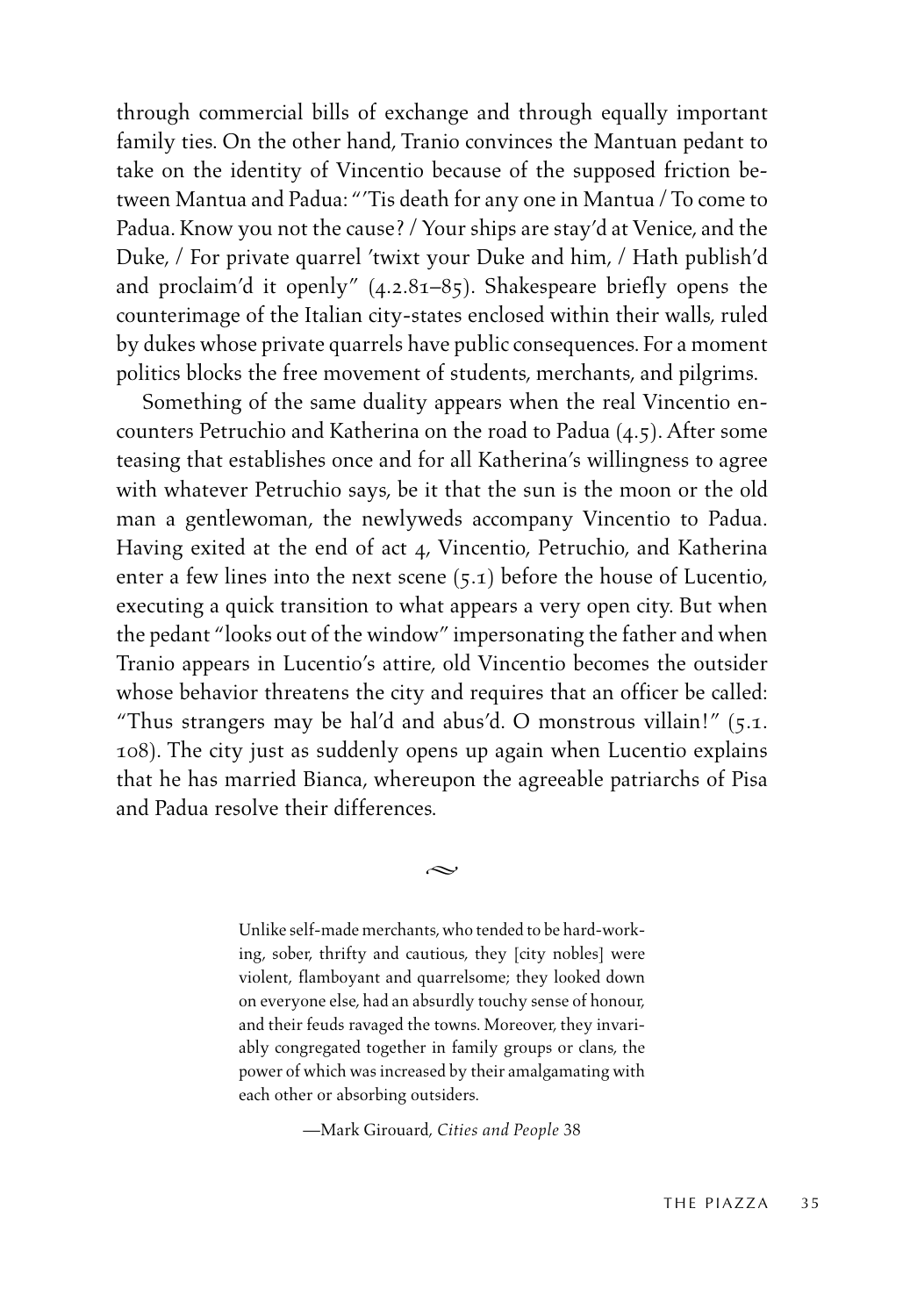The open stage as piazza maps an urban space that would have reminded the audience of the social and economic forces that drew many young men, like Shakespeare, to the city of London, forces that caused the city to expand dramatically during the last decades of the sixteenth century (Rappaport 77, 115). Both the city government and the court attempted to control the building that took place within and outside the walls of the city. But London continued to attract young commoners who could learn a trade and become citizens, and nobles who came to study at the Inns or to pursue a career at court (Stone 477). Neither walls nor proclamations could contain London's growth. The open space of the stage drew the city's expanding population to itself, and theater, in turn, became the object of laws that sought to control the time, place, and nature of performance. Within the precinct of that stage, Shakespeare creates an urban landscape centered on the open piazza of the Italian city-state. While movement carries with it the danger of metamorphosis and the threat of exile or imprisonment, the danger can be harnessed, as in Petruchio's strategic role-playing, or defused, as when authority figures, like Baptista and Vincentio, authorize the transformations love hath wrought.

The idealized city square of the Renaissance presents to the viewer geometrically organized space and is meant to serve as a microcosm of the ideal city (de Seta 29). Its monumental structures represent the proportions of classical architecture and of civic order. In the *città ideale* the classical allusions mix with the suggestion of more contemporary urban forms—the city gate, residences with their loggias, and the central fountain. This image of the city created by urban designers and painters merges with the image created on the Italian stage through the use of perspective in scenic design (D'Amico, "Poetic and Theatrical Perspectives" 312).

Did the public theaters in London, with their pillars painted to resemble marble, suggest a similarly monumental organization of space? We know that for royal entries and other civic pageants the open spaces within London were decorated with triumphal arches and with other architectural devices situated at conduits. On these special occasions parts of the city might have resembled the configuration of space that characterized the piazza of the ideal city. These urban scenes created an idealized image of the city and of its governing orders (Bergeron 18–19). Theater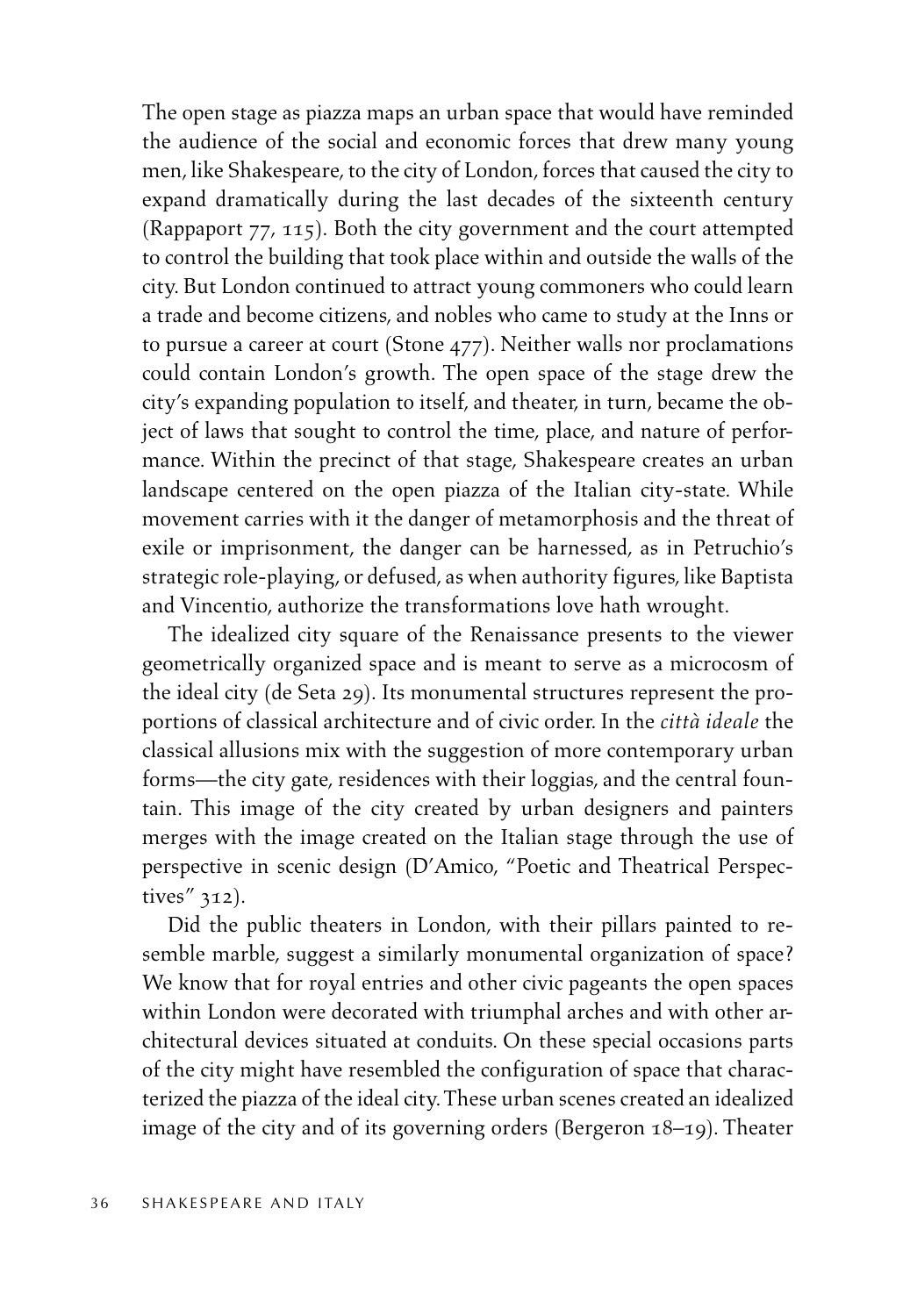can be understood as a place where citizens gather before an image of their city projected through scenery and through the language and action of a play, as in Machiavelli's *La mandragola* (Flaumenhaft 86). Theater becomes as central to the definition of a city such as Florence as its famous Duomo or Palazzo Vecchio. And like the shifting scenes of a progress, open spaces within the city can be identified with different aspects of the city's complex public life, as represented by the market, the port, the temple, the arch, the throne, or the scales of justice.

Shakespeare's language can conjure up anything from a generic center between the market and the port to a more specific public location whose features take shape as the play's dialogue shades in or highlights the architectural features of his stage. Unlike the Renaissance theater that began to develop a fixed perspective scene against which the action of a play moved, Shakespeare lets each scene reflect the perspectives of his characters. In place of the fixed image we have an urban setting that changes shape as the dynamic and often chaotic life of the city drives the action. We have seen how Shakespeare uses the piazza to represent the openness of the Italian city, a characteristic expanded in his treatment of the piazza as market. Within this public arena Shakespeare merges the values of the *città ideale* with the conflicting interests and lifestyles of a diverse citizenry, turning a harmonious center into a jousting place.

The public space of *The Merchant of Venice* takes shape between the port and the mart, with Shylock's house and the courtroom of the ducal palace serving as the two Venetian interiors the play visits, one most private, or alien, and the other aristocratic and public. The piazza is a place of multiple perspectives. Venetian merchants and gentlemen conduct the business of their lives, the trading, masquing, and marrying, very much in the public space where the play begins. Alberti compares the port to "a confining pen, as on a racecourse; it is the starting point of your journey, and also the place to which you retire, once the course has been completed" (*Ten Books* 5:114). The piazza San Marco of Venice is both an enclosed arena and a port opening on the *bacino,* where ships would arrive from the distant places Shakespeare evokes in the opening lines of the play:

Your mind is tossing on the ocean, There where your argosies with portly sail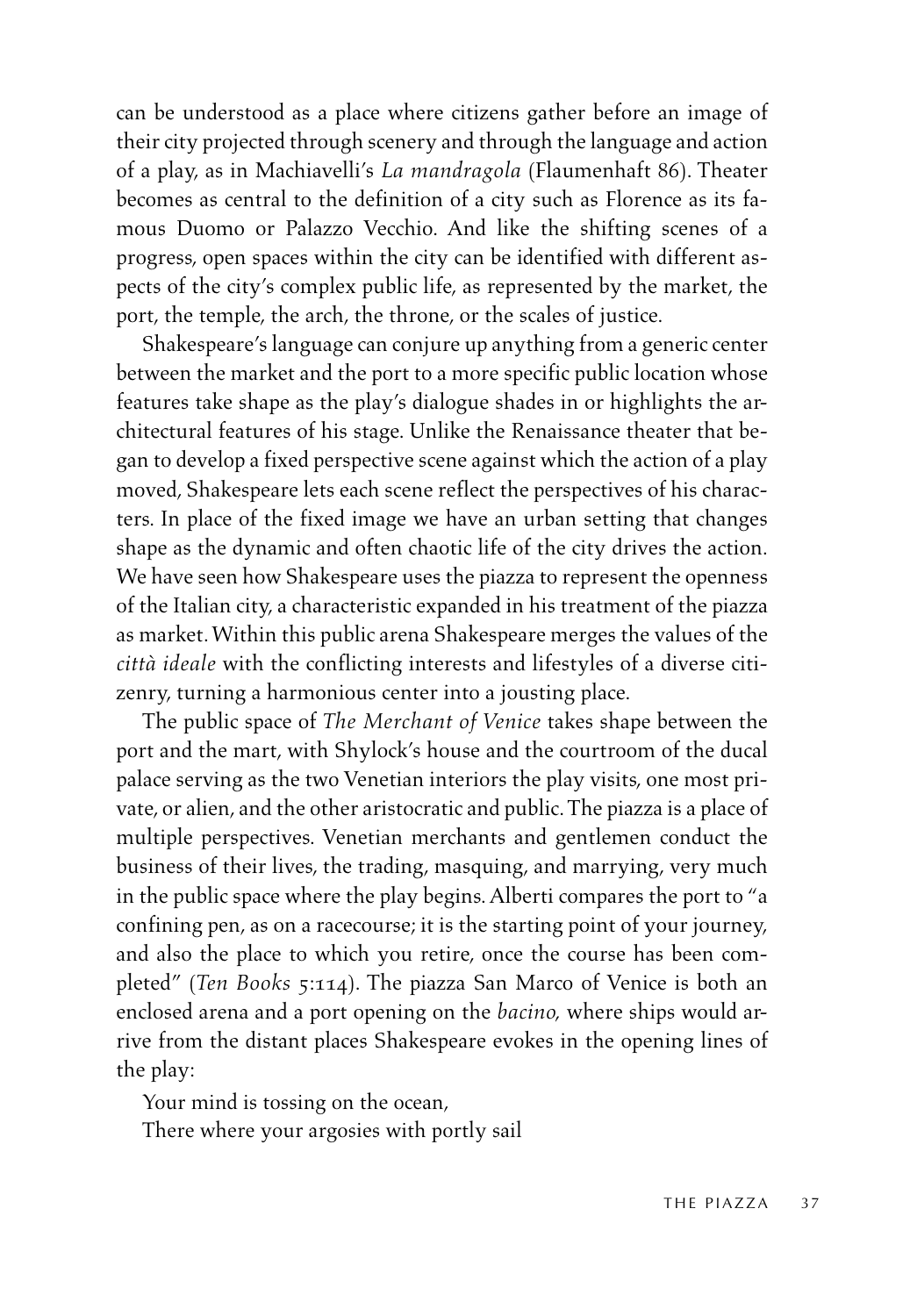Like signiors and rich burghers on the flood, Or as it were the pageants of the sea, Do overpeer the petty traffickers That cur'sy to them, do them reverence, As they fly by them with their woven wings.  $(1.1.8-14)$ 

Venice was a city whose nobles, or *signiors,* were also merchants. England did not have a noble merchant class, but younger sons of the gentry were making their way into trade in great numbers during the sixteenth century. In his *Survey of London,* John Stow informs us that "merchants of all nations had landing places" along the Thames (41), for London, like Venice, was unique in combining the role of capital city and port (Beier and Finlay 14). Mark Girouard points out the important link between geography and economics within the urban centers of Italy: "The central location of the Italian merchants on the Mediterranean put them in a strong position to dominate the movement of goods from east to west and north to south, and they built on to their geographical advantages by their business methods, which were far in advance of those used by other nations"(23). Monetary exchange links Shakespeare's Venetians who pursue trade with those who devote their time to the "plots and purposes" of love. As Lawrence Stone says of the English nobility, "play within moderation was a suitable pastime for a gentleman, one of whose functions was to live in idleness with elegance and grace" (567), as does Bassanio, "a scholar and a soldier" (1.2.113), who adventures for love and a golden dowry. As Harold Bloom says of the young Venetians in the play, "Everyone is a lot fresher than they were going to be four centuries later in *La Dolce Vita,* but basically they are the same set" (179).

Though Antonio and Bassanio are friends who stand together within the piazza, they also differ. Gratiano criticizes the merchant for being a man who has "too much respect upon the world" (or his investments), to which the melancholy Antonio responds: "I hold the world but as the world, Gratiano, / A stage, where every man must play a part, / And mine a sad one" (1.1.77–79). Gratiano portrays Antonio as one who puts on the mask of "Sir Oracle" in a "willful" manner, to gain a reputation for "wisdom, gravity, profound conceit" (92). Shakespeare may have been aware of the Venetian investment of political and economic capital in the terra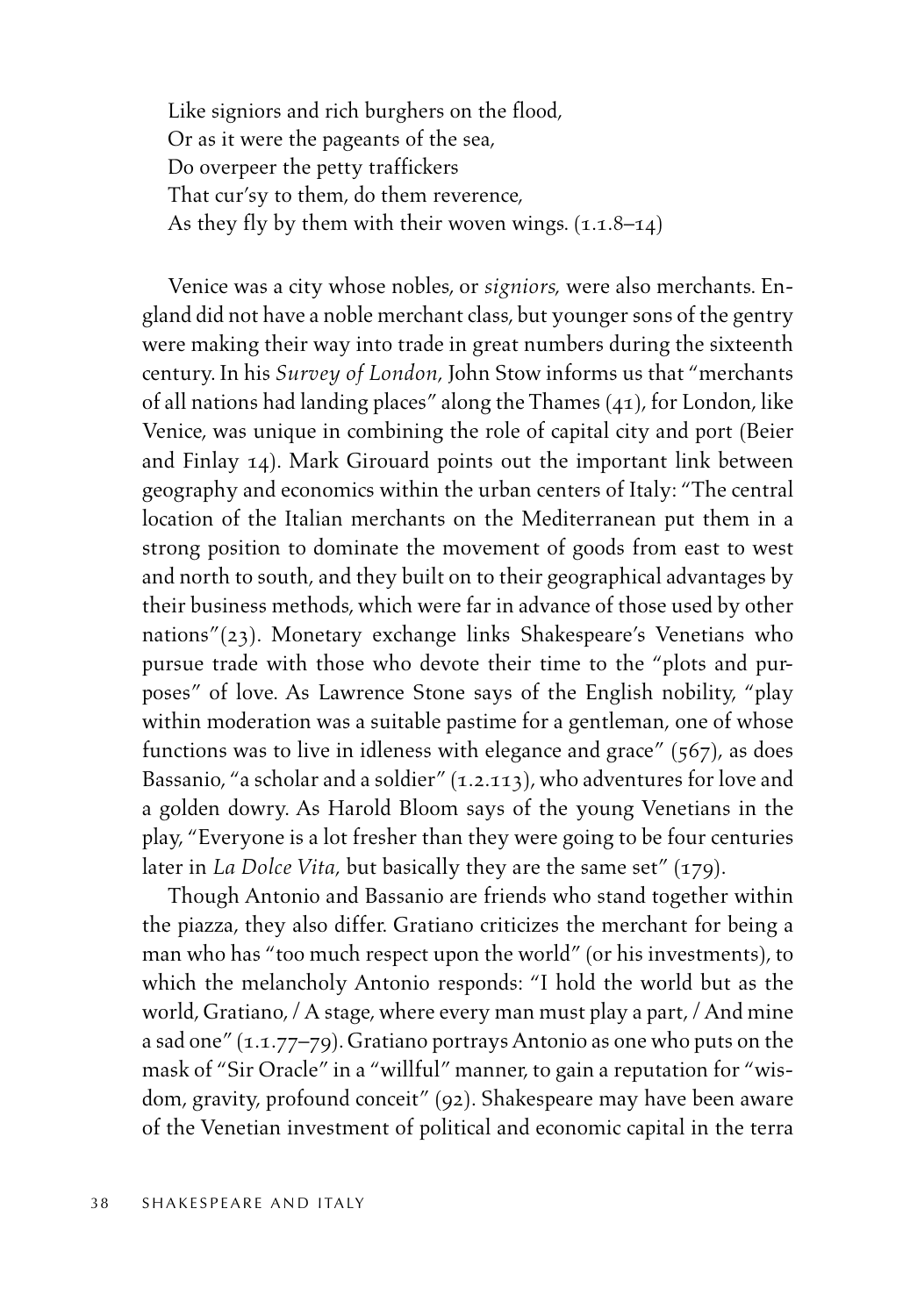firma, that Belmont to which the suitors turn. The Venetians, it was said, sought to cast off the commedia stereotype of the miserly pantaloon, or pantaleone, and to adopt the more liberal style favored by Bassanio: "Theyr former course of life was marchandising: which is now quite left and they looke to landward" (Chambers and Pullan 27). The commedia image of the old miser attaches to Shylock, but the "sad" merchant and the Jew are far more sober than the madcap suitors.

In keeping with Shakespeare's representation of the Italian city as a place of complex exchanges and relationships, the Venetian and the Jew meet in the open, but meet as antagonists: "You call me misbeliever, cutthroat dog, / And spet upon my Jewish gaberdine, / And all for use of that which is mine own" (1.3.111-13). Shakespeare's Venice has no ghetto-Shylock's pun on "use" and "usury" points to his freedom to lend money, to charge interest if he so desires, and to move in an unrestricted manner within the city. But Antonio can just as freely call Shylock a dog and spit on him when they meet.

While Antonio wears the mask of gravity, Gratiano plays the garrulous comedian; for as Lorenzo says, "I must be one of these same dumb wise men, / For Gratiano never lets me speak" (1.1.106-7). Bassanio wants his friend to modify this role in Belmont "lest through thy wild behavior / I be misconst'red in the place I go to" (2.2.187-88). The plans for a masque and the disguising used to effect Jessica's elopement are carried on in the spirit of aristocratic play associated with a form that came to England from Italy. As Enid Welsford points out, the "true character of the masquerie was evidently appreciated by Shakespeare, who in his early plays, where the scene is laid in Italy, makes the masque an impromptu social affair" (102). In addition, the masque brought with it a sense of gallantry and of something risqué, which derived from the fact that the masquers each chose a lady who was entertained with dancing and "*gallant conversation*" (135). Shakespeare might have been aware of the *compagnie della calza* in Venice, fraternal organizations of young patricians who sported distinctive hose (*calza*) and who performed plays on important public and private occasions. Their *momarie* combined aristocratic display with the inversions of everyday values found in the popular spirit of the Venetian carnival (Muraro 334; Zorzi 101–4). And that potentially disruptive spirit comes into the piazza with Gratiano.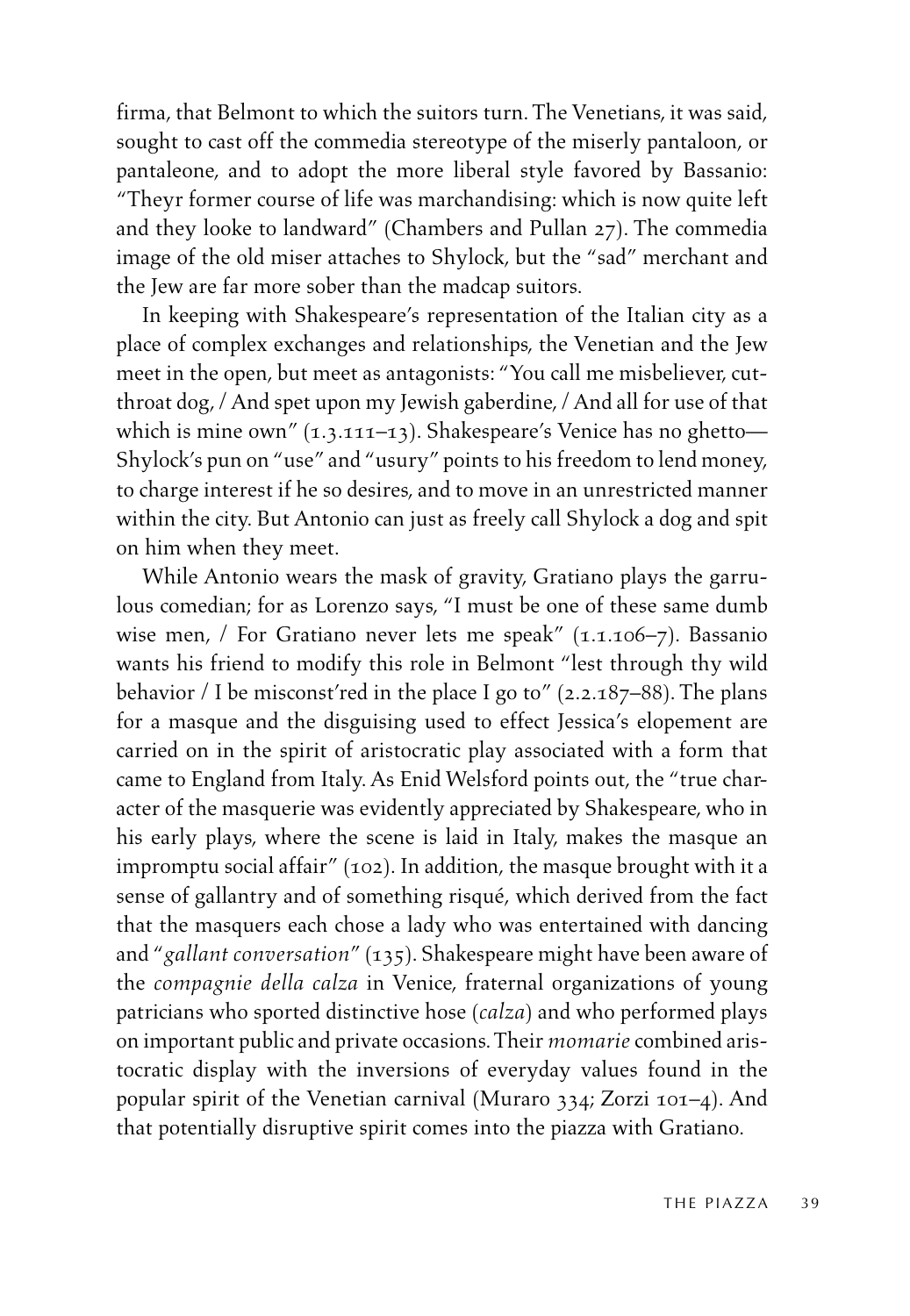We never enter an aristocratic interior to witness a dinner or masque because Shakespeare makes the Venetian piazza a place where private feeling and public roles merge (Ariès and Duby, *Passions* 9). We can see this in Salerio's account of how Bassanio and Antonio parted: "And even there, his eye being big with tears, / Turning his face, he put his hand behind him, / And with affection wondrous sensible / He wrung Bassanio's hand, and so they parted" (2.8.46–49). The theatricality of the scene as portrayed by Salerio should not diminish the sincerity of feeling behind the gestures. The metaphor of an older man pregnant with sorrow over the loss of his friend to marriage might remind an audience of the well- or ill-deserved reputation for homosexuality among Venetian noblemen: "The coiffure [*habitus capitis*] which Venetian women have recently taken to wearing could not be more indecent in the sight of God and men, since by means of this coiffure women conceal their sex and strive to please men by pretending to be men, which is a form of sodomy. . . . This vice was openly practiced in Venice without shame; indeed, it had become so habitual that it was more highly regarded than having to do with one's own wife" (Chambers and Pullan 123–24; Michael Shapiro 97–100). In Jonson's *Volpone,* the learned Lady Politic mistakes Peregrine for a prostitute "in man's apparel" (4.2.8) because of her readiness to see Venice as a city of cross-dressing courtesans. Men attracted to prostitutes posing as men might also be attracted to other men; Portia will accuse Bassanio of being a bit too interested in the young doctor of Rome.

The conduct of life in public leads through Bassanio's love and Shylock's bond to the court, where intense personal feeling must defer to, or work around, the international reputation of Venice as a city governed by laws that take precedence over personal alliances. While the Rialto remains open to men who wear very different masks, the household accentuates differences of religion and custom (1.3.33). Venetian merchants and gentlemen can dine together, but Shylock knows that the Christians do not invite him to dine for love (2.5.13). They flatter him, and he will feed on, if not with, them. Like the Christians, he has mixed impulses. He withdraws when he hears that the evening's entertainment will include a masque, yet he foolishly leaves the keys to his sober house with a daughter who thinks the house a hell. But as a man caught up in a complex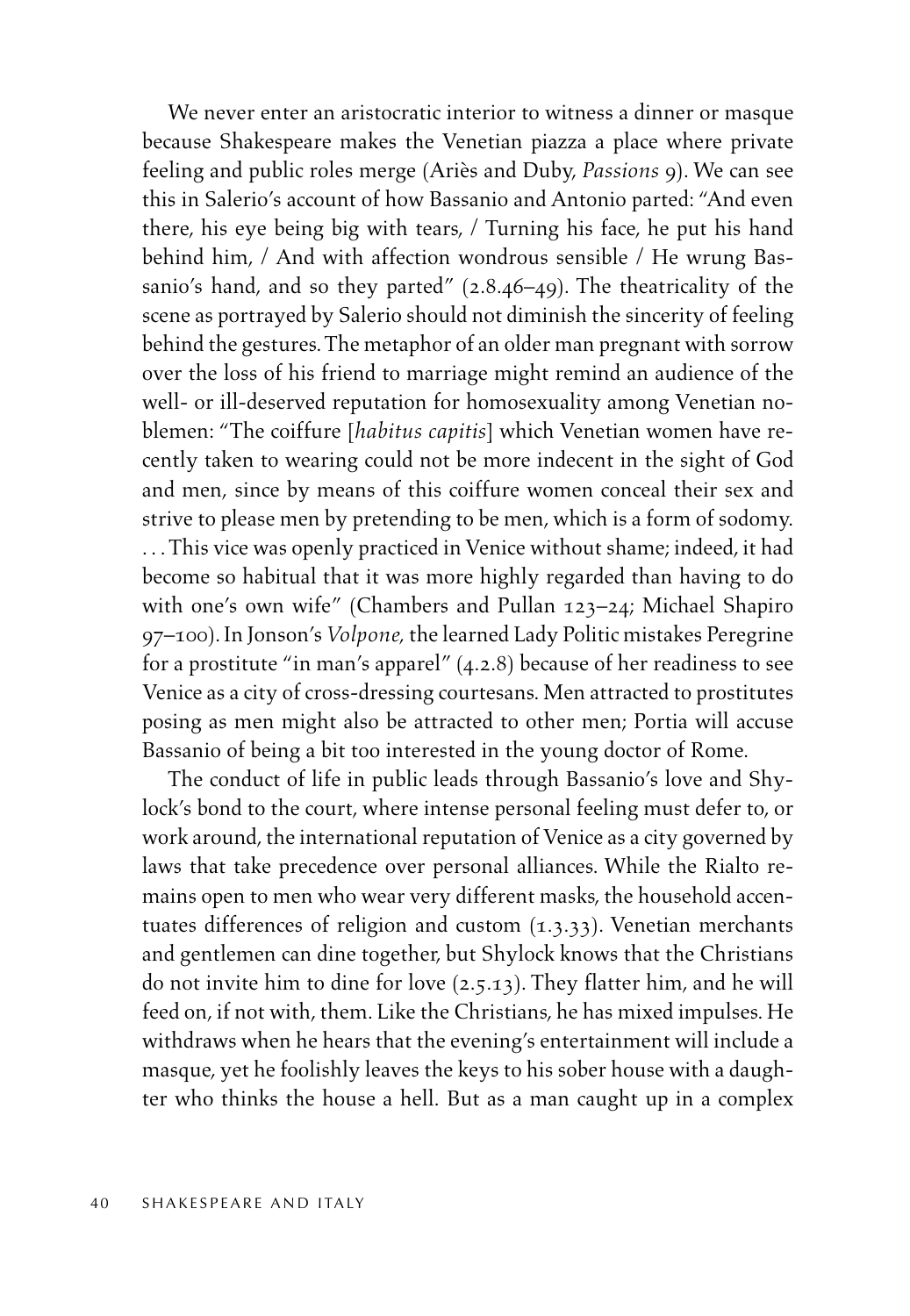exchange of interest and feeling, he exhibits behavior that typifies Shakespeare's urbanites. We follow the Venetians of the play in calling Shylock the Jew, rather than the city dweller, the Venetian, or the Italian. Shakespeare's audience might have seen him as someone whose "dimensions, senses, affections, passions" (3.1.60) have been shaped as much by the complex nature of the Venetian piazza as by the unseen synagogue.

In the city appetites are apt to be more keenly aroused and, as Gratiano suggests to the masquers who await Lorenzo, just as quickly satiated (2.6.8–19). Shylock wants to shut out the sounds of the frolicsome Christians in a city famous for its carnival. A port city readily mixes the excitement of travel with the pleasures of dining, masquing, and stealing. From Shakespeare to Byron and beyond, Venice during carnival has been known as a place of "fiddling, feasting, dancing, drinking, masquing, / And other things which may be had for asking" (*Beppo* 7–8). What Shylock calls the "Christian fools with varnish'd faces" steal his daughter in a scene that might be taken straight out of a Venetian commedia dell'arte scenario, for it not only transforms his daughter into a disguised page and a Christian, but makes Shylock the pantaloon mocked in the street (2.8). While the differences that separate Antonio from young men like Lorenzo and Gratiano lead to nothing more than parting jokes or tears, for Shylock the piazza will become something more like the scene of the Venetian war of fists. According to Robert C. Davis, the *guerre dei pugni* transformed the well-known features of the urban landscape of Venice, its bridges, squares, and *campi,* into battlefields: "It is, in short, a Venice full of unexpected connotations and unforeseen heroes: not very much like the Republic of decorum, hierarchy, profit, and social control that most of the world has known for centuries" (6). Our first impression of the characters assembled in Shakespeare's Venetian square fits the traditional image of decorum, with potential differences relegated to asides. But the play provides a glimpse of another kind of energy, what Davis calls "the exaltation of violence over civic peace" (44), which can spill into the streets and squares of the city with the masquing aristocrats and the mocking boys. Shylock suffers most directly from the manifestations of urban misrule, but the discord spreads to Antonio and eventually reaches Belmont when the news arrives of Antonio's low estate (3.2.317). The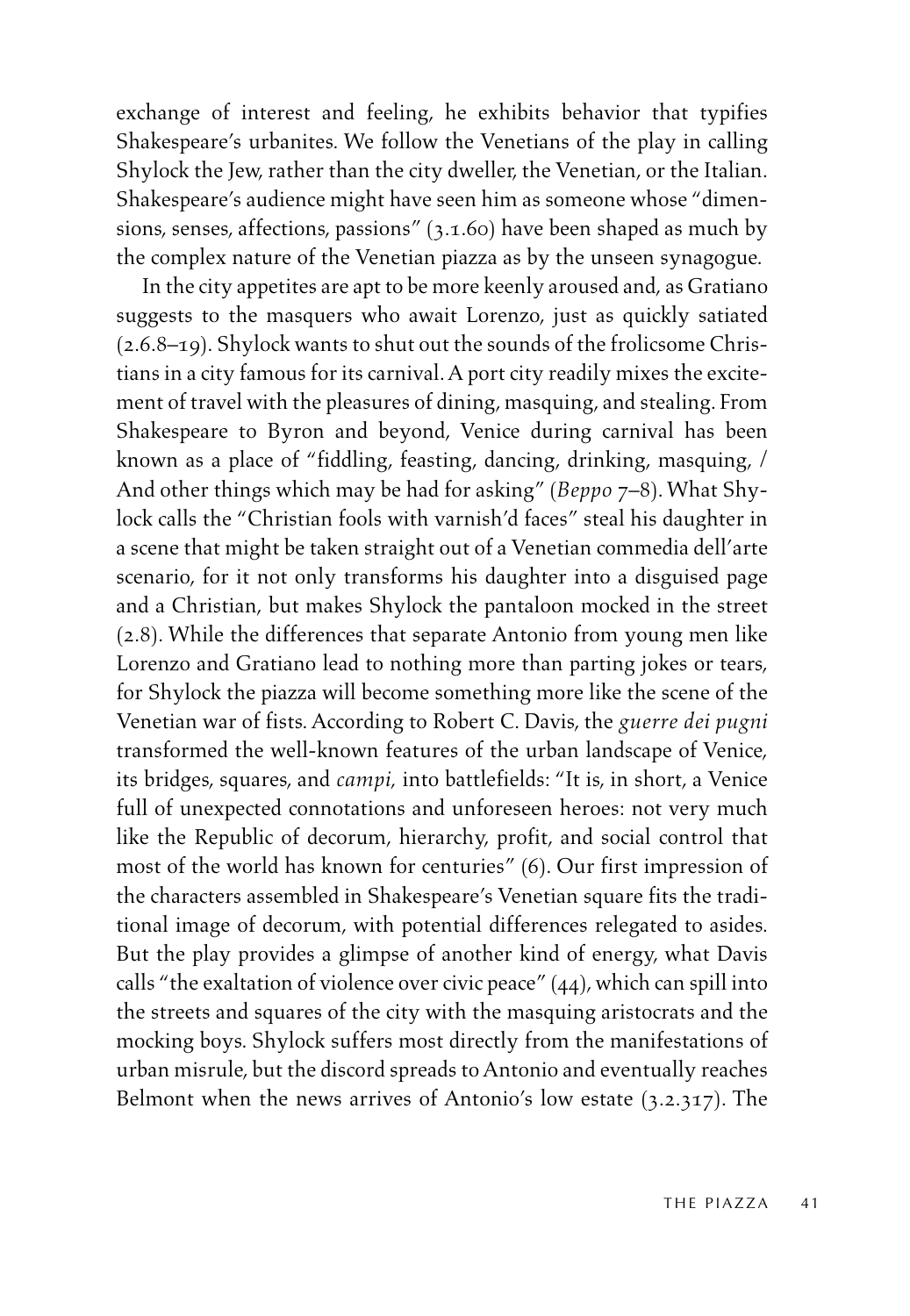royal merchant whose public gestures toward his friends epitomize generosity and decorum expresses his contempt for Shylock by spitting on, kicking, and calling Shylock a dog, with no apologies (1.3.126–31).

Shakespeare gives his open stage a Venetian character by identifying the city with merchant ventures, romantic voyages, and masques. The personal relationship between Antonio and Bassanio and the public bond used to finance the expedition to Belmont reflect the mixed public and private role of those Italian families, such as the Bardi, Medici, and Strozzi, who became "the great and famous Italian banking firms of the Middle Ages and early Renaissance" (Girouard 23). The development of business techniques like bills of exchange and double-entry bookkeeping did not diminish the importance of personal connections and family relationships. However, the brief scene in which the "naughty jailer" allows Antonio to "come abroad" (3.3.9–10) juxtaposes the personal level of business with the wider interests of the state  $(19-21)$ . Unlike the merchant bankers and traders connected by the bonds of friendship and family, Shylock and Antonio are only linked by the legal bond and their residence in Venice. Within Venice, Shylock has been free to charge interest and Antonio to deliver those whose loans were forfeit, or, as Shylock sees it, to play "the fool that lent out money gratis"  $(3.3.1-3)$ . On the public stage of Venice there are many ways of playing the fool, and Shylock resolves that he will not "be made a soft and dull-ey'd fool / To shake the head, relent, and sigh, and yield / To Christian intercessors" (14-16). He has been called a dog, and now he can use the fangs of the law to bite.

If the market allows strangers to exchange commodities within a protected sphere (Fumerton 179), the legal bond moves Antonio from that open space to a prison, and that displacement, in turn, recalls the kind of confrontation between rival clans, or tribes, that the market was designed to prevent: "He hates our sacred nation, and he rails / Even there where merchants most do congregate / On me, my bargains and my well-won thrift, / Which he calls interest. Cursed be my tribe / If I forgive him!" (1.3.48–52). Venice promoted itself as the marketplace of Europe and the East, an urban space where merchants of different nations and religions could gather to do business (McPherson 62). As Antonio says, "the trade and profit of the city / Consisteth of all nations"  $(3.3.30-31)$ . Venetian law, in effect, promises to keep the market open, not to confiscate goods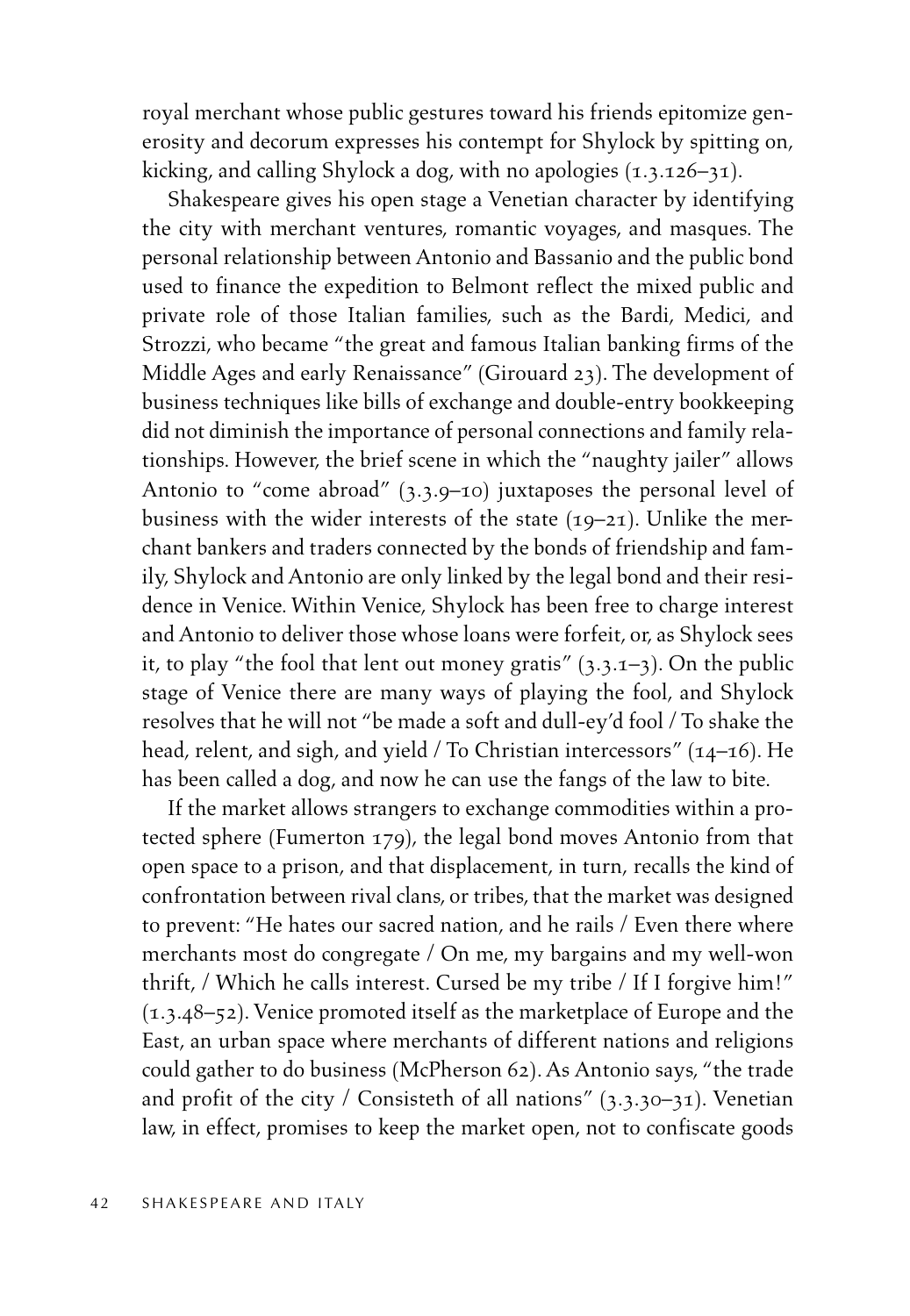for political motives and not to set private interest above the laws. These laws are analogous to the rational, geometric architecture of the *città ideale.* But Antonio and Shylock bifurcate the ideal urban space. Differences of custom and religion create radically different perspectives for the two men: "Mark you this, Bassanio, / The devil can cite Scripture for his purpose. / An evil soul producing holy witness / Is like a villain with a smiling cheek,  $/$  A goodly apple rotten at the heart"  $(1.3.97-101)$ .

Antonio and Shylock are not the merchant strangers who meet within a marketplace where they can agree to put aside their differences and freely exchange goods or services; they are as diametrically opposed as creatures of different species (115–19). The conflicting perspectives seem briefly to come into focus—the Christians invite Shylock to their dinner to celebrate the bond, and the audience crosses the threshold of Shylock's household. Whether the merry bond is but another example of the villain's "smiling cheek" or an offer of "kind" and "kindness" extended not from dog to man but between men, it cannot, as Portia will famously reveal, countermand the seal of citizenship.

In *The Merchant of Venice* we enter a complex urban space, a piazza that magnifies the relative openness of Italian society, while revealing an underlying contradiction between a commercial system based on law and, on the other hand, a system that serves friends and family who share a culture, whether as individuals they are prone to be melancholy, like Antonio, or "something too liberal," like Gratiano. We are told that Shylock's outcries "rais'd the Duke, / Who went with him to search Bassanio's ship" (2.8.4–5). This image of Shylock assisted by the duke counterpoints the public humiliation of the "dog Jew" crying out for his lost daughter and his lost ducats.

Shakespeare's audience, whether at one of the public theaters, or at court, or the Inner Temple, would never have been very far from the Thames River and those ocean thoroughfares plied by argosies or by suitors who cross deserts and seas to visit fair women (2.7.43). Since both forms of commerce thrive on the exchange of information, it is not surprising that among the many urban appetites being fed within the play we find the appetite for news. An exchange of letters and of garments leads to Jessica's elopement (2.5 and 6), while what Solanio calls "the plain highway of talk" carries news of shipwrecks and a daughter's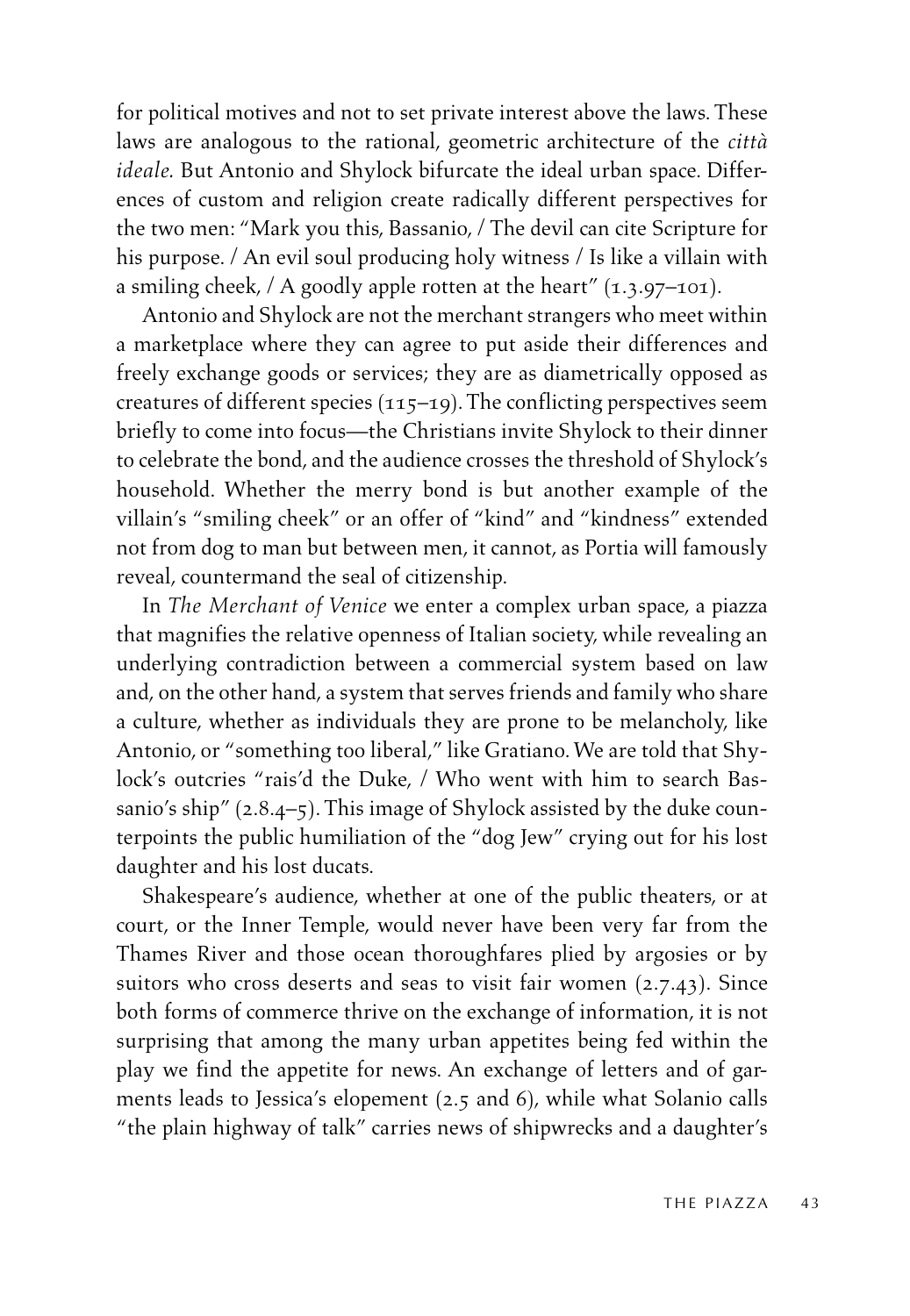betrayal (3.1.12). Tubal brings news from Genoa of a daughter who has taken to the road, leaving diamonds in her wake and selling her birthright for a monkey: "It was my turkis, I had it of Leah when I was a bachelor. I would not have given it for a wilderness of monkeys" (3.1.121–22). Shylock feels the difference between prodigality and commerce.

The aristocrats do not fear being known as prodigals. The open thoroughfares of pleasure lead away from the city, from Shylock's sober house to a pawnshop in Genoa or a Palladian villa in Belmont. International trade requires a different understanding of reputation. James Shapiro quotes Privy Councillor John Wolley's argument against anti-alien legislation: "This Bill should be ill for London, for the riches and renown of the City cometh by entertaining strangers, and giving liberty unto them. Antwerp and Venice could never have been so rich and famous but by entertaining of strangers, and by that means have gained all the intercourse of the world" (183). Shapiro draws the parallel between Wolley's opinion and the notion that, as Antonio says, to deny the commodity that strangers have with Venice would be to "impeach the justice of the state" (3.3.29). Justice serves the commercial interests of the state by protecting the strangers who have free access to the Venetian piazza. The perspective changes, however, when the action moves from the open piazza to the closed courtroom, where the same judicial system that had protected the trader attacks the alien.

While Shakespeare fills the central space of the Italian comedies with domestic and mercantile activity, he does not usually turn the facade of the stage into a ducal palace from whose window, or balcony, a ruler might overlook the conflicts that break out within the piazza. The ruling authority within his Italian cities more often withdraws to an inner court or hall. His early tragedy *Romeo and Juliet* represents a notable exception to this pattern. In this play, Shakespeare makes the piazza a potentially violent arena that would have recalled the Shrove Tuesday riots, the attacks on aliens living in London, and the behavior of retainers who

 $\rightsquigarrow$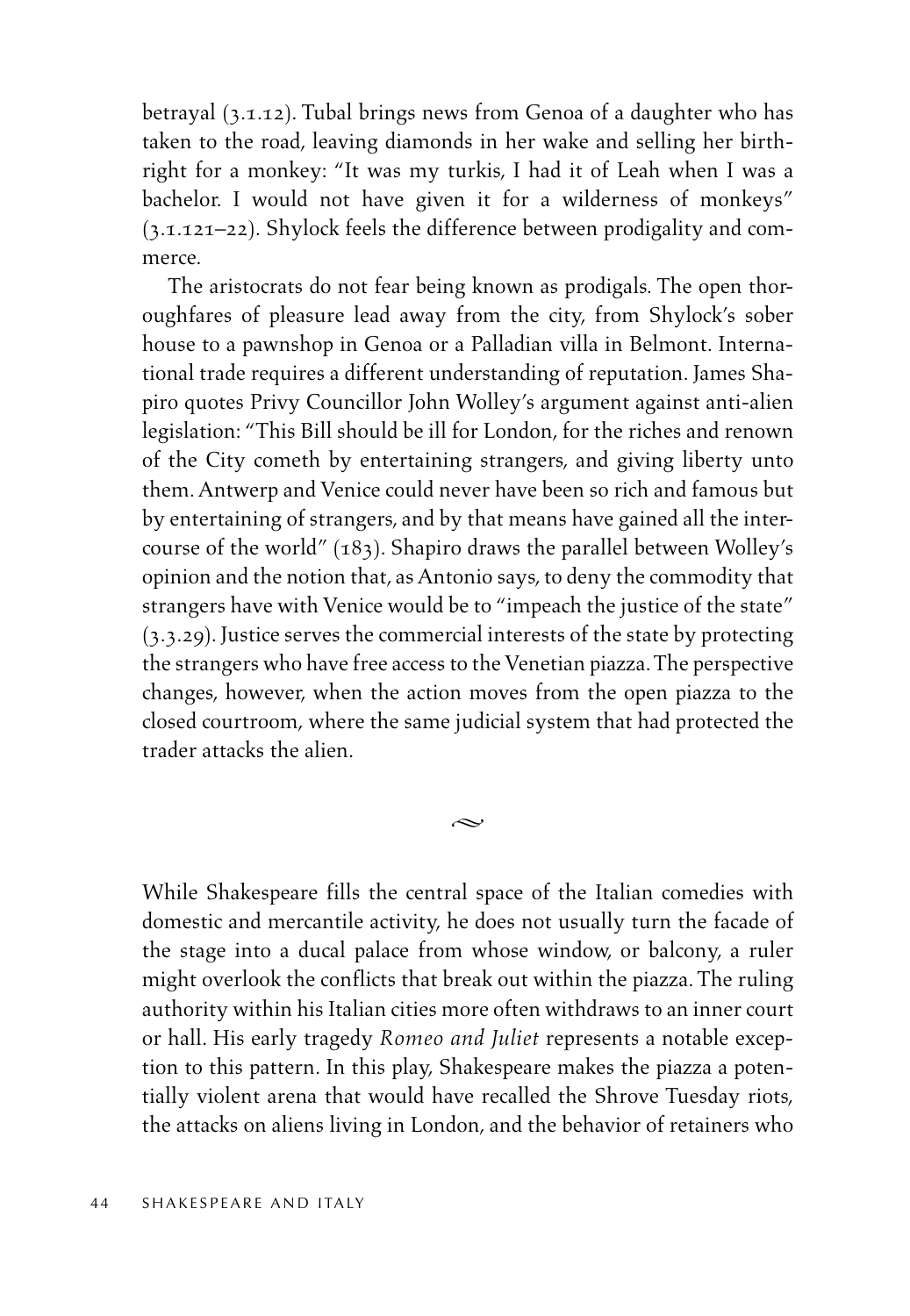could turn public space into the stage for an attempted coup. Though historians are reassessing the disorder that existed in Elizabethan-Jacobean London, one view is that the problems of an expanding metropolis were controlled by the royal court, by the city fathers, and by the overlapping local administration of the wards and parish precincts: "Often spontaneous and uncontrolled, disturbances never intentionally challenged authority or even had as their object the attainment of specific, realistic goals" (Rappaport 11).

However, the underworld of London spawned its share of violent conflicts, and the ruling class often lacked the polite grace of Castiglione's ideal courtier. Drawn to London by the increasing centralization of power in the court, noblemen brought their violent confrontations to the streets of the city. Lawrence Stone describes a number of such encounters and traces the government's generally successful policy of containing them (Stone 225, 231, 398). John Stow records "the strong building of stone houses against the invasion of thieves in the night, when no watches were kept" (174). These structures are not quite the medieval towerpalazzi of a city like Florence, but they are protected spaces within or just outside the city's walls. As Ian Archer points out, Londoners thought of themselves as achieving a balance between authority and freedom:

Some explicitly recognized the peculiarity of London by reference to continental contrasts, albeit with some patriotic hyperbole—thus the anonymous author of a tract defending the city's orphanage custom pointed out that London was governed "not by cruell viceroyes, as is Naples or Millaine, neither by proude Podesta, as be most cities in Italie, or insolent Lieutenants or presidentes, as are sundry Cities in France . . . but by a man of trade or a meere merchant, who notwithstanding, during the time of his magistracie, carrieth himself with . . . honorable magnificence in his port, and ensigns of estate." (*The Pursuit of Stability* 50)

In his comedies, Shakespeare's rulers, who are neither merchants nor tyrants, typically rule cities whose piazzas may be unruly but are generally peaceful. Gail Paster argues that Shakespeare often tends to "ruralize his comic cities," which lack the "nitty-gritty traces of urban habitation" that he will introduce into a play such as *Measure for Measure* (178).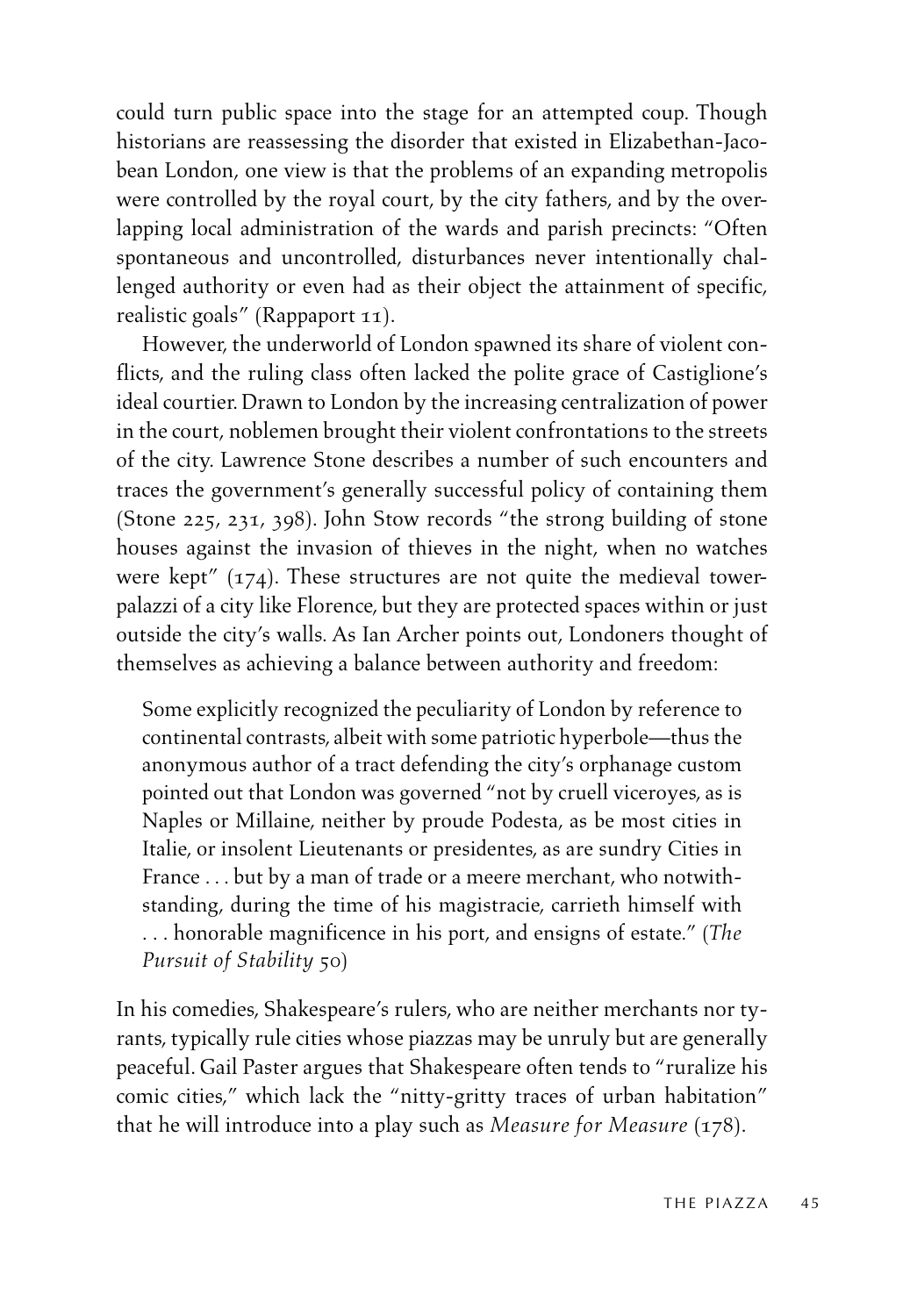However, in his tragedy *Romeo and Juliet,* Shakespeare does turn the Italian piazza into an urban battlefield. The chorus-sonnet that opens the play focuses first on the household and then on the "fair" city made "unclean" by an "ancient grudge." The word "ancient" reappears with reference to the patriarchs and their uncivil discord (1.1.92, 104), to the Capulet family's "ancient feast" (1.2.82), and to the "ancient vault" or "receptacle" (4.1.111; 4.3.39) of Capulet's tomb. The word might have suggested the antiquities of Verona, particularly its famous amphitheater, the Arena. But in this play things ancient are not always venerable. The old nurse, the "ancient lady" Mercutio mocks in the public square, becomes "Ancient damnation" (3.5.235), the fiend who has betrayed Juliet's trust. The generally positive identification of Italian cities with the ancient world follows the pattern of the *città ideale,* where architectural symbols of ancient culture—the arch, the temple, and the column frame the open urban space. If Verona was considered "fair" because adorned with ancient monuments, Shakespeare's version of the city has a contemporary edge to it created by aggressive jokes about thrusting women to the wall and by the explosiveness of the Italianate dueler Tybalt. A destructive force within the city, the ancient feud has eroded the authority of the prince and undermined the social tranquility of the city's public space.

The rigorous study of ancient political wisdom that Machiavelli recommends has, on the other hand, escaped Prince Escalus, for the ruler of Shakespeare's Verona lacks the will or political acumen required to cleanse the city by taking definitive action against the warring factions. Though he describes himself as "moved" (1.1.88), the prince does not get the attention of his subjects with the kind of political theater that Machiavelli described in chapter 7 of his *Prince* when Cesare Borgia left the severed body of Remirro de Orca in the public square of Cesena (de Alvarez 45; D'Amico, "Machiavelli's Borgia" 26). Escalus calls his rebellious subjects "beasts" (1.1.83) but has not learned Machiavelli's lesson of fighting with both the laws that are proper to man and with the force proper to beasts (*The Prince* xviii; de Alvarez 107).

The city is, perhaps, always divided between its impressive architectural forms and the new or ancient grudges acted out by its unruly citizens. We are not told the cause of the conflict, but in the opening scene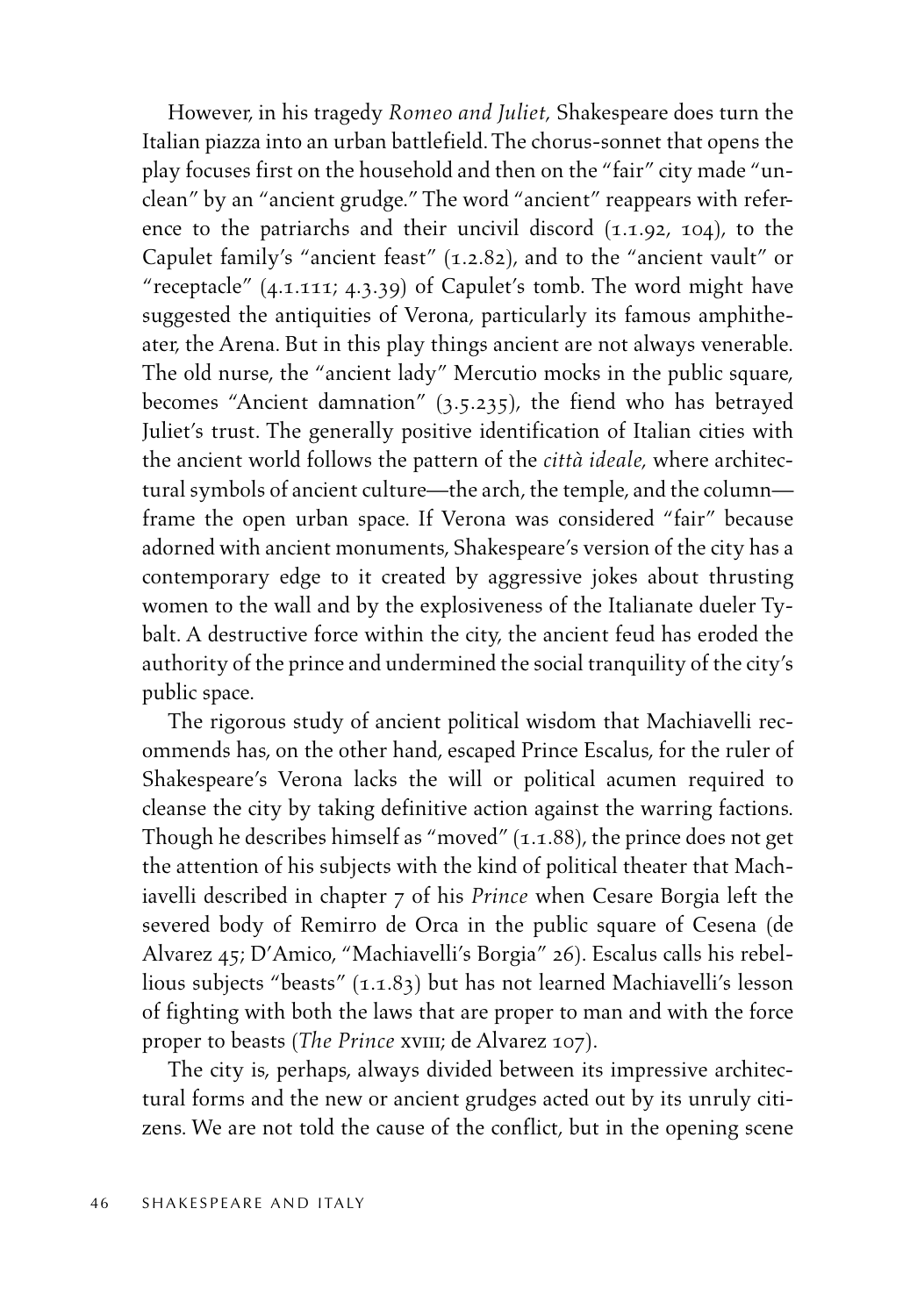Shakespeare uses the servant-retainers to demonstrate its genesis in the Italian vendetta: "If any man wrong thee, wrong him againe, or else be sure to remember it" (Florio, *Second Frutes* 19). Shylock is not the only one who learns the lesson of revenge out in the city's piazza. Hardly the duelists Mercutio mocks (2.4.19–35), the servants Sampson and Gregory, with their broad swords and "washing" or slashing blows, give the Italian feud English features.

The walls of a city, which should protect its citizens from external threats, seem to exacerbate the conflict by compressing opponents within one space, forcing one group or the other to the wall. Coryat says that the captain's palace in Verona, formerly of the Scaliger's, "looketh towards that goodly walke where there is a great meeting of Gentlemen and merchants twise a day" (2:25). Shakespeare projects into the central meeting place of his Verona more of the quarrelsomeness of the English aristocracy. The privilege drawn from a medieval tradition of military prowess was often reduced to theatrical displays in tourneys and pageants or to rough-and-tumble confrontations between small armies of retainers in London, brawls that might rise to the level of rebellion, as with Essex's attempt in 1598. For Shakespeare's audience, old Capulet's "long sword" might have evoked the medieval origins of the English, if not the Italian, aristocracy (75).

The bifurcation of what should be a unified public space within the city would be signaled by the use of opposing entrances for the two households—the Capulets rushing in through one gate, or portal, that leads, we imagine, to their enclave within the city, and the Montagues from the other. The action of the play never moves to the place of civic authority, the palazzo of Verona's prince. Rather, the "civil" brawl draws Prince Escalus to the public space to confront his rebellious subjects; in him we see a version of the Italian *podestà* figure who was supposed to bring authority to feuding Italian communes (Martines 42, 116). That ideal of civic purity, represented by the fountain that stands at the center of the square, has been defiled by the "bloody hands" and "mistempered weapons" of the opposing clans that produce the "purple fountains issuing from your veins"  $(1.1.85)$ . Prince Escalus tries to protect the public interest of "our" streets by taking Capulet and later Montague to "old Free-town, our common judgment-place" (102), where he supposedly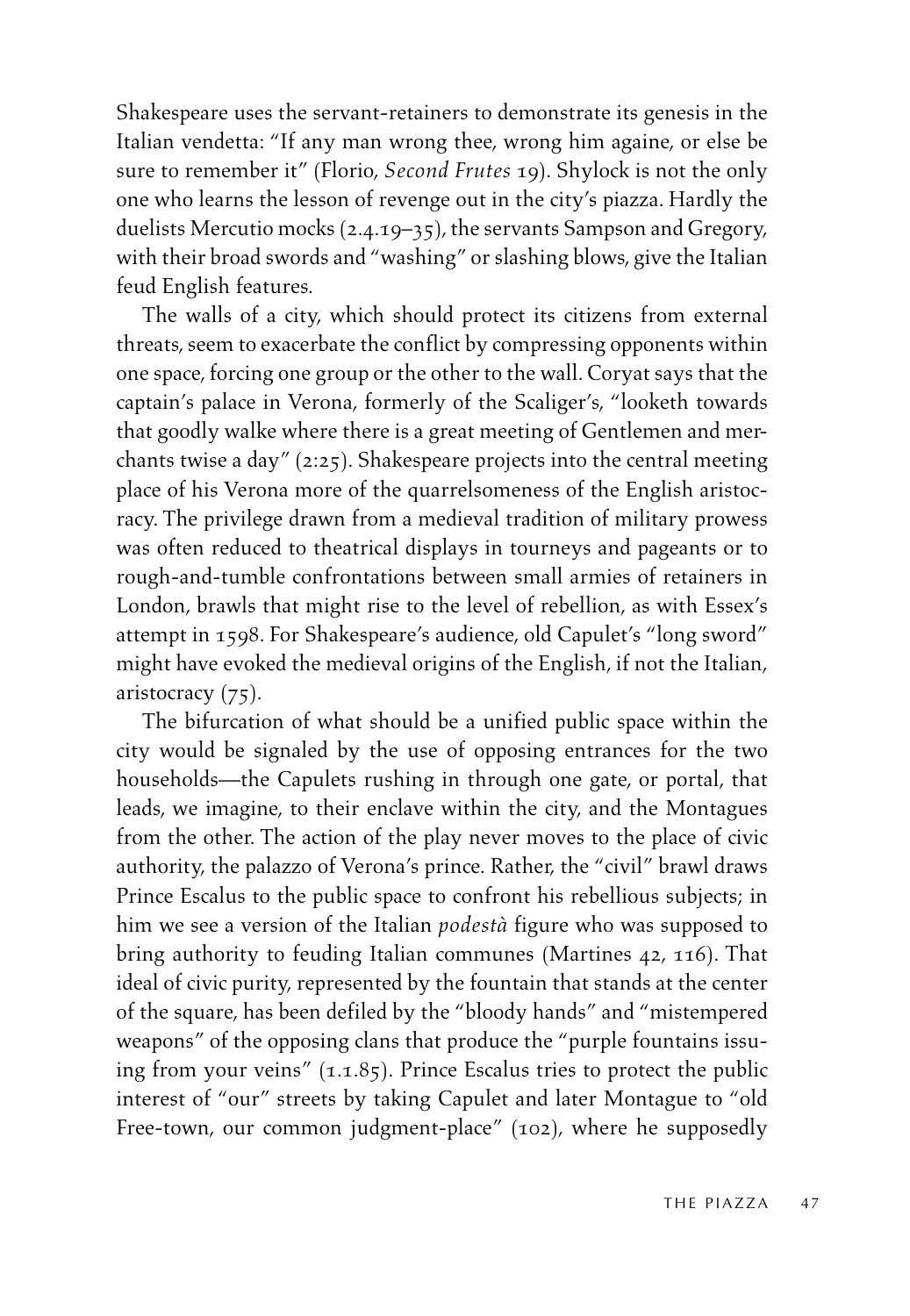will subject both households to the authority of the state. The patriarchs do not have any clearly defined political power within the city, though they are obviously prominent members of a noble class whose influence dominates public life through family alliances of the kind that would emerge from the marriage of Juliet to the county Paris.

The action of the play moves between the public square, where citizens are free to bandy insults or arrange assignations, and the household of old Capulet, a citadel within Verona which Romeo and his young friends invade, much as the masquing Venetians invaded Shylock's house. This idea of assault directly echoes the play's opening ("I will take the wall of any man or maid of Montague's") and is repeated in Romeo's lines on the all-too-virtuous Rosaline: "She will not stay the siege of loving terms, / Nor bide th'encounter of assailing eyes, / Nor ope her lap to saint-seducing gold"  $(1.1.212-14)$ .

The conversation between Lord and Lady Montague and Benvolio, which takes place on a stage still littered with the signs of the brawl, sets Romeo apart from Verona's piazza. If that urban space has become a stage where Tybalt enters with "his sword prepar'd" (109), we catch a glimpse of Romeo in the wings, outside the city walls: "Where, underneath the grove of sycamore / That westward rooteth from this city side, / So early walking did I see your son. / Towards him I made, but he was ware of me, / And stole into the covert of the wood"  $(1.1.121-25)$ . Even within the household Romeo withdraws from the more public space of the great hall. Old Montague laments that his son steals home at dawn and "private in his chamber pens himself" (138) secret and close (149). Shakespeare initially distances the young man, for better or for worse, from the urban space where men act out roles assigned by ancient grudges. In the role of lover Romeo is not less conventional but far less violent.

The piazza as battleground becomes the appropriately ironic setting for Capulet and Paris to discuss marriage, an institution that should merge public and private interests, as well as public and private spaces within the city. Though Capulet considers his daughter an asset to be given or withheld in accordance with the needs of the clan, he for the moment balances his "will" and his daughter's "choice": "But woo her, gentle Paris, get her heart, / My will to her consent is but a part; / And she agreed, within her scope of choice / Lies my consent and fair according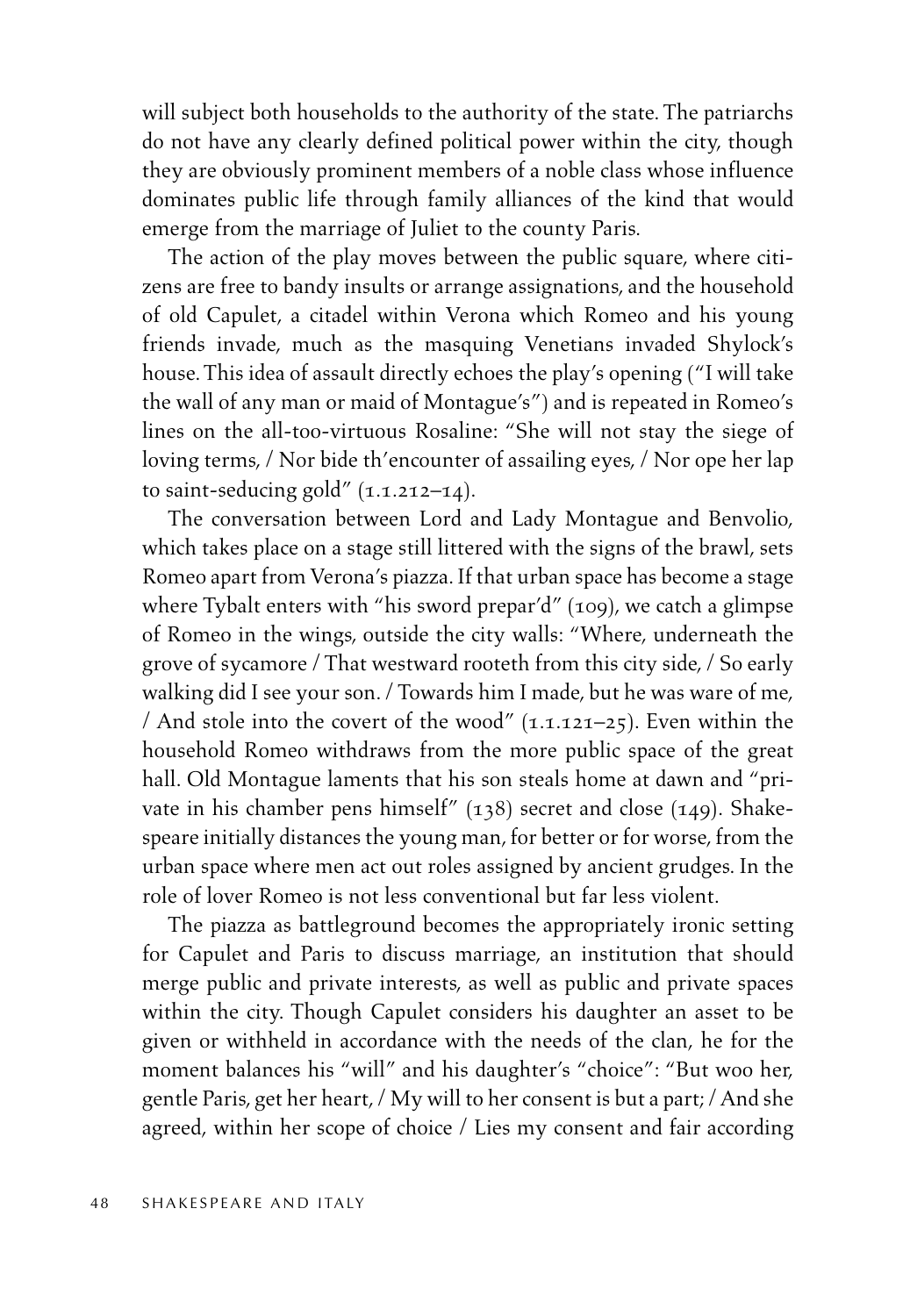voice" (1.2.16–19). The easy-flowing couplets reflect Capulet's confidence that an accord will be reached. The mood is more in keeping with the spirit of Shakespeare's comedies, though the scene opens with a reminder that in the political arena the old patriarchs of the city only agree when they are "bound"  $(1-3)$ .

Shakespeare reintroduces the comi-tragic mixture of private grudges and public agreements through Capulet's illiterate servant who carries private invitations that are read in public. The play merges the comic sense of the square of the Italian city as an area open to a wide range of exchanges, from love letters to bawdy jokes, with the tragic sense of the ancient Italian arena as an urban space where nobles, in the guise of fencing gladiators, exhibit their distempered humors. As a theater of love or war, the public space creates the context for performance, of display before an audience of fellow citizens. The agreeably social dimension of Verona links the public square to the public space within the Capulet home, the great hall where the feast will take place. Building on that convergence, Capulet might use his "fair according voice" to move beyond the ancient grudge, for he possesses the authority, as we see when he restrains Tybalt, and perhaps the inclination to play a part in the creation of a spirit of consent in ancient Verona. But that inclination never shapes public policy, and the potentially inclusive spirit of the piazza does not absorb the Capulet household.

Shakespeare takes the essence of the Renaissance city, the opportunity it provides to consort freely with all and sundry in its open square, and makes that the basis of tragedy. In Mercutio he creates a more explosive version of Gratiano, the friend whose "wild behavior" must be tolerated, if not controlled (*The Merchant of Venice* 2.2.187). Shakespeare replaces the *sprezzatura* of Castiglione's courtiers with a strain of English madness that owes more to the queens or sluts of London, via Queen Mab, than to Verona's *piazza brà.* Romeo excuses the bawdy talk of Mercutio, much as Bassanio excuses Gratiano: "A gentleman, nurse, that loves to hear himself talk, and will speak more in a minute than he will stand to in a month" (2.4.147–49). Having been made the object of Mercutio's public mockery, the nurse considers him a "saucy merchant" full of "ropery" and a "Scurvy knave"—clearly not a gentleman. But among the restless gentlemen of Verona, to be "sociable" rather than "fishified" is to be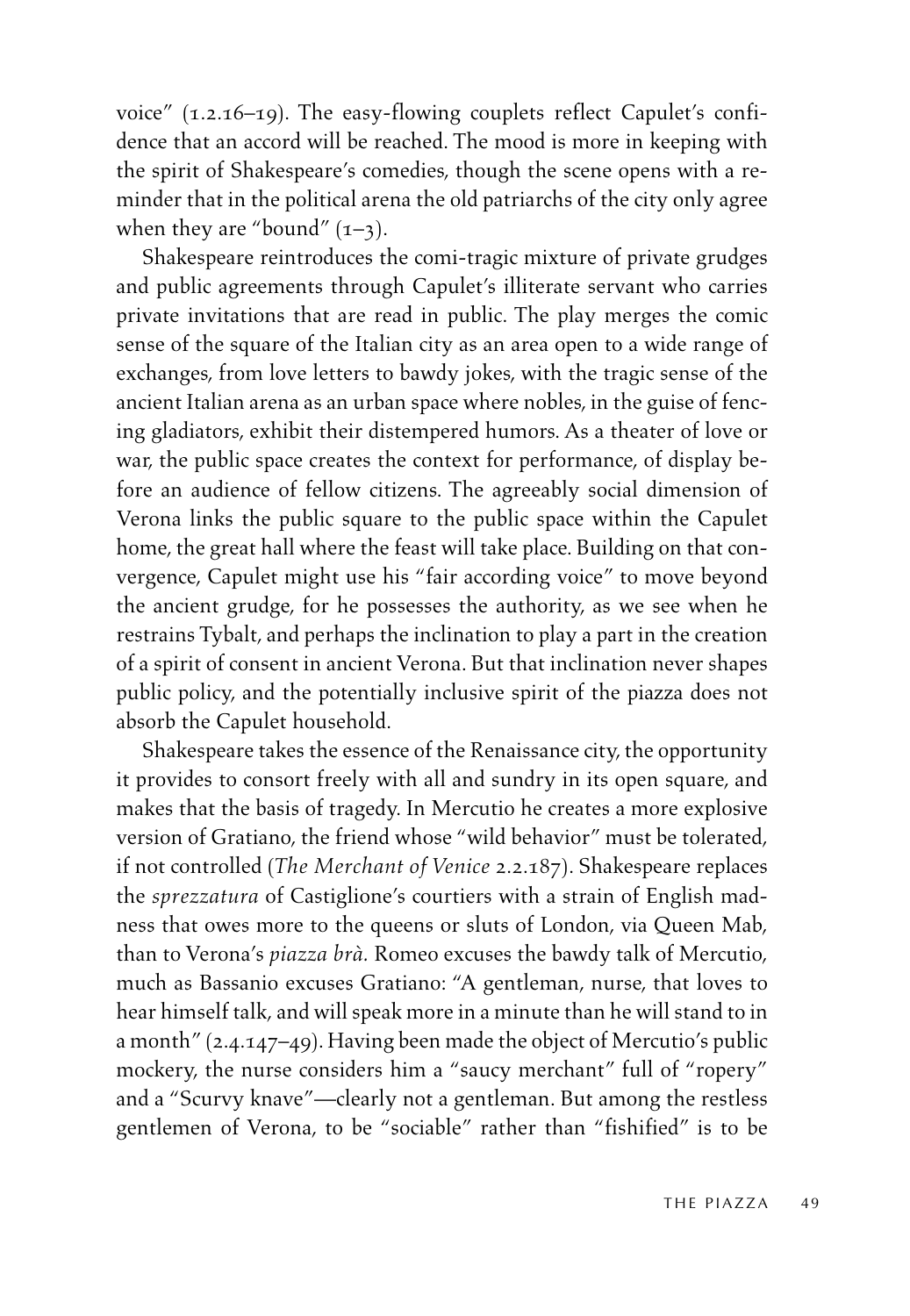ready for a public game, rather than a private love affair, to be a man who will perform in the square, where reputation stands or falls according to the sharpness of one's wit or one's rapier. Romeo appears to have returned to the fold, to be once again one of the boys, but he moves outside the urban space of Mercutio's sports, drawn toward the extramural space of love, toward the sycamores, gardens, and abbey walls that border the city. Both Tybalt's childlike obsession with the ancient grudge and Mercutio's mercurial temper pull Romeo toward the piazza, where he acts out the role of avenger.

The last scene set in the piazza merges the heat of a Mediterranean summer, the heat of Italian blood ("thou art as hot a Jack in thy mood as any in Italy"), and the Italianate style of dueling that had become popular in England (Yates, *Florio* 133). We are informed that Tybalt, restrained by old Capulet during the feast, has sent Romeo a challenge (2.4.7). Mercutio's speech mocking those who look for public occasions to quarrel is itself a performance that leads directly to the confrontation with Tybalt. The occasion for a quarrel comes, appropriately, from the phrase "Mercutio, thou consortest with Romeo" (3.1.45). Consorting, which for Shakespeare represents the essence of the life of the city square, becomes the occasion for a challenge. Mercutio interprets the word "consortest" as an insult because it makes him a base, public performer—"dost thou make us minstrels?" (3.1.46; Stone 582–83). Benvolio, ever the ineffectual peacemaker, is sensitive to the public setting: "We talk here in the public haunt of men. / Either withdraw unto some private place, / Or reason coldly of your grievances, / Or else depart; here all eyes gaze on us" (50–54).

The force of these aristocratic quarrels cannot be restrained by the prince's edict, which has, as Romeo puts it, "Forbid this bandying in Verona streets" (89), or by Romeo's secret reason for loving Tybalt (the fact that they are now in-laws), any more than it is controlled by Mercutio's own sense of the contradictions inherent in the quarrelsome nature of men. The code of honor drives the public behavior of most aristocratic young men and their retainer-servants, forcing them to react aggressively to any real or imagined insult, and to reject any "vile submission," as Mercutio calls Romeo's response to Tybalt's "villain" (73). Tragically, the heart of the Renaissance city, its open central space, be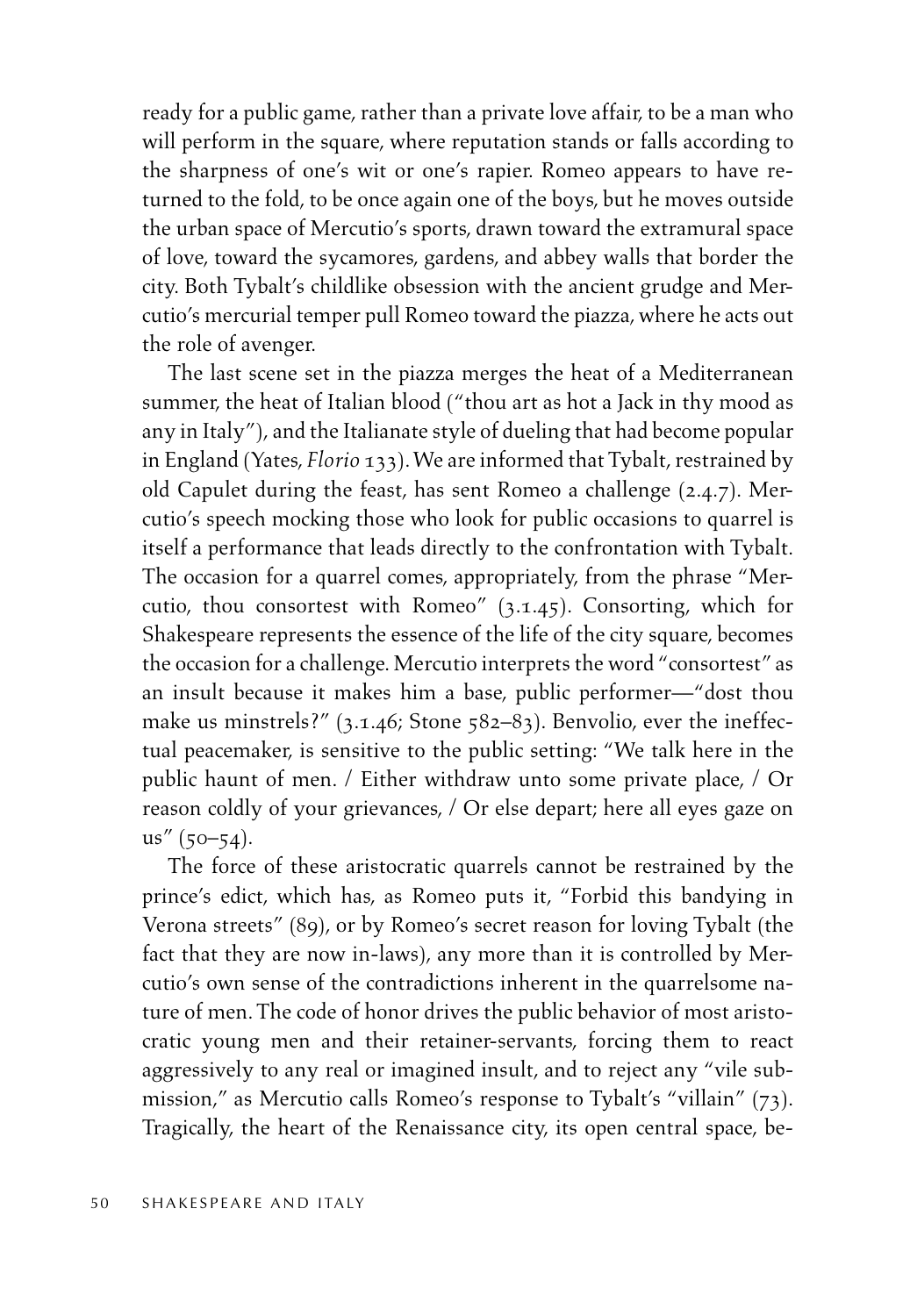comes the setting for yet another variation on the ancient grudge. The central space of the *città ideale* can be open and harmonious because the will of its citizens is balanced by consent.

The fatal wounding of Mercutio in the public square precipitates Romeo's revenge, for he has been made to appear effeminate, his "reputation stain'd / With Tybalt's slander" (111–12). The stain of blood returns, as in the first scene, to pollute the city's fountain. The geometric ratios of an idealized civic square reflect a notion of proportion, of balance within the individual and between the citizens and the state's institutions. In this play, Shakespeare reshapes the Italian piazza to create an opposite image of individual humors creating distorted perspectives. Like heat rising from the pavement under a Mediterranean sun, these passions warp the idealized harmony of the *città ideale.* On the open space of Shakespeare's stage, the parries of wit become deadly, the metaphors literal ("Ask for me to-morrow, and you shall find me a grave man" [97– 98]). The chaos of the fight and the screams of Lady Capulet once again disrupt the supposed order of the city, while the prince's decision to exile Romeo displaces the tumult but does not begin to create the emotional and intellectual perspective that would be needed to make the city center a place of civic harmony. We are given some hints of a more balanced perspective in old Capulet's ability to see with the eyes of his own youth and to restrain Tybalt during the feast, in his sense of the importance of the event to his household's reputation and to the city at large, in the friar's attempts to use spiritual or natural authority to mitigate extremes, and in Juliet's insistence that she be married to her impetuous lover. But these intentions never converge.

In other chapters I will consider in more detail the relationship between inner spaces and the institutions of the city. In Verona the frustrated Escalus comes into the square to deliver his edicts; in republican Venice we withdraw to a courtroom where the duke must bow to the authority of the law. Shakespeare's urban rulers certainly have the power to exile a Valentine or a Romeo. But the authority of the father, undisputed within the household, does not extend through the prince into the city.

The equation between husband and prince that Shakespeare introduces in Katherina's concluding speech in *The Taming of the Shrew* does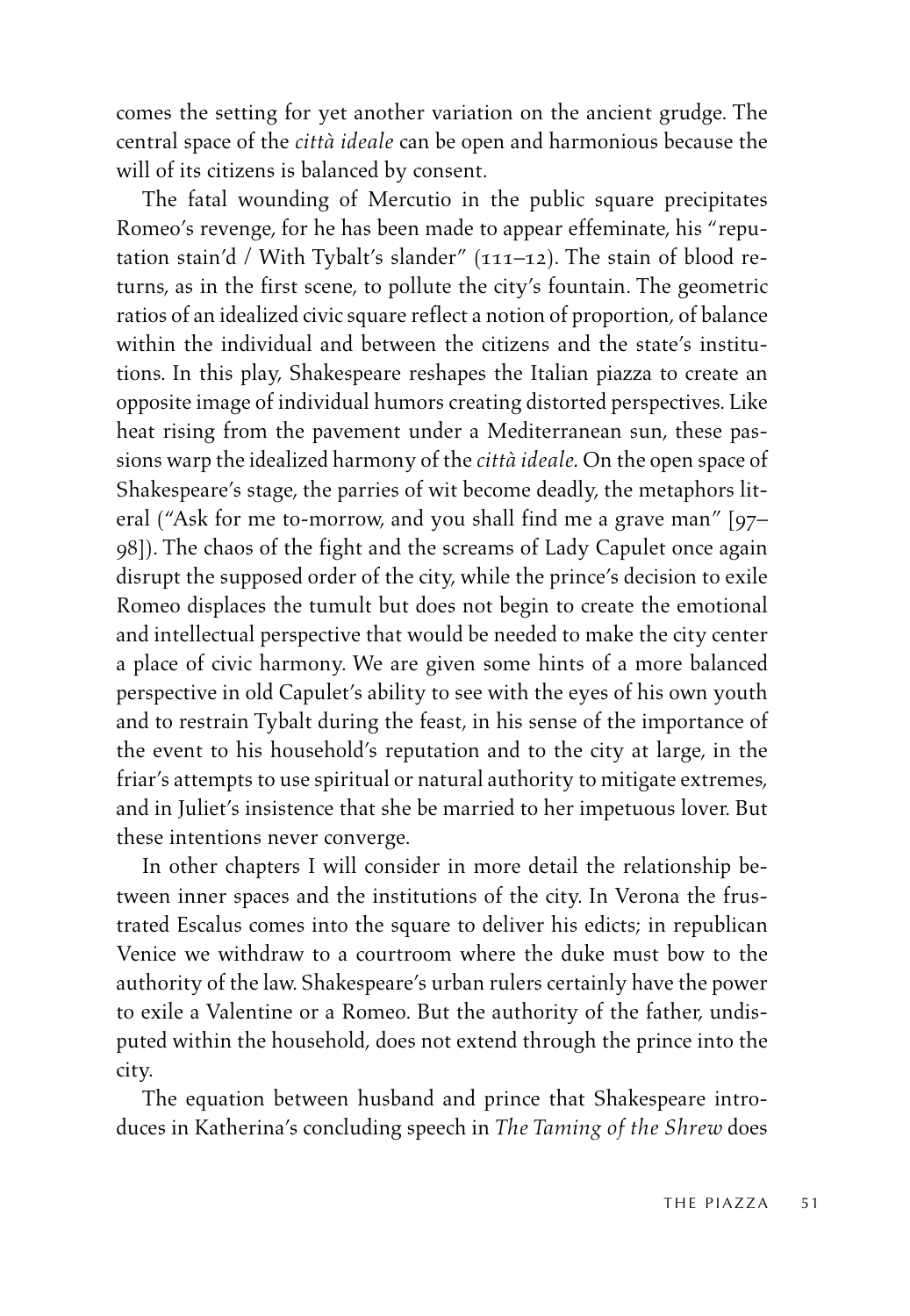not appear in any distinctive way as a feature of his Italian civic centers. Just as the prince had forbid "bandying" in Verona's streets, Katherina recants her former rebelliousness: "My mind hath been as big as one of yours, / My heart as great, my reason haply more, / To bandy word for word and frown for frown" (5.2.170–73). Such looks and such behavior destroy a woman's beauty, making her "like a fountain troubled, / Muddy, ill-seeming, thick, bereft of beauty" (142–43) because, the speech suggests, a wife should obey her husband as a subject obeys a prince. Though the fountain appears in the context of "meads" and "fair buds," it can also be associated with city life, since the relationship between wife and husband, or subject and prince, is represented as a debt paid for a service rendered—the service of governance, or "maintenance," being the provision of something the subject needs, like water. The speech makes the political hierarchy appear natural, as well as socially expedient—"scornful glances" are as damaging to a woman's beauty as frosts to meads or whirlwinds to fair buds. If not wholly unnatural, for winter and storms are a part of the natural world, the glances cost more in frustration than they are worth.

This assumes that the husband and the prince can weather difficulties—"To watch the night in storms, the day in cold" (150). As Lena Orlin points out, effective governance will create in the subject, or woman, a sense of being "indebted beyond the possibility of requital" ("The Performance" 187). But the hierarchy does not assert itself quite so naturally in the Italian cities, where Shakespeare's princes have authority but little effective power. Shakespeare represents the Italian city as a place of comic transformations and tragic confrontations, where men and women of different cities, faiths, social classes, and households encounter one another as friends or foes. We are not asked to imagine the piazza as a space dominated by an architectural symbol of authority, such as a tower (or Palazzo Vecchio). The civic rulers of Shakespeare's Italian cities do not exact the debt of obedience in return for protection from those hostile forces that stand outside the walls of the city. In *Othello,* the city fathers rely on the Moor to provide the military leadership that will secure their households. In the figure of Don Pedro in *Much Ado About Nothing,* Shakespeare combines the military leader who protects the city with the patriarchal overseer who attempts to control the domestic world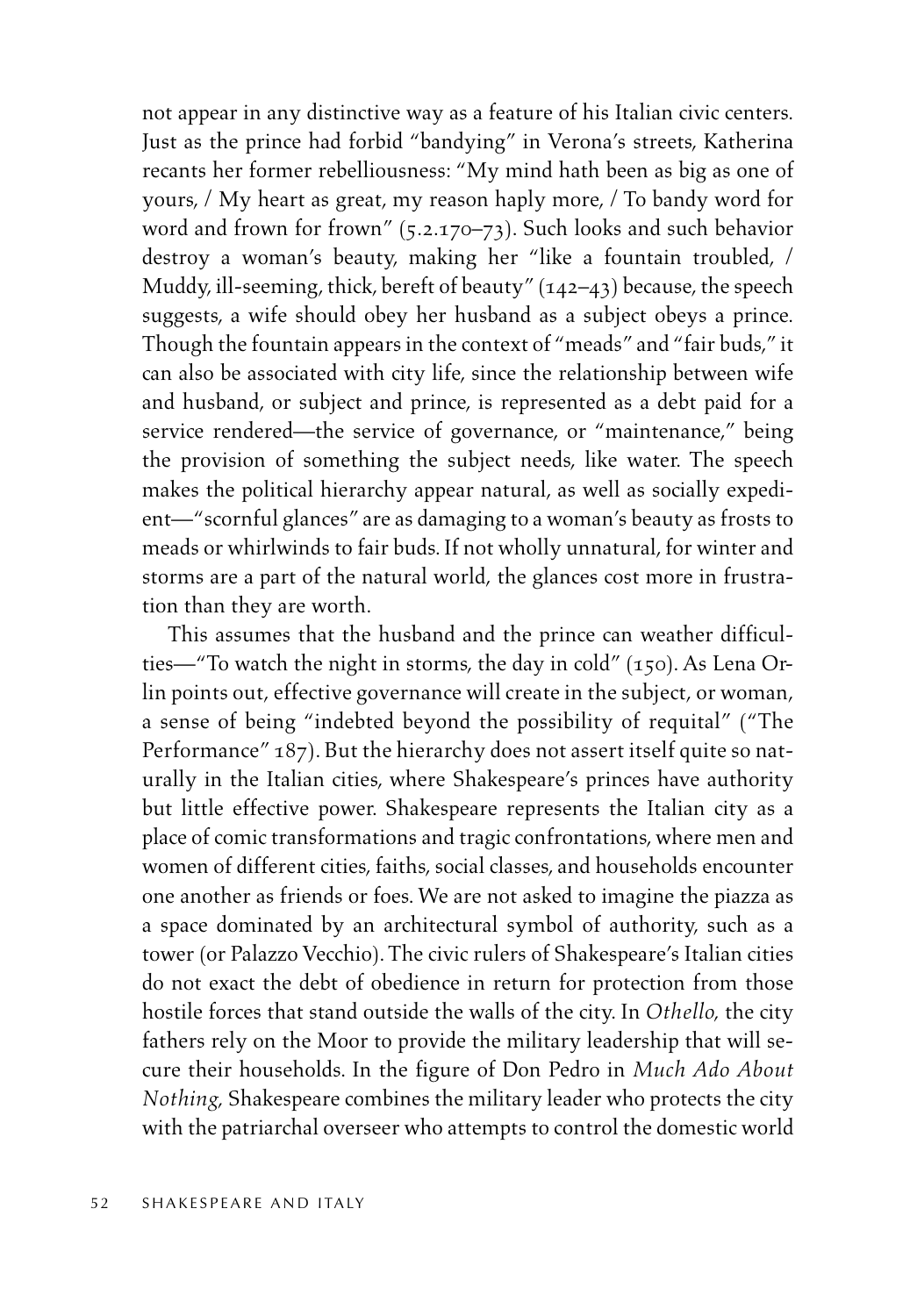within its walls (see chapter 8). But Don Pedro remains a surrogate governor not wholly at one with the city. The city squares of the Italian plays are not islands of tranquility buffered from the outside world by strong walls and wise rulers.

 $\sim$ 

If the Illyria of *Twelfth Night* can, with the assistance of the Italian names used in the play, be considered an Adriatic city, the behavior of Duke Orsino in act 5 might prove an exception to the absence of power figures in the piazza, for as he suggests to Feste, the time has come for him to stop playing the fool and start showing his authority. Though set before and closely tied to Olivia's household, act 5, scene 1 has a distinctly public character. The duke has emerged from his lovelorn isolation to confront the cruel fair. When the officers bring in Antonio, the duke recalls not only Antonio's face when he saw it last "besmear'd / As black as Vulcan in the smoke of war" but other details of a sea fight (5.1.52–53). This echo of his military authority becomes more immediate when Orsino identifies Cesario as the "instrument / That screws" him from Olivia's favor. Orsino suddenly casts off the role of passive lover to become, momentarily, the political tyrant whose toughness will equal the cold behavior of the "marble-breasted tyrant" Olivia. He is ready for mischief, ready to kill someone he loves to spite someone he now thinks he hates—"I'll sacrifice the lamb that I do love, / To spite a raven's heart within a dove" (5.1.130–31). No one intercedes, but in the tolerant spirit of comedy, the duke backs off when the priest confirms that Cesario and Olivia are married—"Farewell, and take her, but direct thy feet / Where thou and I (henceforth) may never meet" (168–69). We move from the pagan spirit of those "unauspicious altars" where Orsino has worshipped in the role of languishing lover, and where he seems capable of sacrificing "the lamb" Cesario in the guise of tyrant, to the public institution represented by the priest, whose lines evoke the ceremonial order of the "compact" between Olivia and Sebastian. To pursue the analogy with the *città ideale,* we might argue that though he does not make use of a theatrical set painted in perspective, Shakespeare uses language to create an image of the temple, an institution whose authority keeps the city and its ruler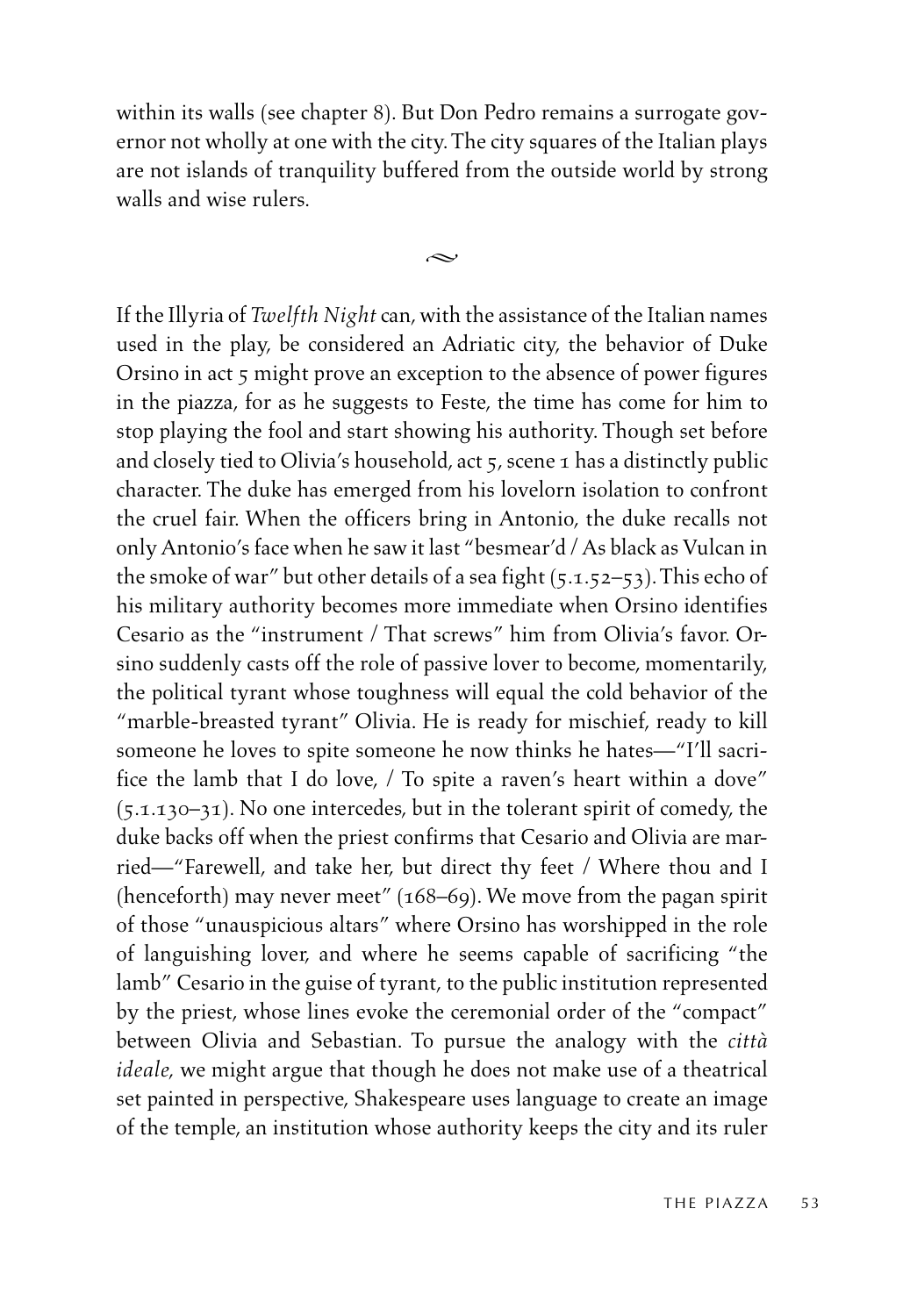balanced (see chapter 7). We can imagine an open piazza framed by the temple and the arch, icons of spiritual and temporal authority, set in that visual order which mirrors the ideal organization of space and of civic life within Illyria.

On the other hand, the happy ending owes a great deal to Shakespeare's characteristic representation of the Italian piazza as a center of freely flowing action that resists closure. The final transformation of Cesario to Viola hinges on a theatrical change of costume. Viola delays embracing her brother, and being formally united with Orsino, until she can return in what she calls her "maiden weeds." Viola's rather sudden revelation that the captain "upon some action / Is now in durance, at Malvolio's suit" (5.1.275–76) further delays the removal of her "masculine usurp'd attire," since Malvolio later exits vowing revenge "on the whole pack of you" (378). The question of attire unbalances the conclusion, if we are thinking of visual perspective, or sounds a discord if we think of the conclusion as resolving harmonies. But in another sense Shakespeare remains true to the character of his Italian cities when he allows a steward, like the outsider Shylock, to be a spoilsport with legal rights. The ebb and flow of conflict and resolution played out within the piazza will continue. Illyria faces the external threat of shipwrecks and pirates, as well as internal threats to law and social decorum from a volatile ruler and litigious subjects. Malvolio's dream of being married to his mistress accords with the open spirit of the city, though when his imagination takes the next step and opens Olivia's bedroom, the steward projects himself into a space that remains closed to him. But in keeping with his general conception of the Italian city, Shakespeare maintains the fluid atmosphere of Illyria even as the happy ending fixes boundaries. The duke chooses to entreat Malvolio to a peace and to address Viola as Cesario until her final transition from "the Count's servingman" to his "mistress, and his fancy's queen" (5.1.380–88).

As the characters vacate the public space before Olivia's house where this long scene has been played out, Feste's song moves us from the Italian city dominated by its central square suffused with the magic of transformation and metamorphosis, to the city of London with its knaves, thieves, and tosspots, where "the rain it raineth every day." In the Ital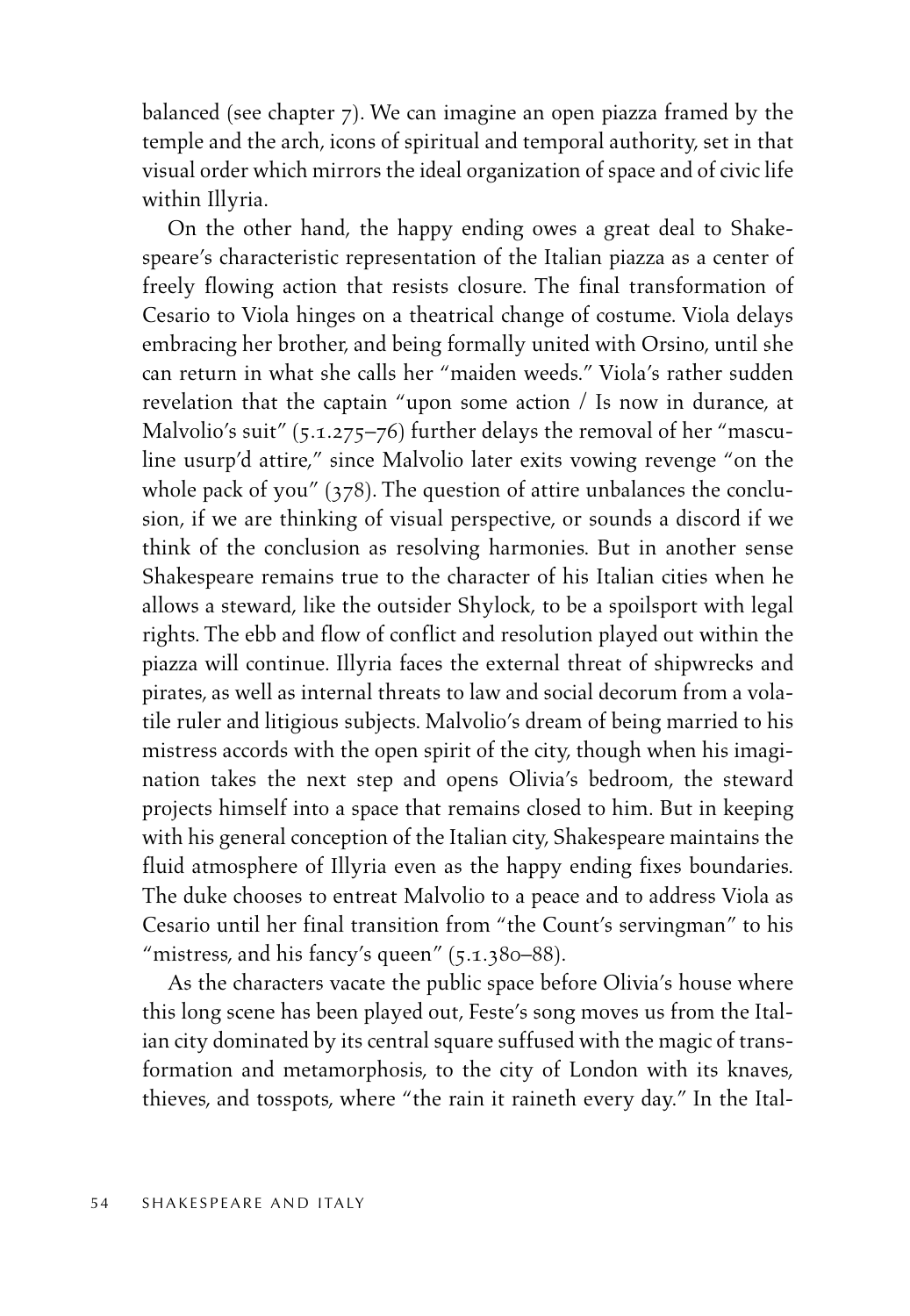ianate world of Illyria, the controlling hierarchy coexists with a more pagan world of Saturnalia, presided over by the two-faced Janus, a god who sanctions various forms of duality, including the mixing of traditional gender roles. It may have seemed all too apparent to some Puritans that theater itself operates under the auspices of this same pagan god.

In many ways the piazza is the quintessential feature of Shakespeare's city-state. With its potential for encounter and exchange, confusion and discovery, it is a microcosm of the Renaissance city. Shakespeare's open, nonlocalized stage does not require a sharp differentiation between the street and the square; both serve as urban locations where a variety of characters meet. More important is the distinction between a city like Venice, oriented toward the open, central piazza, and the Milan of *The Two Gentlemen of Verona,* or the Sicilia of *The Winter's Tale,* which are oriented toward courtly interiors. In the latter example, though a lord will inform Leontes that Polixenes is "here, in your city" (5.1.186), the audience has experienced Sicilia as a courtly complex with its walls and postern gates, gardens, prison, court, and bedrooms, but not as a city with an open square and busy streets.

Shakespeare's representation of the Italian city varies in accordance with the dramatic character and genre of each play. There is no space between the inner world of Sicilia's jealous fantasies and the outer world of the oracle and of pastoral Bohemia. To deny Leontes his diseased perception is to turn the outer world to nothing: "Why then the world and all that's in't is nothing, / The covering sky is nothing, Bohemia nothing, / My wife is nothing, nor nothing have these nothings, / If this be nothing" (1.2.293-96). Only Paulina's sharp tongue brings the corrective perspectives of the open piazza and the street into the court. In his pastoral tragicomedy, Shakespeare begins the process of regeneration in Bohemia, but generally the potential for renewal derives from the open character of the city itself.

The reversal of this identification of place and genre is instructive. In *Romeo and Juliet* the settings of comedy, the garden, piazza, and bedroom, frame the emergence of a love that struggles to overcome the city's ancient grudge. By foreshadowing tragedy in the garden, by setting the decisive murders in the piazza, and staging the father-daughter confron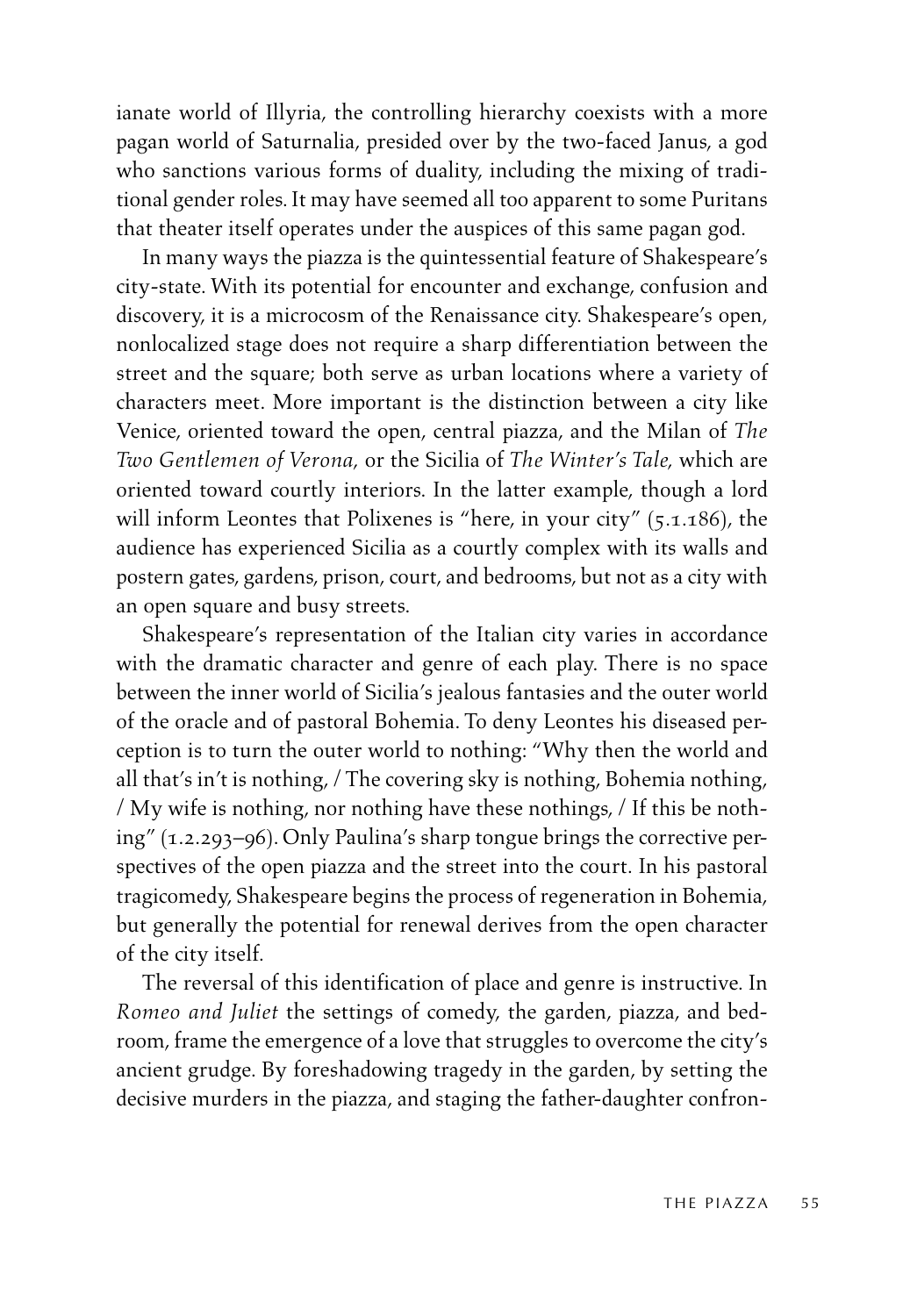tation in the bedroom, Shakespeare underlines the tragic mixture of comic form and content, as he does with the "fatal" sonnet that serves as prologue, and with Mercutio's dying puns.

Similarly in *Othello,* the elements of city comedy are given a nasty edge, which points toward the tragedy that will unfold on the island of Cyprus. The mocking from the street of the pantaloon whose daughter has eloped, and the confrontation in the street between the old man and the captain, anticipate the scenes where Othello plays his own tormented role in what he perceives to be the stale city comedy of a wife's betrayal  $(4.1 \text{ and } 2).$ 

As Shakespeare developed his own variations on the structure of New Comedy, he was drawn to the Italian city-states because they could be used to represent the potential for a spirited exchange of ideas, goods, and persons within and between urban centers. This potential was present in London, but Shakespeare's development of a comic form that brought Plautus and Terence to the English stage by way of Greene and Lyly (Frye, *Anatomy* 182) required the romantic distancing that Italy provided. Shakespeare was not a city boy, but living and working in London he found the spirit of renewal, what Frye identified as the "green world" (*Natural Perspective* 144), not only in the forest and wood but in the piazzas, streets, and gardens of his Italian city-state.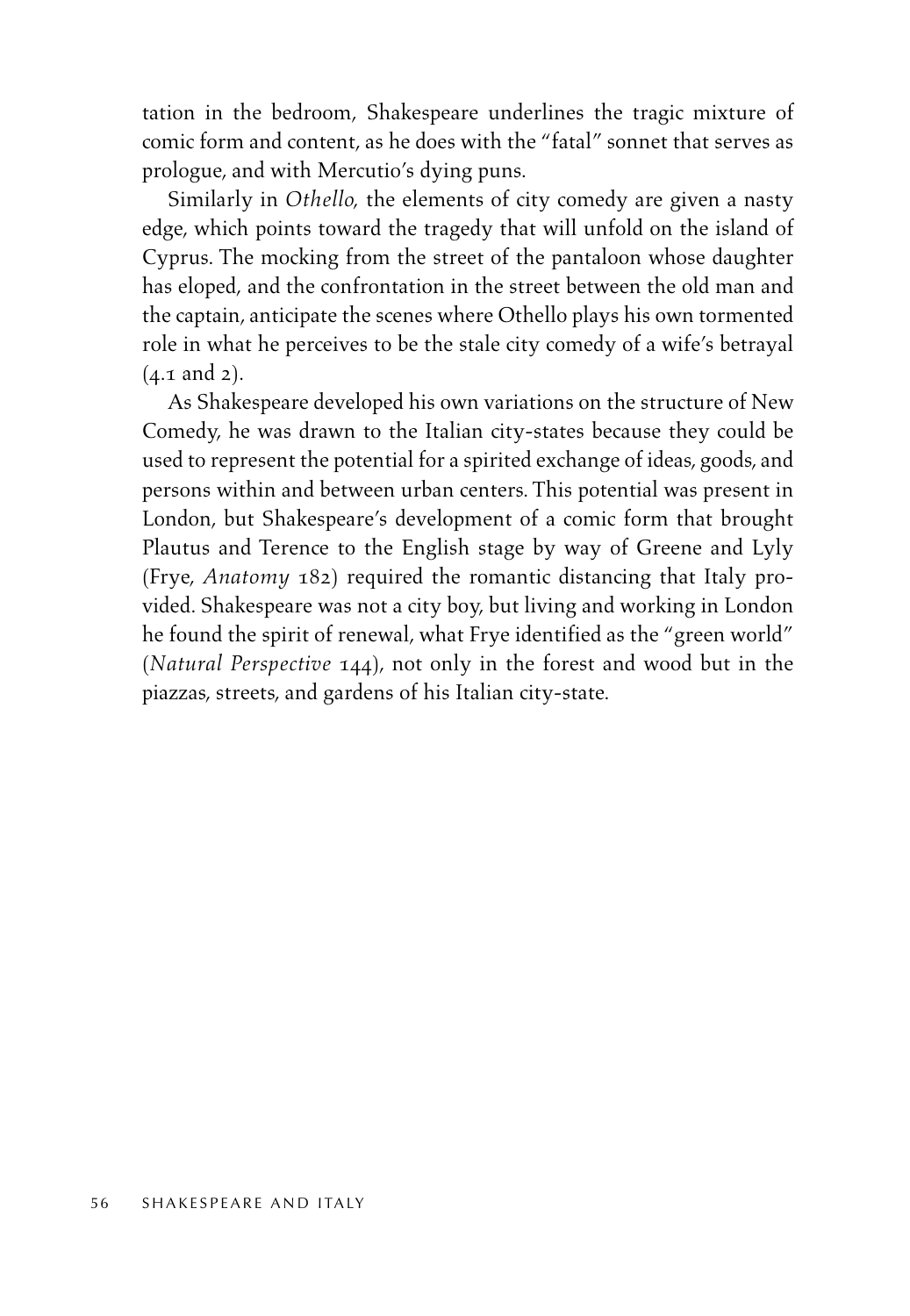

the major arteries of Shakespeare's London ran from Bishopsgate, Aldgate, and the Tower in the east toward what was to become the more fashionable district outside the walls to the west, beyond Ludgate and Newgate along Fleet Street and the Strand. Streets such as Old Fish-Cannon and Eastcheap would have taken an urban traveler past stately merchant homes, gardens, churches, and large complexes such as Grey Friars, as well as alleys crowded with tenements. The great markets straddled the central Newgate-Aldgate axis of the city (Porter 48), a hive of handicrafts, wholesale and retail trades, with manufacture and various services located close to or beyond the walls. Fernand Braudel says of the city that "it extended like a 'bridgehead to the north.' For it was northwards that the whole network of roads, lanes and alleys ran that connected London to the counties and the rest of England. The major highways, all old Roman roads, ran towards Manchester, Oxford, Dunstable and Cambridge. They were the scene of a bustling throng of carts, carriages, before long stagecoaches and post-horses, by which the London traffic spilled out on to the road network" (552). From the gates in the northern wall, approached through West Smithfield, Moor Fields, the Old Artillery Garden, and Spittlefields, the main streets took a more circuitous route south through the city toward the Thames, London Bridge, and the river crossings to Bankside.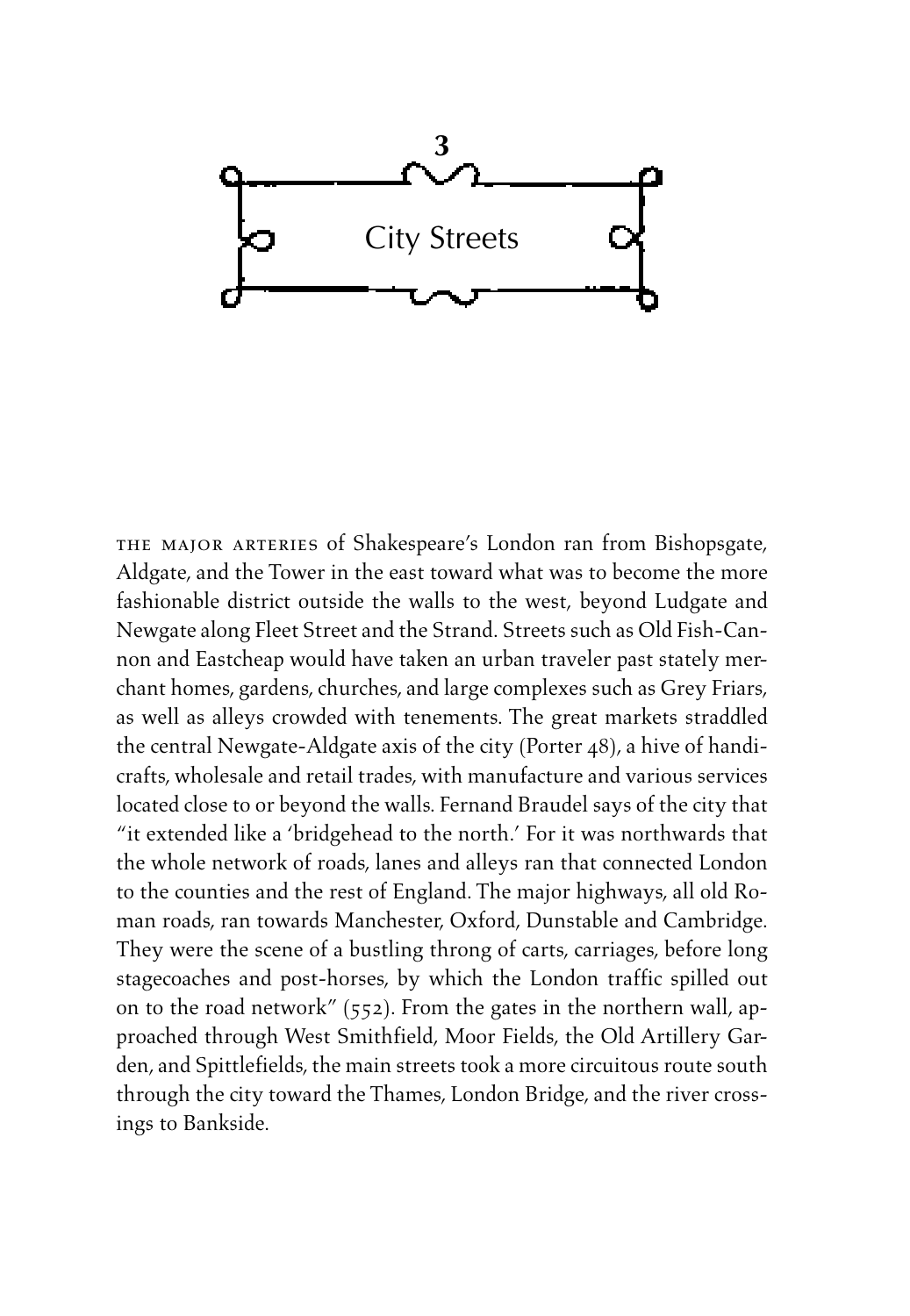When Shakespeare makes his stage a street within one of his Italian settings, the imagined urban artery typically passes before a house on an axis that leads to a port, or to the gates that open to fields, suburbs, and the open road. Shakespeare does not seek to create a picturesque version of the street life of an Italian city, as he might have done by combing his sources and his experience of London, and as Ben Jonson did to some extent in his *Volpone.* In Shakespeare's Italian settings the street functions as a conduit for movement within the more generic urban landscape.

On special occasions the pageants that were staged in London moved through streets that were transformed into theatrical sets. At points along the way theatrical representations would display the city or the court to itself, defining what it meant to be a citizen and a loyal subject of the queen. These displays sought to fix values that were identified with and embodied in the structures and institutions of the city. But the very transformation of the streets during a period of civic festivity reflects the dynamic energy that made the city a center of change. Nobles, the young sons of gentry, merchants, and laborers were drawn to London. They transformed the city and were transformed by it, for better or for worse (Rappaport 314).

The fixed elements of the public theater, or of any space Shakespeare and his company adopted for a performance, were utilized in various ways to effect the transition between the place of the stage, its geographical and social location near the city of London, and the fictive places recreated within the confines of that theater. As we have seen, Shakespeare imagines an Italian social system that allows gentlemen of known families to move between city-states in search of wives, education, or adventure. The streets of these cities are, therefore, open to those who commute between Verona and Milan, Pisa and Padua, Belmont and Venice. Similarly, getting to Shakespeare's theater itself might have involved a voyage of sorts across the river Thames, or beyond London's walls. Most of the city streets of Shakespeare's Italian settings are near a place of embarkation—a generic river or seaport. As is the case most notably with the infamous seacoast of Bohemia in *The Winter's Tale,* or Milan's seaport in *The Tempest* (1.2.145), the geography of the stage simply replaces "real" geography.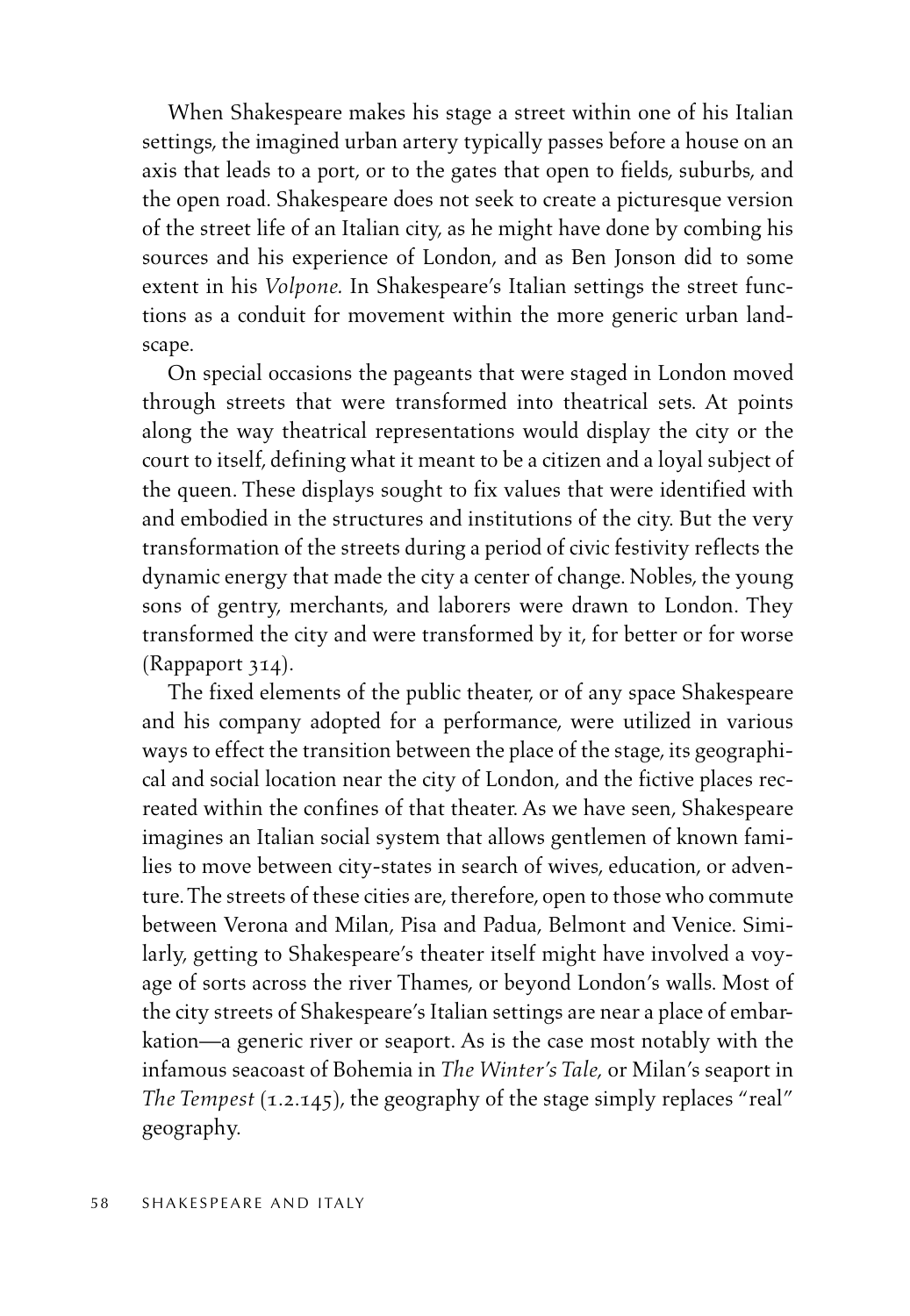An important function of the street scene in Shakespeare's plays is to draw the audience into the imagined setting, and it is frequently a servant's lines that merge London with the Italian city. Launce, for example, recreates a departure scene that would have made the London audience feel perfectly at home in Verona: "I think Crab my dog be the sourest-natur'd dog that lives: my mother weeping, my father wailing, my sister crying, our maid howling, our cat wringing her hands, and all our house in a great perplexity, yet did not this cruel-hearted cur shed one tear" (*The Two Gentlemen of Verona* 2.3.5–10). For Howard C. Cole, this parody of the "tide of tears" Julia sheds when Proteus catches the tide and departs for Milan burlesques but also supports the main plot ("The 'Full Meaning'" 222–23). When Launce acts out the departure scene, using his shoes, staff, and hat to represent the domestic players (leaving out the hand-wringing cat), he performs a *lazzo* that places him squarely in the tradition of the Italian commedia dell'arte, even as the comic business superimposes London on Verona. After Panthino calls Launce "aboard" to follow his master Valentine, the action shifts to Milan, where Speed picks up the verbal game Launce had left off. We have moved from one Italian city to another but have never left the city of London and its servant-apprentices who took leave of their families, accompanied by the likes of Crab perhaps, to follow a master or to make their fortune in the growing metropolis. The street runs through London, as we see when Launce and Speed meet in Milan and immediately repair to an "alehouse" (2.5.7) while engaging in some verbal play that includes a topical reference to the English "church-ale" festival (57–58), with a nod, perhaps, toward the alehouses located just outside the theater.

Often acting as messengers or go-betweens, the servants are naturally at home in the streets, and their colloquial language, puns, and asides create an equally natural affinity with the audience. The street is, in this sense, a part of the *platea,* as opposed to the more distanced locus of a court or stately interior. And the Italian city streets through which we move in Shakespeare's plays are not exotically dangerous, even for young women. The streets are not identified with the threat of rape and violence that we find, for example, in an Italian play such as *Gl'ingannati* (D'Amico, "The Treatment of Space" 269). Though Julia conceals herself to prevent the "loose encounters of lascivious men" (*The Two Gentlemen*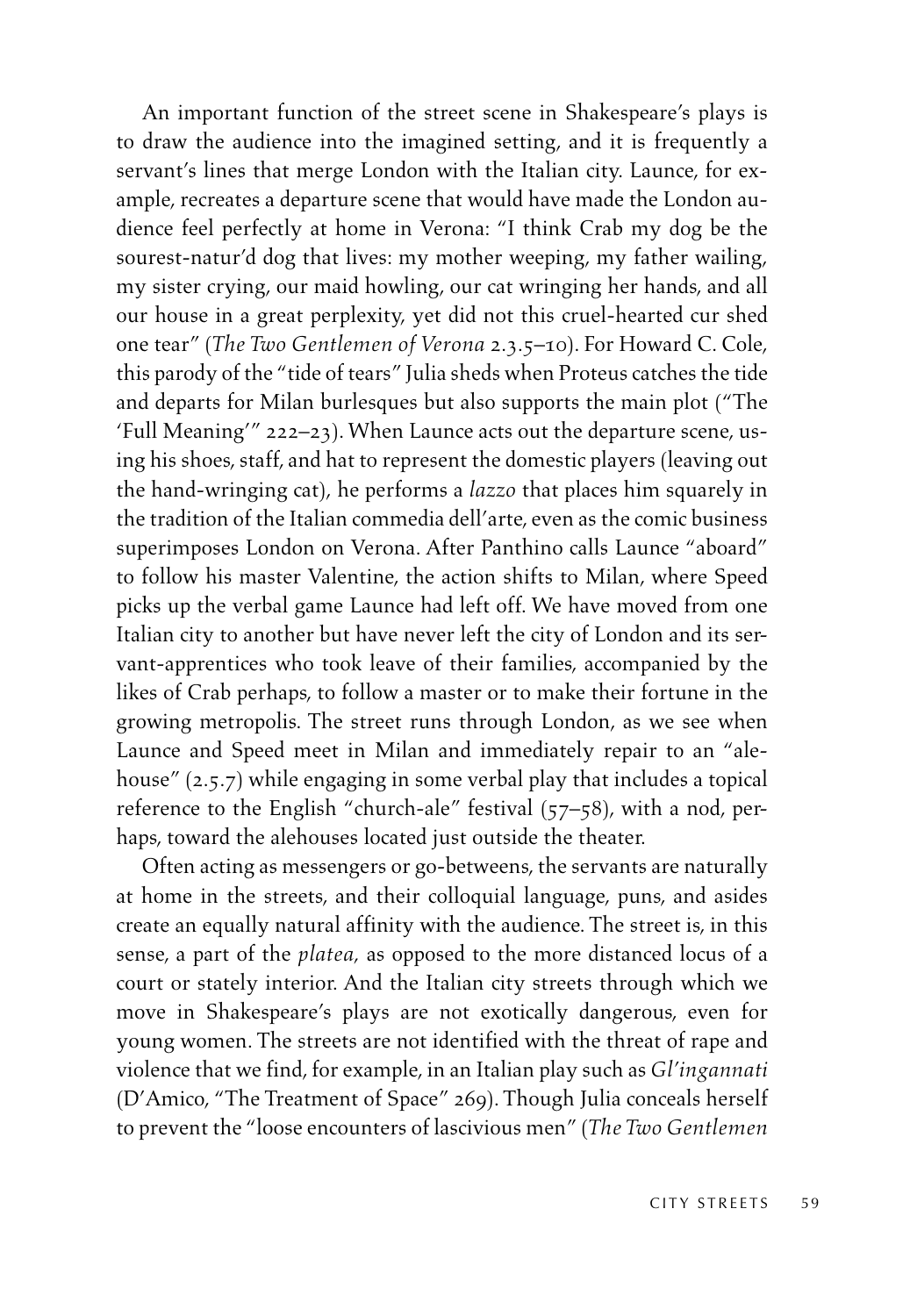*of Verona* 2.7.41), the young women who take to the streets disguised as pages, following not only love but a convention of Italian drama (Campbell "*The Two Gentlemen of Verona*" 56), are not particularly fearful or sentimental. They depart dry-eyed, more in the spirit of Crab than the hand-wringing cat. Jessica blushes to see herself "transformed to a boy" (*The Merchant of Venice* 2.6.39) and Julia does fear that her "unstaid" journey will make her "scandaliz'd," but in Shakespeare's Italian plays the streets are not identified with scandal. When Portia and Nerissa "turn two mincing steps / Into a manly stride," they burlesque the behavior of "bragging Jacks" who boast of their conquests (*The Merchant of Venice* 3.4.60–77), but Shakespeare does not portray the gentlewomen of Belmont as being at risk in their excursion to Venice. Portia's cover story of a monastic visit serves to test male fidelity rather than to protect female reputation. It is only in the forest outside the city that we encounter outlaws of the kind Silvia meets when she pursues Valentine (*The Two Gentlemen of Verona* 5.1.9).

When Shakespeare sets a scene in the street, he does so to underline social and psychological transition. Those characters who are most at home in the street are the city dwellers who make a profession of transition—the clowns, fools, and servants—and those strangers who must make their way into and through the city. The street is home to the city's transient servants, disguised women, strangers, and clowns. And these roles often merge in subtle ways, especially in *Twelfth Night.* The urban space that links the court of Orsino with the house of Olivia has its generic port, where Viola arrives disguised as a servant-eunuch and where Sebastian and Antonio alight in their travels. It has lodgings in its south suburbs, much as London did, and some sights to be seen (though apparently no theaters): "In the south suburbs at the Elephant / Is best to lodge. I will bespeak our diet, / Whiles you beguile the time, and feed your knowledge / With viewing of the town" (3.3.39–42). In its streets, strangers are apt to encounter the clown Feste, whose wanderings outside the household exasperate Olivia (1.5.3). And it is in the street that the servant-fools meet one another, as when Viola/Cesario asks if Feste is Olivia's fool, to which he responds: "No, indeed, sir, the Lady Olivia has no folly. She will keep no fool, sir, till she be married, and fools are as like husbands as pilchers are to herrings, the husband's the bigger. I am in-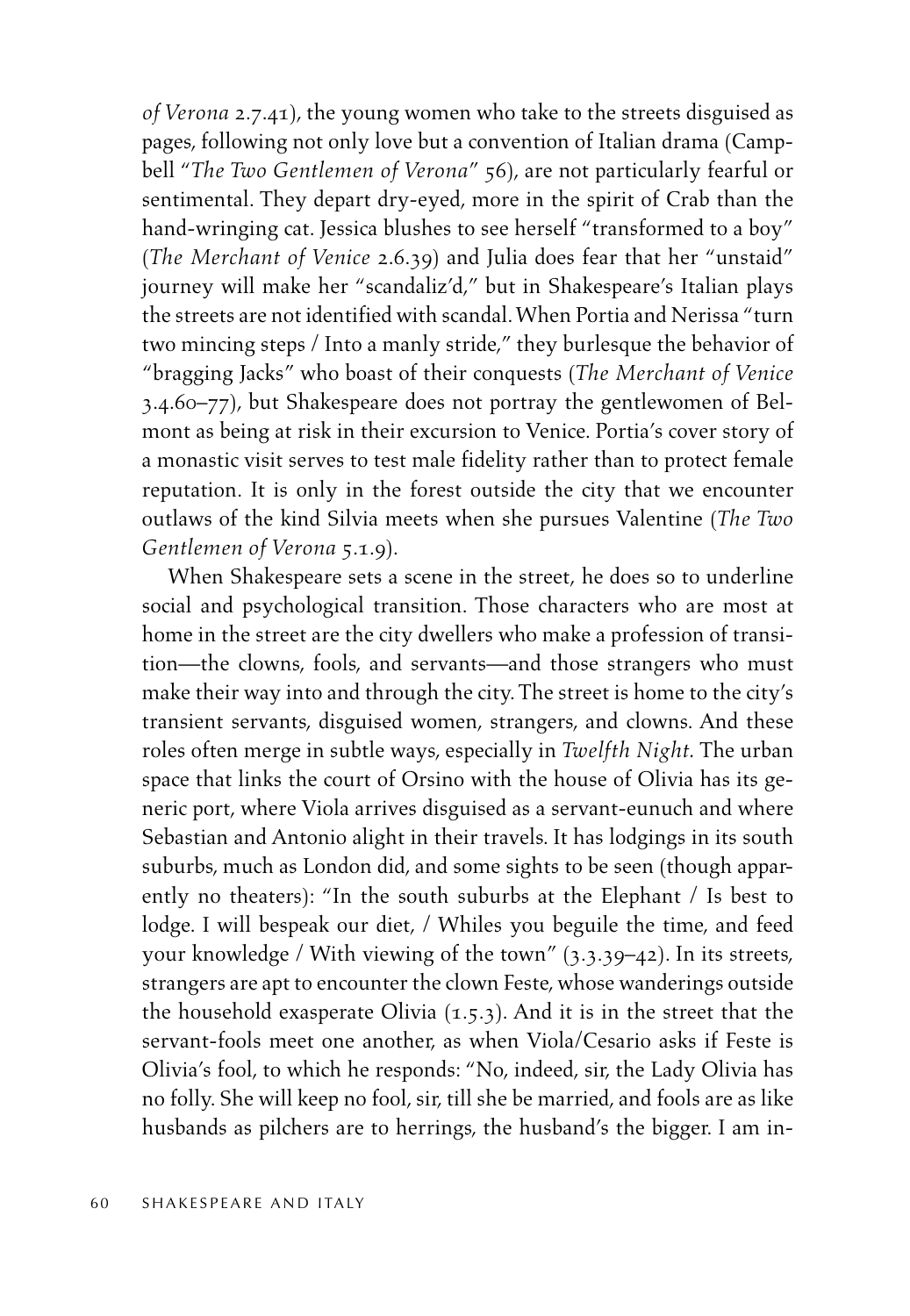deed not her fool, but her corrupter of words" (3.1.32–36). Feste, among others, has observed Olivia's interest in the young messenger Cesario, who may be playing the fool, or corrupter of more than words with his lady, while also betraying Orsino, the bigger fool, who wants to be Olivia's husband. Folly "does walk about the orb like the sun, it shines every where" (38–39); it moves between Olivia and Orsino, like a gobetween, making fools of lords and ladies. For the professional clown, the street provides an escape but also functions as the market for profitable gags and clever begging. It has its risks, for the entertainer must amuse in order to survive, but Shakespeare does not represent the street as a labyrinth. The Italian city-state of Shakespeare's stage combines excitement with a complex sense of order.

Generally free of thugs and pickpockets, when the street is dangerous it is so for characters like Antonio, who have done some offense to the state, or Sir Toby, who receives a hurt from Sebastian after he pushes the fight between Sir Andrew and Cesario a bit too far (5.1.190). Momentarily the street merges with the more violent outposts of Illyria, where Antonio engaged in the "sea-fight 'gainst the Count his galleys" (3.3.26) and where, as we learn later in the play, he reportedly "took the *Phoenix* and her fraught from Candy" and "did the *Tiger* board" (5.1.61–62). But the moment passes, and Shakespeare returns us to streets where wordplay replaces swordplay.

 $\sim$ 

The public space before an identified house has a slightly different dramatic character. The house stands within the walls of the city, as the stage stands within the circle of the galleries. In turn, the house, like the city's walls, protects what it encloses. Patriarchs must be careful of their daughters and their ducats, for as Feste sings, "'Gainst knaves and thieves men shut their gate" (*Twelfth Night* 5.1.395). But the house is not, on the other hand, sealed off from the street. To be sure, Shylock carefully shuts up his house (*The Merchant of Venice* 2.5) and Brabantio has to deal with Roderigo haunting about his doors (*Othello* 1.1.96), but the permeability of the domestic barrier would have been familiar to the audience, for it reflects the character of London, where "neighbors were well-informed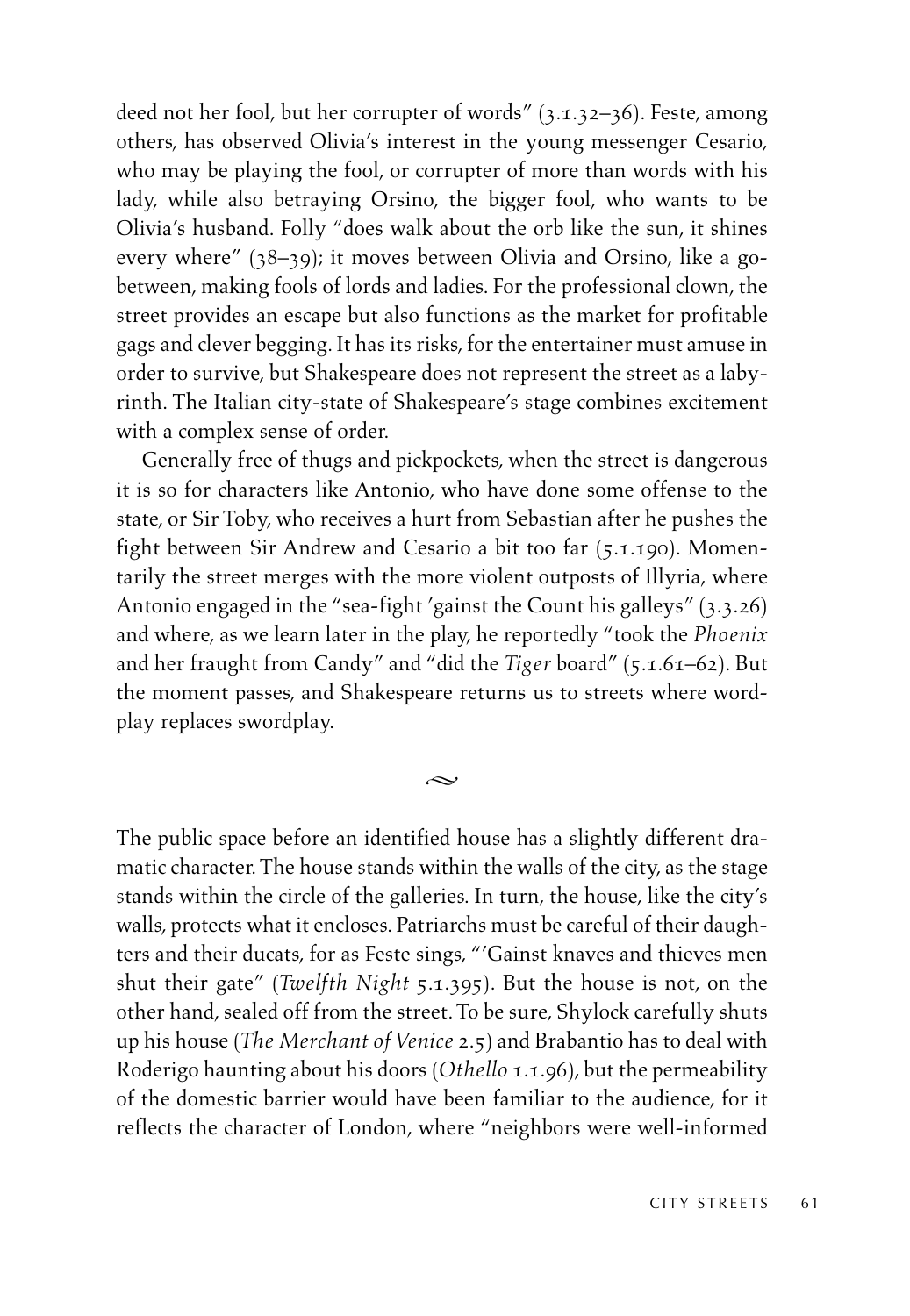about each other's behaviour because so much popular sociability took place within the street" (Archer, *The Pursuit of Stability* 76).

The street harbors more "shallow fopp'ry" than outright violence of the kind a sober householder, like Shylock, wants to lock out. Thomas Moisan ("'Knock me'" 278–80) discusses the "gently subversive" disruption, or blurring of hierarchical class distinctions, revealed in the street scene where Petruchio commands his servant Grumio to "knock" at Hortensio's gate—"Knock, sir? Whom should I knock? Is there any man has rebus'd your worship?" (*The Taming of the Shrew* 1.2.6–7). The inversion of the master-servant relationship played out in the street foreshadows the confrontation between Petruchio and Katherina Minola, also known more familiarly as Kate and Katherine. From my perspective, this rough-and-tumble confrontation between master and servant, both of whom are friends to Hortensio, reflects the freedom that Shakespeare projects into the Italian city. It is in the street that Tranio and Lucentio swap identities and that Vincentio finds his identity usurped by the pedant. Shakespeare once again takes a characteristic of the space surrounding his stage, the vibrant and at times chaotic life of the streets and alleys of London, and sharpens the focus when the setting moves to Italy. Servant and master are separated by class and yet tied to one another by custom. Petruchio demonstrates his physical, rather than intellectual, dominance when he ends the exchange by wringing Grumio's ear for not comprehending. The master has power over the servant, but like straight man and comic, master and servant fall into a familiar routine, or *lazzo.* The Italian street scene thus magnifies the performance element of a social relationship that must have been common in London.

The streets are also open to the winds of fortune that move young Italians from one city to another. When Hortensio asks what "happy gale" has blown his friend to Padua from "old Verona," Petruchio answers, "Such wind as scatters young men through the world / To seek their fortunes farther than at home, / Where small experience grows" (1.2.48–52). Since Petruchio travels to "wive and thrive" and to "see the world," Baptista's household provides the perfect match, offering as it does a young woman "With wealth enough, and young and beauteous, / Brought up as best becomes a gentlewoman" (86–87), whose dubious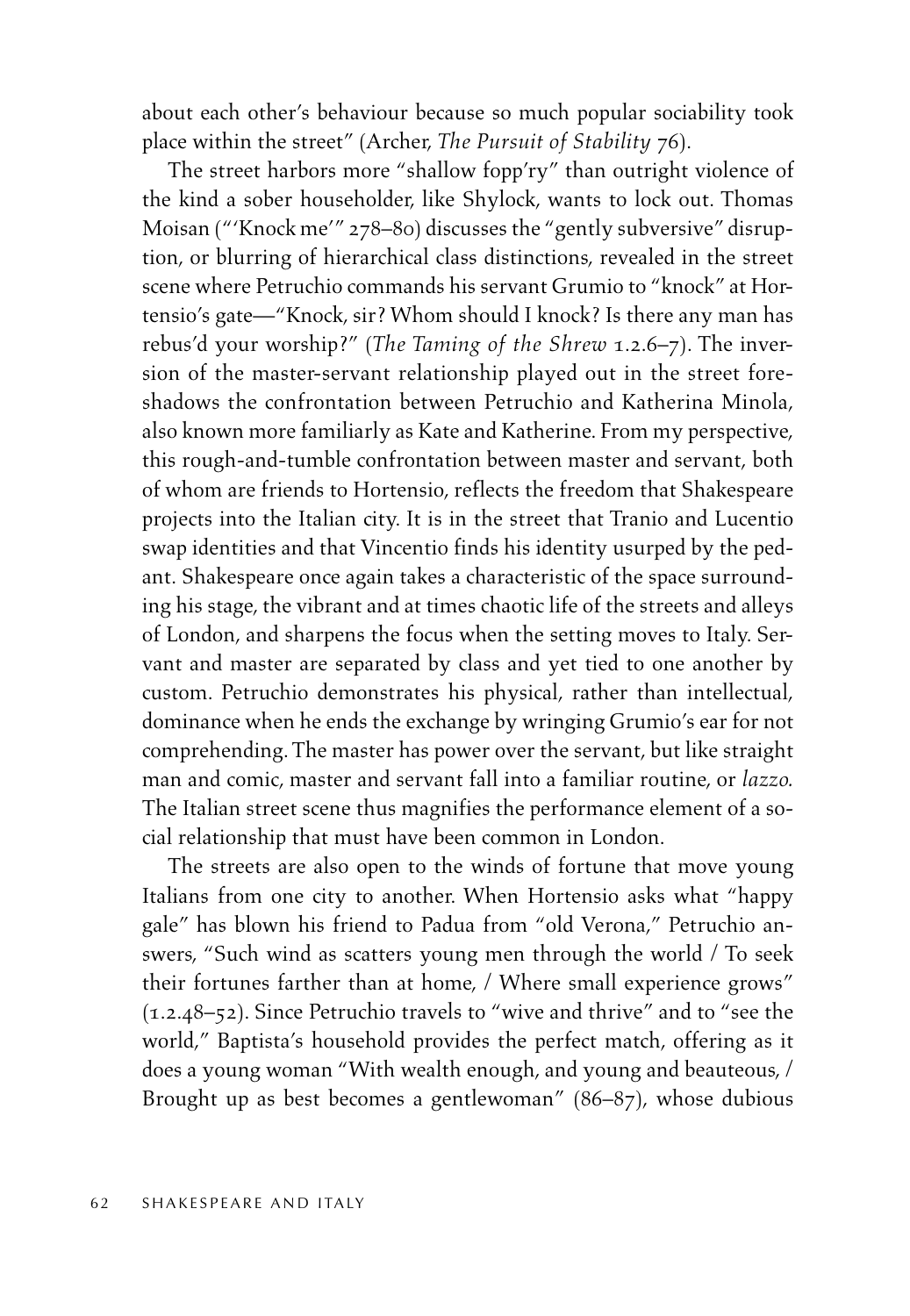reputation (89–90) will more than satisfy Petruchio's desire for experience.

For those who pursue Bianca, the walls of the house and the authority of the father function as the traditional blocking devices of comedy. For Petruchio, Baptista's household is not a citadel or "keep" (118) that must be attacked from the street. Rather than invading in disguise, as Hortensio and Lucentio will do, Petruchio sets out to overcome Padua's Katherina by bringing the raucous spirit of the street into the house and confronting the woman whose aggressive persona intimidates her family and entertains her neighbors. He becomes the intruder, the confrontational upstart who mirrors the role Kate plays within the house.

Petruchio conquers by abducting his bride from the marriage ceremony and subjecting her to the rigors of the open road. He removes her to his house, a suburban space that she finds as disorderly as the street, where he reverses the "knocking" scene by purposefully misunderstanding his servants. As William Hazlitt remarks, "The whole of his treatment of his wife at home is in the same spirit of ironical attention and inverted gallantry" (343). Petruchio's household also has a distinctly English cast, with its servants named Curtis, Nathaniel, Gregory, and Philip, its bad food, and its cold (4.1). Petruchio's comparison between the taming method he adopts at home and the devices a noble huntsman uses to manage a falcon (4.1.190–96) connects Italy and the England of the induction. Petruchio, as much as the lord of the induction, merges the street outside Baptista's house with the outskirts of London.

Once the action of the play moves back to Padua, the business of the household spills into the street again in the confrontation between Vincentio and the pedant and the public revelation that Lucentio and Bianca have stolen off to be married (4.4, 5.1). In Shakespeare's comedies, the action that develops in the street assists what Frye calls "the removal of a neurosis or blocking point and the restoring of an unbroken current of energy and memory" (*Anatomy* 171). The abundant exchange of energy between Petruchio and Katherina played out in the open balances the game played within Baptista's household, where Lucentio steals Bianca from beneath her father's nose in the guise of a humanist teacher.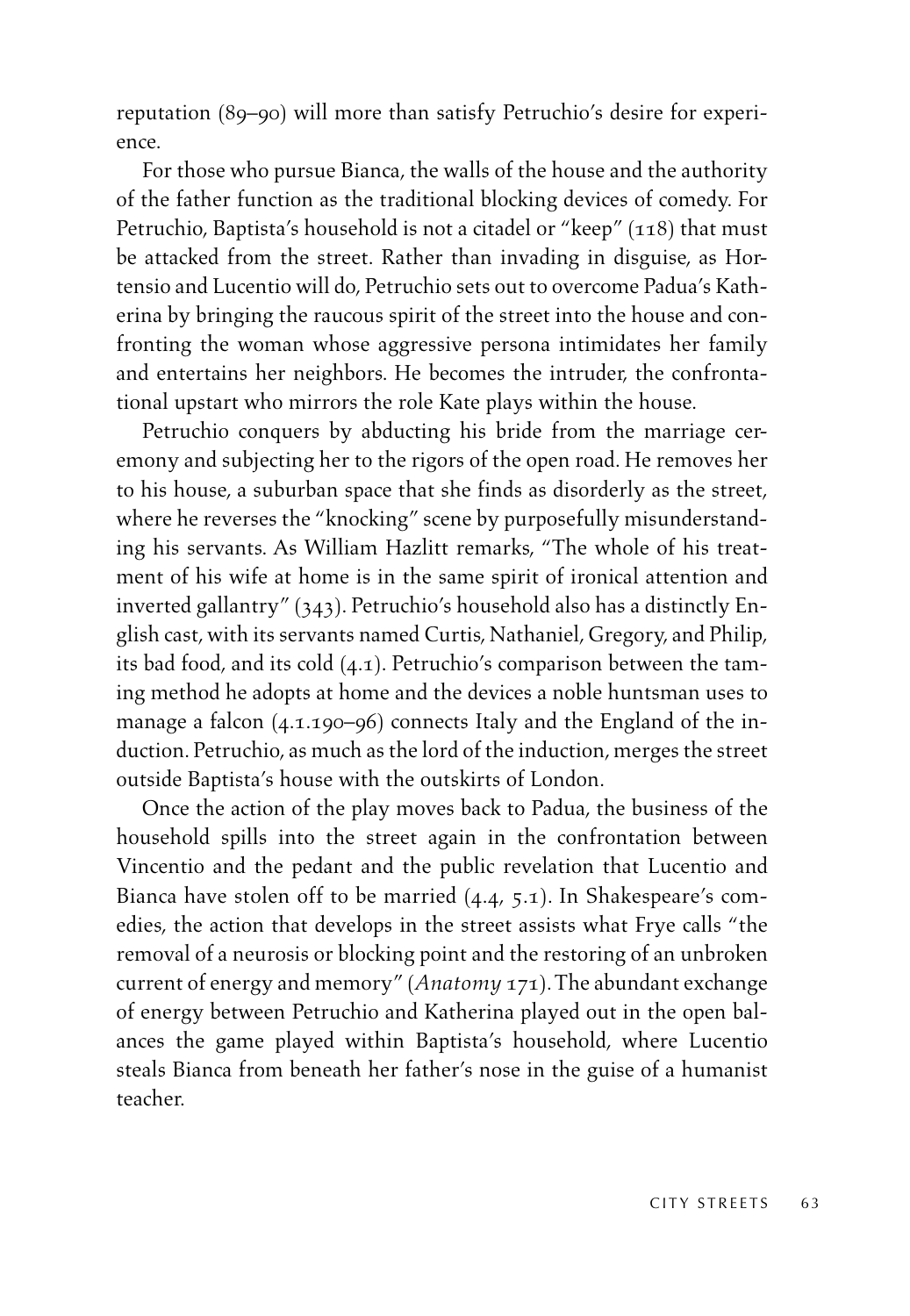The tension between street and household emerges in scenes where a character appears at a window, rather than the door (however that was staged), suggesting a cautious or protective response to someone who calls from the street. The pedant, for example, appears at the window when Vincentio knocks at the door (5.1), insecure in his adopted role as Lucentio's father and fearful that he will be identified as a Mantuan. In other plays, the window provides access, if only auditory, to young women cut off from the street by cautious fathers. Proteus attempts to serenade and seduce Silvia, while Julia looks on: "Now must we to her window, / And give some evening music to her ear" (*The Two Gentlemen of Verona* 4.2.16–17). Valentine has been banished for inadvertently revealing the method he intends to use to "enfranchise" the duke's daughter: "Why then a ladder, quaintly made of cords, / To cast up, with a pair of anchoring hooks, / Would serve to scale another Hero's tow'r, / So bold Leander would adventure it" (3.1.117–20). The bold lover must approach the tower from the street using his grappling hooks rather than the conventional serenade available to the false Proteus.

The pattern of escape and rebellion, which connects the window to the street, generally leads back to the household and the bedroom, back to the city and its traditions, rather than outward in the direction of an openended quest. Jessica and Lorenzo wander from Venice but find a home and inheritance in Belmont. The pattern changes as the genre changes; the streets of Verona conduct Romeo and Juliet away from the household and eventually into the tomb.

Lorenzo has no need for a rope-ladder because Shylock leaves a house that, like the merchant houses throughout London, can be imagined to be a two-story structure on the street, not a medieval tower where the daughter can be locked up. Shakespeare establishes this close proximity to the street from within the house when Shylock warns Jessica, ironically, to beware of the masquing that will take place in the city's streets. Though Shakespeare does not include Thomas Coryat's version of urban thugs, the "braves [*bravos*], who at some unlawful times do commit great villainy"  $(1:413)$ , the play does convey a sense of the potential unruliness of city streets. The masquers Gratiano and Salerio await Lorenzo under a "penthouse," or portico, an architectural structure like the *banche,* or stone benches outside a palazzo that served as an intermediate space be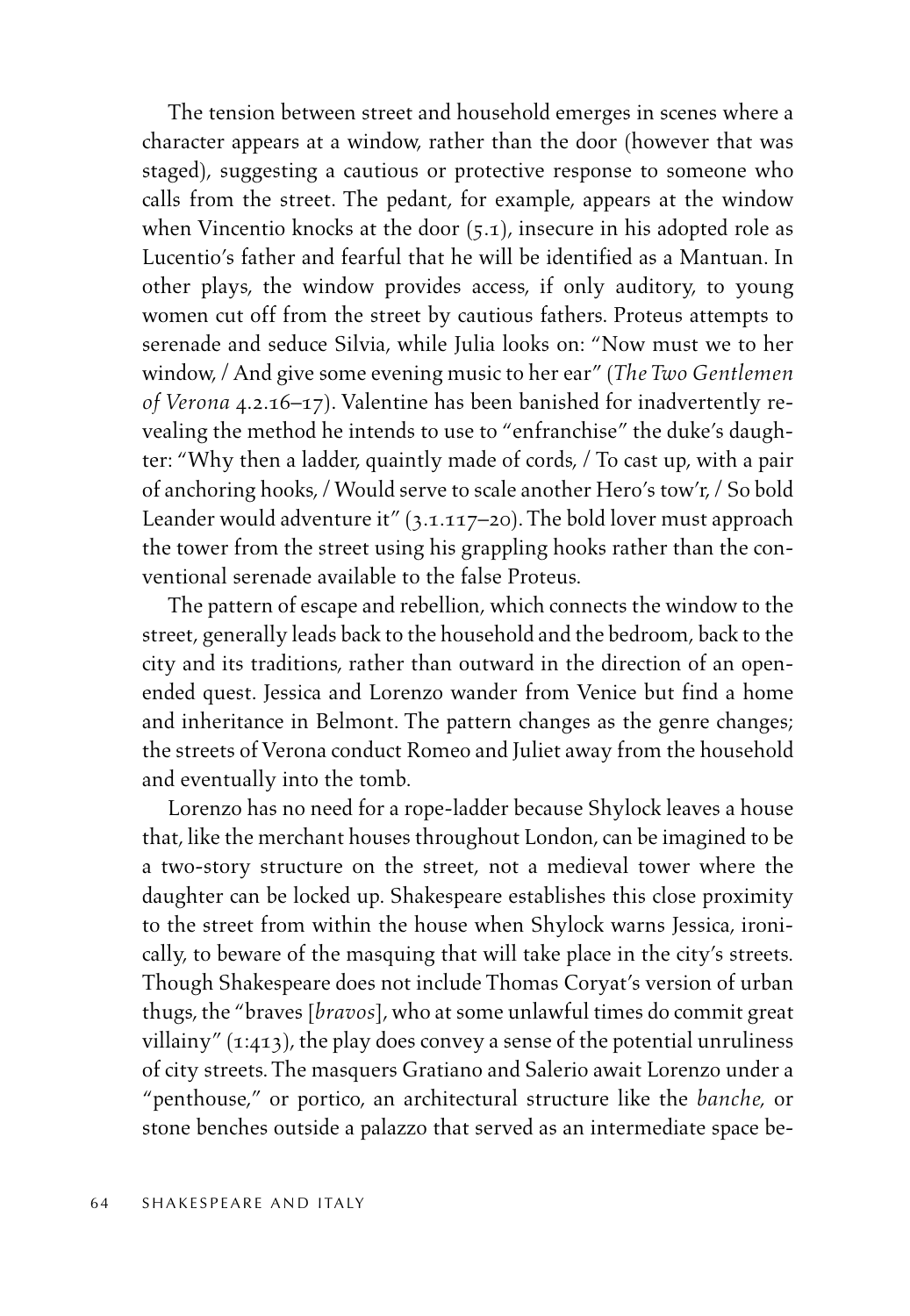tween the private house and the public street. The flexibility of Shakespeare's stage allows these quick transitions from the street imagined from within the house to the house seen from the street. The carnival spirit of masquerade invades the house as Jessica puts on the disguise of a page and "in the lovely garnish of a boy" makes her way into the street and then through the canals of Venice "in a gondilo" as Salerio reports (*The Merchant of Venice* 2.8.8).

Like the sport in *Romeo and Juliet,* the masquing ends suddenly (2.6.64–65). While the sober house remains locked in the day-to-day cycle of domestic and commercial affairs, love breaks the house open and quickens the tempo of life in the city. Festivity, like the ancient feast celebrated by Capulet, or the special dinner arranged by Bassanio, has its place within the city. The festive spirit temporarily alters relationships, but the antagonisms that divide the urban world and that thrive in the streets quickly return. Aristocrats who seem to spend much of their time engaged in some form of public play represent a direct threat to a man like Shylock, but they also stand apart from fellow citizens, the merchants, senators, princes, and householders who attend to the everyday business of the city. Sports have their temporal and spatial limits—it is the practical Benvolio who tells Romeo that the time has come to depart ("the sport is at the best" [1.5.119]). But characters such as Mercutio and Gratiano represent a class of aristocrats who do not respect the barriers that separate the street from the household, sober from sportive times and places. A bit rough to be fully identified with Castiglione's courtiers, these city aristocrats are somewhere between prodigals and dreamers, poets and madmen. And it is into their world, the world of the street, that Jessica and Lorenzo disappear to emerge later in a garden in Belmont.

*Romeo and Juliet* offers what is perhaps the most famous window scene in Shakespeare—the light, which "through yonder window breaks," shines on a garden bordering the street where Romeo leaves his mates behind in more ways than one (2.1, 2). Exhibiting the kind of raucous behavior Shylock feared, the masquers, led by Mercutio, fill the streets of Verona with the free play of insult and sexual innuendo, tokens of com-

 $\sim$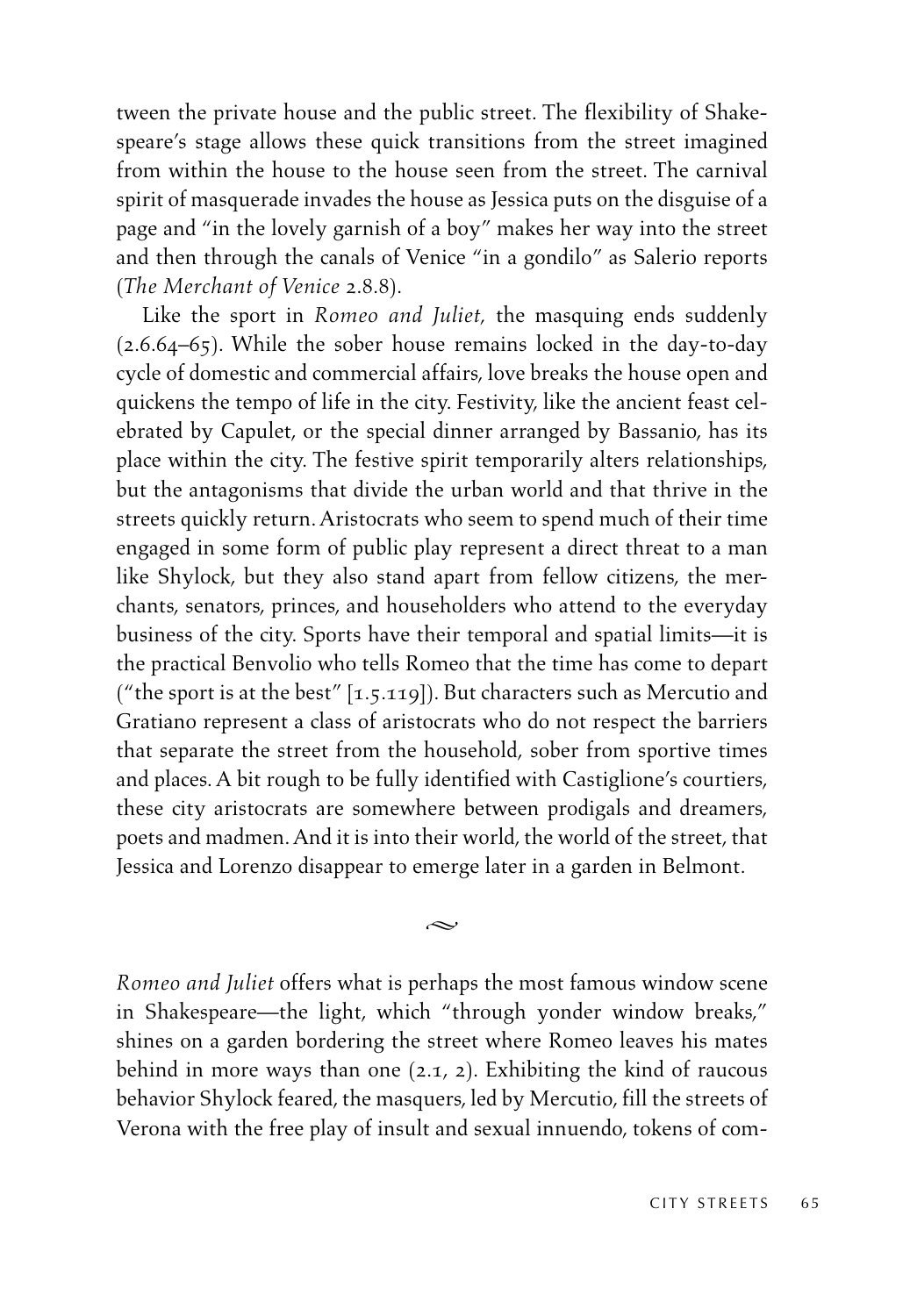radeship among young men: "This cannot anger him; 'twould anger him / To raise a spirit in his mistress' circle, / Of some strange nature, letting it there stand / Till she had laid it and conjur'd it down" (2.1.23–26). The magic that spills from the window makes the street a very different place for Romeo, though tragically he cannot overcome the street's necromantic spell when driven to avenge Mercutio's murder.

We see that same window from a different perspective when Romeo must use the "poor ropes" (3.2.132) that brought him to Juliet to begin the reverse passage from the bedroom to the garden, the street, and his exile in Mantua—"There is no world without Verona walls, / But purgatory, torture, hell itself" (3.3.17–18). Though Shakespeare's plays were staged in the suburbs of a city that did not share the history of banishment and exile that plagued Italian city-states, his audience could certainly identify with the trauma of being locked out of the city. The street that represents an opening outward for Lorenzo and Jessica becomes a dead end for the banished Romeo, who eventually finds himself on a street in Mantua before the dark space of an apothecary's shop: "I do remember an apothecary—/ And hereabouts 'a dwells—which late I noted / In tatt'red weeds, with overwhelming brows, / Culling of simples; meagre were his looks, / Sharp misery had worn him to the bone"  $(5.1.37 - 41)$ .

Shakespeare uses a similar pattern of reveling, love, a window, and a street in *Much Ado About Nothing,* a pattern that narrowly escapes the tragic consequence found in *Romeo and Juliet.* The interplay between the dark street and the seemingly protected world of the wedding recurs in the scheme designed to slander Hero and to satisfy Don John's sick jealousy (2.2.5), for it requires that the waiting-woman Margaret "look out at her lady's chamber-window" dressed as Hero. The prince and Claudio "shall see her chamber-window ent'red, even the night before her wedding day" (3.2.113–14), and the metonymy of entering will stand for her sexual betrayal. Shakespeare does not, however, stage the scene where the men observe the supposed betrayal. Instead he shifts directly to a city street, where members of an English watch discover the conspiracy after it has been performed. Again the street functions as a transitional space between the world of the audience and the imagined setting of the play. In the street the English watch can expose a plot that befuddles the Italian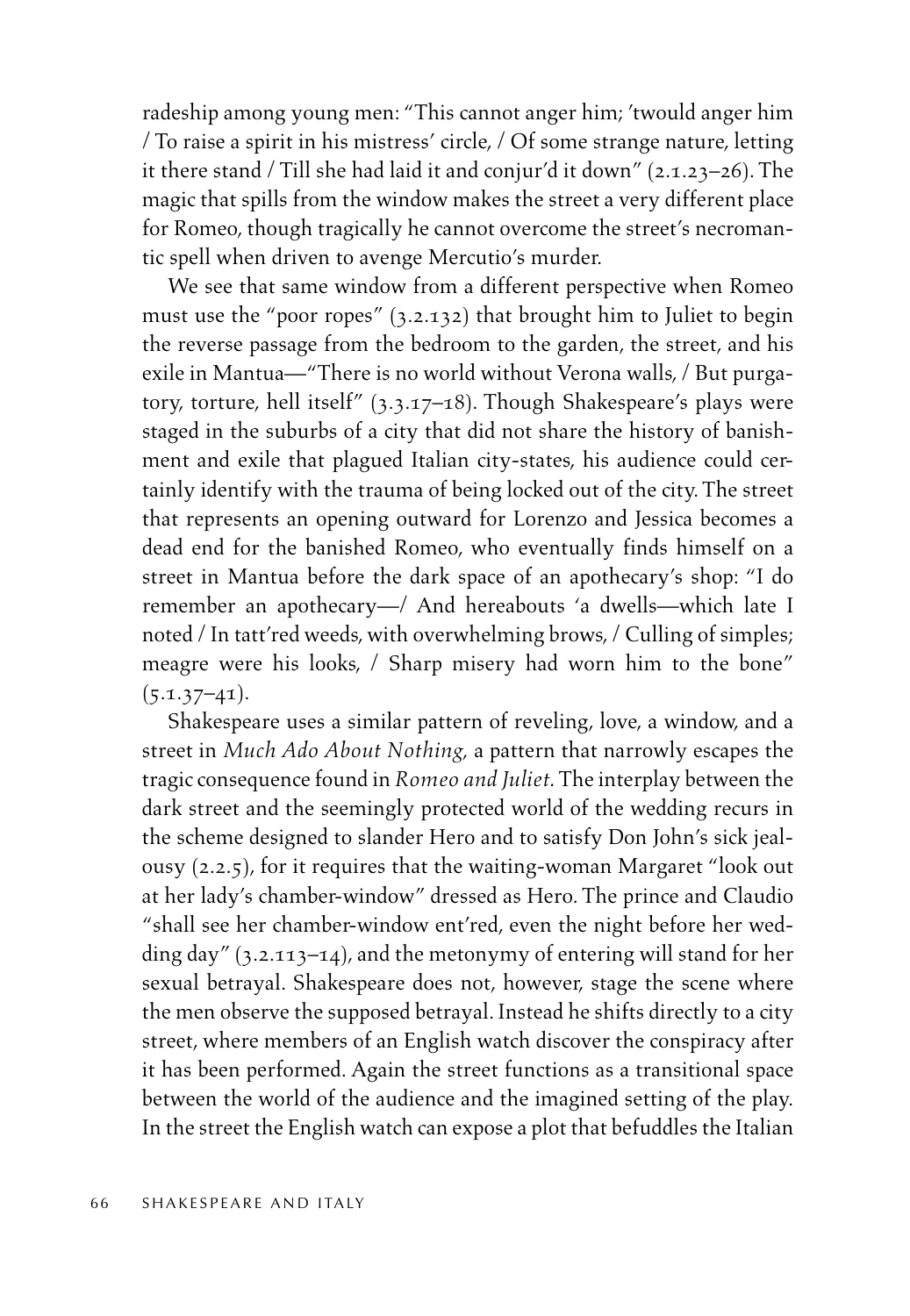gentles. If we anticipate a transition directly from the interior of Leonato's house to the place where at midnight Claudio will see what he calls "mischief strangely thwarting" (3.2.132), Dogberry's instructions to the watch build up tension before Borachio reveals that the deception has already taken place (3.3.151).

As we listen to Dogberry rehearse the typical urban problems the watch confronts, we are in a world that is, in its way, more secure than Leonato's domain, despite the uncertainty of Dogberry's language. In Messina's streets the watch can "stay" even the prince, provided, of course, the prince be willing (76, 79). We are in a middle ground between the rule of law and the authority of a ruler, just as Messina is the setting for garden revels that evoke an open Mediterranean climate, while also being a place where the villains Conrade and Borachio must seek shelter from the drizzle of a more English night—"Stand thee close then under this penthouse, for it drizzles rain, and I will, like a true drunkard, utter all to thee" (3.3.103–5; Laroque 265).

In the street Borachio reconstructs the betrayal scene: "She leans me out at her mistress' chamber-window, bids me a thousand times good night—I tell this tale vildly, I should first tell thee how the Prince, Claudio, and my master, planted and plac'd and possess'd by my master Don John, saw afar off in the orchard this amiable encounter" (146–52). The narrator does not set the scene, as it would have been set on stage, with the observers introduced first, planted and placed by the dramatist before the ambiguous encounter is played out at the window. The household conceals, while the narration in the street exposes the plot. The numerous scenes of eavesdropping that take place within or near Leonato's house (1.2.9, 1.3.6, 3.1.7, 3.3.151) lead up to this street scene, where the eavesdroppers constitute an audience that mirrors and mimicks the gentles who witnessed Hero's supposed betrayal. While confusion spreads from the "thick-pleach's alley" in the orchard and the arras in a musty room (1.3.59) where servants overhear their betters discovering love and planning games, the open street invites the drunken Borachio to brag, "Therefore know I have earn'd of Don John a thousand ducats" (3.3.107–8). It is also true that nothing short of an obstinate confession will survive the linguistic confusion generated by Dogberry. But it is the watch as audience, as groundlings, that ultimately counters the deeper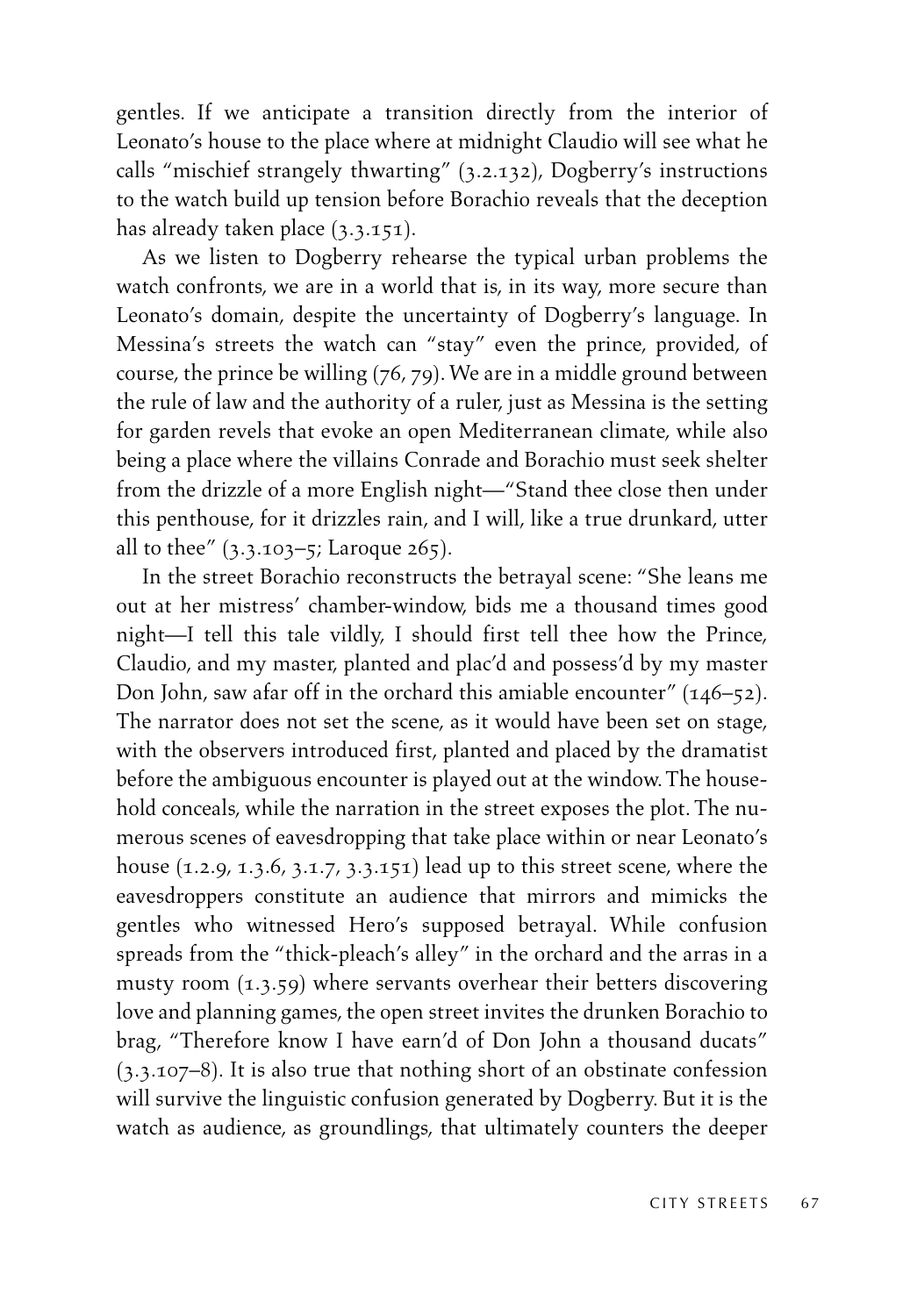confusion generated within the household. The movement from the street to the prison and then to Leonato's house (5.1.202) counterpoints the public slandering of Hero in the church and her removal to the tomb. Unlike Verona's Friar Lawrence, Messina's Friar Francis benefits from the unsought assistance of civic functionaries who are very much at home in the street: "What your wisdoms could not discover, these shallow fools have brought to light" (232-33).

 $\sim$ 

Characters conversing in the open space of the stage occupy a space that the audience locates, assisted by dialogue, gesture, and props. The sense of place can come quickly, as in plays whose titles or early scenes indicate the city and the urban space within that city where the action unfolds. Lucentio announces that he is in "fair Padua" (*The Taming of the Shrew* 1.1.2), and Petruchio lets us know that he is not only in Padua but before the house of his "approved friend" Hortensio  $(1.2.1 - 5)$ . Through dialogue Shakespeare creates a sense of the city named, the Padua of arts or the Venice of commerce. As urban space takes shape in the imagination, it conditions our perspective as much as a scene painted in perspective. By line 92 of the opening scene of *Romeo and Juliet,* we know that we are in Verona, but also that we are in a city whose streets and squares are particularly volatile.

The fact that some settings remain undefined for a time creates tension. In certain instances we may not know whether the facade of the theater represents the exterior of a house or some other important place within the city. We do not know what is within or what will emerge. The title *The Tragedy of Othello, the Moor of Venice,* if it were known, would lead the audience to anticipate a tragic setting within a well-known city. But with or without the title, the opening of the play creates a sense of uneasiness as it picks up the dialogue between Roderigo and Iago in midstream. Unlike the opening of *The Merchant of Venice,* this street scene does not conjure up the Venice of argosies. We overhear a conversation about one Michael Cassio and a Moor, about military promotion and service and "her father," but we do not know what the facade conceals, any more than Brabantio knows the meaning of the "terrible summons" that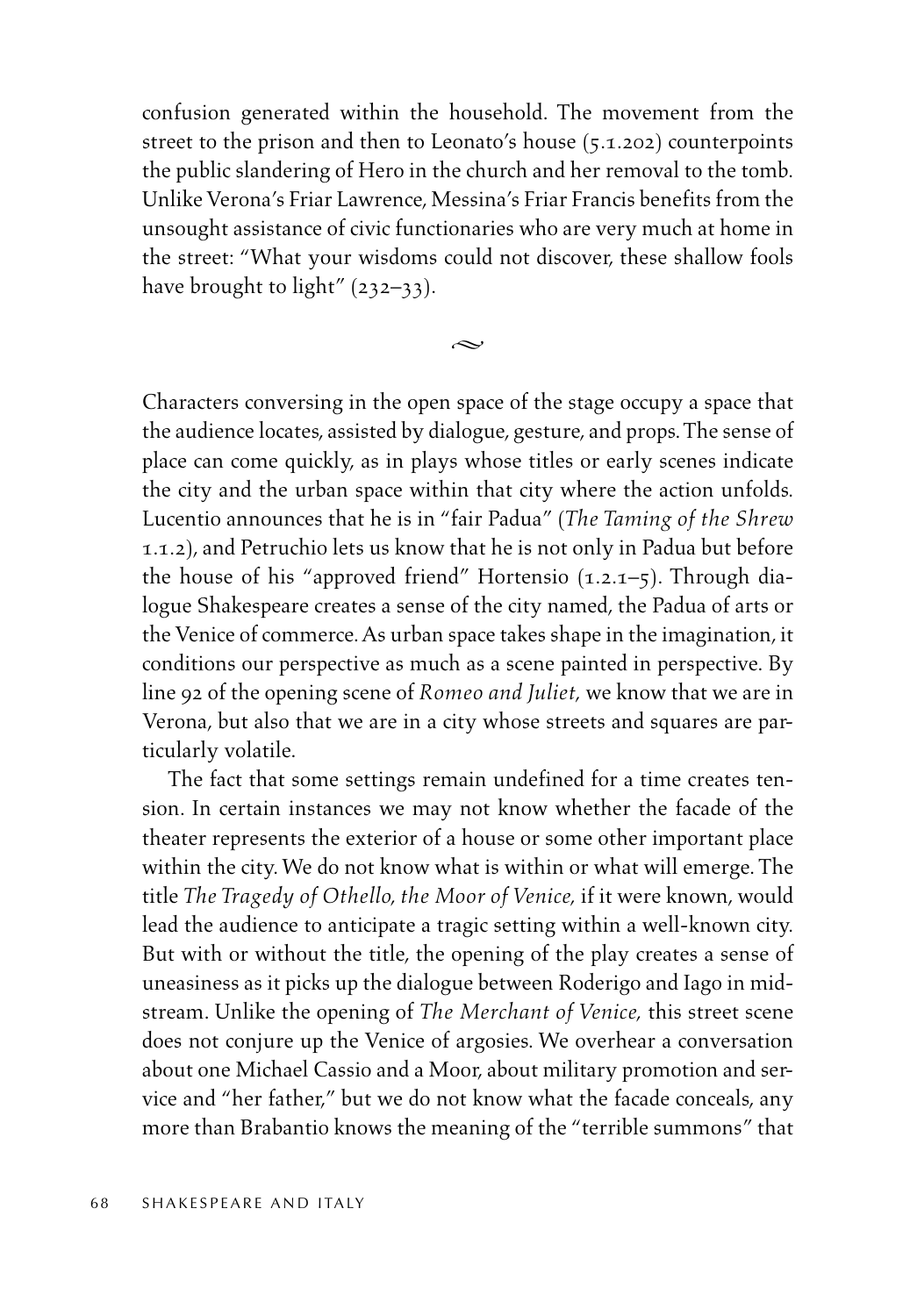causes him to appear, as the stage direction indicates, "*above [at a window].*" As Lena Orlin points out, Iago and Roderigo "play to the conventional notion that Brabantio's familial integrity requires the enclosure of his house around its members and (especially for female members) their confinement within" (*Private Matters* 218).

Though props and gesture will have already suggested it, eventually the dialogue tells us specifically that we are in a street, outside a house at night: "Arise, arise! / Awake the snorting citizens with the bell" (89–90). We also know that "her father" is a person of some standing in the community: "My spirits and my place have in their power/ To make this bitter to thee" and, if we missed the play's subtitle, where we are: "This is Venice; / My house is not a grange" (103–6). The dramatic sense of things seen through a half light in garish detail ("your daughter and the Moor are [now] making the beast with two backs") continues throughout this Venetian street scene: "Strike on the tinder, ho! / Give me a taper! Call up all my people! / This accident is not unlike my dream, / Belief of it oppresses me already. / Light, I say, light!" (1.1.140-44). Teresa Faherty has traced the commedia dell'arte analogues in the play, and many scholars have commented on how the play's comic structure turns tragic. Seen from the street, the interplay between Brabantio, the old pantaloon aroused from his bed, and Iago, the Brighella, or wily servant, who torments him from the street, invites laughter, or would if it were not for the nastiness of Iago and the strained dignity of Brabantio.

Act 1, scene 2 of *Othello* is equally unsettling. It is night, on yet another city street, this one before the "house" where Roderigo has promised he can "discover" the Moor and Brabantio's daughter (who has not been named). But this is no lawless city. Shakespeare introduces his audience to a Venice of "great ones," the vaguely Romanized senators who are called "[toged] consuls" by Iago, who also identifies Brabantio as a beloved "magnifico" more powerful than the duke (or doge). To some extent this patriarch recalls the fathers of Shakespeare's Verona, the old clan leaders who, with their retainers, take to the streets to defend their honor and their daughters. Brabantio calls for "my people," "my brother," and seems ready to summon followers from all parts of the city—"At every house I'll call / (I may command at most)"  $(1.1.180-81)$ . When soldiers and retainers face one another in the street with swords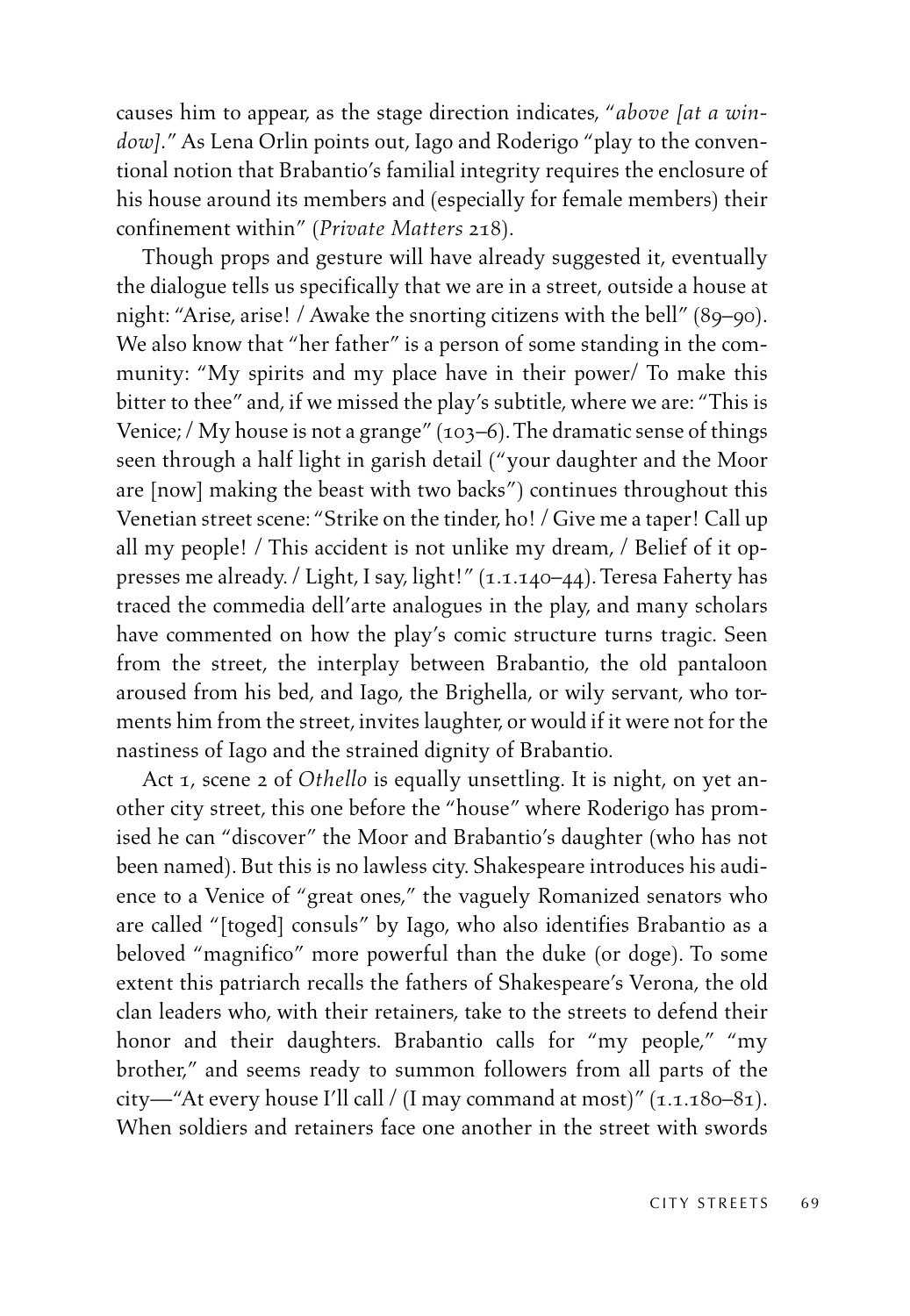drawn, Venice threatens to become more savage than a "grange" and to contradict the notion that it was most serene, the *serenissma* that could boast a history free of the civil discords that plagued other Italian citystates. But the controlled words of the "extravagant and wheeling stranger" reestablish a sense of decorum: "Keep up your bright swords, for the dew will rust them"  $(1.2.59)$ .

As the open space of the stage clears, we move from the dark streets of Venice to the council of state, where public and private matters will be debated. The council scene, with its table, lights, and maps, provides a fitting introduction to a consideration of Shakespeare's interiors, since they can be most generally divided between the public and private.

Before entering the interiors, however, I want to consider an important difference between the treatment of city streets in Shakespeare's Italian plays and the erudite comedy of Italy. In Shakespeare's plays characters do not get lost and do not often talk about losing their psychological and moral bearings in the city's streets. A young lover like Romeo can hide from his companions, Feste can wander far enough to annoy his mistress, and Antonio can lose track of Sebastian, but on the whole the city streets of Shakespeare's Italy do not become that urban maze where the danger of getting lost merges with the allure of letting go. Elsewhere I argue that Italian erudite comedy frequently juxtaposes the scenic *prospettiva,* which represents the city as cultural icon of order, and the action of the play, which draws its characters into the urban labyrinth of desire (D'Amico, "The Treatment of Space" 269–73; Roston 214). According to Lauro Martines, "The perfected forms of the imaginary ideal city grand, symmetrical, proportioned, in fixed optical recession—went forth from a wish for control over the whole environment and from the implicit assumption that this was possible" (275). While the theatrical *prospettiva* recalls the *città ideale,* often in the form of a particular city, such as the Florence of Machiavelli's *La mandragola,* the action that unfolds before that orderly perspective recreates our sense of the city as a confusing maze. The play's action mirrors the inner experience of characters who are often lost within the city's streets, pursued by external threats and driven by internal desires. Just as intellectual historians argue that perspective as an expression of control in painting and theater mirrors political authority in the Renaissance, we might connect Shakespeare's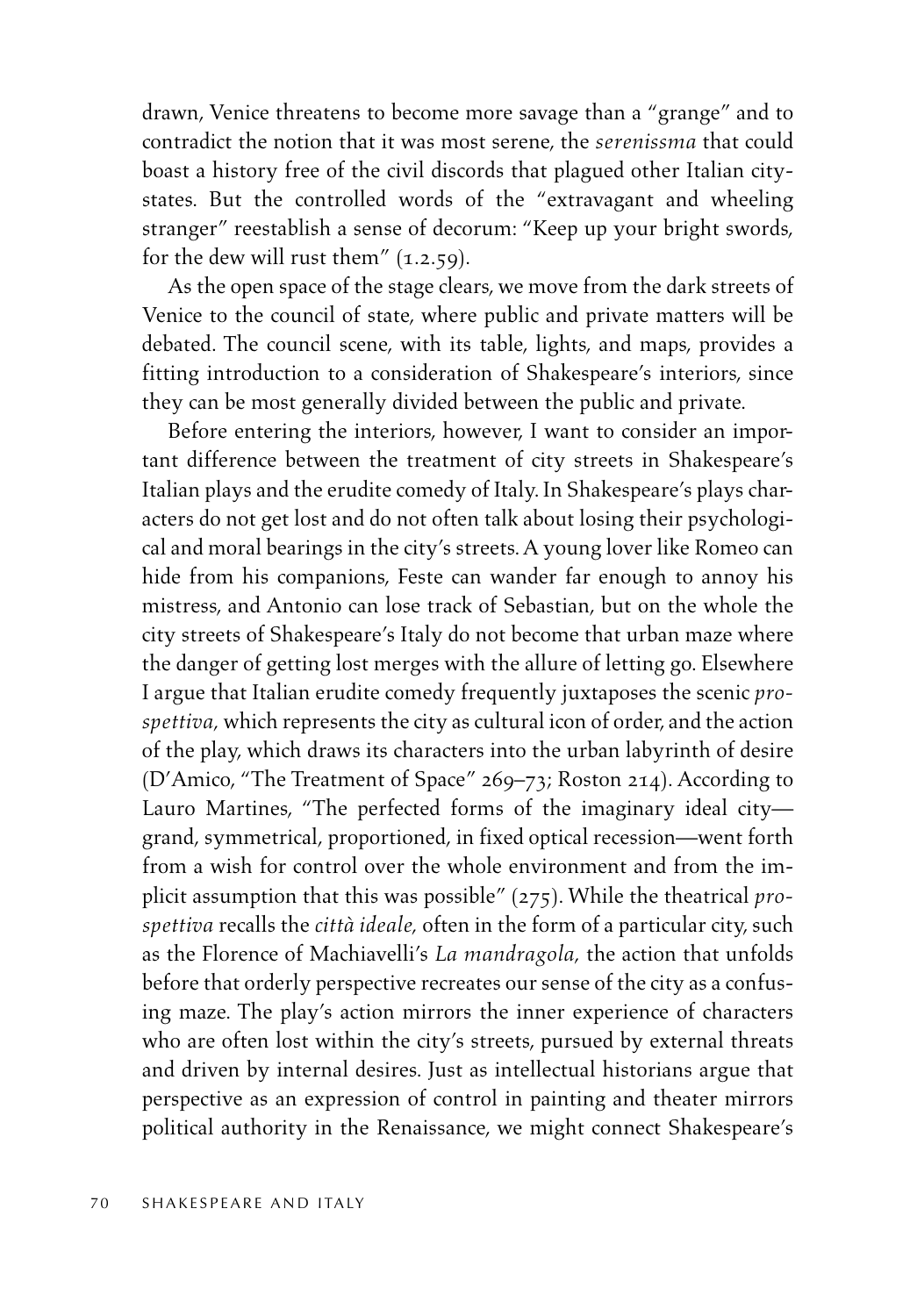theater with his creation of a fluid urban environment that I identify with the Italian city-state.

Lewis Mumford argues that something of value was lost in the transition from the medieval to the baroque city, from a city such as Venice, with its "cellular unit of planning," to the city of "geometric clarification" (348). The sense of order or disorder, freedom or coercion, depends on the perspective of one who moves through or observes the city: "In fourteenth-century Florence a newly created grid of rectilinear streets opened up many new lots; houses were built to take advantage of the double exposure, to garden and to street. This established a new relation between house and neighborhood: whereas small squares had drawn people together, long, straight streets tended to alienate neighbor from neighbor. At the same time the intimacy of family life was enhanced: the garden assumed new importance, as did the private bedroom" (Ariès and Duby, *Revelations* 173). From one point of view, the walls of a city set a boundary between the civic order within and the lawlessness without (Braudel 492). A city's monuments represent life lived by ideal standards. Once within the walls, however, the traveler who wanders through the streets may encounter the opposite urban landscape of deceit and seduction, something closer to Dante's infernal city of Dis, which shuts out the good and threatens the visitor.

When Sebastian and Antonio arrive in Illyria, they bring with them the perspective of the outsider, a combination of anticipation and guardedness. Sebastian desires to see "the memorials and the things of fame / That do renown this city," while Antonio must be on his guard: "I do not without danger walk these streets" (*Twelfth Night* 3.3.23–25). Both men wander, or "range the town" (4.3.7), and both are psychologically disoriented by what they experience in the city. Sebastian cannot credit the "flood of fortune" he encounters in the strangely amorous Olivia, while Antonio cannot believe that the youth Sebastian will deny him (3.4.347). Sebastian is the very opposite of the alienated stranger; miraculously, he seems to have inherited a secure place within this foreign city as he moves from the street, to the house, and then to the church.

Thus Shakespeare's conception of the Italian city does not extend to the network of alleys that would have neatly fit Protestant warnings about the dangers lurking in Catholic Italy. Shakespeare seems on the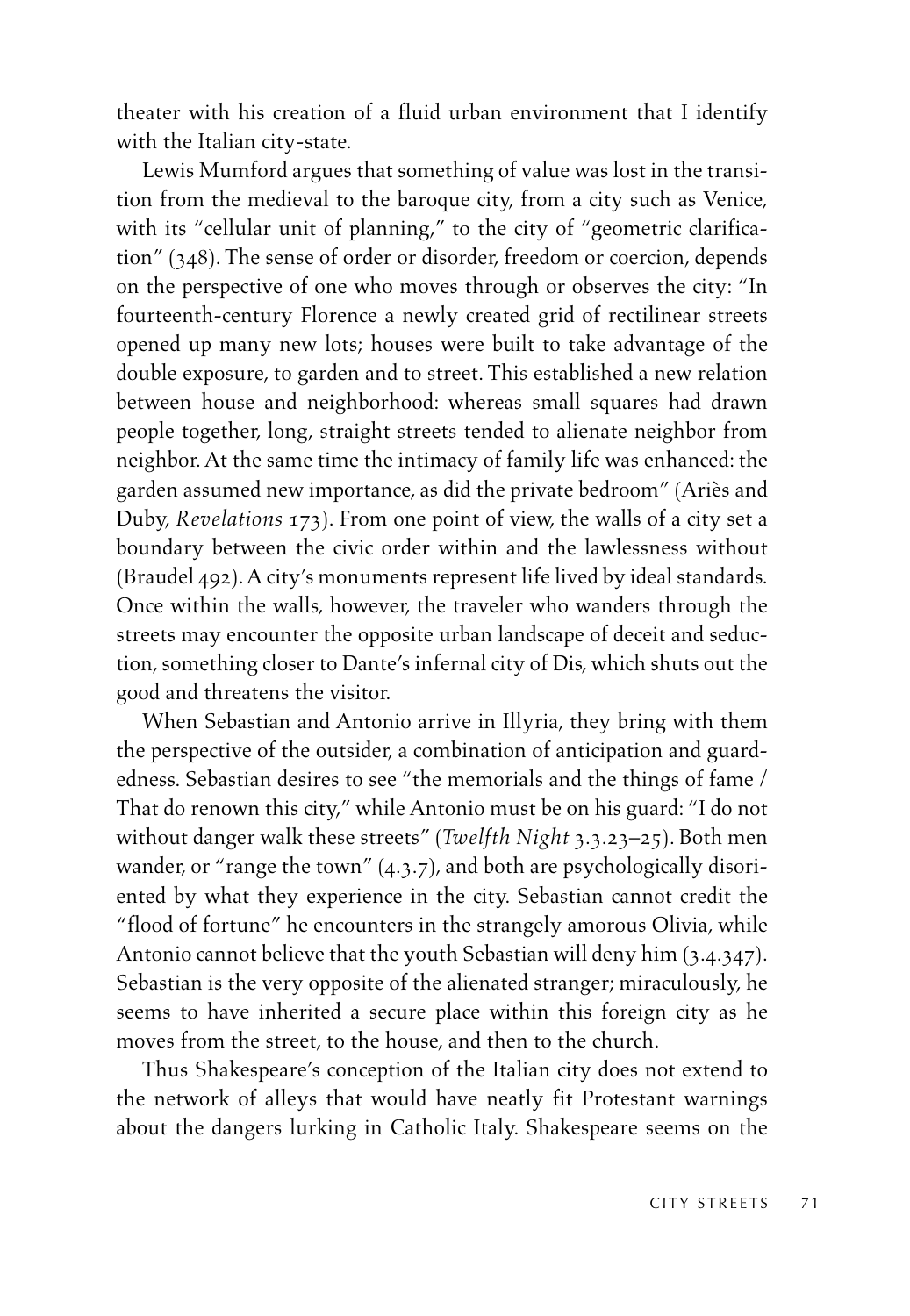whole closer to Coryat: "For surely many Italians are passing courteous and kinde towards strangers. . . Therefore I will ever magnifie and extoll the Italian for as courteous a man to a stranger as any man whatsoever in Christendome" (2:13; Redmond 125). The subplot of Ben Jonson's *Volpone* develops the analogy between the traveler in the streets of a foreign, potentially hostile city, and the spectator who makes the theatrical voyage to the foreign setting. The dangers of the street are the dangers of a city dominated by variations on the street's mountebanks. Jonson, the poet-dramatist, guides the audience through a maze that extends from the city's streets through its interiors, including the court of law. Because Shakespeare's Italian cities are generally less hostile, there is in his Italian plays a more positive sense of continuity between the street and the interior spaces of the private houses and public edifices that open up to the audience.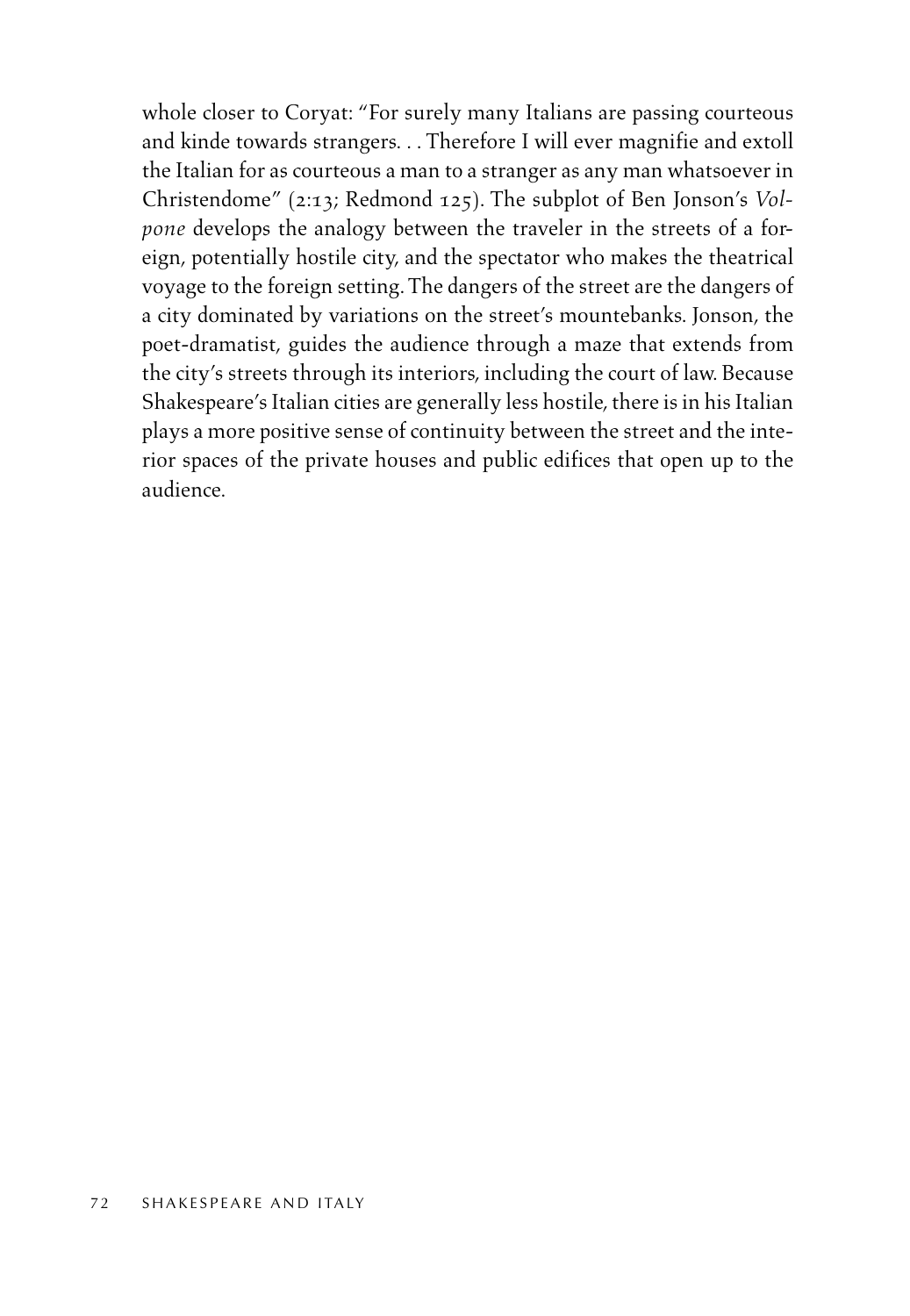

This man [Federico] among his other deedes praiseworthie, in the hard and sharpe situation of Urbin buylt a Palace, to the opinion of many men, the fairest that was to bee found in all Italie, and so furnished it with all necessarie implementes belonging thereto, that it appeared not a Palace, but a Citie in forme of a Palace.

—Castiglione, *The Book of the Courtier* 18

castiglione describes the ducal palace at Urbino as a city in the form of a palace, drawing upon a commonplace of the Renaissance that was applied to lesser dwellings as well. Leon Battista Alberti asks, "If (as the philosophers maintain) the city is like some large house, and the house is in turn like some small city, cannot the various parts of the house be considered miniature buildings?" (*Ten Books* 1:23). In the words of Andrea Palladio, "the city is as it were but a great house, and, on the contrary, a country house is a little city" (Cosgrove, *Palladian Landscape* 84). Whether palace, house, or country villa, the private abode was thought of as the microcosm of the city-state, "the theatre of family life, as the city is the theatre of public life" (84). To what extent is this true of Shakespeare's representation of the private dwellings within his Italian cities?

If the household is a little city, then the governor of that domestic state, the father, can be a benevolent prince or a tyrant. The fathers of comedy, such as Baptista and Leonato, are more benevolent; those of tragedy, like Brabantio and Capulet, are more the tyrants. Othello's speech to the Venetian council recollects the telling of his life's story in the interior of a Venetian palace, in a space close to the more private or with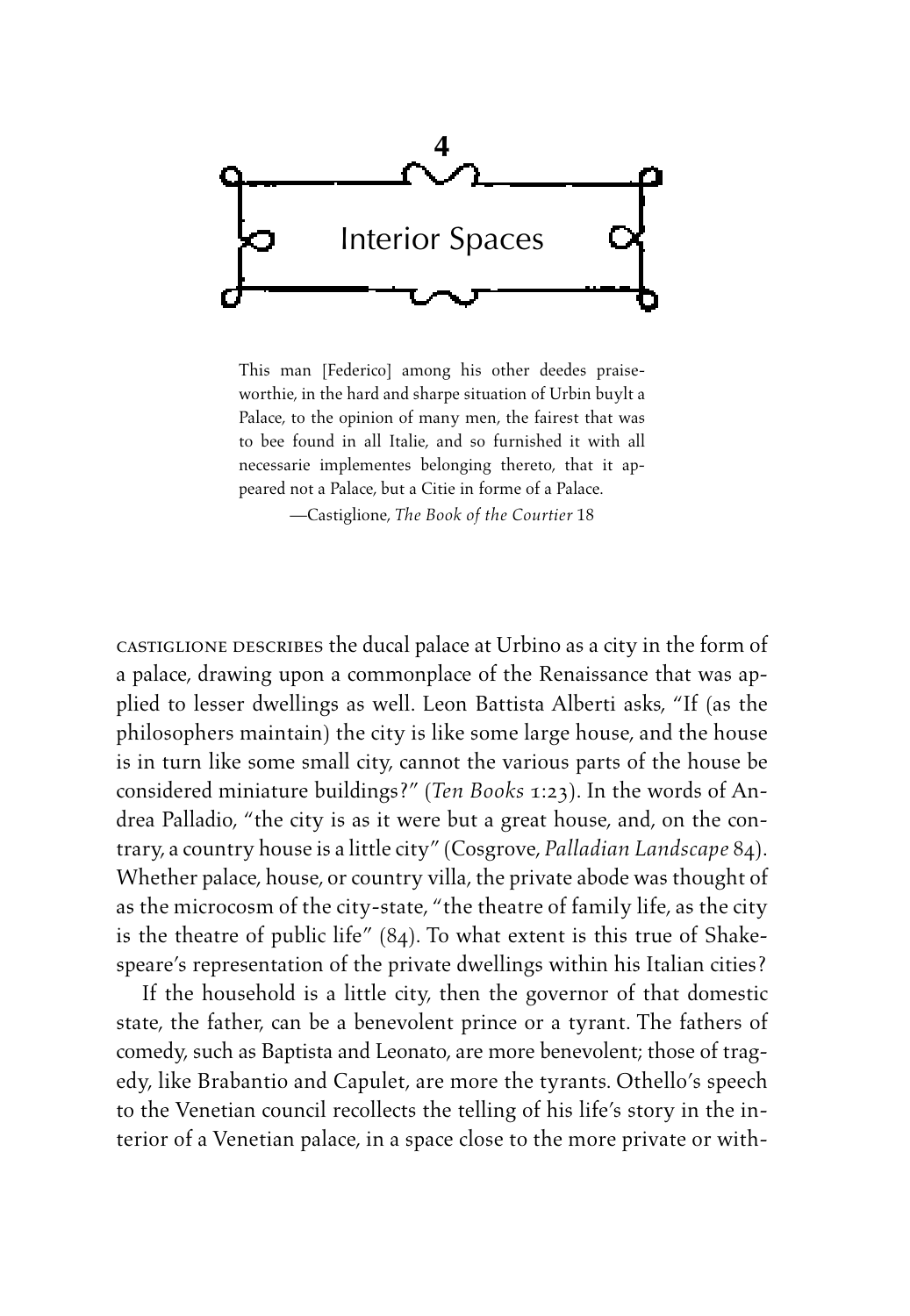drawn area of "house affairs" presided over by Desdemona (*Othello* 1.3.147; Orlin, *Private Matters* 217). Alberti makes a sharp distinction between the public responsibilities of the husband and the wife's role as surrogate supervisor of the household (*The Family* 207–8). There is no question as to who is in charge, for the husband not only attends to the outside world of public affairs but is also the keeper of household treasures (209). Brabantio, a leading citizen in a maritime republic famous for its openness to foreign traders, has "oft invited" Othello into his home. Though the father's authority seems to be modeled on a princely rather than a republican form of government, he has raised a daughter who is independent enough to hint at what is in her heart, to act when she must, and to speak her mind before the Venetian council. Within the public sphere of the household, Brabantio and Othello meet as senator and military commander. Only a man of Othello's "fadom," as Iago says (1.1.152), however much a stranger and a Moor, would have been welcomed into the home of a respected magnifico. In Shakespeare's play, the household as microcosm of Venice includes the exotic outsider. It is the very nature of his city and, by analogy, of his own household that causes Brabantio to anticipate his daughter's escape—"This accident is not unlike my dream" (1.1.142). The English audience might have known that Venice was a city open to exotic strangers, as well as to those notorious "mountebanks" whose medicines immediately come to the father's mind when he hears that his daughter has eloped (1.1.171, 1.3.61).

Venice was also famous for its carnival, a period within the year when masked citizens were allowed to take on the identity of strangers. As though experiencing carnival out of season, Brabantio finds that an assumed barrier within his world has been breached (Burke, *The Historical Anthropology* 187). Aristocratic masquing provides a way for outsiders to gain access to a household, as we see in *Romeo and Juliet,* or to cover an escape, as is the case with Jessica's elopement in *The Merchant of Venice.* As protectors of the household, both Shylock, an alien, and Tybalt, an aristocrat, seek to exclude the "varnish'd" or "antic" masks that represent a threat to the cultural sobriety or clannish integrity of the house (Muraro 337). Tybalt rightly fears an intrusion into the more private space within the noble palace, the social and psychological space where the women are to be protected from the Montagues. We know that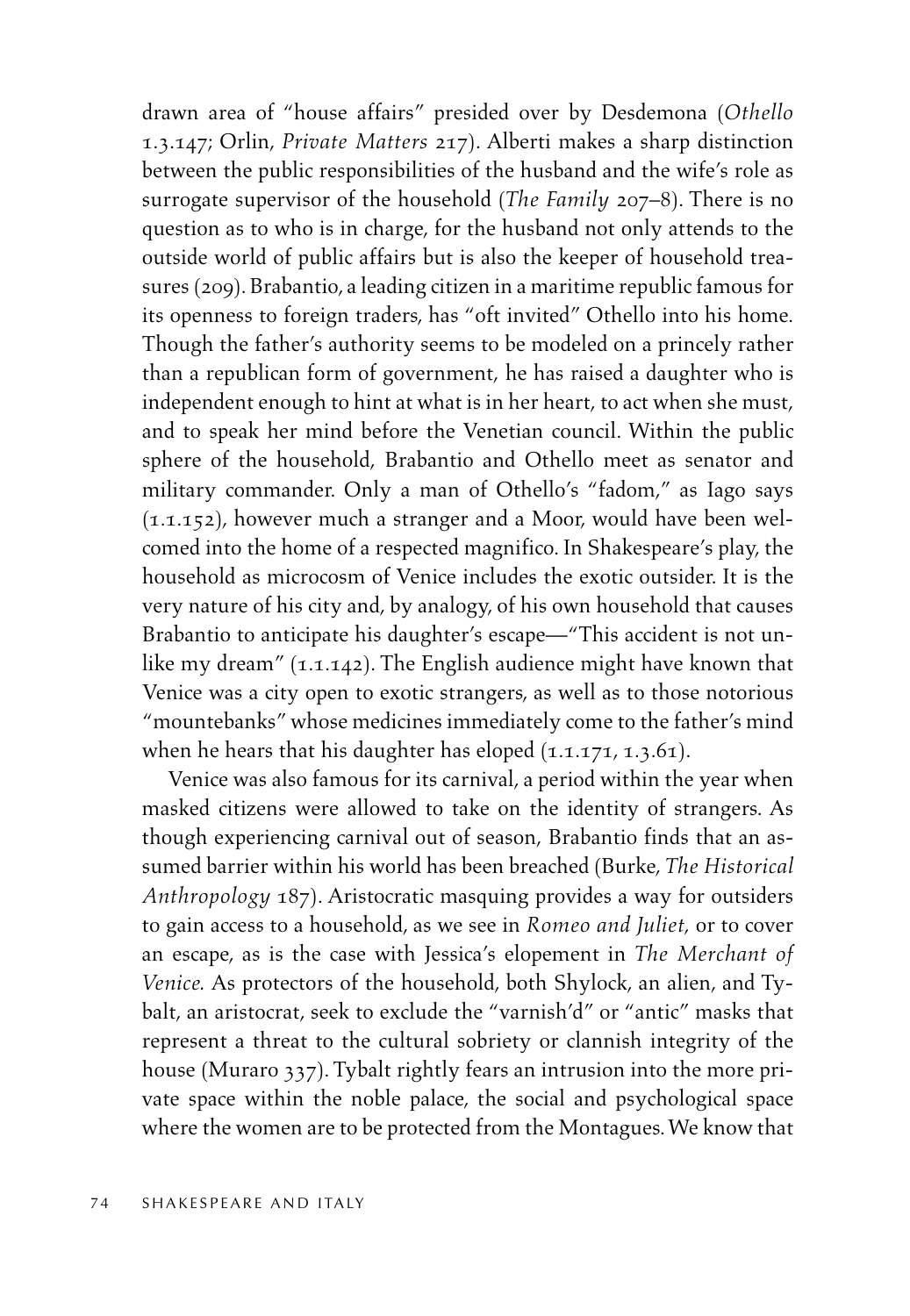it was a tradition of the *momarie,* or masque, for gentlemen to disguise themselves as foreigners who could not speak the native tongue and who, therefore, needed a presenter to frame their pantomime (Welsford 100): "And after the Council of Ten had come down . . . a very beautiful mummery took place in the courtyard of the Palace, with six principal performers, who danced, dressed very beautifully, with twelve persons dressed as Saracens bearing torches, and they danced various new dances" (Chambers and Pullan 380). Occasions of this kind transform the interior of a noble palace into a theater where nobles disguised as strangers make the alien familiar.

Unlike the aristocratic masquers who for one night of sport take on the appearance of a Turk or Moor, Othello enters the household regularly and more soberly. And unlike the antic who removes his mask when the festive interlude concludes, Othello continues with his tale until invited by Desdemona to woo her (Greenblatt 232–54). Of course, to the father it appears that Othello has concealed witchcraft behind the mask of easy familiarity. The only way Othello can move from the public space of the household, where he is allowed to recount his life's story, to the more exclusive area of the bedroom is to remove himself and Desdemona to an inn. In so doing, he appears to have stolen Brabantio's treasure and to have taken away the secrets that Desdemona, in the role of the wife, should have preserved.

Brabantio apparently expected Othello to play the role of the exotic guest who will entertain but keep his distance. For Desdemona, the Moor becomes a part of the interior life of the household, which he enlivens with his extravagant tales. For the father, Othello has always been an "accident," a respected guest who, it is assumed, will continue his extravagant pilgrimage beyond the city and certainly outside the magnifico's house. A masque ends with ceremonial dancing, the union of the masquers and the ladies of the court. No public ceremony transforms Othello from temporary visitor to an adopted son with a place within the Venetian household (Vitkus 154). From the point of view of some in Shakespeare's audience, Brabantio might be the commedia pantaloon, a fool who should have known better than to let any man, let alone a Moor, spend time with his daughter inside the house (Faherty 190). Or he might appear a more sympathetic figure, closer to the English audience in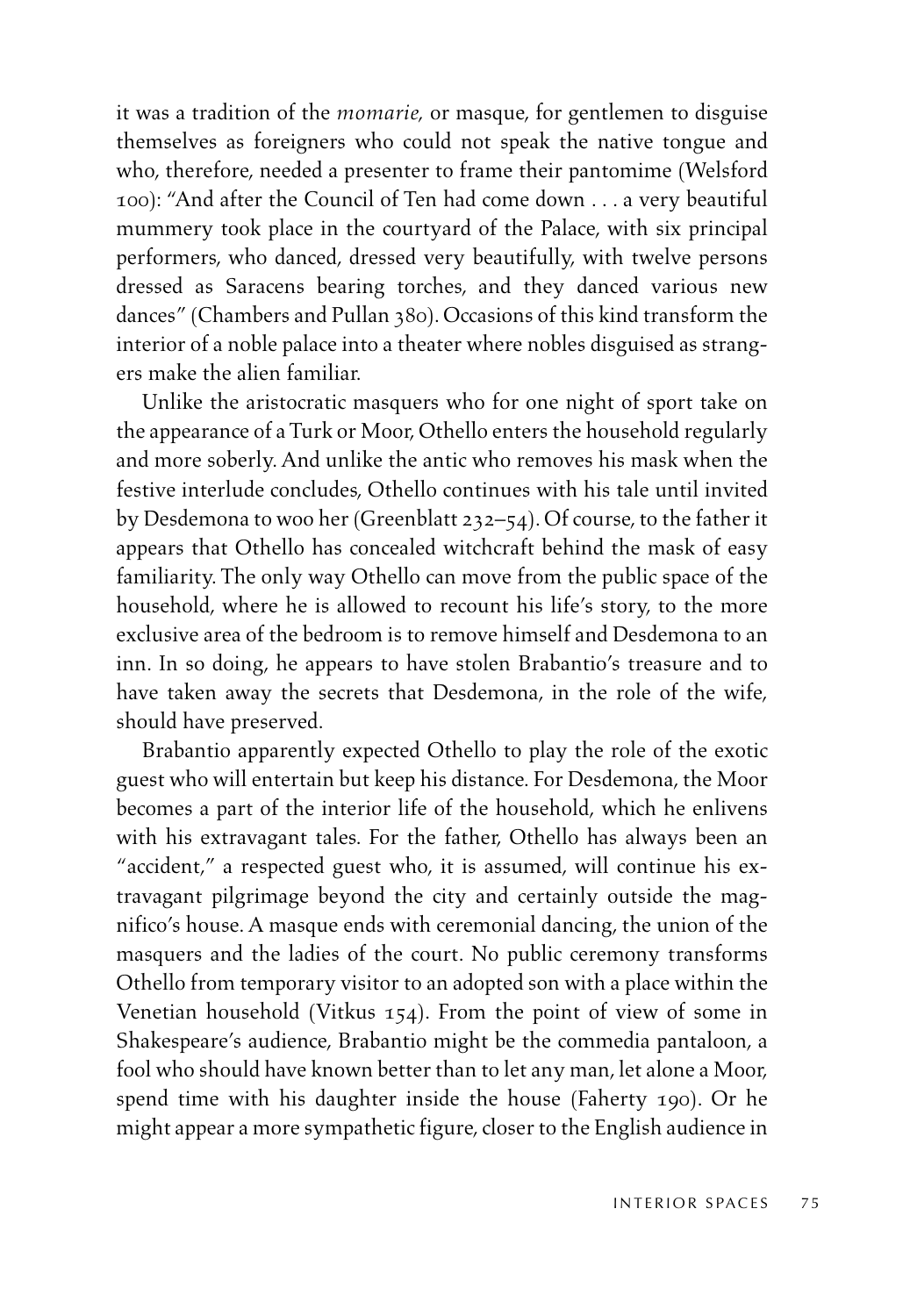his reaction to the complex inclusiveness of his own city. The play makes any spectator uneasy about a city that includes street rogues like Iago and Roderigo.

On the other hand, it is the relatively open, republican character of Venice that gives Brabantio direct access to the duke. Could a prominent Londoner have moved as quickly to a council chamber as Brabantio does? Outside his palazzo, Brabantio is the respected citizen, one among equals in a republic, though his daughter's "escape" will teach him to be a tyrant as a father  $(1.3.195-98)$ . Brabantio resents the outsider for stealing his daughter and the daughter for taking away the man who graced the interior, imparting to it the exotic variety Coryat observes in Piazza San Marco (1:314, 318). Once the privy areas of the house have been opened, the dream of some vulgar intrusion follows, and Brabantio awakens to the nightmare reality of Iago and Roderigo shouting obscenities outside his window. Othello's fear of Desdemona opening a private space, "a corner in the thing I love / For others' uses" (*Othello* 3.3.272–73), mirrors the father's nightmare. Prompted by Iago, Othello concludes that his race, his military training, and his age ("the vale of years") lock him out of a courtly chamber where his wife "sings, plays, and dances" (see chapter 5). Though Othello knows that his tales had for a time controlled the household, he has no power over this more removed chamber of his imagination, the product of Iago's insinuations and the poisonous myths of "delicate creatures" whose appetites make them whores behind closed doors.

Thus tormented, Othello plays the customer who visits Desdemona, while Emilia plays the bawd who will "shut the door," who "keeps the gate of hell," and must "turn the key" (4.2.28, 92, 96). Tragically, Othello separates the place of virtuous "house affairs" from the hidden chamber of Venetian artifice (Mahler 53). Of course, if the Venetian household had not been in some sense open in the first place, Othello would never have been drawn into this world of tricky, Veronese-like interiors, where he will kill his wife not in his chamber but in "thy bed, lust-stain'd" (5.1.36). And it is Othello who must finally unlock the door to Emilia after he draws the curtains of the bed where Desdemona lies dead (5.2.104).

We do not know what props Shakespeare's company might have used to create a sense of the interior of an Italian household, or palazzo. How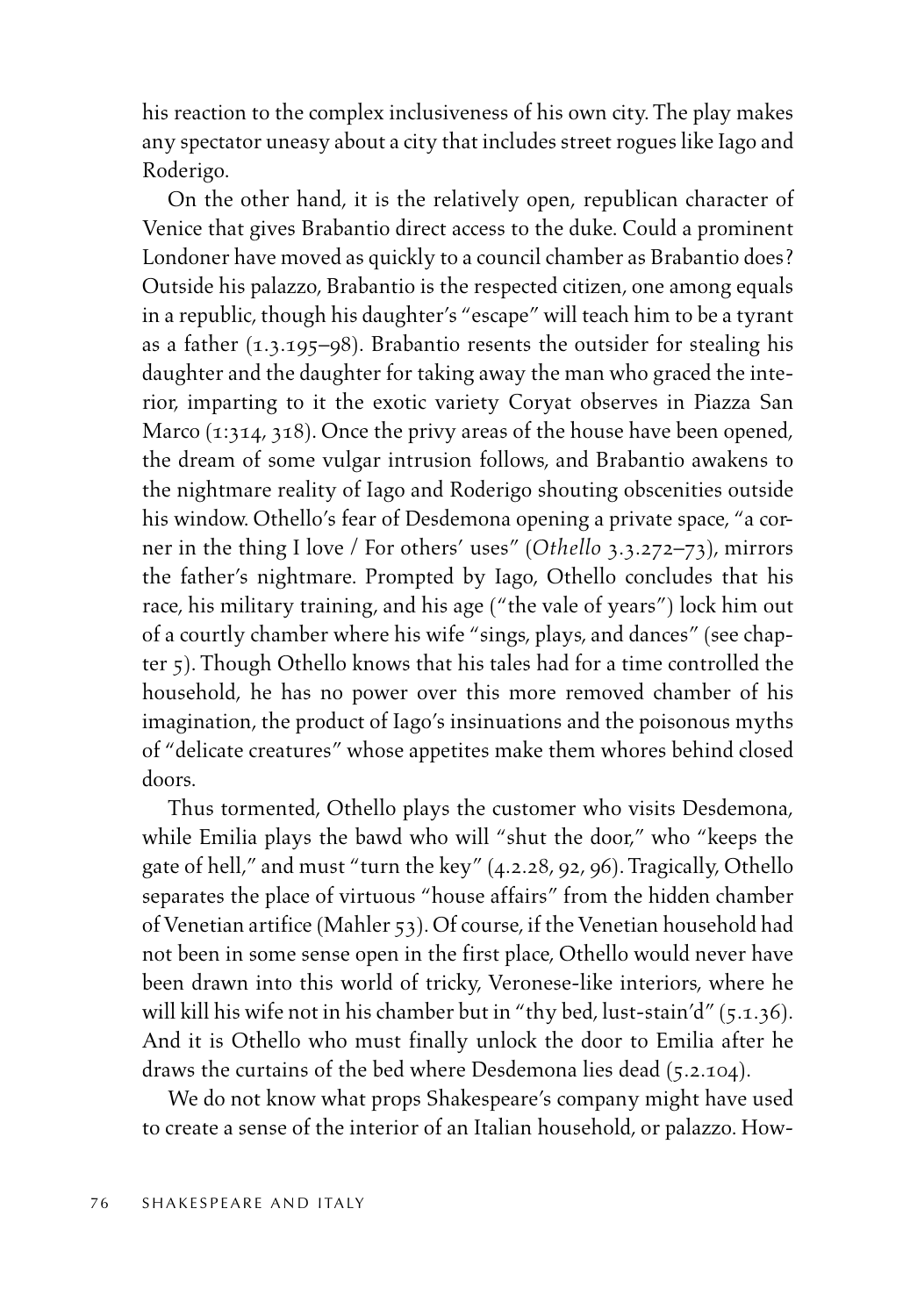ever, we do have an interesting speech from *The Taming of the Shrew* where the old merchant Gremio, involved in a bidding war for the hand of Bianca, details his possessions:

First, as you know, my house within the city Is richly furnished with plate and gold, Basins and ewers to lave her dainty hands; My hangings all of Tyrian tapestry; In ivory coffers I have stuff'd my crowns; In cypress chests my arras counterpoints, Costly apparel, tents, and canopies, Fine linen, Turkey cushions boss'd with pearl, Valens of Venice gold in needle-work; Pewter and brass, and all things that belongs To house or house-keeping. (2.1.346–56)

The speech mirrors the Albertian household that contains a variety of treasures. A stage decorated with some version of "Tyrian tapestry," "Turkey cushions boss'd with pearl," and the decorative gold associated with Venice might suggest that the house Desdemona keeps also mirrors the exotic world of Brabantio's guest. A painting such as Holbein's *The Ambassadors* tells us that rich interiors could be found at the English court or within the household of an English merchant. This perspective reduces the distance between Othello's "history" and the "house affairs" and brings the Venetian setting closer to interiors that would have been familiar to some of the English audience.

Othello's life experience prepares him for his service against the Turk, which will secure the riches that make "house-keeping" in cities like Venice a form of international economics. As a microcosm of the citystate, Shakespeare's Italian household functions within a system of social and economic exchange. While Brabantio may feel his household has been invaded, the politic Venetians must use Othello to secure the trade routes that allow riches to circulate within their empire. And on Cyprus Othello becomes the jealous householder belatedly shutting the bedroom door after Iago superimposes his own chamber, where Cassio dreams of his encounter with Desdemona, on the marriage chamber and tricks the eavesdropping Othello into almost seeing his betrayal: "Now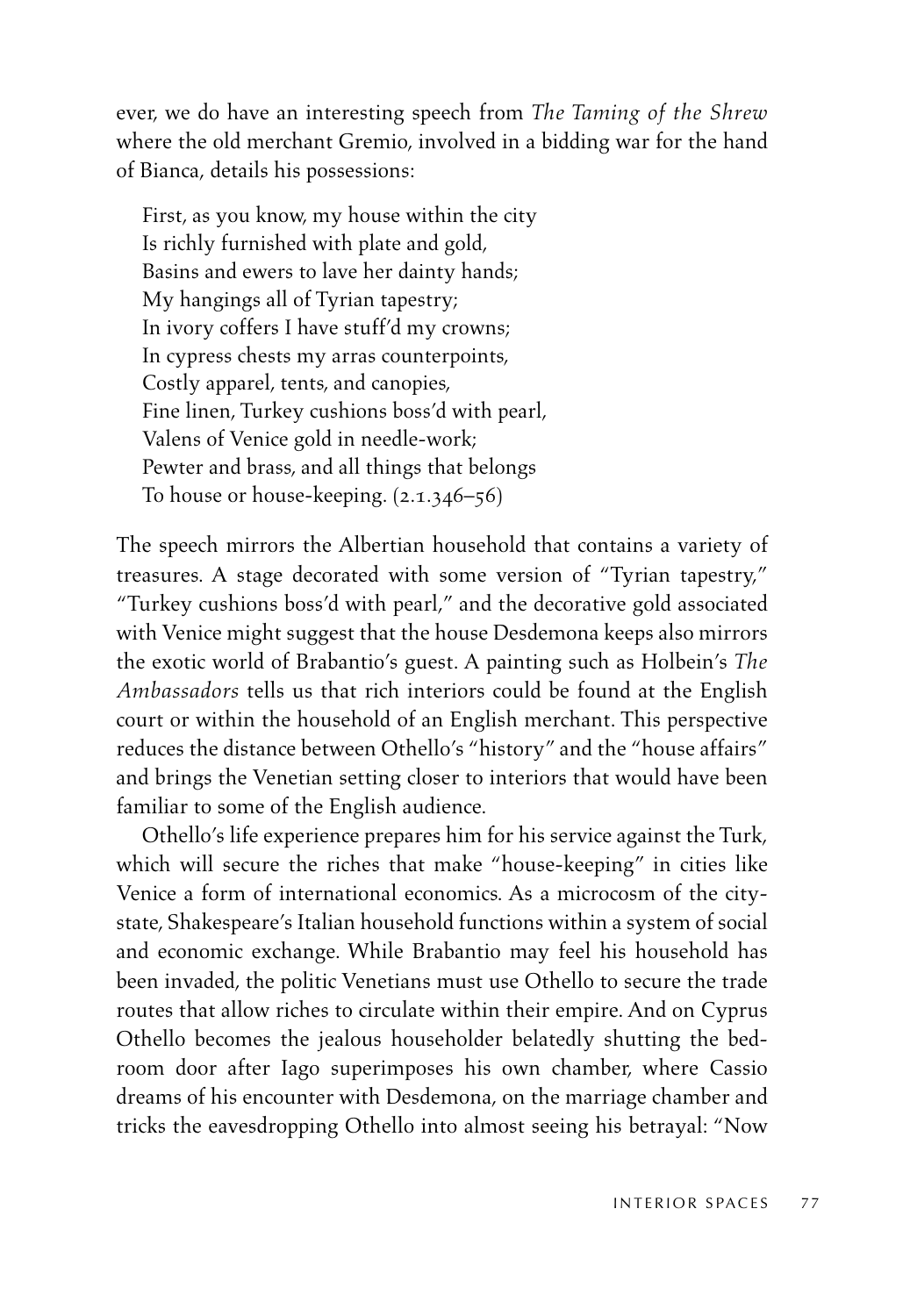he tells how she pluck'd him to my chamber" (4.1.141). Cassio becomes one of the Venetian "chamberers" skilled in the "soft parts of conversation" (3.3.264–65). The subtle arts of these courtiers negate Othello's occupation, which he identifies with those ear-piercing sounds of glorious war that are silenced by "her stolen hours of lust" (3.3.338, 350–56).

These distortions transform the chamber into a brothel—"I took you for that cunning whore of Venice" (4.2.89)—the wife into a camp follower. We know that public theaters and houses of prostitution shared a neighborhood in Bankside and that Venice was famous for its courtesans, women whose professional skills and dubious reputations blurred the roles of female courtier, professional performer, and prostitute (Coryat 1:386; Molmenti 330, 351; Jardine, "'Why Should He'" 30; and Olivieri 99). As Margaret Rosenthal maintains, it was at times the public role of the woman who attempted to represent herself as an honest poet that caused her to be attacked: "What most concerned governmental authorities was the blurring of social and class boundaries provoked by the courtesan's 'unruly' presence in Venetian public life" (17, 59).

Desdemona's rhetorical composure before the Venetian council impresses but also runs counter to the image of the *donzella immaculata* (immaculate maiden) who ought to be more strictly controlled. The selfassertive Desdemona of the council chamber moves from the household to a public stage with perhaps too much ease, at least for her father. Witchcraft transforms the quiet daughter into a bad dream and reappears in the courtesanlike arts Othello identifies with a chamber where a woman is "free of speech." When in the *Ragionamento . . . la ultima giornata,* Aretino's prostitute-courtesan Nanna asserts that the arts she teaches far surpass magical practices, she plays on the common identification between sexual power and necromancy (Olivieri 96–98; Aretino 251). Behavior that shocks a father or disturbs a husband can only be explained in terms of potions or of sexual arts that the men cannot lock up—"Sir, she can turn, and turn; and yet go on / And turn again" (4.1.253–54). Here the capacity for exchange becomes threatening.

The fact that it might have been difficult to distinguish the courtesan from the gentlewoman might have troubled the English audience and did trouble the Venetian Senate: "There are now excessive numbers of whores in this our city; they have put aside all modesty and shame, and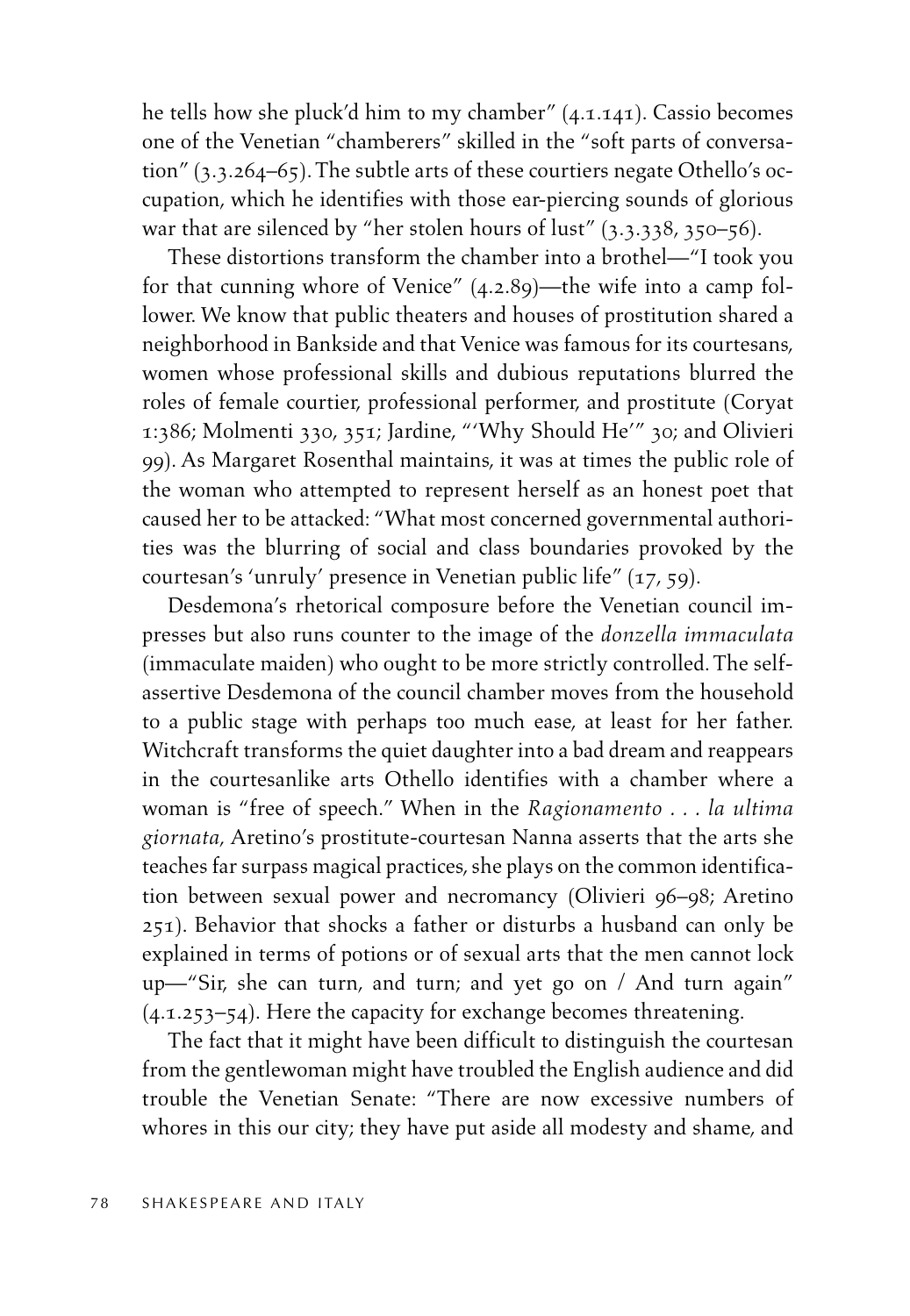go about openly in the streets and churches, and furthermore are so well dressed and adorned that on many occasions our noble and citizen women have been confused with them, the good with the bad, and not only by foreigners but also by those who live here, because there is no difference of dress" (Chambers and Pullan 127). Othello thinks of Desdemona as a woman who can act the public role of virtuous wife while playing a very different role in secret: "This is a subtile whore, / A closet lock and key of villainous secrets; / And yet she'll kneel and pray; I have seen her do't" (4.2.21–23).

This fascination with "common" women who combine courtliness with forbidden delights appears in Thomas Coryat's account of his visit to a Venetian courtesan: "And to the end shee may minister unto thee the stronger temptations to come to her lure, shee will shew thee her chamber of recreation, where thou shalt see all manner of pleasing objects, as many faire painted coffers wherewith it is garnished round about, a curious milke-white canopy of needle worke, a silke quilt embrodered with gold: and generally all her bedding sweetly perfumed" (1:405). Here the rich furnishings enhance the erotic "recreation" that will take place in the sweetly perfumed bed, or would do so if Coryat were not merely a witness.

In Othello's imagination a courtly chamber where his wife sings and dances gradually merges with this image of the courtesan's "chamber of recreation," which is what his chamber becomes in his absence, when his wife becomes a whore and his place is filled by Cassio. The ocular paradox that torments Othello is that his wife only changes when he cannot see her. By a kind of witchcraft his presence makes her seem virtuous, so that even when he plays the customer, she continues to appear fair. At the tragic moment when Desdemona prepares the wedding sheets for her deathbed, unwilling to believe there are women who "abuse their husbands / In such gross kind" (4.3.62–63), Shakespeare restores the image of the naïvely virtuous wife who guards the treasures of the bedroom, including her body, but cannot protect herself from her husband.

For the jealous husband or suspicious father, the household most resembles a citadel that must be protected. Shylock tries to secure his

 $\sim$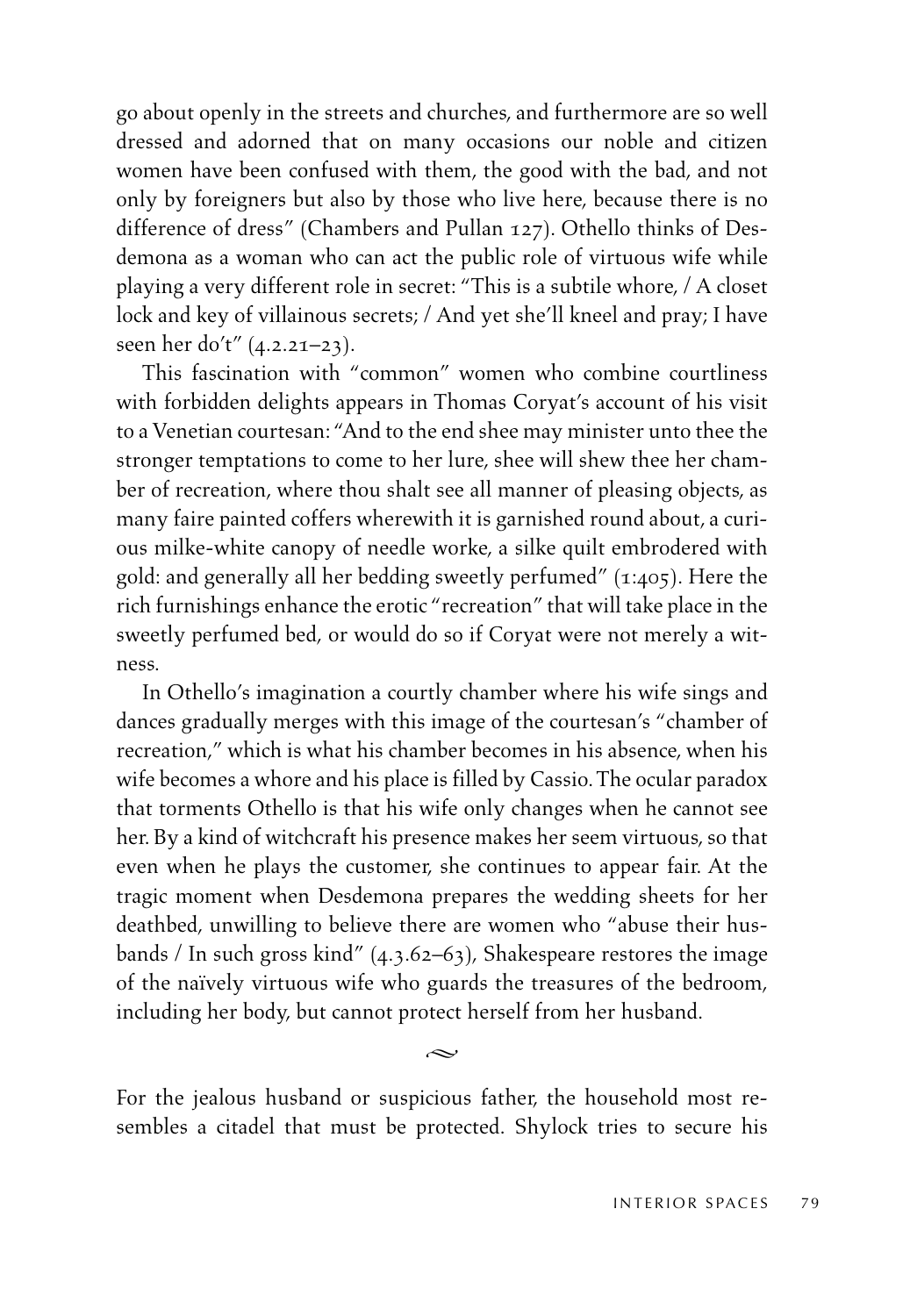daughter, his wealth, and his distinctive religious traditions against hostile neighbors. As Gail Paster remarks, Shylock constructs "a city within a city, a city apart" (196):

Lock up my doors, and when you hear the drum And the vile squealing of the wry-neck'd fife, Clamber not you up to the casements then, Nor thrust your head into the public street To gaze on Christian fools with varnish'd faces; But stop my house's ears, I mean my casements; Let not the sound of shallow fopp'ry enter My sober house. (*The Merchant of Venice* 2.5.29–36)

The lines echo Alberti's warning: "We should avoid having windows and doors open out, where thieves or (for that matter) neighbors may be of nuisance, watching and finding out what is being said or done inside. The Egyptians built all their private houses with no windows looking out" (*Ten Books* 5:119–20). Shakespeare does not represent the Italian house constructed around an inner courtyard; his citizens seem to live in the streets or in some version of a city residence centered on a semipublic banqueting hall open to the street.

The great hall of the Capulet clan, the equivalent of the piazza within the urban microcosm of the household, has the potential to be inclusive, as we see in Capulet's response to the young masquers: "Welcome, gentlemen! I have seen the day / That I have worn a visor and could tell / A whispering tale in a fair lady's ear" (*Romeo and Juliet* 1.5.21–23). It is thirty years since Capulet has worn a mask, danced, and played the lover, but the recollection suggests that he can identify with the masquers and with the spirit of play that they bring into the household. For the irascible Tybalt, however, the house will always be a citadel and the "intrusion" a challenge to the "stock and honor" of his kin (1.5.58). For a moment Capulet makes the great hall a place where the "ancient grudge" must be suspended, though his reaction to Tybalt also foreshadows the behavior of a patriarch whose authority within the household cannot be challenged, whether by the boy Tybalt or the girl Juliet.

The expansiveness of the public stage would have helped to create a sense of the hall as an extension of the city's piazza, offsetting the coun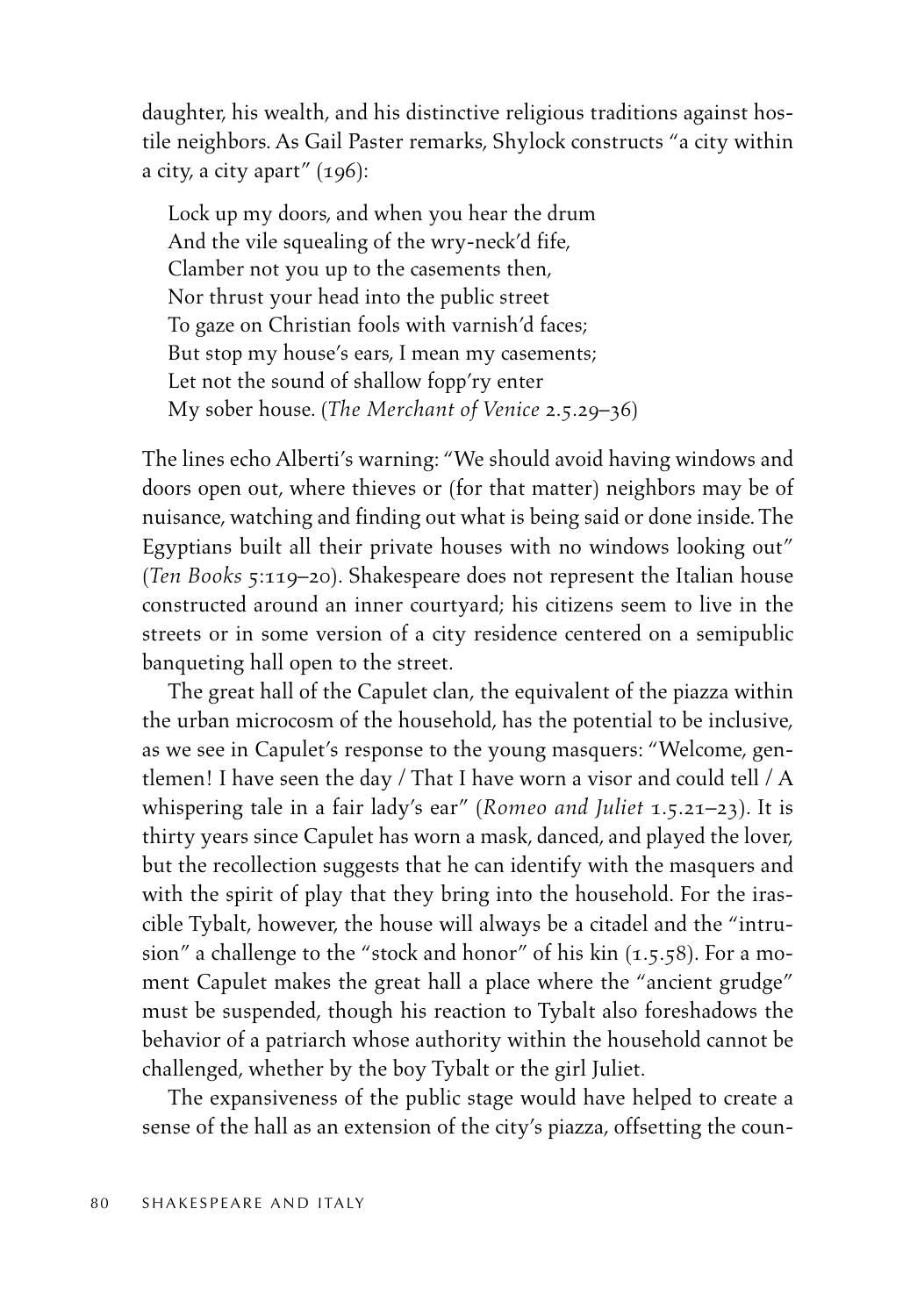terimage of the house as fortress closed within its walls and its prickly code of honor. When Romeo and Juliet meet, they create a private world set off by their dancelike movements, by the sonnet they speak, and by the gestures of touching hands and kissing (Welsford 135). Romeo becomes a pilgrim who has journeyed to the holy land of Juliet's lips, a privileged place outside the household and the city. But the masquelike interlude ends when the nurse identifies Juliet—"Is she a Capulet?" and when Benvolio signals that the time of play has passed—"Away, be gone, the sport is at the best" (1.5.117–19). We return to the household as fortress, where scaling walls can prove fatal, as Juliet reminds Romeo from her window: "And the place death, considering who thou art, / If any of my kinsmen find thee here" (2.2.64–65). Jutting into the skyline like the palace towers of San Gemignano, this household challenges the image of Italian city-states and Italian houses set in a nurturing, garden landscape. In place of an open economy, where ideas and goods circulate freely, we have the walled city whose dominant inner space eventually becomes the tomb.

In the theater of the Capulet household, Shakespeare makes the bedroom the setting for private exchanges, though none of the house affairs conducted there can be separated from the public arena. The intimacy of the bedroom prepares Juliet for her entrance on the public stage of marriage, and in that same private space she must confront her father when she dares to rebel. Whether physically present on stage or imagined, a bed should dominate the room where Juliet is prepared for adulthood, with the nurse's recollection of her husband's joke: "'Yea,' quoth he, 'dost thou fall upon thy face? / Thou wilt fall backward when thou hast more wit, / Wilt thou not, Jule?' and by my holidam, / The pretty wretch left crying and said, 'Ay'"  $(1.3.41-44)$ . The bedroom opens on both the garden of delight and the garden of the fall. If the nurse's lines on weaning Juliet, "sitting in the sun under the dove-house wall," evoke an image of Italian warmth and sensuality, the wormwood and the earthquake are there to remind the audience of the fact that the earthly paradise cannot escape the bitter laws of a fallen world.

The "pretty wretch" who proposes marriage to Romeo and calls upon "love-performing night" to curtain off the bed so that Romeo can "leap to these arms untalk'd of and unseen" (3.2.7) quickly outstrips the social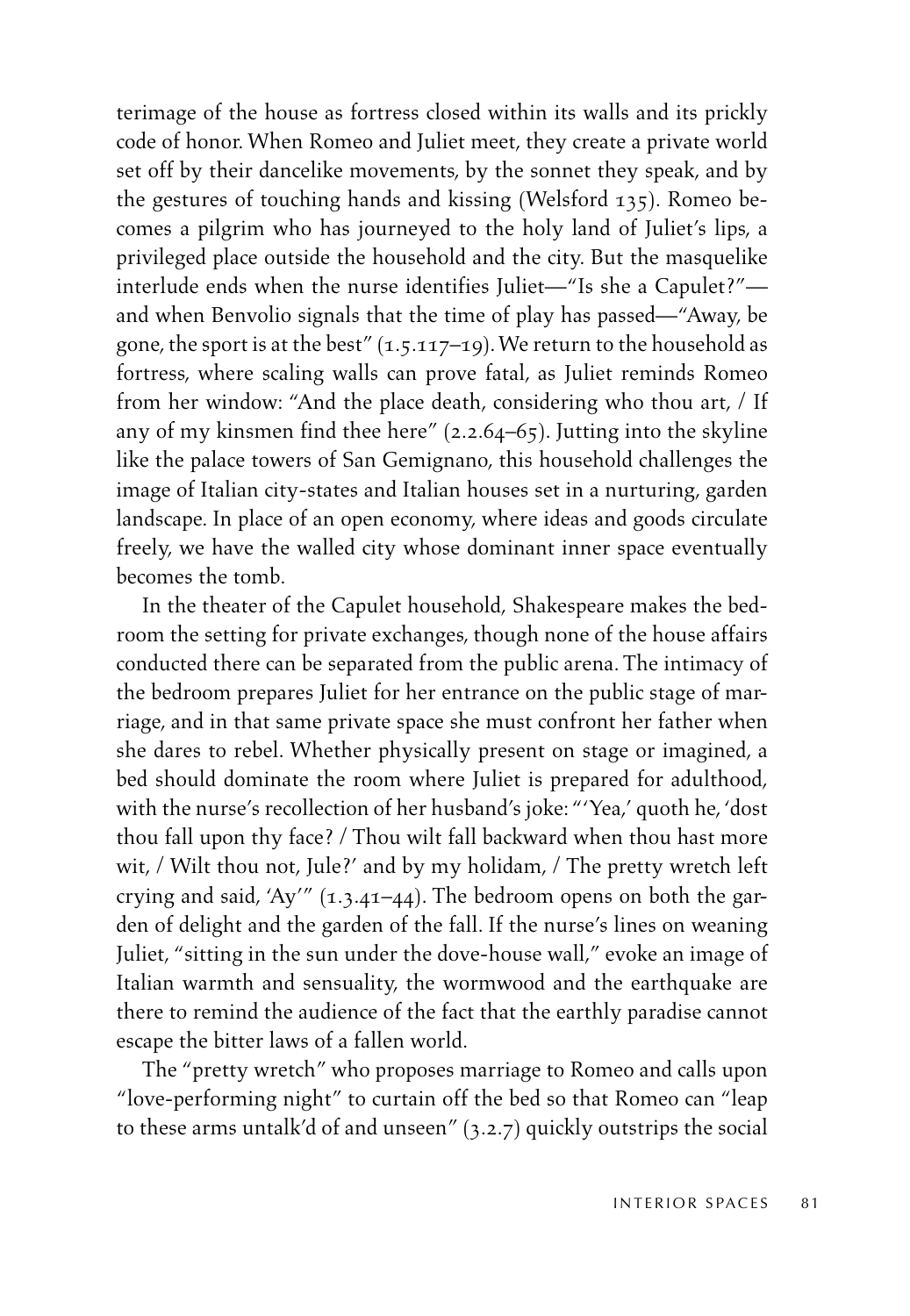education provided by Lady Capulet and the nurse. Juliet does not make the anticipated journey via the city's streets from her own bedroom to the church and thence to the bedroom of a husband. Romeo comes to her bedroom; she only moves from that room, which she tries to control, to the friar's cell and to the tomb. Within the house she travels a vast distance from the early scene with her mother and the nurse to the scene in that "same" room where she takes the potion (4.3). The interiors are decorated by language. If Shakespeare uses the nurse's recollections to infuse the bedroom with the sunlight of a garden and the playful, if naïve, optimism of a family secure within its traditions and social codes, during Juliet's last night the bedroom takes on the claustrophobic character of the tomb she is about to enter.

If in one conception of the Italian household the father protects the treasures and secrets of his house with the authority of a prince, in *Romeo and Juliet* Shakespeare shows how other forces within Italian society promise or threaten to transform the house from a citadel contained within the protective circle of its walls to a more open urban residence. The open architectural features of the Renaissance palazzo, such as the loggia and the garden, provide the setting for poetry, theater, and courtly dialogue. The initial dialogue between the lovers in the garden introduces forms of exchange that are boundless and dreamlike; its poetry opens perspectives that redefine one's place within the household and the city. And it is that poetry which can give the interior a very particular character in the imagination, as when the bedroom at dawn opens to a garden with its nightingale and pomegranate tree.

The staging of scenes 4 and 5 in act 3 underlines the close proximity of the space where Capulet and Paris discuss plans for a public ceremony and the space where the lovers consummate their secret marriage: "Sir Paris, I will make a desperate tender / Of my child's love. I think she will [be] rul'd / In all respects by me; nay more, I doubt it not. / Wife, go you to her ere you go to bed" (3.4.12–15). The authority of the patriarch extends from the great hall of his residence to his daughter's bedroom, where he sends his wife as emissary. From one point of view, Capulet breaks Alberti's distinction between a royal and a private household when he begins to behave like a tyrant. Carpaccio's *Saint Ursula* panel provides an interesting point of comparison. We see the king leaning on a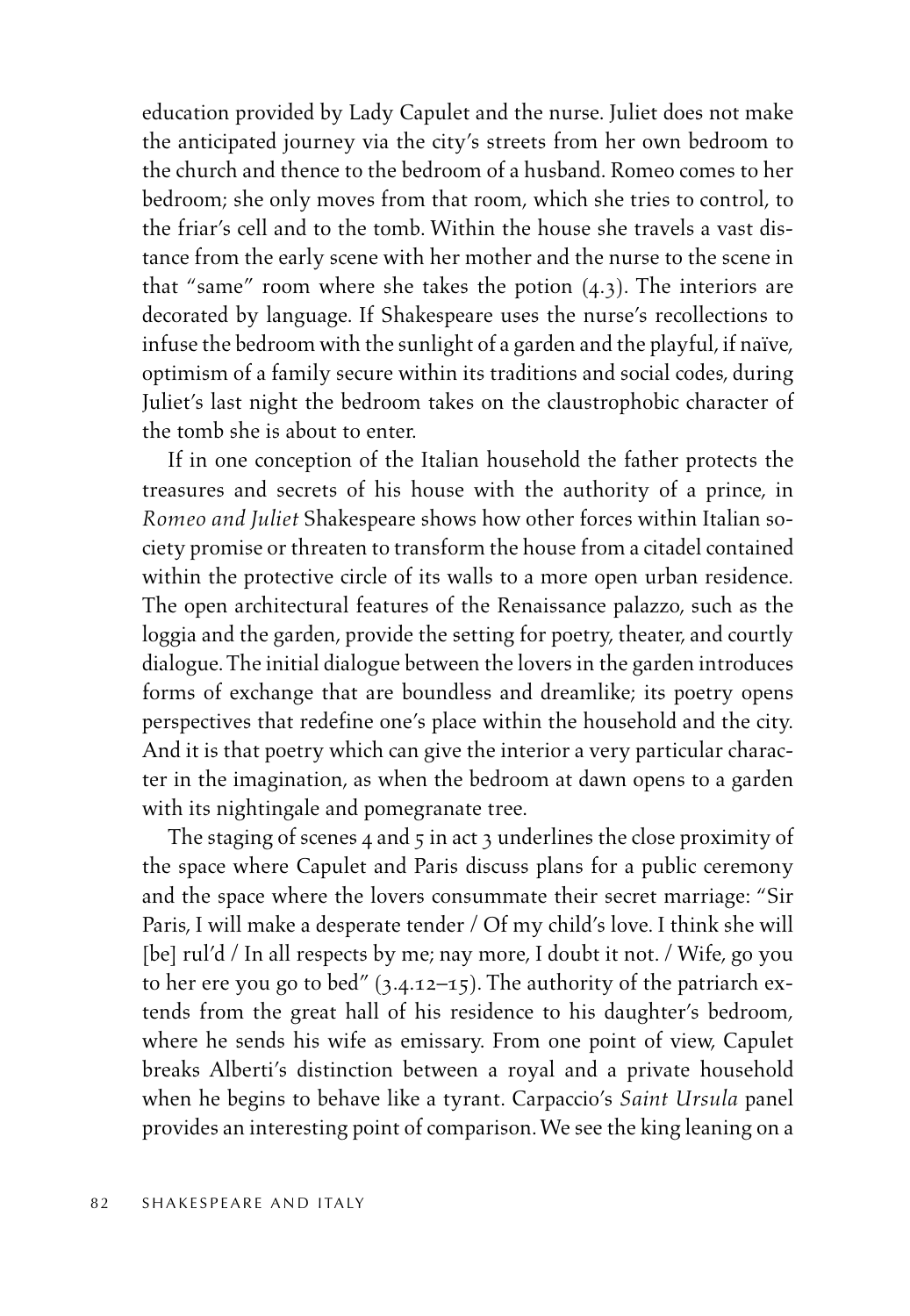bed, contemplating the demands his daughter enumerates, and in another panel the daughter in her bed when she is visited by a divine messenger (Zorzi 30–36, 114). It is quite another matter for Juliet, with only the shadowy support of the friar, to shift the center of power within the Capulet household. In the parting scene between the lovers, Juliet commands the *locus amoenus,* which extends from the interior of the house into the garden, but that transitional space becomes a graveyard foreshadowing the final meeting in the tomb: "O God, I have an ill-divining soul! / Methinks I see thee now, thou art so low, / As one dead in the bottom of a tomb" (3.5.54–56). With the entrance of Lady Capulet, followed by her agitated husband, Shakespeare imaginatively alters the setting from a bedroom that opens on a garden to an undefined place within the household where a "decree" stands between father and daughter like a wall. Though the garden outside the bedroom can be identified with the orchard outside the friar's cell, the secrets of nature cannot release Juliet from the bedroom.

Shakespeare gives us the tragic side of that equation between duty and service that had informed Katherina's speech to the wives in act 5, scene 2 of *The Taming of the Shrew.* When the daughter's duty does not match the father's care, she can be exiled from the house as surely as Romeo was exiled from the city: "And you be mine, I'll give you to my friend; / And you be not, hang, beg, starve, die in the streets, / For by my soul, I'll ne'er acknowledge thee, / Nor what is mine shall never do thee good" (*Romeo and Juliet* 3.5.191–94). Driven from the protection of the household, the daughter will find herself not in a garden but in the open fields: "Graze where you will, you shall not house with me." We move between the public space of the house, where the reconciliation between Juliet and Capulet requires preparation for the public ceremony of marriage, and the private space, where the bedroom becomes a tomb, first in Juliet's imagination (4.3) and then in the very public lamentations of her family (4.5). Juliet had identified the consummation of her love with a metaphorical place apart from the household, a place where she would determine the laws of exchange—"O, I have bought the mansion of a love, / But not possess'd it, and though I am sold, / Not yet enjoy'd" (3.2.26–28). But the ancient grudge blocks any consideration of the kind of escape that released Jessica from the father's "mansion."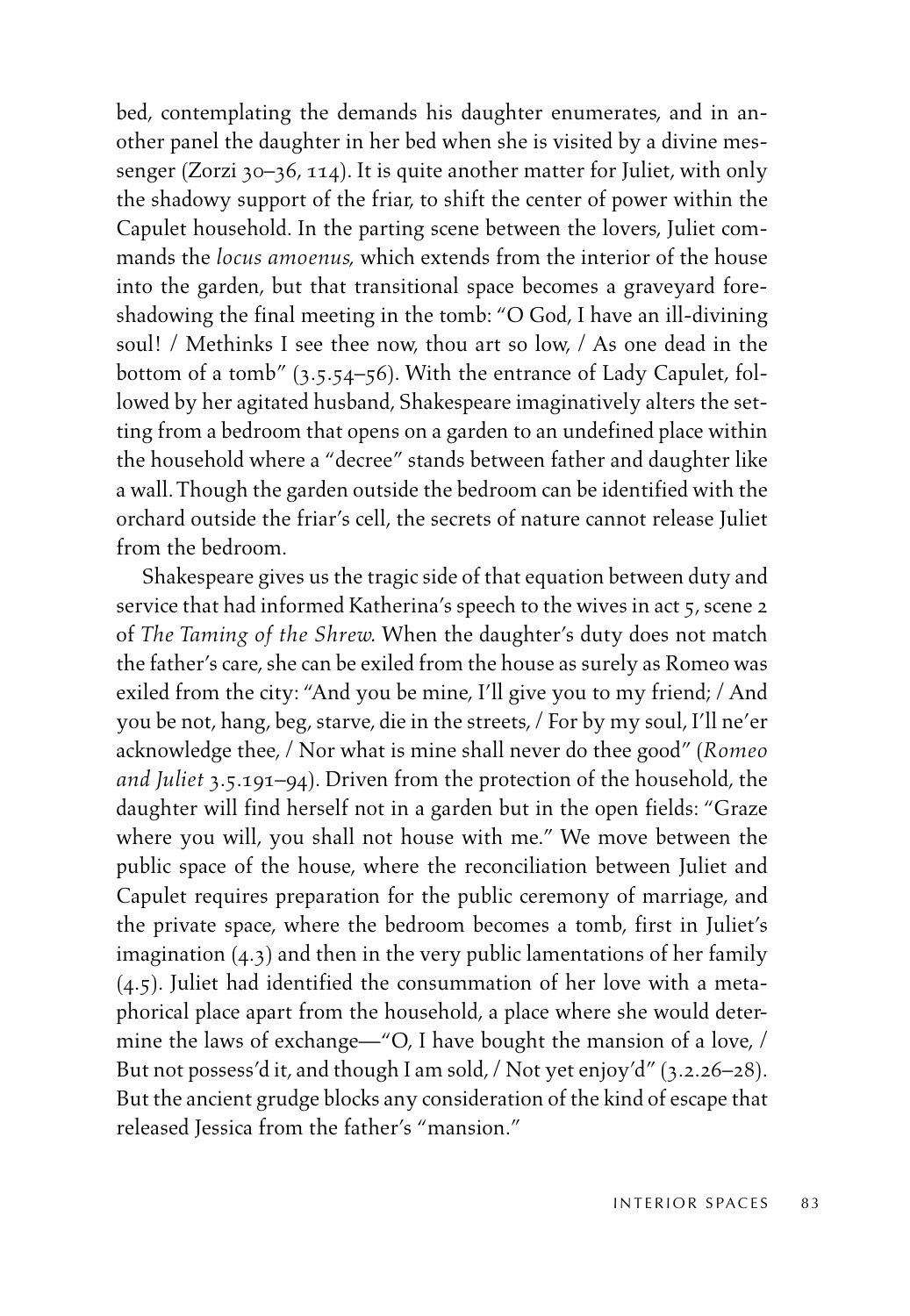The patriarch's supervision of what circulates within the household and from the house into the street is less strict in Shakespeare's comedies, though *The Taming of the Shrew* ends with Katherina the bride delivering a set speech on the hierarchy of values that places the wife under the control of her husband. The banquet held at the house of the foreign groom Lucentio, not the citizen-father Baptista (5.2.8), celebrates reconciliation within and between households: "At last, though long, our jarring notes agree, / And time it is, when raging war is [done], / To smile at scapes and perils overblown"  $(1-3)$ , though the "jarring notes" return in the jibes exchanged between the "quick-witted folks" who make up the extended wedding party. The wager proposed by Petruchio to test the obedience of the wives marks yet another transition from the private phase of wooing to the public institution of marriage. The hall within Lucentio's house becomes a theater where the wives, who have exited, will be called upon to perform in accordance with the rules of marriage, rather than romance. Unlike Jessica and Lorenzo, who flee the house and the city to make their way beyond the reach of civic or parental authority, or Romeo and Juliet, who follow the friar's more radical attempt to create a refuge from the "jarring notes" and "raging war" of Verona, Lucentio and Bianca create their own marriage but stay within the city and the house. They first go secretly to church and then gain the consent of the fathers. Though Petruchio appears to have triumphed, everyone assumes the "jarring notes" caused by Katherina's shrewishness will persist in the bedroom. But the wager marks a point where values will be fixed and further exchange stopped; the "scapes and perils" of wooing-as-warfare give way to the extended peace of marital bliss.

Katherina's speech on the institution of marriage not only clinches the wager but demonstrates that the shrew was itself a role she will now remove, like her cap, though it will always be debated whether she does so to reveal the true self that had been obscured within the father's household or to put on another role that will allow her to function within the household she enters as wife. The point has often been made that Petruchio resembles a director who assigns the role that his wife will act out within the public space of the banquet hall.

Shakespeare's audience would have been familiar with the civic role performed by prominent households within the parishes of London. The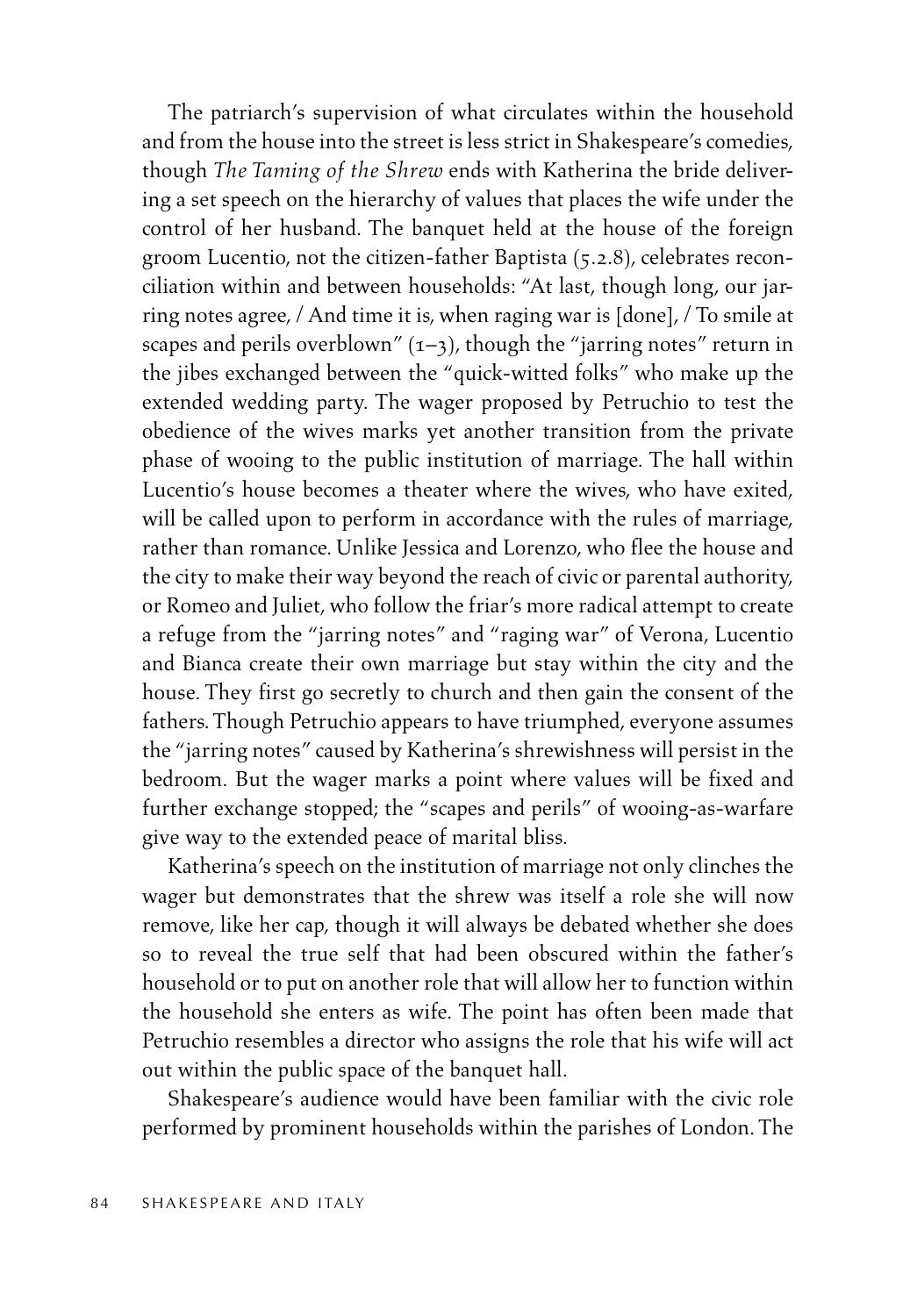hall within a house was a stage where important community values could be inculcated. The banquet scene frames Katherina's conventional representation of the husband as prince, the authorized guardian of order and the protector of the softer, more nurturing wife. As prince, the husband directs his energies outward, while the wife "li'st warm at home, secure and safe" (5.2.151). The metatheatrical character of the scene can be used to undercut the speech, as in the Franco Zeffirelli film where the persona of the actress Elizabeth Taylor winking through Katherina reminds the audience that the jarring notes of her relationship with Richard Burton are far from over and that peace, if there is any, will be on her terms. The wink says that this is a game women have to play in a society whose public rules are designed by men.

The setting of the speech reminds the audience that within the household and the city nature and custom meet in complex ways. If the wife who is not obedient to her husband's "honest will" is "but a foul contending rebel" (158–59), what is she if the will is not honest, if the prince is a tyrant? The Italian cities of Shakespeare's plays are not dominated by particularly strong princes. Are we to conclude that the plays are selfdefeating homilies, warnings against the kind of dramatic energy that comes to life in these imagined cities but which would not be present if we lived in a world of ideally just husbands and ideally obedient wives? When Katherina agrees to call the sun the moon, Petruchio concludes: "Well, forward, forward, thus the bowl should run, / And not unluckily against the bias" (4.5.24–25). The metaphor makes obedience as natural as the movement of a bowl following the laws of physics, but it would also remind the audience of a game in which human skill influences the forward motion.

The hierarchical social structure in Katherina's final speech is like the architectural order of the Italian *prospettiva.* It may have been intended to echo the induction, where pictures "painted as the deed was done" are used to arouse and beguile Christopher Sly when he is transported to the interior of the lord's house and awakened in the bedroom. The dining chamber in Lucentio's house becomes the setting for Kate's version of the marital *città ideale,* whose public and private buildings reflect the kind of political order that excludes contending rebels, along with dishonest commands. Those who join in the spirit of the banquet within a house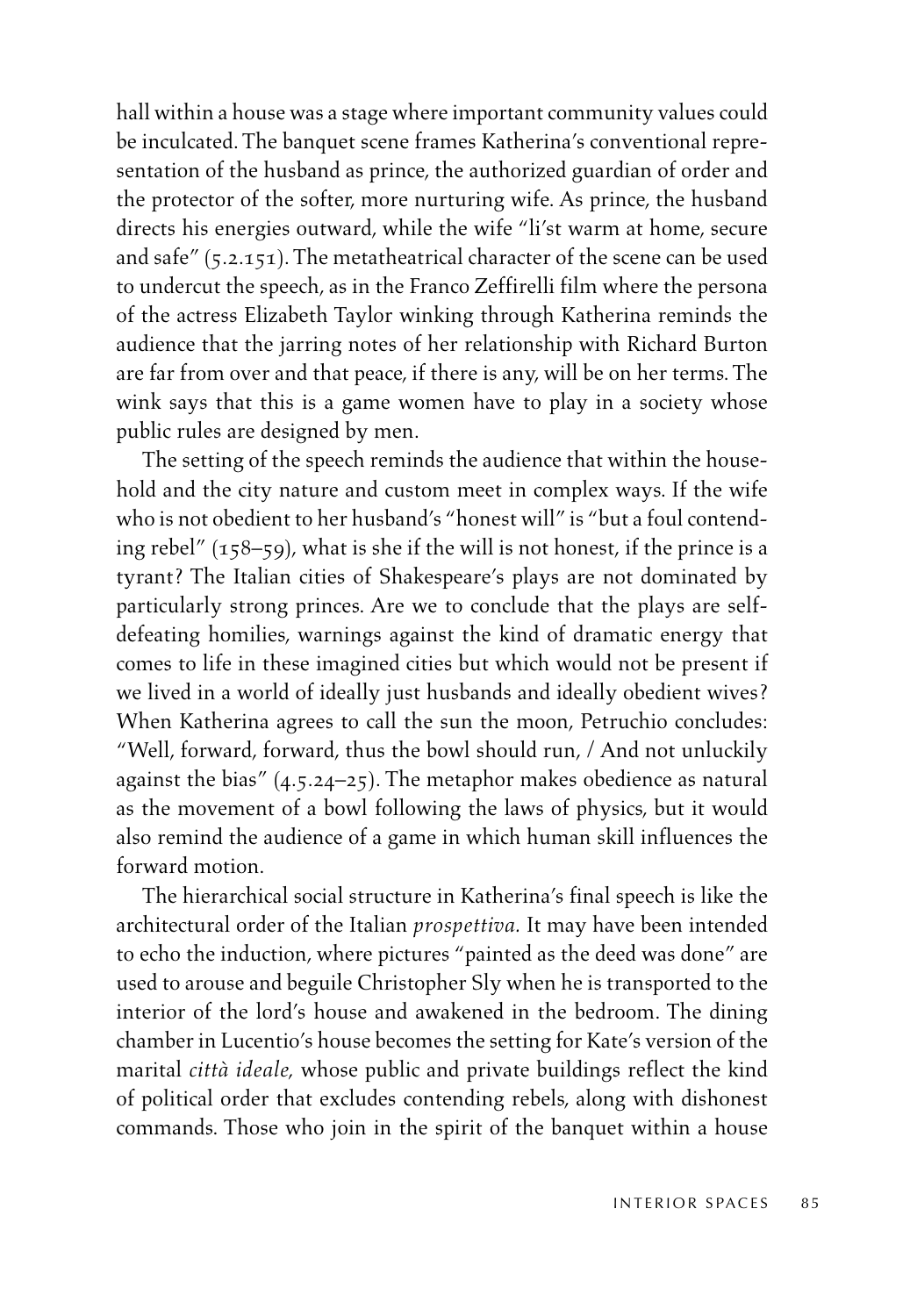where peace reigns do not forget the city's other face, where the shifting of names, roles, and professions brings the spirit of the play closer to the improvisational skill of the commedia dell'arte. And that instructive duality need not be eliminated by means of a clever directorial wink.

 $\sim$ 

There are a number of instances in Shakespeare's Italian settings where the audience perceives a young woman's bedroom as a prison rather than a warm and secure refuge from the tempests of the outside world. In her discussion of Shakespeare's use of language to evoke place, Judith Dundas observes that single words are the norm to indicate place; "hence any deviation in the form of an adjective, a metaphor, or any slight amplification by attributes will have the effect of sudden illumination no matter how trite the word combination may be" (339). The evocation of place in one scene may shape the audience's imaginative understanding of the relationship between place and character in a subsequent scene. For example, when the duke traps Valentine by pretending to need advice about how to win a woman who is kept under lock and key, he describes a chamber "aloft" that can only be reached with the assistance of a rope-ladder, the very device Valentine has concealed under his cloak and that he intends to use to reach Silvia (*The Two Gentlemen of Verona* 3.1.111–36). When Silvia appears at her window to plan her escape with Sir Elgamour, her lines evoke the analogous image of a bedroom as prison, seen from the point of view of the imprisoned lady. She must escape from her father's anger and the unholy match with Proteus—"But think upon my grief, a lady's grief, / And on the justice of my flying hence" (4.3.28–29). A similar evocation occurs when Capulet portrays his disobedient daughter as a whore who will be dragged from her room, or prison, to the church, which ironically becomes her scaffold—"Or I will drag thee on a hurdle thither" (*Romeo and Juliet* 3.5.155). When the house has become a prison or a hell, as it is for Jessica (*The Merchant of Venice* 2.3.2), the young ladies of comedy must escape. Silvia moves from the household via Friar Patrick's cell (5.1), while Juliet, abandoned by her mother and the nurse, must embark on a more inward journey when she takes the potion and contemplates awaking in the tomb.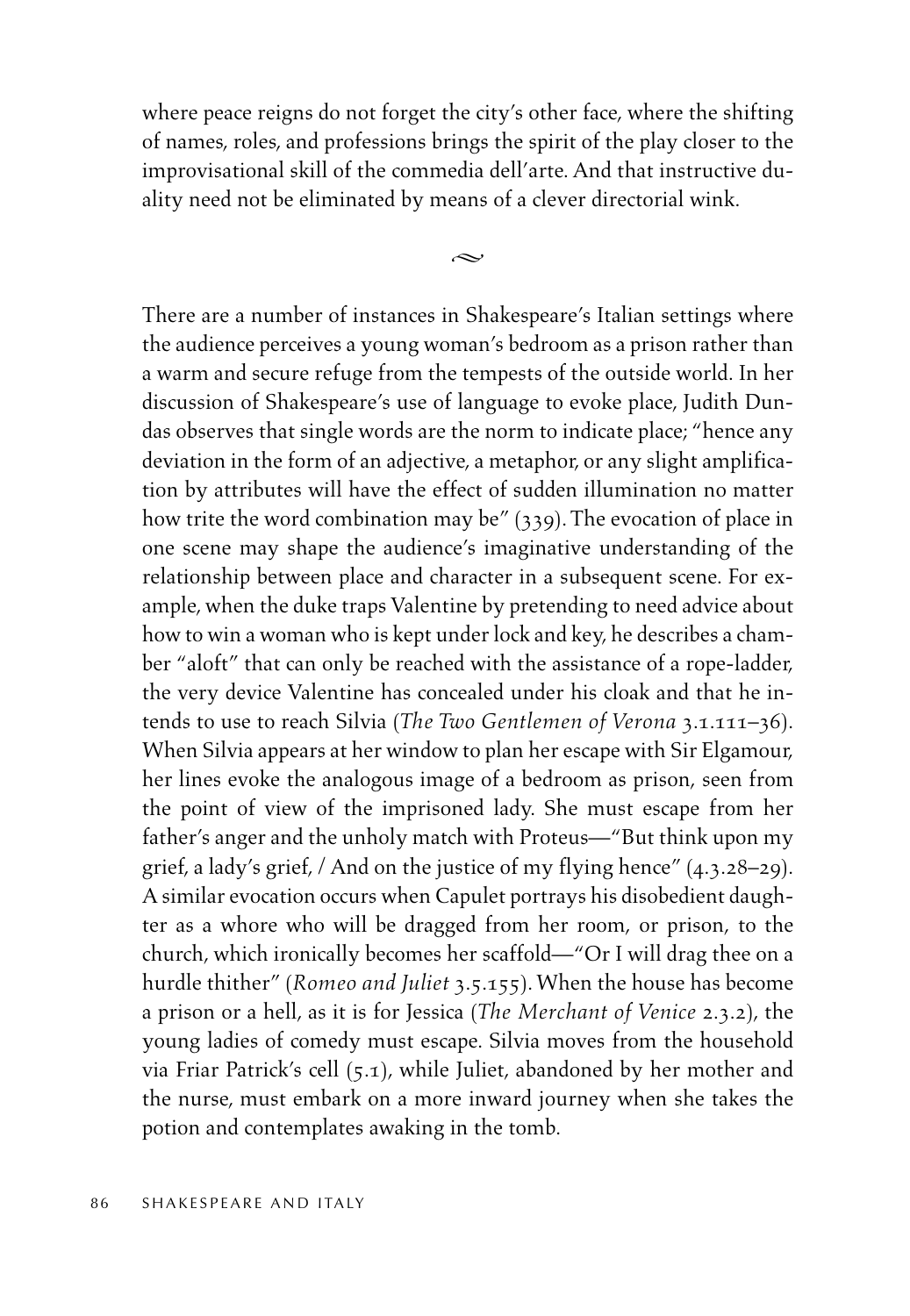A private room within the household can also serve as the setting for intimate exchanges. In *Twelfth Night* when Cesario/Viola tells the story of a sister who died for love, the chamber that had been populated by Orsino's servants becomes a place where the duke can set aside the roles he plays and reflect on someone else's life (2.4). Similarly Viola, as Cesario the saucy page, and Olivia, the mourning sister, perform on the public stage of the household and then remove their masks when Viola asks that the room be cleared for a more private colloquy: "What I am, and what I would, are as secret as maidenhead: to your ears, divinity; to any other's, profanation" (1.5.215–17). Viola intends to examine her rival more closely but is drawn into an increasingly intimate exchange that grows out of the secret of their shared maidenhood.

Thus the bedroom, which can be an extension of the Italian garden, an earthly paradise within the household, or a prison within the fortress governed by a patriarch, also functions as a nucleus within Shakespeare's Italian society for intimate exchanges of identity. Pictures and mirrors would seem appropriate props, as when Julia, disguised as Sebastian, answers Silvia's question about the effect of Proteus's betrayal on his former love:

She hath been fairer, madam, than she is: When she did think my master lov'd her well, She, in my judgment, was as fair as you; But since she did neglect her looking-glass, And threw her sun-expelling mask away, The air hath starv'd the roses in her cheeks, And pinch'd the lily-tincture of her face, That now she is become as black as I. (*The Two Gentlemen of Verona* 4.4.149–56)

Does Julia in her role as Sebastian appear darker because she has abandoned not only her looking glass but the protective mask, and perhaps cosmetics which make women fair? The recollection of Sebastian playing Ariadne "trimm'd in Madam Julia's gown" and the picture of Silvia that Julia studies contribute to our sense of multiple perspectives in this chamber where young women reflect on the nature of beauty and love. In addition to providing a space where the more public roles can be set aside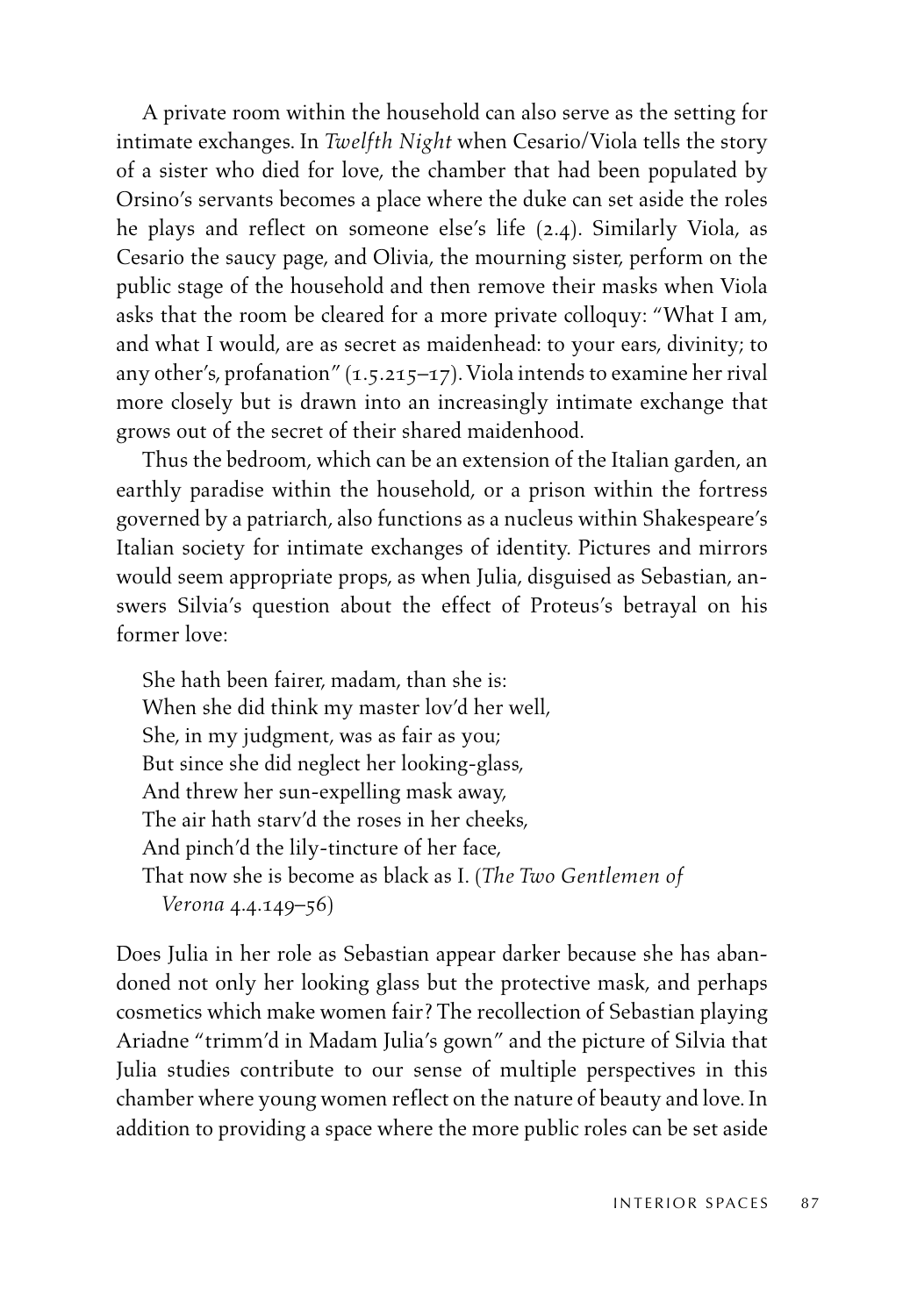or examined, the inner chamber serves as preparation for the journey outward and for the inner transformation that characters undergo in Shakespeare's comedies. Julia looks for counsel and assistance from Lucetta as she prepares for her pilgrimage disguised as a vain, fantastic youth (2.7.47), and when Nerissa and Portia step aside to prepare their disguise as young men, their private chamber becomes a dressing room where they can reflect on the comic intricacies of disguise and social roleplaying (3.4.57–84).

Shakespeare frequently counterpoints scenes of inner transformation and outward disguise, using a private interior to frame both. He contrasts the private space shared by the two young women in *The Merchant of Venice* with the casket scenes, which have the ceremonial character of international diplomacy. With the arrival of Bassanio at the gate of the villa, the public act of choosing, which has been scripted by the father, confronts the daughter's private affection: "One half of me is yours, the other half yours—/ Mine own, I would say; but if mine, then yours, / And so all yours. O, these naughty times / Puts bars between the owners and their rights!" (3.2.16–19). Though Portia controls the household, she is also the princess Hesione trapped within her father's will (56). After Bassanio acts out the public role of the redeemer, Portia begins a conversion of what is hers to her "lord, her governor, her king" (165). The line echoes Katherina's characterization of a husband as "thy lord, thy king, thy governor" (*The Taming of the Shrew* 5.2.138). Portia gives "this fair mansion," her servants, and her golden self to Bassanio with a ring and a condition—"Which when you part from, lose, or give away, / Let it presage the ruin of your love / And be my vantage to exclaim on you" (172–74). But Antonio's letter interrupts the ceremony before Portia can complete the role of the "unlesson'd girl" who must abdicate her position as "queen" of herself and her mansion. Neither in her control of the household nor in her performance as Balthazar, the doctor of Rome, does Portia appear at all unlessoned. In act 5 Portia completes the transfer by restoring the ring via Antonio, but we cannot circle back to the point where Portia speaks in the role of the woman who surrenders all authority within the household to her new husband. Portia's private musings on the nature of masculinity and her public performance in Venice add to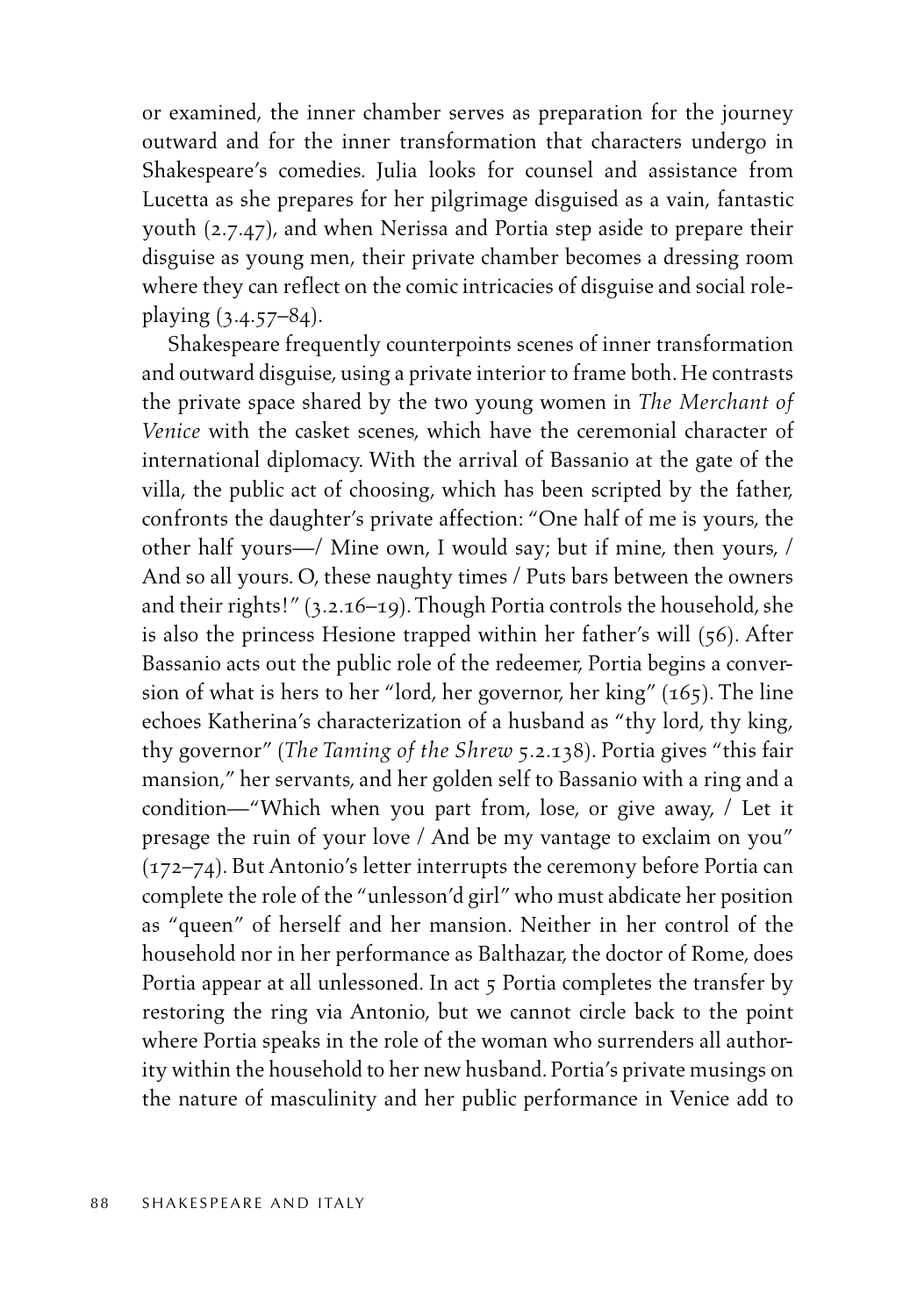our sense of a character of great complexity, while her lord and governor remains much the same.

There are many sources of anxiety within Shakespeare's Italian households. Launce recounts how Crab betrayed his master among "three or four gentleman-like dogs, under the Duke's table," where he did not remain a short "pissing while, but all the chamber smelt him" (*The Two Gentlemen of Verona* 4.4.17–20), and does so just before the intimate exchange between Julia and Silvia with its learned allusion to "Ariadne passioning / For Theseus' perjury" (167–68). Launce, who conjures up what must have been a familiar mixture of courtly table manners and currish behavior at various levels within a household, takes a whipping for the incorrigible Crab: "Nay, I remember the trick you serv'd me, when I took my leave of Madam Silvia. Did not I bid thee still mark me, and do as I do? When didst thou see me heave up my leg and make water against a gentlewoman's farthingale? Didst thou ever see me do such a trick?" (34–39). Having a strange dog ruin her farthingale is not the worst indignity a young woman must endure within the sometimes crude world of the court. The dog that was supposed to be given as a gift was, we learn, a lapdog, more suitable for the erotic intentions of Proteus: "Ay, sir, the other squirrel was stol'n from me by the hangman's boys in the market-place" (55–56). This evocation of a decidedly uncourtly banquet exemplifies Shakespeare's poetic representation of place, which can encompass gross indignities as well as more subtle, but no less painful, forms of betrayal and dishonesty.

In *Twelfth Night* the madness of love and the misbehavior of her household provide a dual challenge for Olivia in her role as *padrona di casa.* The unauthorized absence of Feste, the drunkenness of Sir Toby, the very presence of Sir Andrew, the infatuation Olivia experiences after her first interview with Viola, and the gulling of Malvolio spread disorder from room to room within the interior of the Illyrian palazzo. Conflict between the festive spirit of carnival and Malvolio's notion of decorum has formed the basis of a number of studies of this play. Geoffrey Bullough provides an interesting passage from Sir Nicholas L'Estrange's *Merry Passages and Jests* which reflects a similar contest between dignity and disquiet taking place within Elizabeth's court: "The Knolls, in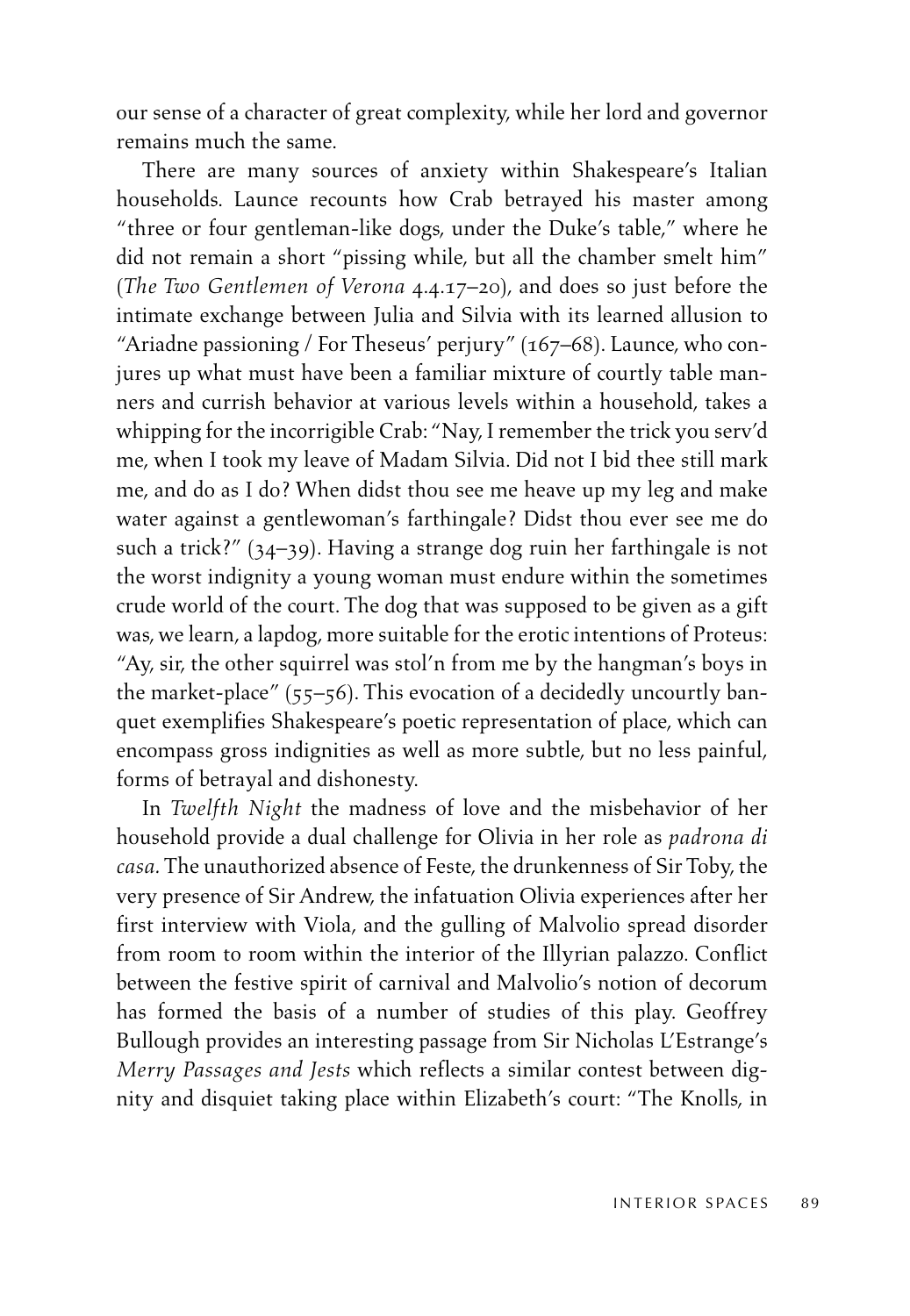Queen Elizabeths time, had his lodging at Court, where some of the Ladyes & Mayds of Honour us'd to friske & hey about in the next roome, to his extreame disquiete a nights. . . . at last he getts one to bolt theire owne backe doore . . . stripps off his shirt, and so with a payre of spectacles on his nose, & Aretine in his hand, comes marching in at a posterne doore of his owne chamber" (Bullough 2:372). Using Pietro Aretino, the satirist of courtesans and courtly excess, the irate Knolls "fac'd them" for the better part of an hour while he literally controlled the interior. Malvolio, however, departs from the standard of polite decorum that even the tolerant Olivia requires and must look for his revenge, if he is to find it, outside the house.

The private room can also contain quieter, if no less spirited, forms of indulgence. The secret and the sexual find a place within the interiors Shakespeare evokes in his Italian plays. When Malvolio pictures himself coming from a daybed where he left Olivia sleeping, Sir Toby erupts with "Fire and brimstone!" (2.5.50). Olivia's "Let the garden door be shut" leads in its own way to a version of hell, when she is clearly ready to give herself to Cesario—"A fiend like thee might bear my soul to hell" (3.4.217). However, Olivia's desire does not cause her completely to abandon her sense of decorum, as Sebastian reasons when he says that if she were mad, "she could not sway her house, command her followers, / Take and give back affairs, and their dispatch, / With such a smooth, discreet, and stable bearing / As I perceive she does" (4.3.17–20).

Shakespeare's representation of the Italian household does not contain a scene that was common in Italian erudite comedy—an accomplished or intended sexual encounter within a bedroom. In *Gl'ingannati,* an analogue, if not an indirect source, for *Twelfth Night* (Salingar, *Traditions* 238), Isabella enjoys the masculinity of the twin Fabrizio before marriage (4.5). It is generally assumed that *The Taming of the Shrew* draws on George Gascoigne's *Supposes,* a translation of Ludovico Ariosto's *I suppositi,* a play that opens with Polinesta revealing that she has secretly been sleeping with Erostrato, a young man who has taken up residence within the household disguised as the servant Dulippo. And there are many other instances that one might cite, including the invasion of Lucrezia's bedroom by Callimaco in Machiavelli's *La mandragola* (4.9–10), the doubling of the assignation in Giovan Maria Cecchi's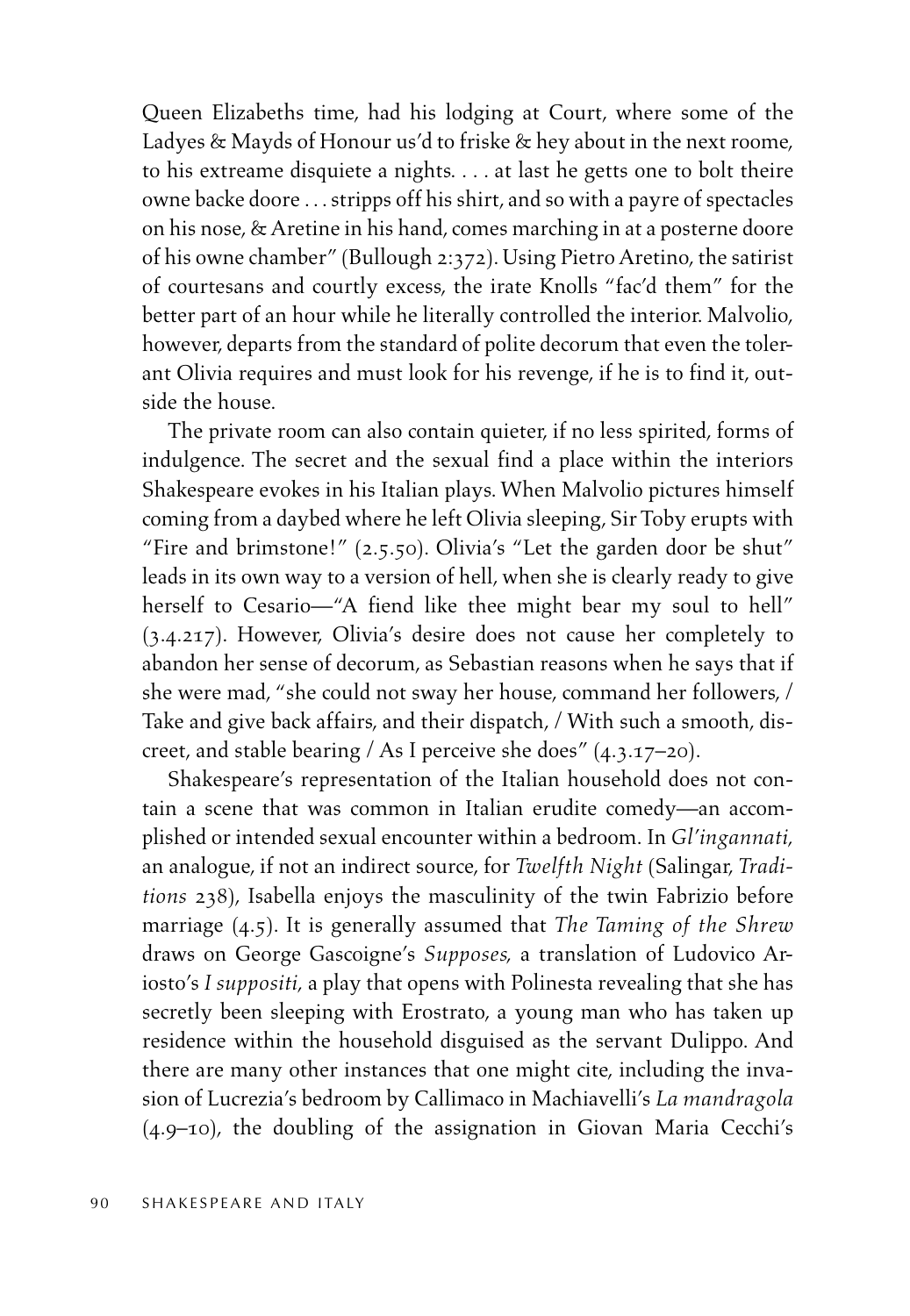*L'assiuolo* (5.2), the use of three bedroom plots in *L'Allessandro* of Allesandro Piccolomini, and the various approaches to a *camera terrena* (2.9) or *camera scura* (4.4) that enliven Bernardo Dovizi da Bibbiena's *La Calandria.* For Jackson I. Cope, this bedroom activity constitutes a subgenre of Renaissance comedy (4).

But with Shakespeare, whether it is Bianca and Lucentio, Romeo and Juliet, or Sebastian and Olivia, the lovers stop at a friar's cell or convenient chantry before they go to bed. Significantly, the scene that comes closest to this familiar topos of Italian comedy occurs in *Much Ado About Nothing* as a triggering device for the tragicomic attack on Hero by the villain Don John (3.2.113–14). Whether drawn from Italian comedy, from the novella tradition, or from Plautine comedy, the scene Borachio recounts is both convoluted—he woos Margaret "by the name of Hero" at her "mistress' chamber-window"—and a rather tame version of this Italianate topos. Shakespeare seems to go out of his way to distance his plays from the versions of seduction, rape, and sexual confusion that abound in Italian comedy. The violent response to Hero appearing to talk with a man at her window (4.1.91) can be understood in a number of ways. The plays do not try to meet assumptions about Italian sexual license that Shakespeare's audience might have brought to the theater, whether those assumptions were drawn from literature or accounts of life in Italy. This may be so because Shakespeare thinks of Italy, especially the Italy of his comedies, as an open but not a profligate society. Or it may be that he needed to exercise restraint with regard to what could be represented on his stage.

When the entrance to the bedroom is in some way forced or faked, the dramatic tone becomes decidedly serious, as in *Measure for Measure, All's Well That Ends Well,* and *Cymbeline.* In the first two plays the bed trick cancels a purposed act of rape or sexual betrayal, but with none of the carnival spirit that we find in the Italian plays. In the moral geography of Shakespeare's settings, Vienna is the darker city. Angelo forces Isabella to enter his room in the middle of the night (4.1.35) and derives no pleasure from the brief encounter that ensues (4.4.20). There is nothing particularly funny about Bertram's attempted seduction of Diana, which is set in Florence and has more to do with military "rapes and ravishments" (4.3.251) than with the varieties of sexual play that one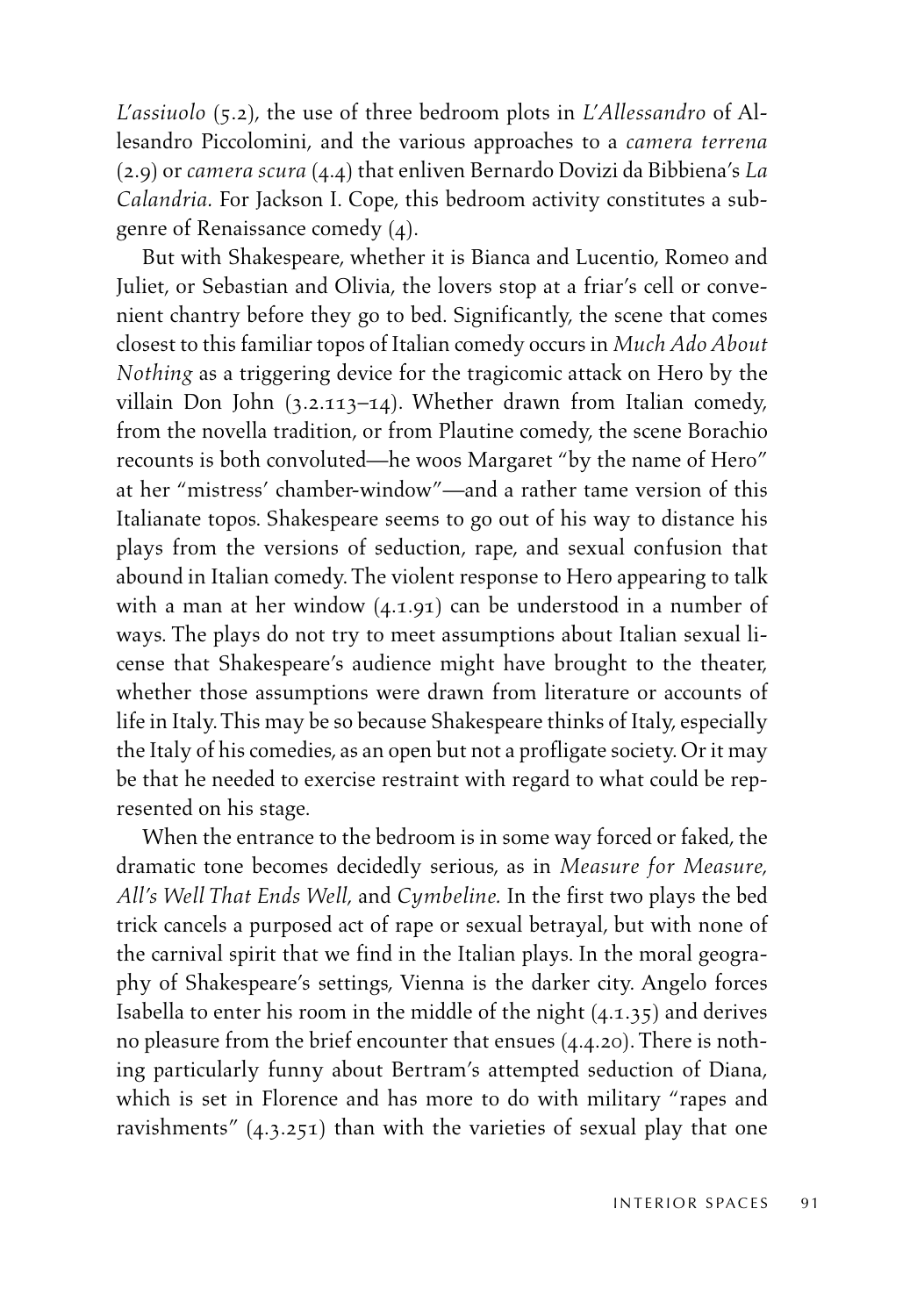finds in Italian erudite comedy. Like many of the lovers of the Italian plays, Bertram is to knock at Diana's chamber window at midnight, but he does not conquer her maiden bed  $(4.2.53-57)$  because control of the interior of the widow's household has passed to Helena, who turns the room into a trap for her reluctant husband. And Jachimo's stealthy intrusion into Imogen's bedroom is portrayed as a violation of her image and of her spirit.

The intimate colloquy between the countess and Helena (*All's Well That Ends Well* 1.3) recurs in the scenes in the widow's house in Florence where Helena takes up lodging as a pilgrim. There she dines in private and invites the widow and Diana to join her—"and to requite you further, / I will bestow some precepts of this virgin / Worthy the note" (3.5.99–101). The private interior of the house becomes a place for more plotting than precepts as Helena attempts to fulfill the mocking challenge offered by Bertram's letter: "When thou canst get the ring upon my finger, which never shall come off, and show me a child begotten of thy body that I am father to, then call me husband; but in such a 'then' I write a 'never'" (3.2.57–60). Though Helena has managed to control the interior of the widow's house, as well as the bed Bertram thought he had conquered, the silent midnight encounter produces no sexual pleasure: "But O, strange men, / That can such sweet use make of what they hate, / When saucy trusting of the cozen'd thoughts / Defiles the pitchy night; so lust doth play / With what it loathes for that which is away—" (4.4.21–25). Shakespeare evokes a *camera scura,* a dark room of lust and betrayal where a man blindly makes love to a woman he hates while dreaming of one he desires.

It is possible that Shakespeare's representation of the bedroom and its relationship to the house and the city was shaped by his stage, particularly the upper stage or some equivalent that would suit the representation of the house as a citadel, with the daughter, a valued possession, locked in a room overlooking a street, garden, or courtyard. In Italian comedy, the spirit of carnival extends from the bedroom to the city streets, where lovers become man and wife or find a way to enjoy the carnival of illicit sex on a regular basis, as we see at the conclusion of *La mandragola* and *L'assiuolo.* The sexual encounter is usually recounted from the point of view of the male lover or described by an eavesdropping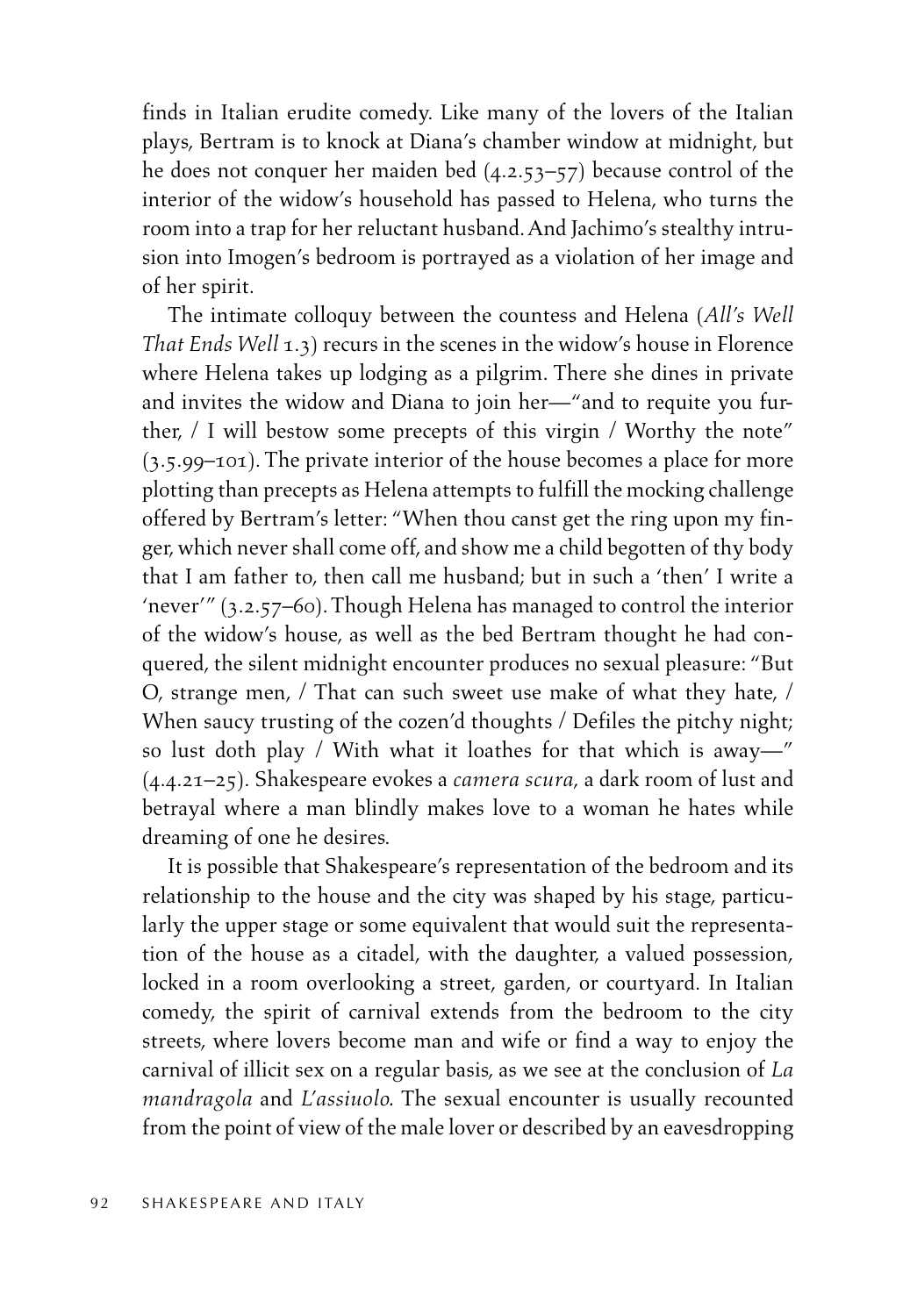servant. Helena's lines provide a very different perspective on what takes place in the dark room and evoke a different psychological interior, with none of the comic descriptions of squeaking beds and panting lovers.

The nature of the Italian set design, with its contrast between the street where the action unfolds and the houses whose interiors are closed off by the scene itself, may have contributed to the dramatic representation of sex as something that most assuredly happens *behind* the doors or windows of the scene. Theater architecture was not deterministic, but it certainly mirrored other elements, such as the patterns established by Plautus and Terence, as well as the general spirit of conflict between comic excess and social order. Similarly, Shakespeare's open interiors develop from a characteristic of his stage, a theatrical feature used to articulate his conception of life within the Italian city. Shakespeare introduces patriarchs who guard their treasures, and their daughters, but who do not seal off the family from the outside world. Whether it is Baptista bringing tutors into the household to instruct Bianca, Brabantio oft inviting Othello, Capulet tolerating the masquers, or Shylock leaving the keys with his daughter, we find a consistent pattern of opening the interior, though regrets soon follow. Life would not move as freely between the interior of the house, the street, and the piazza if Shakespeare did not imagine the Italian city-state as open to exchange on various levels, despite the barriers represented by the walls of the house and the city. We know that Italian cities in fact controlled their gates much more carefully (Ferrone 51). A staple of Italian comedy, the customs official, does not appear in Shakespeare's Italy.

The *prospettiva* of Italian comedy typically represents the audience's city, "your" city as Machiavelli says in his prologue to *La mandragola.* In addition to the visual identification of the city with the scene, Italian comedy provides context for the action through references to wellknown historical events, such as the sack of Rome. Proverbial expressions and slang, as well as references to notorious personages and to noted fools, add to the realistic texture of these plays, reinforcing the identification established between the set—the city represented in perspective and the world of the audience. Annibal Caro's *I Straccioni,* for example, builds urban history and geography into the action of a play. This kind of theater particularizes the public character of the city, while the bedroom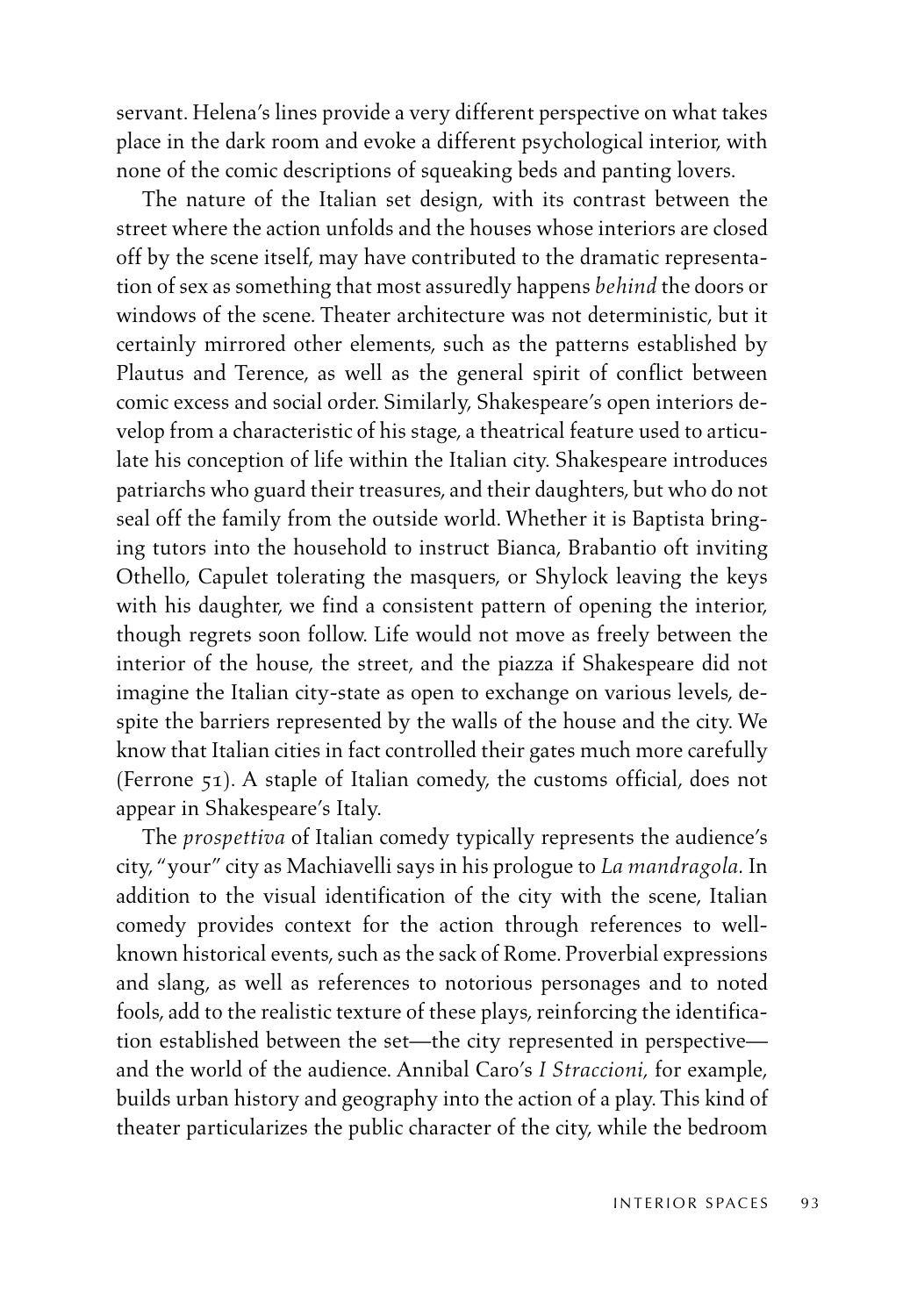remains a generic dark space behind the scene. The sexual energy barely contained within the bedroom balances the various recognitions and miraculous discoveries that extend the symbolic geography of the Italian plays out into the Mediterranean, into a world of loss, wandering, and renewal. The happy ending brings together these three strains of comedy—the sexual energy of the bedroom, the dangers and adventures identified with movement outside the city (if no farther than the baths outside Florence), and the concluding moment when your city, a city recreated in a specific historical and social context, becomes the ideal city.

Shakespeare, as we have seen, does not attempt to identify monuments or to give his Italian cities a specific historical context. When the language of the plays establishes a direct connection with the audience, it is usually a clown who shifts the context to England. When an interior space frames a more intimate monologue or dialogue, the experience is distanced by the less colloquial style of Shakespeare's verse. In his discussion of Shakespeare's adaptation of the double plot found in "modern versions of Roman comedy in Italian," Leo Salingar identifies Shakespeare's ability to give his characters an inner life, a capacity to "observe themselves passing into a new phase," as part of "a more fundamental innovation which in its general effect distinguishes Shakespeare's plays from all previous comedies" (*Traditions* 221–22). Shakespeare uses the interior of the household to frame this "capacity for introspection" (222), drawing the audience closer to the inner world of his characters, while also setting that world apart from the more familiar language of the clowns and the generic incidents that animate the comedy of family life in England and Italy.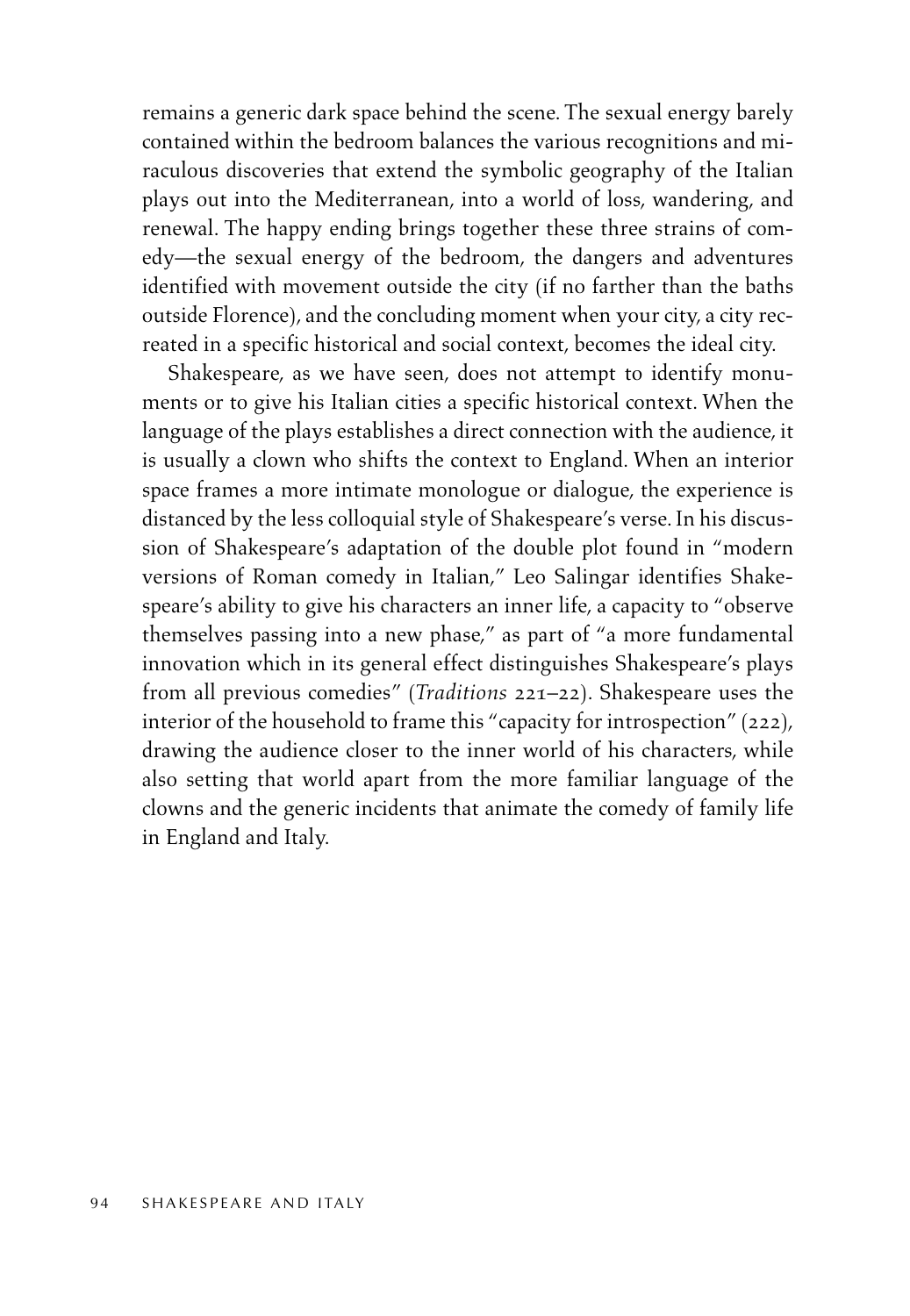

A royal palace should be sited in the city center, should be of easy access, and should be gracefully decorated, elegant, and refined, rather than ostentatious. But that of a tyrant, being a fortress rather than a house, should be positioned where it is neither inside nor outside the city.

—Leon Battista Alberti, *On the Art of Building in Ten Books*, 5:121

WE DO NOT KNOW what props Shakespeare may have used to create the sense of interiors richly decorated with grotesques in the Italian style, or if, indeed, he did so (Thurley 88; Summerson 52). A courtly interior of this kind might have been created for *The Winter's Tale,* act 5, scene 3. Though Paulina welcomes the court party to her "poor house," where Perdita will view the statue of her mother, Leontes tells us that they have passed through a "gallery" that offers "many singularities" to the view (10–13). This is the kind of passageway in a noble house that would contain rich furnishings, maps, tapestries, and other rare objects. The gallery serves as a preparation for the unveiling of the statue, which "excels what ever yet you look'd upon, / Or hand of man hath done"  $(16-17)$  and is, therefore, kept apart. The room that contains the statue is very much a theater, with a curtain that can be drawn to discover the work of "that rare Italian master, Julio Romano" (5.2.97), an artist identified in England with the use of decorative grotesques.

As we have seen, the interior of a house can be a microcosm of the city, enclosing within its walls the dynamics of harmony and conflict, orderly government and rebellion. Interior spaces—the great hall, watching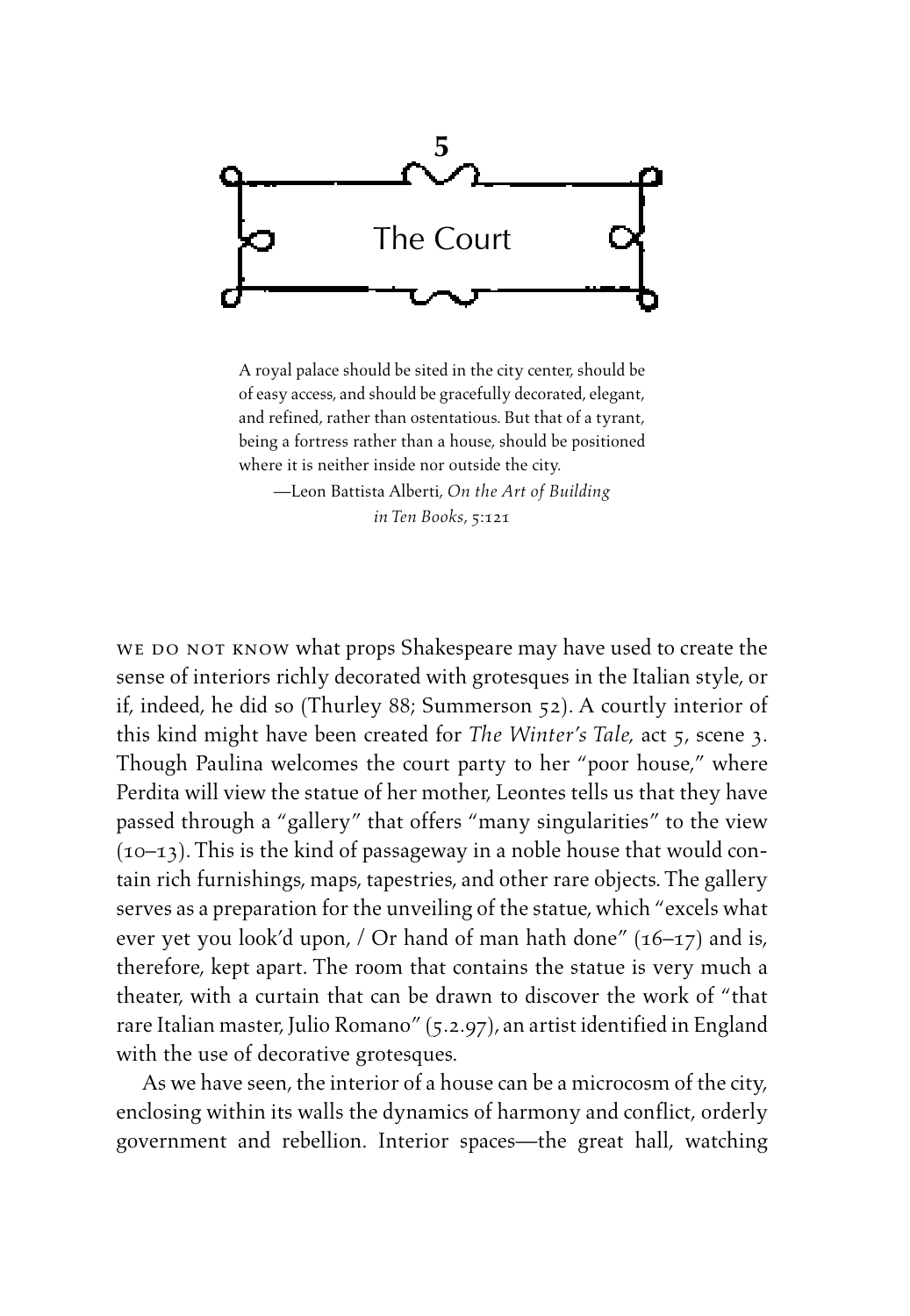

1. Hampton Court Palace, a View from the North (Centre) by A. Van de Wyngaerde. Reproduced with the permission of Ashmolean Museum, Oxford.

chamber, guard chamber, presence chamber, gallery, closet, and chapel controlled the array of courtiers and servants who populated the court (Thurley 113–43). As Lauro Martines remarks: "At its strictest, a court was the space and personnel around a prince, as he made laws, received ambassadors, dispatched letters, gave commands . . . took his meals, entertained, and proceeded through the streets. . . . The most brutal and obvious manifestation of the prince's power was his residence in the city: a fortress designed to withstand riot, revolution, or war" (221). The size and richness of an interior, the value of its paintings, tapestries, playing cards, earthenware vessels, silks, wedding chests, and engraved arms expressed the power and prestige of the ruler. And the theatrical nature of this display provided a bridge between court and theater, between the most exclusive center of prestige and the common stage (Thurley 207, 88).

Since the court was, by definition, an exclusive space within the Italian city-state, the signature institution of Italy's Mantua, Urbino, Ferrara,